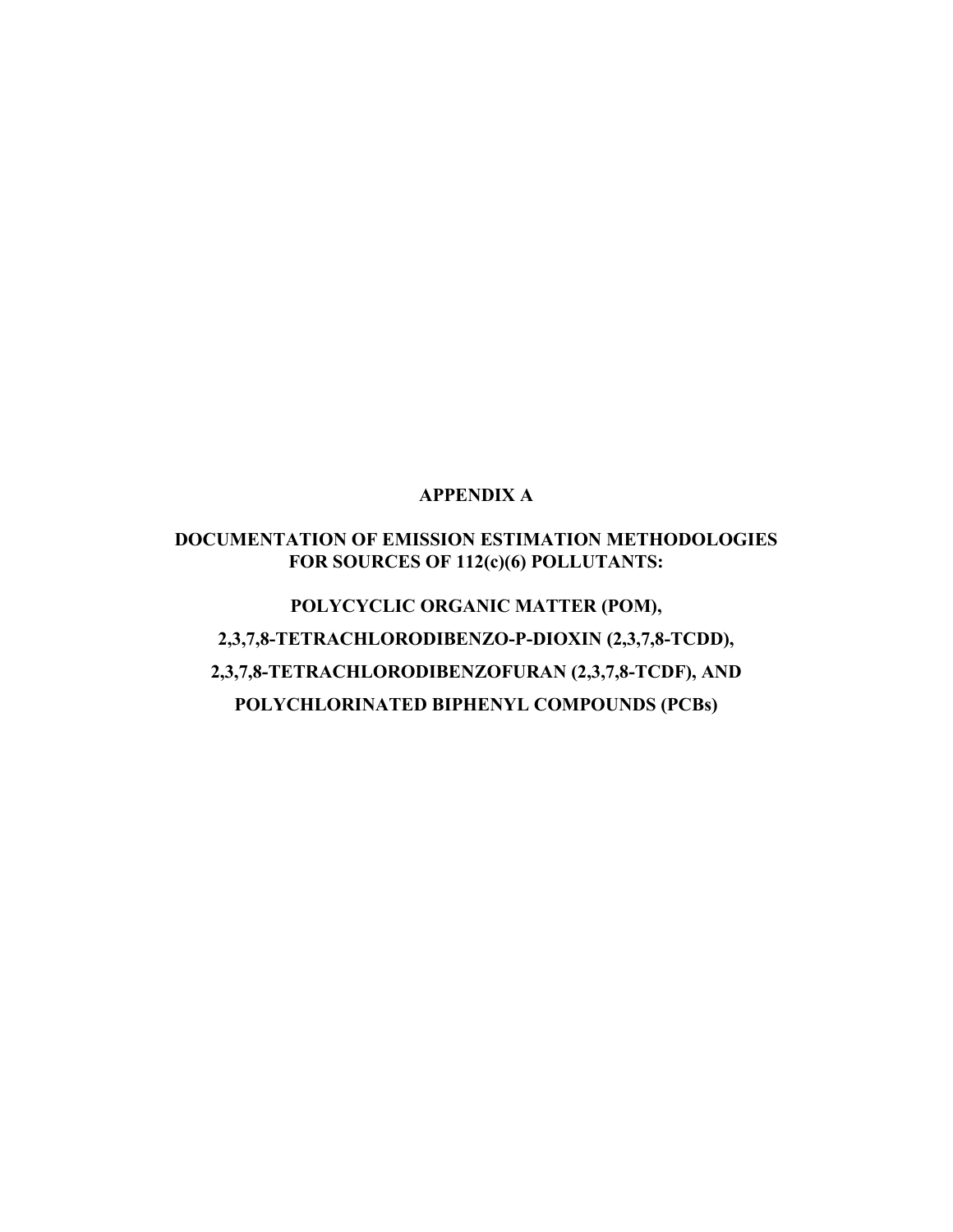### **APPENDIX A**

This appendix contains emissions estimate documentation for the extractable organic matter (EOM) category of polycyclic organic matter (POM), polychlorinated biphenyls (PCBs), 2,3,7,8-tetrachlorodibenzo-p-dioxin (2,3,7,8-TCDD), for 2,3,7,8-tetrachlorodibenzofuran (2,3,7,8-TCDF), and 2,3,7,8-TCDD Toxic Equivalents (TEQ). This appendix describes the approach and key assumptions adopted for each of the individual categories inventoried. For each source category, the following items are discussed:

- Pollutants for which reasonable emission estimates could be made for each source category;
- National activity levels and/or emissions estimates;
- Assumptions on processes and controls, primarily as they relate to the original test data on which the emission factors were based;
- Emission factors; and
- Assumptions for major/area determinations.

Data and information sources that were used in preparing the above items are referenced in each section. It should be noted that the detailed inventory development protocols for polycyclic aromatic hydrocarbons (PAHs) are presented in Appendix B. Both the 7-PAH and 16-PAH definitions of POM are covered. They are presented separately because all of the data were developed and drawn from another program, the Locating and Estimating (L&E) document for POM.

#### **A.1 Municipal Waste Combustion**

There are three main types of municipal waste incinerators in the United States: mass burn (MB), refuse derived fuel (RDF), and modular combustors (MOD). Mass burn combustors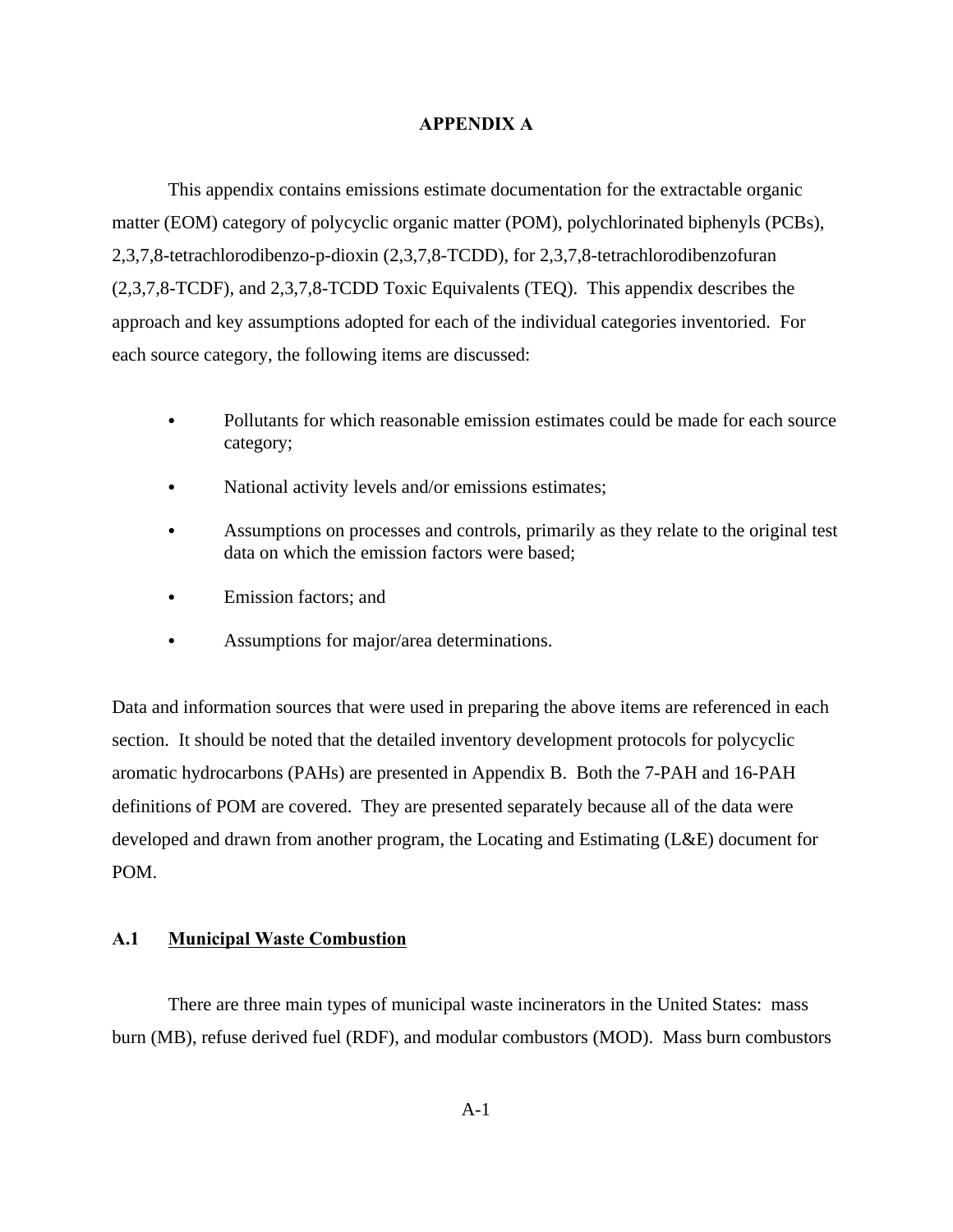are the most common type of combustor, representing 54 percent of all municipal waste combustors (MWCs) in the United States, followed by modular facilities (32 percent) and RDF facilities (13 percent).<sup>1</sup>

According to the 1994 Maximum Achievable Control Technologies (MACT) Study there are 158 existing MWC facilities with design capacities above 38.6 tons/day. The facilities designed to burn less than 38.6 tons/day account for less than one percent of the total waste flow to MWC facilities.2 Of the total MWC capacity in the United States, about 58 percent of municipal waste is treated in mass burn facilities, 29 percent in RDF-fired facilities, 9 percent in modular combustors, and 4 percent in other MWC designs.<sup>3</sup>

### **Pollutants Addressed**

- $\bullet$  EOM
- C 2,3,7,8-TCDD
- $2,3,7,8$ -TCDF
- $\bullet$  2,3,7,8-TCDD TEQ
- $\bullet$  PCBs

#### **National Activity Level/Emission Estimates**

The national dioxin/furan emissions estimates for MWCs were obtained directly from work done by EPA's Emission Standards Division (ESD) to support MACT standards for this source category. The estimates are based on dioxin data collected by the EPA during its "MWC Survey" in 1994. The dioxin emissions data that were collected were combined with MWC plant design data, plant annual utilization rate data, and flue gas flow rate conversion factors to calculate annual dioxin emission estimates. Although ESD calculated estimates for three different time periods (1993, 1995, and 2000), the 1993 data are presented here since this is the closest time period to the desired  $112(c)(6)$  baseline date of 1990. A summary of the methods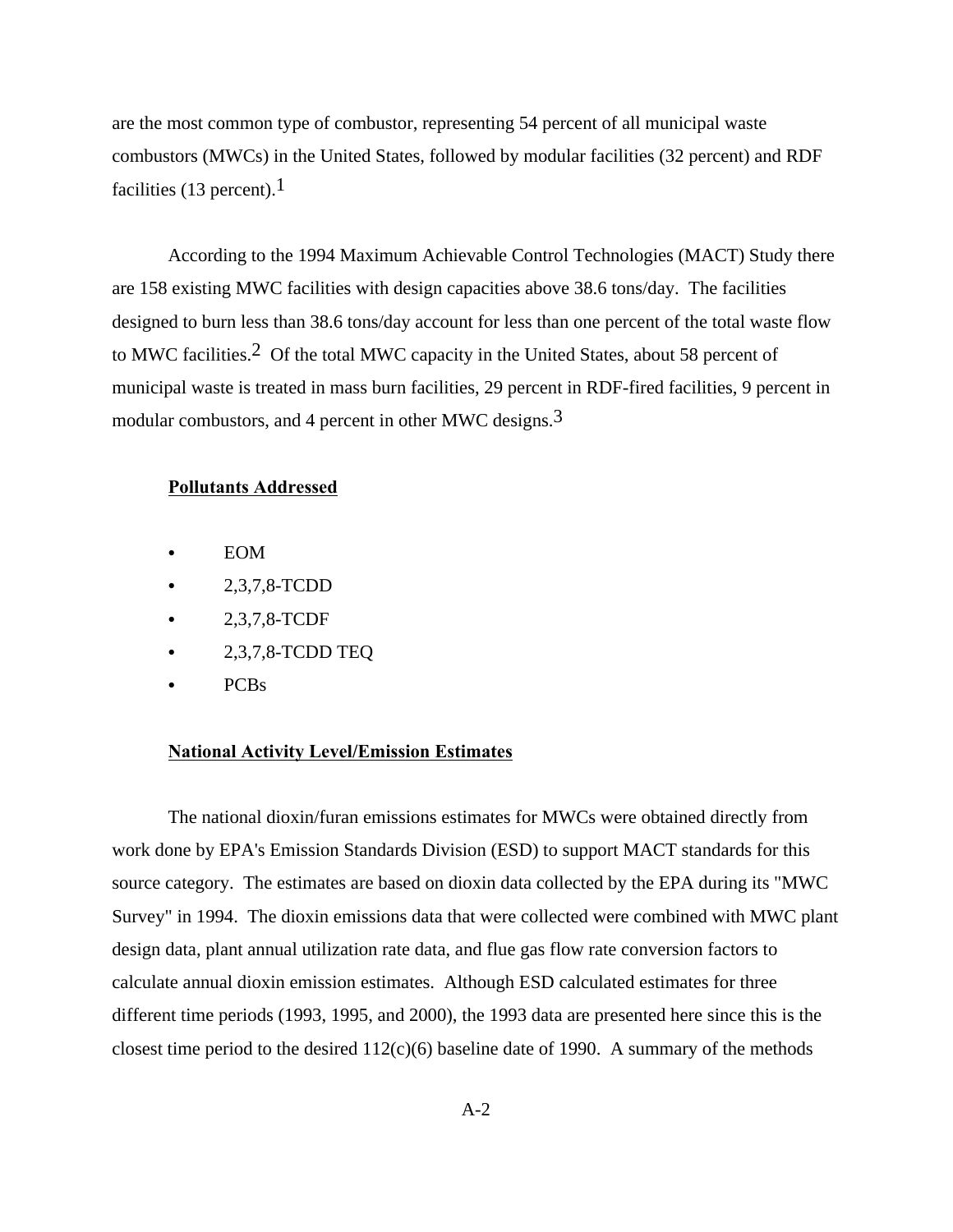used to determine the estimates are provided here. More detailed information on the derivation of the estimates can be obtained from Reference 4.

Dioxin test results for 1993 were compiled from emission source tests performed between 1985 and 1993 (see Table A-1). In a limited number of cases, test results from 1994 on individual units were used if there were no changes in MWC unit operation or air pollution control device (APCD) configurations since 1993. Where the emission test date in the table is noted as 1985 through 1989, the data were gathered by OAQPS to develop the Subpart Ea new source performance standards and Subpart Ca emissions guidelines proposed for MWC's (December 1989). Where the emission test date is noted as 1990 through 1994, the data were gathered by OAQPS, or submitted to OAQPS, as part of one of the following efforts:

- 1. Data gathered by OAQPS to develop the revised new source performance standards and emission guidelines for MWC's proposed on September 20, 1994;
- 2. Data submitted to OAQPS in response to the "MWC Survey" of dioxin emissions; or
- 3. Data submitted to the docket (A-90-45) as public comments on the revised new source performance standards and emission guidelines proposed on September 20, 1994.

For facilities with dioxin test data, the following criteria were used to determine the most representative test results for each facility for 1993:

For facilities with more than one test result, the most recent test was used. These results were chosen such that they were representative of plant operation at the end of 1993. Exceptions to this were in cases when two or more tests were conducted at a MWC over a relatively short period of time. Then, the average of these tests was used to represent the 1993 emissions.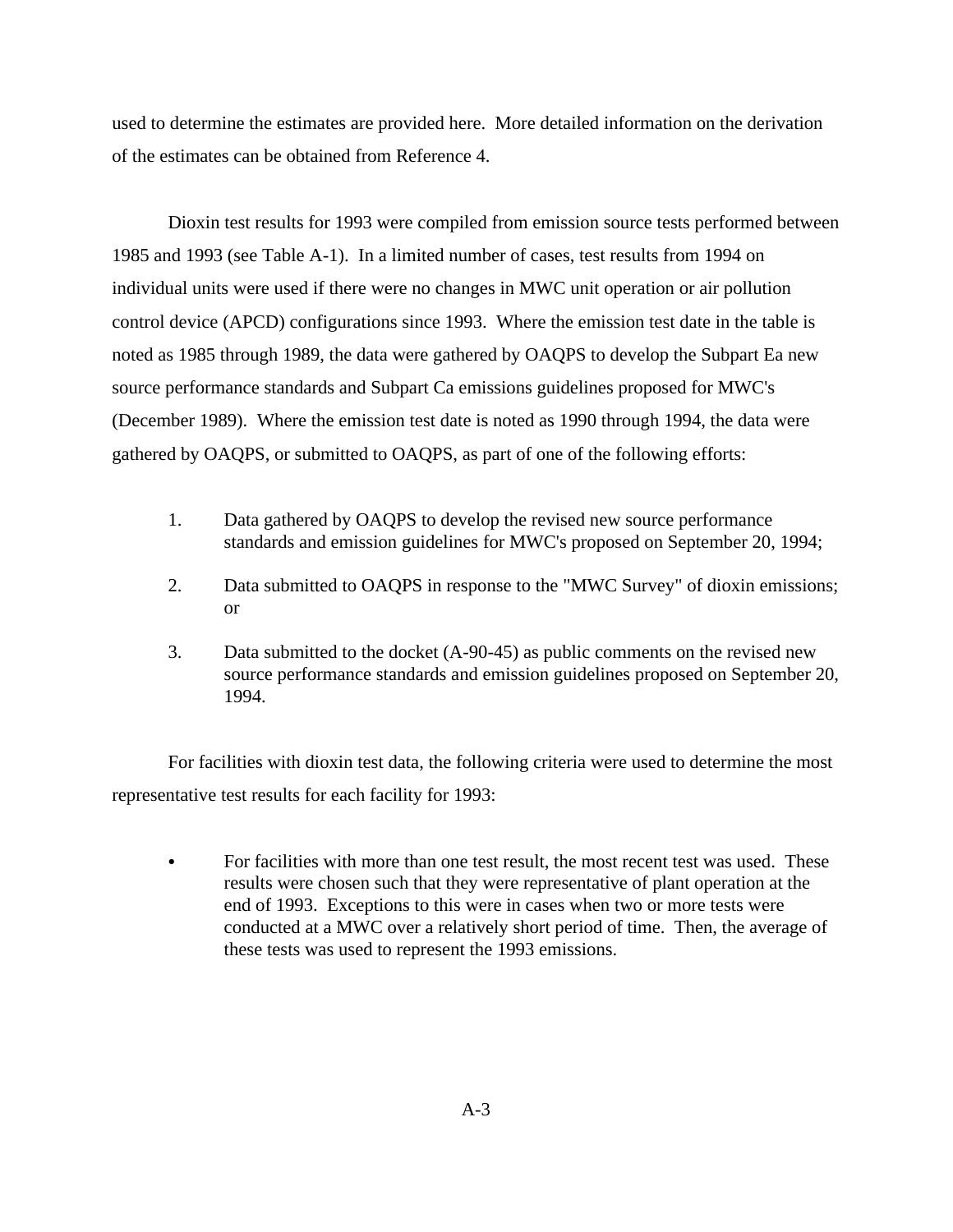|                |                                    |              | Total<br>Plant | Number         | Combustor     | Air Pollution<br>Control | Unit           | Unit     |                   | Dioxin/Furans<br>(ng/dscm $@ 7\% O_2$ ) |      |
|----------------|------------------------------------|--------------|----------------|----------------|---------------|--------------------------|----------------|----------|-------------------|-----------------------------------------|------|
| Region         | Unit Name                          | <b>State</b> | Capacity       | of Units       | Type          | Devices                  | Number         | Capacity | Total             | TEQ <sup>a</sup>                        | Year |
| $\overline{4}$ | Huntsville Refuse-Fired Steam Fac. | AL           | 690            | 2              | MB/WW         | FF <sub>SD</sub>         | 2              | 345      | 3                 | 0.080                                   | 1990 |
| 9              | Commerce Refuse-to-Energy Fac.     | CA           | 380            | 1              | MB/WW         | FF SD SNCR               | $\mathbf{1}$   | 380      | 10                |                                         | 1998 |
| 9              | Long Beach (SERRF)                 | CA           | 1380           | 3              | MW/WW         | FF SD SNCR               |                | 460      | $\overline{4}$    |                                         | 1988 |
| 9              | Stanislaus (Modesto)               | CA           | 800            | $\overline{c}$ | MB/WW         | FF SD SNCR               | 1              | 400      | 32                |                                         | 1993 |
|                |                                    |              |                |                |               |                          | 2              | 400      | 9                 |                                         | 1993 |
| $\mathbf{1}$   | <b>Bristol RRF</b>                 | CT           | 650            | $\overline{c}$ | MB/WW         | FF <sub>SD</sub>         | $\mathbf{1}$   | 325      | 75                | 1.670                                   | 1990 |
|                |                                    |              |                |                |               |                          | $\overline{c}$ | 325      | 8                 | 0.140                                   | 1990 |
| 1              | Mid-Connecticut Project            | CT           | 2000           | 3              | <b>RDF</b>    | FF SD                    | 1              | 667      | $\mathbf{1}$      |                                         | 1988 |
| 1              | <b>Wallingford RRF</b>             | <b>CT</b>    | 420            | 3              | <b>MOD/EA</b> | FF <sub>SD</sub>         | 1              | 140      | 178               |                                         | 1991 |
|                |                                    |              |                |                |               |                          | $\overline{2}$ | 140      | 50                |                                         | 1991 |
|                |                                    |              |                |                |               |                          | 3              | 140      | 47                |                                         | 1991 |
| $\overline{4}$ | Dade Co. RRF                       | FL           | 3000           | $\overline{4}$ | <b>RDF</b>    | <b>ESP</b>               | $\mathbf{1}$   | 750      | 449               |                                         | 1990 |
| $\overline{4}$ | Hillsborough Co. RRF               | FL           | 1200           | 3              | MB/WW         | <b>ESP</b>               | $\mathbf{1}$   | 400      | 178               |                                         | 1994 |
| $\overline{4}$ | McKay Bay REF                      | FL           | 1000           | $\overline{4}$ | MB/WW         | <b>ESP</b>               |                | 250      | 8533              | 265.000                                 | 1994 |
|                |                                    |              |                |                |               |                          | 3              | 250      | 893               | 21.000                                  | 1994 |
|                |                                    |              |                |                |               |                          | $\overline{4}$ | 250      | 2160              | 49.000                                  | 1994 |
| $\overline{4}$ | Pasco Co. Solid Waste RRF          | FL           | 1050           | 3              | MB/WW         | FF <sub>SD</sub>         | 1              | 350      | 11                | 0.190                                   | 1994 |
| $\overline{4}$ | <b>Wheelabrator Pinellas RRF</b>   | FL           | 3000           | 3              | MB/WW         | <b>ESP</b>               | 3              | 1000     | 3400 <sup>b</sup> | 71.800                                  | 1994 |
| 10             | Honolulu Resource Recovery Venture | HI           | 2160           | 2              | <b>RDF</b>    | <b>ESP SD</b>            | 1              | 1080     | 10                |                                         | 1990 |
|                |                                    |              |                |                |               |                          | 2              | 1080     | 3                 |                                         | 1990 |
| 10             | Waipahu Incinerator                | HI           | 600            | 2              | MB/REF        | <b>ESP</b>               | 1              | 300      | 5690              |                                         | 1994 |
| 5              | Northwest WTE                      | IL           | 1600           | 4              | MB/WW         | <b>ESP</b>               | 2              | 400      | 65                |                                         | 1993 |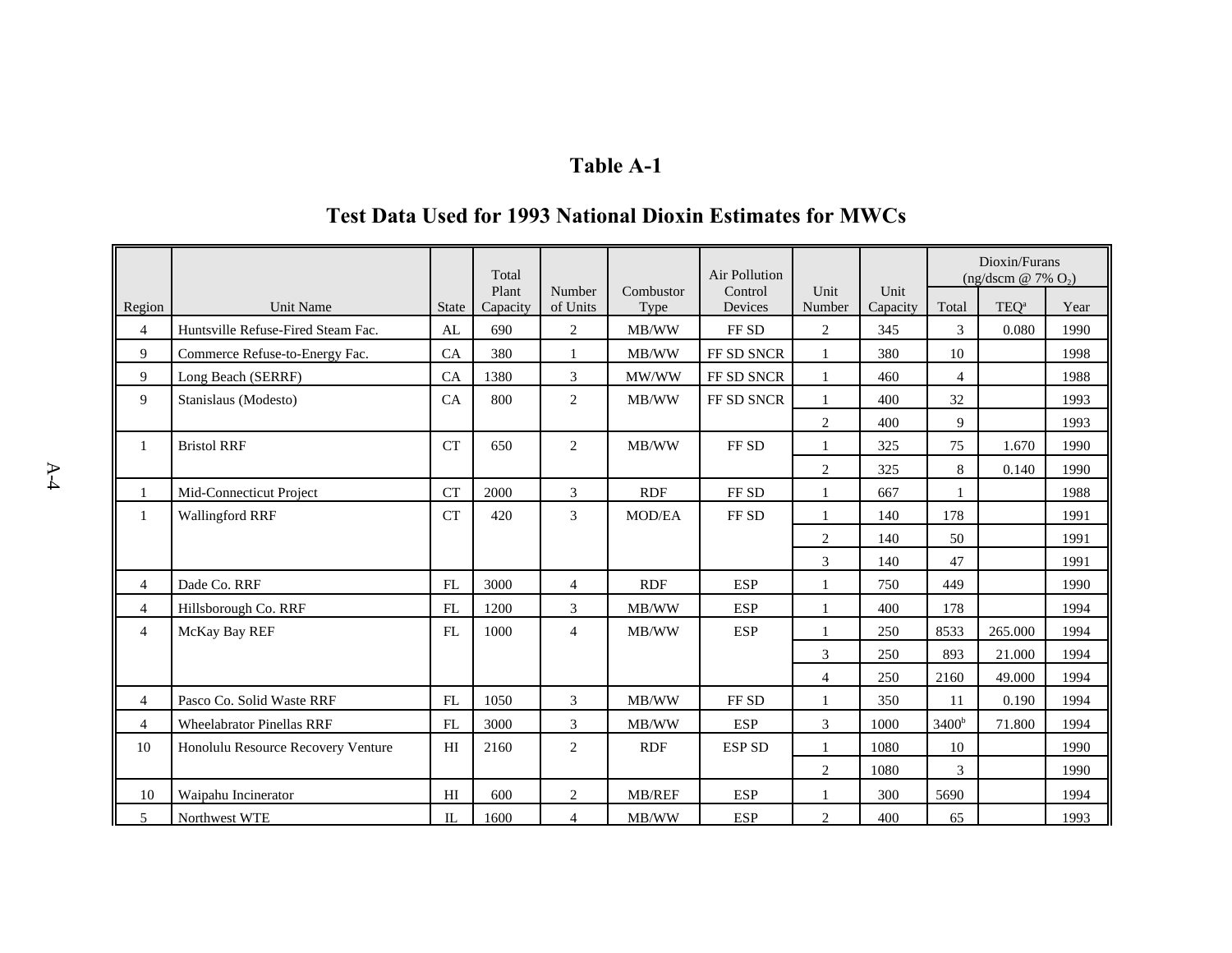|                |                                    |              | Total             |                    |                   | <b>Air Pollution</b> |                |                  |                | Dioxin/Furans<br>(ng/dscm @ 7% $O_2$ ) |      |
|----------------|------------------------------------|--------------|-------------------|--------------------|-------------------|----------------------|----------------|------------------|----------------|----------------------------------------|------|
| Region         | Unit Name                          | <b>State</b> | Plant<br>Capacity | Number<br>of Units | Combustor<br>Type | Control<br>Devices   | Unit<br>Number | Unit<br>Capacity | Total          | TEQ <sup>a</sup>                       | Year |
| 5              | Indianapolis RRF                   | IN           | 2362              | 3                  | MB/WW             | FF <sub>SD</sub>     | $\overline{2}$ | 787              | 12             | 0.120                                  | 1989 |
|                |                                    |              |                   |                    |                   |                      | 3              | 787              | $\mathbf{1}$   | 0.010                                  | 1993 |
| -1             | Haverhill Lawrence RDF             | <b>MA</b>    | 710               | $\mathbf{1}$       | RDF               | <b>ESP FSI</b>       | $\mathbf{1}$   | 710              | 136            |                                        | 1992 |
| 1              | North Andover RESCO                | <b>MA</b>    | 1500              | 2                  | MB/WW             | <b>ESP FSI</b>       | $\mathbf{1}$   | 750              | 53             |                                        | 1989 |
| 1              | <b>SEMASS RRF</b>                  | MA           | 2700              | $\mathfrak{Z}$     | RDF               | <b>ESP SD</b>        | 1              | 900              | 9              |                                        | 1989 |
|                |                                    |              |                   |                    |                   | <b>ESP SD</b>        | $\overline{2}$ | 900              | 12             |                                        | 1989 |
| 1              | Wheelabrator Millbury              | MA           | 1500              | $\overline{c}$     | MB/WW             | <b>ESP SD</b>        | 2              | 750              | 59             |                                        | 1988 |
| $\mathfrak{Z}$ | Hartford Co. WTE Fac.              | MD           | 360               | $\overline{4}$     | MOD/SA            | <b>ESP</b>           | $\mathbf{1}$   | 90               | 300            | 5.580                                  | 1993 |
| $\mathfrak{Z}$ | Pulaski                            | MD           | 1500              | 5                  | MB/REF            | <b>ESP</b>           | 1              | 300              | 3313           | 37.000                                 | 1993 |
|                |                                    |              |                   |                    |                   |                      | $\mathbf{2}$   | 300              | 3313           | 37.000                                 | 1993 |
|                |                                    |              |                   |                    |                   |                      | 3              | 300              | 5894           | 85.200                                 | 1993 |
|                |                                    |              |                   |                    |                   |                      | $\overline{4}$ | 300              | 5894           | 85.200                                 | 1993 |
|                |                                    |              |                   |                    |                   |                      | 5              | 300              | 9045           | 104.000                                | 1993 |
| $\mathfrak{Z}$ | Southwest RRF (RESCO)              | MD           | 2250              | $\mathfrak{Z}$     | MB/WW             | <b>ESP</b>           | $\mathbf{1}$   | 750              | 142            | 3.410                                  | 1993 |
|                |                                    |              |                   |                    |                   |                      | $\overline{2}$ | 750              | 102            | 2.380                                  | 1993 |
|                |                                    |              |                   |                    |                   |                      | 3              | 750              | 199            |                                        | 1993 |
| 1              | <b>Greater Portland Region RRF</b> | <b>ME</b>    | 500               | $\sqrt{2}$         | MB/WW             | <b>ESP SD</b>        | $\mathbf{1}$   | 250              | 173            |                                        | 1987 |
| $\mathbf{1}$   | Maine Energy Recovery (Biddeford)  | <b>ME</b>    | 600               | $\mathbf{2}$       | <b>RDF</b>        | FF <sub>SD</sub>     | $\mathbf{1}$   | 300              | $\overline{4}$ |                                        | 1987 |
| 1              | Penobscot Energy Recovery Comp.    | <b>ME</b>    | 700               | $\overline{c}$     | RDF               | <b>ESP</b>           | $\mathbf{1}$   | 350              | $\overline{2}$ |                                        | 1988 |
| 5              | Central Wayne Co. Sanitation Auth. | MI           | 500               | $\sqrt{2}$         | <b>RDF</b>        | <b>ESP</b>           | $\mathbf{1}$   | 250              | 383            | 12.200                                 | 1994 |
| 5              | Clinton Township                   | MI           | 600               | 2                  | MB/REF            | <b>ESP</b>           | $\mathbf{1}$   | 300              | 3254           | 55.800                                 | 1994 |
| 5              | <b>Greater Detroit RRF</b>         | MI           | 3300              | 3                  | <b>RDF</b>        | <b>ESP</b>           | 1              | 1100             | 2851           |                                        | 1993 |
|                |                                    |              |                   |                    |                   | FF SD                | $\overline{2}$ | 1100             | $\overline{c}$ |                                        | 1994 |
| 5              | Kent Co. WTE Fac.                  | MI           | 625               | 2                  | MB/WW             | FF SD                |                | 312              | 5              | 0.090                                  | 1992 |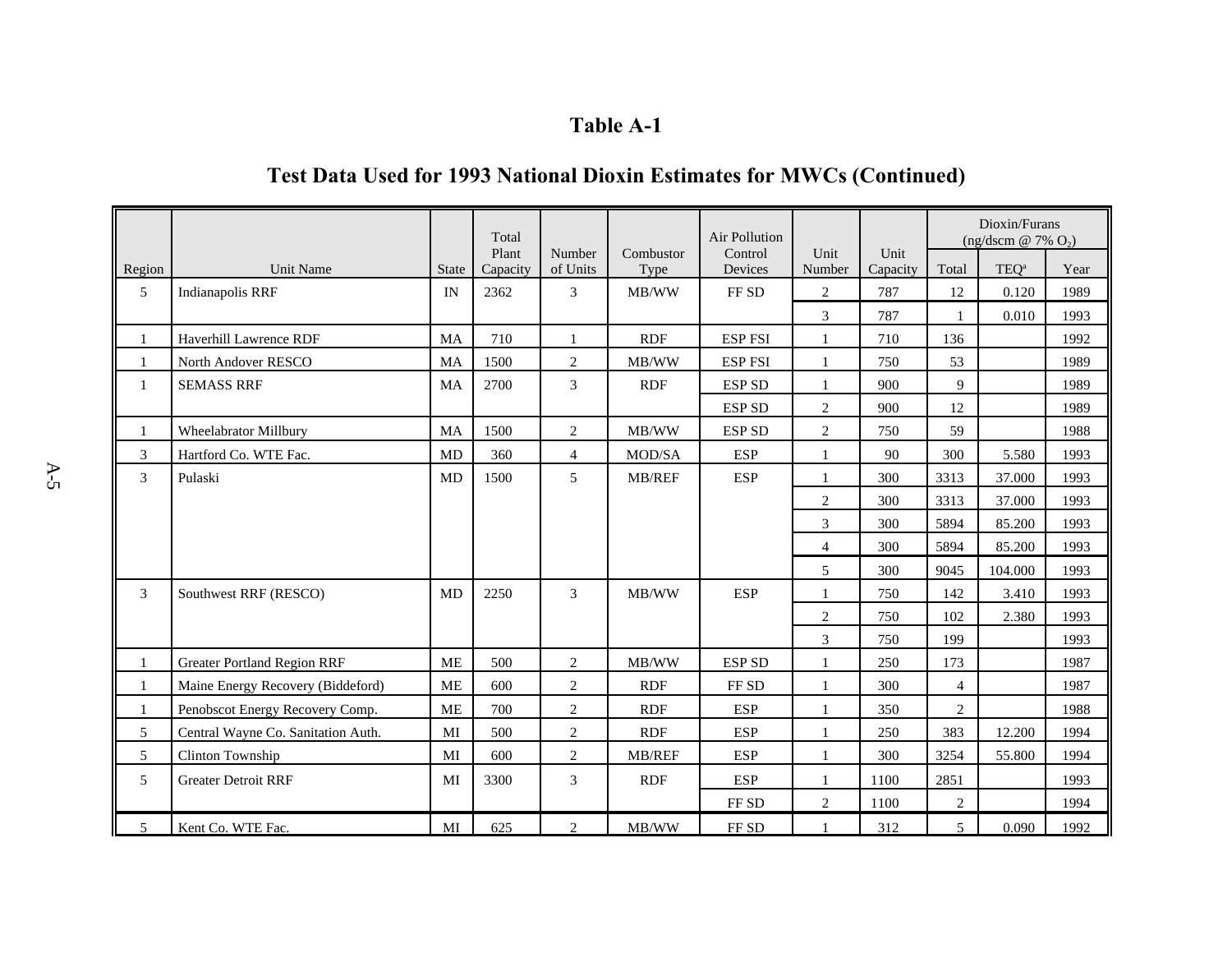| <b>Table A-1</b> |  |
|------------------|--|
|------------------|--|

|                |                                                 |                | Total             |                    |                   | Air Pollution      |                |                  | Dioxin/Furans<br>(ng/dscm @ 7% $O_2$ ) |                  |      |  |
|----------------|-------------------------------------------------|----------------|-------------------|--------------------|-------------------|--------------------|----------------|------------------|----------------------------------------|------------------|------|--|
| Region         | <b>Unit Name</b>                                | <b>State</b>   | Plant<br>Capacity | Number<br>of Units | Combustor<br>Type | Control<br>Devices | Unit<br>Number | Unit<br>Capacity | Total                                  | TEO <sup>a</sup> | Year |  |
|                |                                                 |                |                   |                    |                   |                    | 2              | 312              | 12                                     | 0.310            | 1992 |  |
| 5              | Hennepin Energy Recovery Facility               | <b>MN</b>      | 1200              | $\overline{2}$     | MB/WW             | FF SD SNCR         | $\mathbf{1}$   | 600              |                                        | 0.030            | 1992 |  |
|                |                                                 |                |                   |                    |                   | <b>CI</b>          | $\overline{2}$ | 600              | 2                                      | 0.020            | 1992 |  |
| 5              | <b>Olmstead WTE Facility</b>                    | <b>MN</b>      | 200               | 2                  | MB/WW             | <b>ESP</b>         | $\mathbf{1}$   | 100              | 219                                    |                  | 1994 |  |
| 5              | Perham Renewable RF                             | MN             | 114               | 2                  | MOD/SA            | <b>ESP</b>         | 1              | 57               | 35                                     |                  | 1994 |  |
| 5              | Polk Co. Solid Waste Resource Recovery          | <b>MN</b>      | 80                | 2                  | MOD/SA            | <b>ESP</b>         | 1              | 40               | 269                                    | 8.990            | 1988 |  |
| 5              | Pope-Douglas Solid Waste                        | MN             | 72                | $\overline{2}$     | MOD/SA            | <b>ESP</b>         | 2              | 36               | 446                                    | 7.440            | 1989 |  |
| 5              | Ramsey-Washington                               | MN             | 720               | 2                  | <b>RDF</b>        | <b>ESP</b>         | 2              | 360              | 31                                     |                  | 1988 |  |
| 5              | Red Wing Solid Waste Boiler Facility            | MN             | 72                | 2                  | <b>MOD/EA</b>     | <b>ESP</b>         | $\mathbf{1}$   | 36               | 489                                    | 13.300           | 1990 |  |
| 5              | Western Lake Superior Sanit. Distr.<br>(Duluth) | MN             | 260               | 2                  | <b>RDF</b>        | <b>VS</b>          | 2              | 130              | 16                                     |                  | 1992 |  |
| 5              | Wilmarth Plant (Mankato)                        | MN             | 720               | 2                  | <b>RDF</b>        | FF SD              | $\mathbf{1}$   | 360              | 27                                     |                  | 1988 |  |
| $\overline{4}$ | University City RRF                             | NC             | 235               | 2                  | MB/WW             | <b>ESP</b>         | 2              | 118              | 579                                    |                  | 1994 |  |
|                | <b>SES Claremont RRF</b>                        | <b>NH</b>      | 200               | $\overline{2}$     | MB/WW             | FF DSI             | $\mathbf{1}$   | 100              | 38                                     |                  | 1987 |  |
|                |                                                 |                |                   |                    |                   |                    | 2              | 100              | 32                                     |                  | 1987 |  |
| 2              | <b>Camden RRF</b>                               | N <sub>J</sub> | 1050              | 3                  | MB/WW             | <b>ESP SD</b>      | 1              | 350              | 75                                     |                  | 1992 |  |
| 2              | Warren Energy RF                                | N <sub>J</sub> | 400               | $\overline{c}$     | MB/WW             | FF SD              | $\mathbf{1}$   | 200              | 8                                      | 0.180            | 1988 |  |
| 2              | <b>Adirondack RRF</b>                           | <b>NY</b>      | 432               | 2                  | MB/WW             | <b>ESP SD</b>      |                | 216              | 28                                     |                  | 1992 |  |
|                |                                                 |                |                   |                    |                   |                    | 2              | 216              | 40                                     |                  | 1992 |  |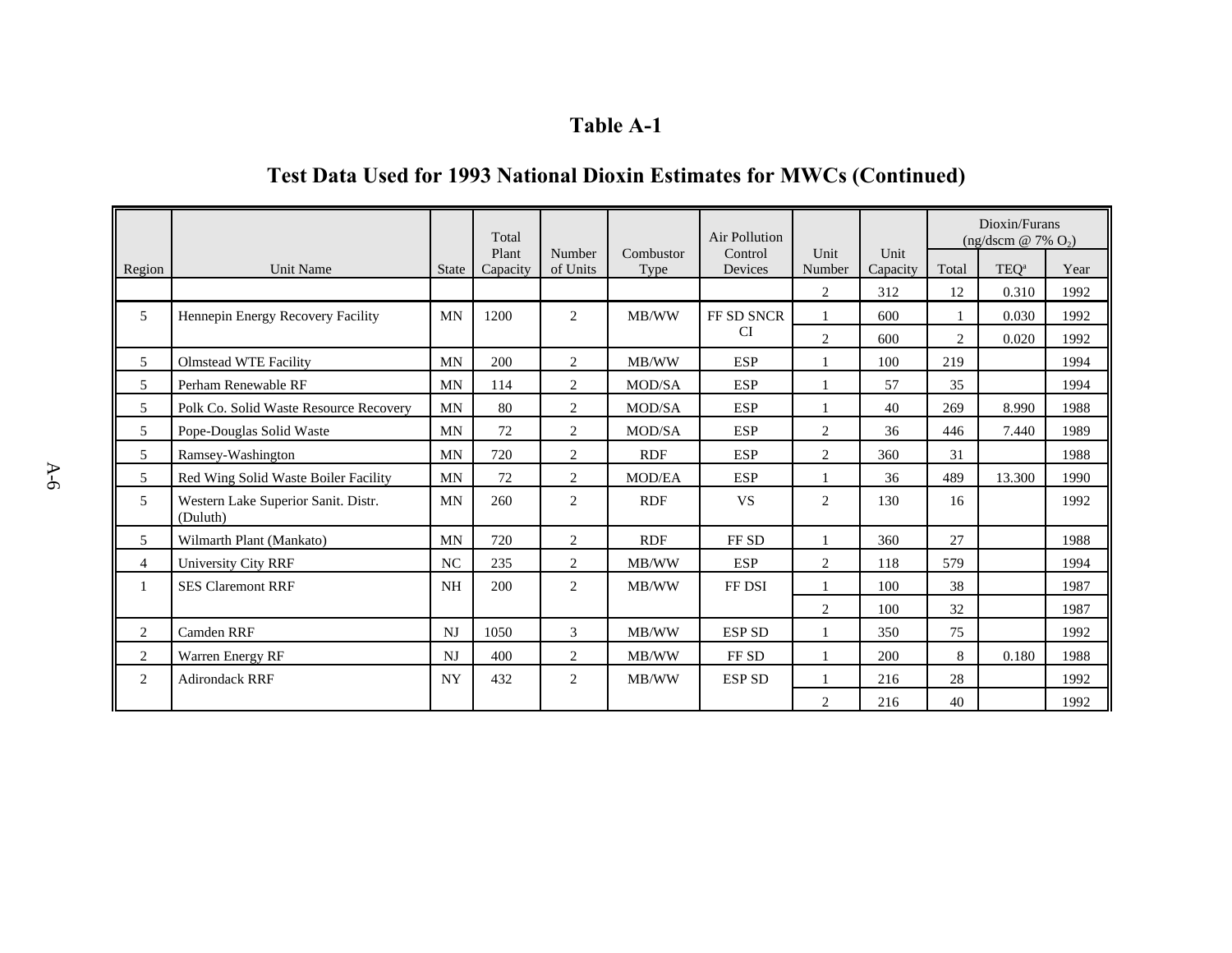|                |                                    |           | Total             |                    |                   | Air Pollution      |                |                  |                   | Dioxin/Furans<br>(ng/dscm $@ 7\% O_2$ ) |      |
|----------------|------------------------------------|-----------|-------------------|--------------------|-------------------|--------------------|----------------|------------------|-------------------|-----------------------------------------|------|
| Region         | <b>Unit Name</b>                   | State     | Plant<br>Capacity | Number<br>of Units | Combustor<br>Type | Control<br>Devices | Unit<br>Number | Unit<br>Capacity | Total             | TEQ <sup>a</sup>                        | Year |
| $\overline{c}$ | <b>Babylon RRF</b>                 | <b>NY</b> | 750               | 2                  | MB/WW             | FF <sub>SD</sub>   | 1              | 375              |                   |                                         | 1991 |
|                |                                    |           |                   |                    |                   |                    | 2              | 375              |                   |                                         | 1993 |
| $\overline{2}$ | Dutchess Co. RRF                   | <b>NY</b> | 400               | $\overline{c}$     | MB/RC             | FF DSI             | $\mathbf{1}$   | 200              | 5                 |                                         | 1989 |
|                |                                    |           |                   |                    |                   |                    | $\overline{2}$ | 200              | 18                |                                         | 1989 |
| 2              | Hempstead                          | <b>NY</b> | 2505              | 3                  | MB/WW             | FF SD              | $\overline{2}$ | 835              | $\mathbf{1}$      | 0.010                                   | 1993 |
| $\overline{2}$ | <b>Huntington RRF</b>              | <b>NY</b> | 750               | 3                  | <b>MB</b>         | FF SD SNCR         | $\mathbf{1}$   | 250              | 12                | 0.340                                   | 1993 |
|                |                                    |           |                   |                    |                   |                    | $\overline{c}$ | 250              | $\tau$            | 0.170                                   | 1993 |
|                |                                    |           |                   |                    |                   |                    | 3              | 250              | 7                 | 0.180                                   | 1993 |
| $\overline{2}$ | Long Beach RRF                     | <b>NY</b> | 200               | 1                  | MB/WW             | <b>ESP</b>         | $\mathbf{1}$   | 200              | 709               | 13.700                                  | 1992 |
| $\overline{c}$ | MacArthur WTE                      | <b>NY</b> | 518               | 2                  | MB/RC             | FF DSI             | 1              | 259              | $\overline{4}$    |                                         | 1993 |
|                |                                    |           |                   |                    |                   |                    | 2              | 259              |                   |                                         | 1993 |
| $\overline{c}$ | Niagara Falls RDF WTE              | <b>NY</b> | 2200              | 2                  | <b>RDF</b>        | <b>ESP</b>         | 1              | 1100             | 1217              |                                         | 1989 |
| 2              | Oneida Co. ERF                     | <b>NY</b> | 200               | $\overline{4}$     | MOD/SA            | <b>ESP</b>         | $\mathbf{1}$   | 50               | 462               |                                         | 1985 |
| $\overline{2}$ | Oswego Co. WTE                     | <b>NY</b> | 200               | $\overline{4}$     | MPD/SA            | <b>ESP</b>         | 1              | 50               | 386               |                                         | 1986 |
| $\overline{2}$ | <b>Westchester RESCO</b>           | <b>NY</b> | 2250              | 3                  | MB/WW             | <b>ESP</b>         | $\mathbf{1}$   | 750              | 183               |                                         | 1993 |
| 5              | Akron Recycle Energy System        | <b>OH</b> | 1000              | 3                  | <b>RDF</b>        | <b>ESP</b>         | $\mathbf{1}$   | 333              | 370 <sup>c</sup>  |                                         | 1994 |
|                |                                    |           |                   |                    |                   |                    | 2              | 333              | 370 <sup>c</sup>  |                                         | 1994 |
| 5              | City of Columbus SW Reduction Fac. | <b>OH</b> | 2000              | 6                  | <b>RDF</b>        | <b>ESP</b>         | 6              | 333              | 12998             |                                         | 1992 |
| 5              | Montgomery Co. North RRF           | <b>OH</b> | 900               | 3                  | MB/RC/REF         | <b>ESP</b>         | 1              | 300              | 5500 <sup>d</sup> |                                         | 1989 |
|                |                                    |           |                   |                    |                   |                    | $\overline{2}$ | 300              | 5500 <sup>d</sup> |                                         | 1989 |
|                |                                    |           |                   |                    |                   |                    | 3              | 300              | 8097              | 148.000                                 | 1994 |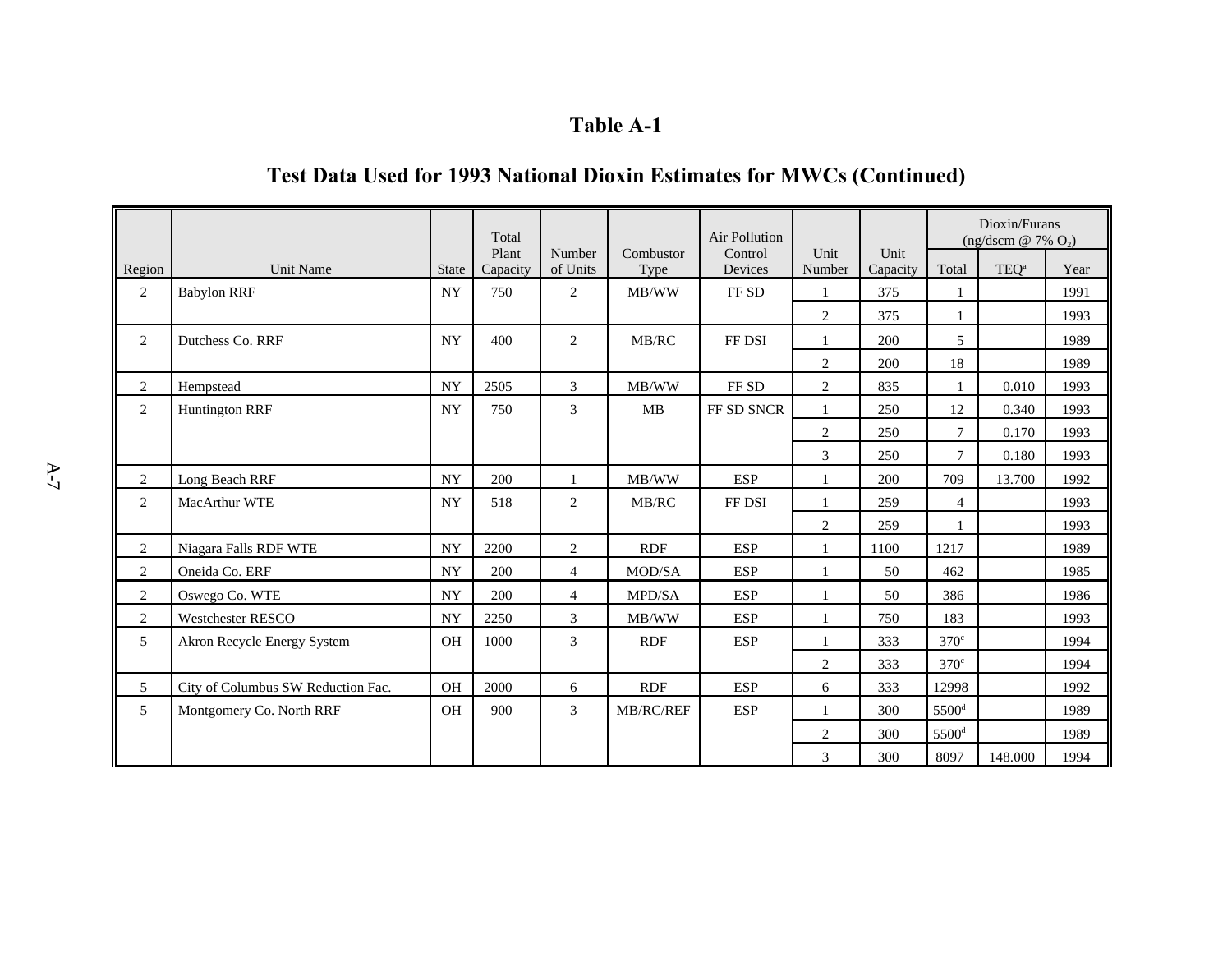|                |                                     |              | Total             |                    |                   | <b>Air Pollution</b> |                  |                  |                     | Dioxin/Furans<br>$(ng/dscm \n\omega 7\% O_2)$ |      |
|----------------|-------------------------------------|--------------|-------------------|--------------------|-------------------|----------------------|------------------|------------------|---------------------|-----------------------------------------------|------|
| Region         | Unit Name                           | <b>State</b> | Plant<br>Capacity | Number<br>of Units | Combustor<br>Type | Control<br>Devices   | Unit<br>Number   | Unit<br>Capacity | Total               | TEQ <sup>a</sup>                              | Year |
| 5              | Montgomery Co. South RRF            | <b>OH</b>    | 900               | 3                  | MB/RC/REF         | <b>ESP</b>           | $\mathbf{1}$     | 300              | 5500 <sup>d</sup>   |                                               | 1989 |
|                |                                     |              |                   |                    |                   |                      | $\overline{c}$   | 300              | 5500 <sup>d</sup>   |                                               | 1989 |
|                |                                     |              |                   |                    |                   |                      | 3                | 300              | $5500$ <sup>d</sup> |                                               | 1989 |
| 6              | Walter B. Hall RRF                  | OK           | 1125              | 3                  | MB/WW             | <b>ESP</b>           | 1                | 375              | 34                  |                                               | 1986 |
|                |                                     |              |                   |                    |                   |                      | $\boldsymbol{2}$ | 375              | 49                  |                                               | 1987 |
| 10             | Marion Co. WTE                      | <b>OR</b>    | 550               | $\overline{2}$     | MB/WW             | FF <sub>SD</sub>     | $\mathbf{1}$     | 275              |                     |                                               | 1991 |
|                |                                     |              |                   |                    |                   |                      | $\overline{c}$   | 275              | $\overline{4}$      |                                               | 1991 |
| 3              | Delaware Co. RRF                    | PA           | 2688              | 6                  | MB/RC/WW          | FF <sub>SD</sub>     | $\mathbf{1}$     | 448              | $\overline{2}$      |                                               | 1992 |
|                |                                     |              |                   |                    |                   |                      | $\overline{c}$   | 448              | $\overline{4}$      |                                               | 1992 |
|                |                                     |              |                   |                    |                   |                      | 3                | 448              | 10                  |                                               | 1991 |
|                |                                     |              |                   |                    |                   |                      | $\overline{4}$   | 448              | 11                  |                                               | 1992 |
|                |                                     |              |                   |                    |                   |                      | 5                | 448              | $\overline{4}$      |                                               | 1991 |
|                |                                     |              |                   |                    |                   |                      | 6                | 448              | 10                  |                                               | 1991 |
| 3              | Harrisburg WTE                      | PA           | 720               | 2                  | MB/WW             | <b>ESP</b>           | $\overline{2}$   | 360              | 1156                | 27.400                                        | 1994 |
| 3              | Lancaster Co. RRF                   | PA           | 1200              | 3                  | MB/WW             | FF <sub>SD</sub>     | $\mathbf{1}$     | 400              | 114                 | 2.380                                         | 1993 |
|                |                                     |              |                   |                    |                   |                      | $\overline{2}$   | 400              | 61                  | 1.470                                         | 1993 |
|                |                                     |              |                   |                    |                   |                      | 3                | 400              | 49                  | 1.300                                         | 1993 |
| 3              | York Co. RR Center                  | PA           | 1344              | 3                  | MB/RC/WW          | FF <sub>SD</sub>     | $\mathbf{1}$     | 448              | 5                   |                                               | 1993 |
|                |                                     |              |                   |                    |                   |                      | 2                | 448              | 8                   |                                               | 1993 |
|                |                                     |              |                   |                    |                   |                      | 3                | 448              | 8                   |                                               | 1993 |
| 4              | <b>Foster Wheeler Charleston RR</b> | <b>SC</b>    | 600               | 2                  | MB/WW             | <b>ESP SD</b>        | $\overline{2}$   | 300              | 44                  |                                               | 1990 |
| $\overline{4}$ | Nashville Thermal Transfer Corp.    | TN           | 1050              | 3                  | MB/WW             | <b>ESP</b>           | 3                | 350              | 143                 |                                               | 1994 |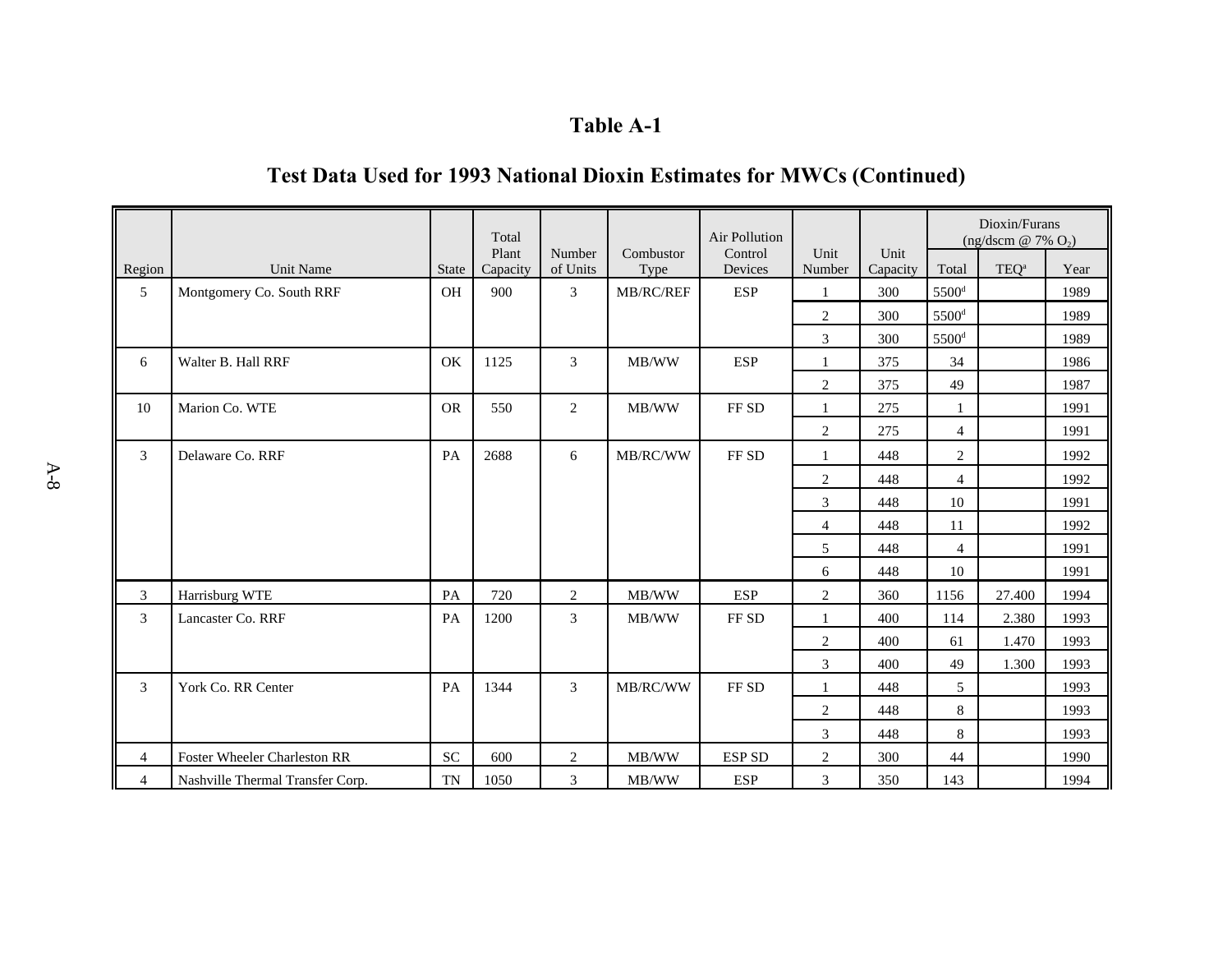# **Test Data Used for 1993 National Dioxin Estimates for MWCs (Continued)**

|        |                                        |           | Total             |                    |                          | Air Pollution      |                |                  |                 | Dioxin/Furans<br>$(ng/dscm \n\omega 7\% O_2)$ |      |
|--------|----------------------------------------|-----------|-------------------|--------------------|--------------------------|--------------------|----------------|------------------|-----------------|-----------------------------------------------|------|
| Region | Unit Name                              | State     | Plant<br>Capacity | Number<br>of Units | Combustor<br><b>Type</b> | Control<br>Devices | Unit<br>Number | Unit<br>Capacity | Total           | TEQ <sup>a</sup>                              | Year |
| 3      | Alexandria/Arlington RRF               | VA        | 975               | 3                  | MB/WW                    | ESP DSI CI         |                | 325              | 14 <sup>e</sup> |                                               | 1987 |
|        |                                        |           |                   |                    |                          |                    | 3              | 325              | 18 <sup>e</sup> |                                               | 1993 |
| 3      | Hampton (NASA) Refuse-fired Steam Gen. | VA        | 200               | 2                  | MB/WW                    | <b>ESP</b>         |                | 100              | 102             | 2.520                                         | 1992 |
| 3      | Harrisonburg RRF                       | VA        | 100               | 2                  | MB/WW                    | <b>ESP</b>         |                | 50               | 8459            | 115.000                                       | 1994 |
| 3      | I-95 Energy RRF (Fairfax)              | <b>VA</b> | 3000              | $\overline{4}$     | MB/WW                    | FF SD              |                | 750              | 9               | 0.230                                         | 1993 |
|        |                                        |           |                   |                    |                          |                    | 2              | 750              | 6               | 0.170                                         | 1993 |
|        |                                        |           |                   |                    |                          |                    | 3              | 750              | 8               | 0.200                                         | 1993 |
|        |                                        |           |                   |                    |                          |                    | 4              | 750              | $\tau$          | 0.150                                         | 1993 |
| 3      | Norfolk Navy Yard                      | <b>VA</b> | 2000              | $\overline{4}$     | <b>RDF</b>               | <b>ESP</b>         |                | 500              | 21129           | 429.000                                       | 1993 |
|        |                                        |           |                   |                    |                          |                    | $\overline{2}$ | 500              | 32237           | 595.000                                       | 1993 |
|        |                                        |           |                   |                    |                          |                    | 3              | 500              | 42955           | 1500.000                                      | 1994 |
|        |                                        |           |                   |                    |                          |                    | 4              | 500              | 26360           | 800.000                                       | 1993 |
| 5      | LaCrosse Co.                           | WI        | 400               | 2                  | <b>RDF/FB</b>            | <b>DSI EGB</b>     |                | 200              | 63              |                                               | 1993 |
| 5      | St. Croix Co. WTE Fac.                 | WI        | 115               | 3                  | MOD/SA                   |                    |                | 38               | 8               |                                               | 1988 |

<sup>a</sup> Dioxin concentrations are listed both in units of ng/dscm total mass and ng/dscm TEQ where both were available. The TEQ concentration data were used for TEQ emissions calculations where TEQ data were available, and where TEQ data were not available a conversion ratio of 50:1 (total:TEQ) was used to convert the total mass data to TEQ.

<sup>b</sup> Pinellas data are average of three separate tests done during one year.

 $\epsilon$  Akron data were from 1994 test, and assumed to be representative of Akron pre-1994. MWC Survey discussion indicates that high ESP temperature was reported.

<sup>d</sup> Montgomery North/South data (except for Unit No. 3 at North) are an average value determined based on numerous tests.

<sup>e</sup> Alexandria data in MWC survey were from a test run without carbon injection. Since the unit has carbon injection, an additional reduction of 75% was assumed.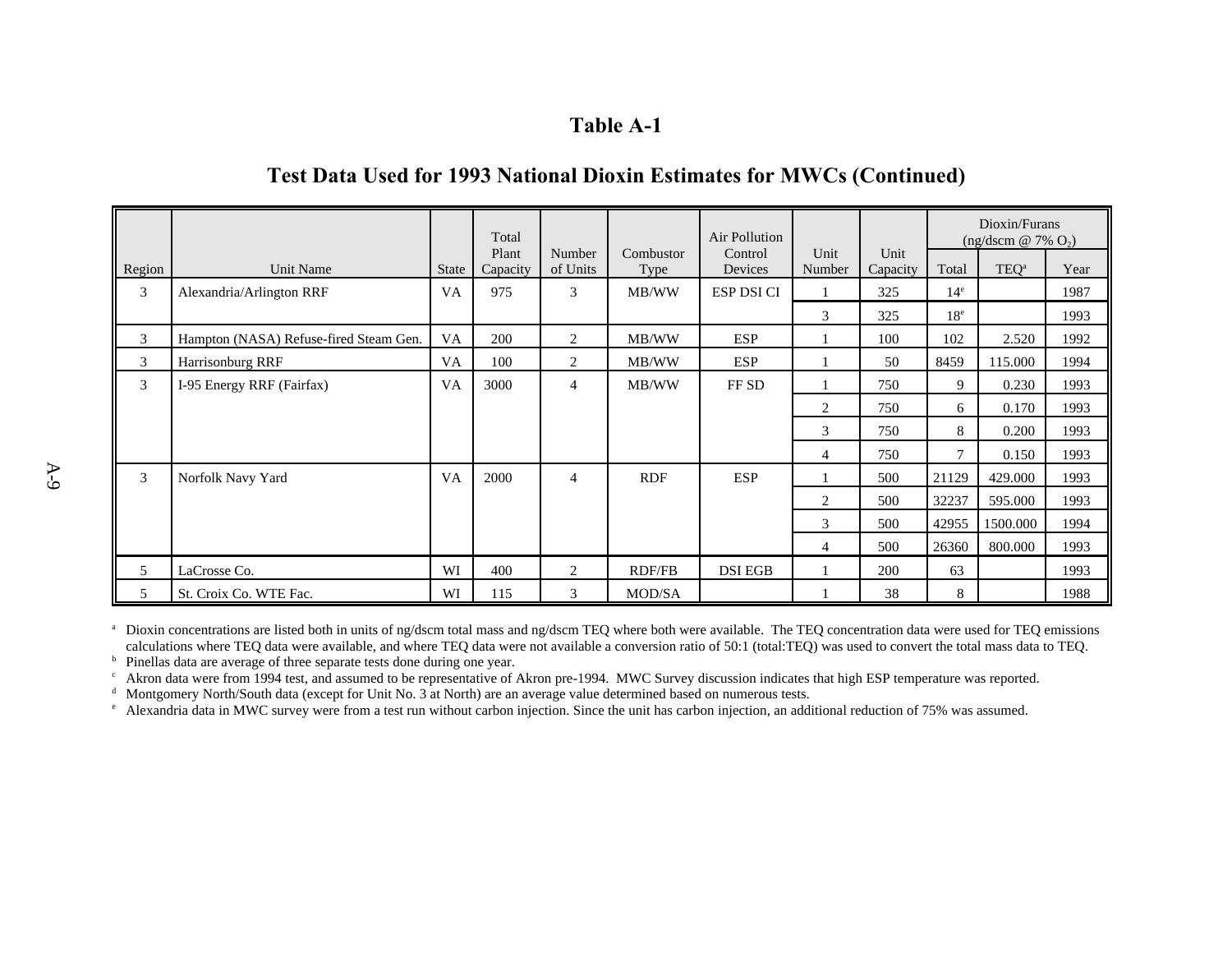At facilities with multiple units where not all units were tested, an average of the test results from the tested units was used as a representative value for the untested units.

Test results were obtained for approximately 55 percent of the domestic MWC's. For the other 45 percent, a set of default values was created and used to estimate dioxin concentrations. The set of default values was compiled from test data, AP-42 emission factors, and from the EPA document EPA-450/3-89-27e "Municipal Waste Combustors - Background Information for Proposed Guidelines for Existing Facilities" (this document presented the results of a study on APCD retrofits on MWC units). Default values were generated for every MWC combustor type and APCD configuration for which a default value was needed. Test data available to OAQPS, as of January 15, 1995, were organized into groups based on MWC combustor type and APCD configurations and averaged. These averages were designated as the default values for the corresponding combustor/APCD configurations. For the combustor/APCD configurations where there were no test data available, default values were obtained from the MWC section in AP-42 (section 2.1), or from EPA document EPA-450/3-89-27e. A summary of the default values is given in Table A-2.

To estimate annual emissions, a capacity factor for each unit is needed. This factor represents the percentage of operational time a plant has operated during one year. By using the capacity factor and unit capacity, the annual throughput (combustion) of MSW or RDF can be calculated. Some facilities provided data to OAQPS on the tonnage of municipal waste burned in year 1993. For these facilities, a capacity factor was estimated by dividing the tonnage burned in one year by the unit's rated yearly capacity and was used for the 1993 emissions calculation. For most units, however, the capacity factors used were default values taken from EPA document EPA-450/3-89-27e. For all units except modular/starved-air combustors, the default capacity factor was 91 percent (0.91). For modular/starved-air units, the default capacity factor was 74 percent (0.74).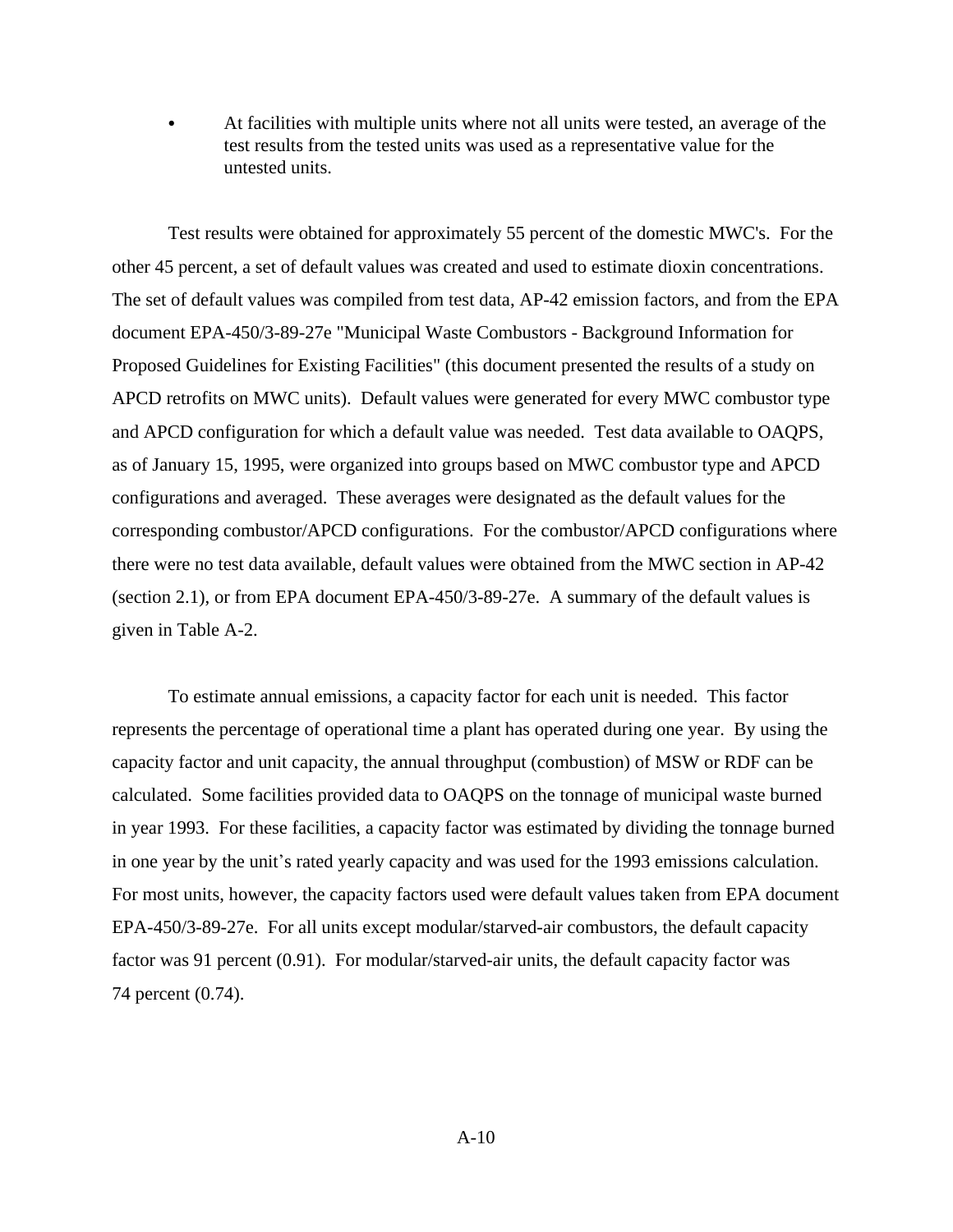# **Default Dioxin/Furan Emission Levels From MWC Configurationsa**

| Combustor Type      | <b>APCD</b> Type                                                                         | Average Dioxin Value<br>(ng/dscm @ 7% $O_2$ , total mass) |
|---------------------|------------------------------------------------------------------------------------------|-----------------------------------------------------------|
| MB/WW               | $ESP*$<br><b>DSI/ESP</b><br>DSI/FF<br>SD/ESP<br>SD/FF                                    | 222<br>60<br>35<br>70<br>16                               |
| RDF (all except FB) | $ESP*$<br>DSI/FF<br>SD/ESP<br>$\ensuremath{\mathrm{SD}}\xspace/\ensuremath{\mathrm{FF}}$ | 240<br>17<br>9<br>8                                       |
| <b>RDF/FB</b>       | DSI/EGB                                                                                  | 63                                                        |
| MB/RC/WW            | ESP*<br><b>DSI/ESP</b><br>DSI/FF<br>SD/ESP<br>SD/FF                                      | 400<br>100<br>7<br>40<br>5                                |
| MB/REF              | ESP*<br><b>DSI/ESP</b><br>DSI/FF<br>SD/ESP<br>$\operatorname{SD/FF}$                     | 500<br>57<br>17<br>40<br>5                                |
| MOD/SA              | Uncontrolled<br>ESP*<br><b>DSI/ESP</b><br>DSI/FF<br>SD/ESP<br>$\operatorname{SD/FF}$     | 300<br>288<br>98<br>8<br>40<br>5                          |
| MOD/EA              | Uncontrolled<br>$ESP^*$<br>DSI/ESP<br>DSI/FF<br>$\operatorname{SD/FF}$                   | 200<br>468<br>50<br>8<br>92                               |

a Values presented in this table are averages of available data for various combustor type/APCD type combinations. Values were estimated based on a compilation of the MWC survey data, background information for the 1991 and 1994 MWC rulemakings, public comments received on the 1994 MWC rulemaking, and AP-42 (4th edition). None of the data listed provides credit for supplemental dioxin control (polishing) by CI. The use of CI typically reduces dioxin emissions by an additional 75 percent or more. (See Air Docket A-90-45, items VI-B-013 and VI-B-014).

\* ESP operated at less than 440 <sup>O</sup>F.

 $APCD = air$  pollution control device  $MOD = \text{modular}$ <br> $DC = \text{rotary}$  combustor  $DSI =$  duct sorbent injection<br> $EA =$  excess air  $EGB =$  electrified gravel bed  $REF =$  refractory wall  $ESP =$  electrostatic precipitator  $SA =$  starved air  $ESP = electrostatic\,precript{precipitator}$  $\begin{array}{lll} \text{FB = fluidized bed} & \text{SD = spray dryer} \\ \text{FF = fabric filter} & \text{WW = waterwall} \end{array}$  $MB =$  mass burn

 $RDF =$  refuse derived fuel  $WW = waterwall$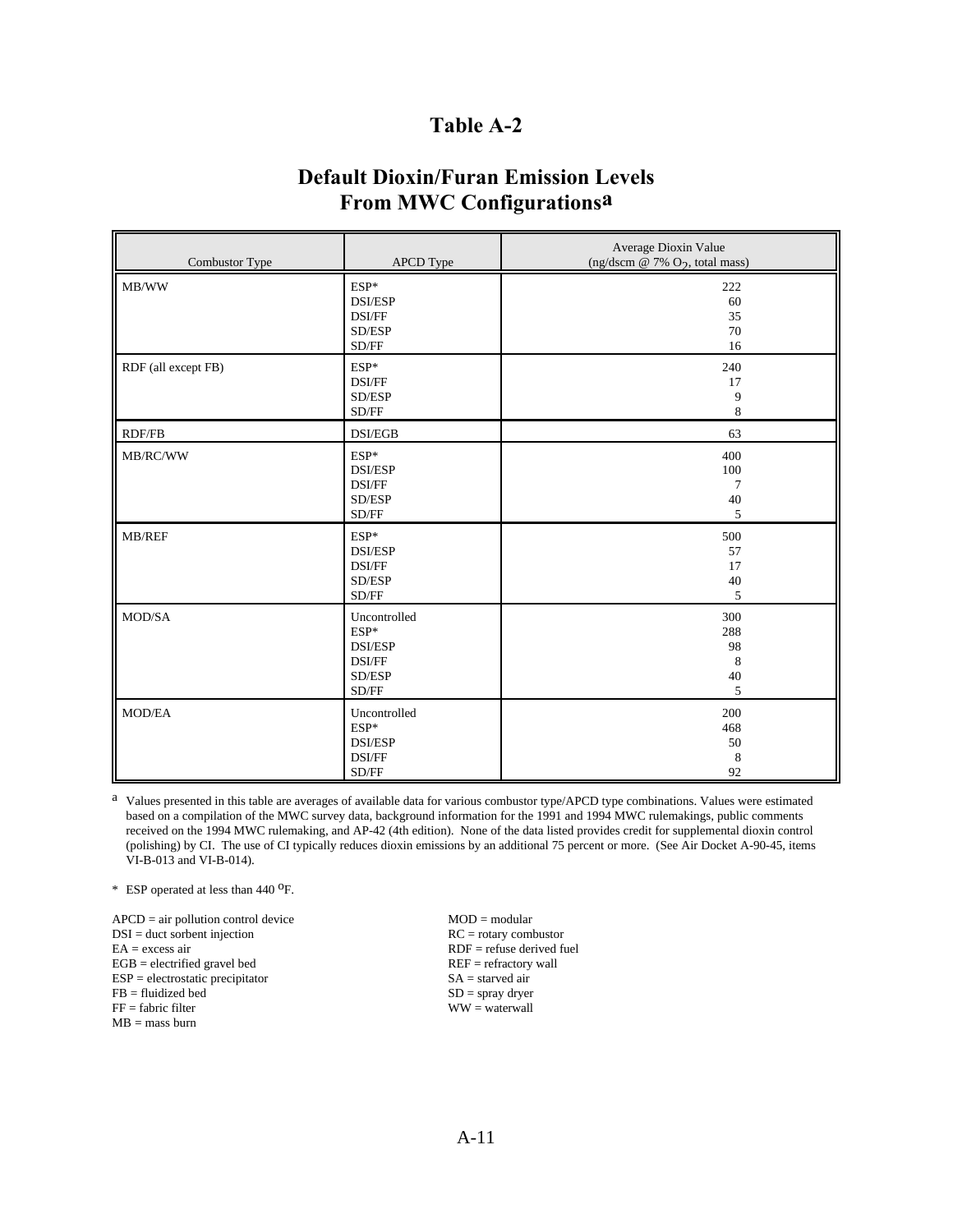For many test results and for all dioxin default concentrations, TEQ concentrations were not available. Similar to the development of the default dioxin concentrations, a default total mass-to-TEQ ratio was also developed. Test results from units for which there were both total mass and TEQ results available were used to develop a default ratio of total dioxin concentration to TEQ concentration. The total:TEQ ratios from these units were averaged, resulting in a default ratio of 50:1. This ratio was used for estimating TEQ emissions for all sources where TEQ test data were not available.

The  $F_d$  factor is a standard conversion factor used in combustion calculations to determine exhaust flowrates based on heat input. Full documentation of  $F_d$  factors is given in 40 CFR 60, Appendix A, Method 19. The specific  $F_d$  factor for municipal waste combustion, given by Method 19, is 9,570 dry standard cubic feet of flue gas per million Btu (dscf/MMBtu) of municipal waste combustion. This flow rate is based on 0 percent excess  $O_2$  in the flue gases.

Average heating values for fuels derived from municipal wastes are given in the Refuse Combustion section of AP-42 (section 2.1). For unprocessed municipal solid waste (MSW), the heating value is 4,500 Btu per pound. For RDF, the heating value is 5,500 Btu per pound. The heating value for RDF is higher than general MSW because RDF goes through some degree of pre-processing to remove non-combustible materials.

The first step in calculating annual dioxin emissions from MWC's was to calculate the emissions from individual units. This task was accomplished with plant-specific information such as dioxin emission concentration, unit size, unit capacity factor, fuel heating value, and the F<sub>d</sub> factor.

The following equation was used to convert dioxin stack concentrations (total and TEQ) to grams per year (g/yr) emitted: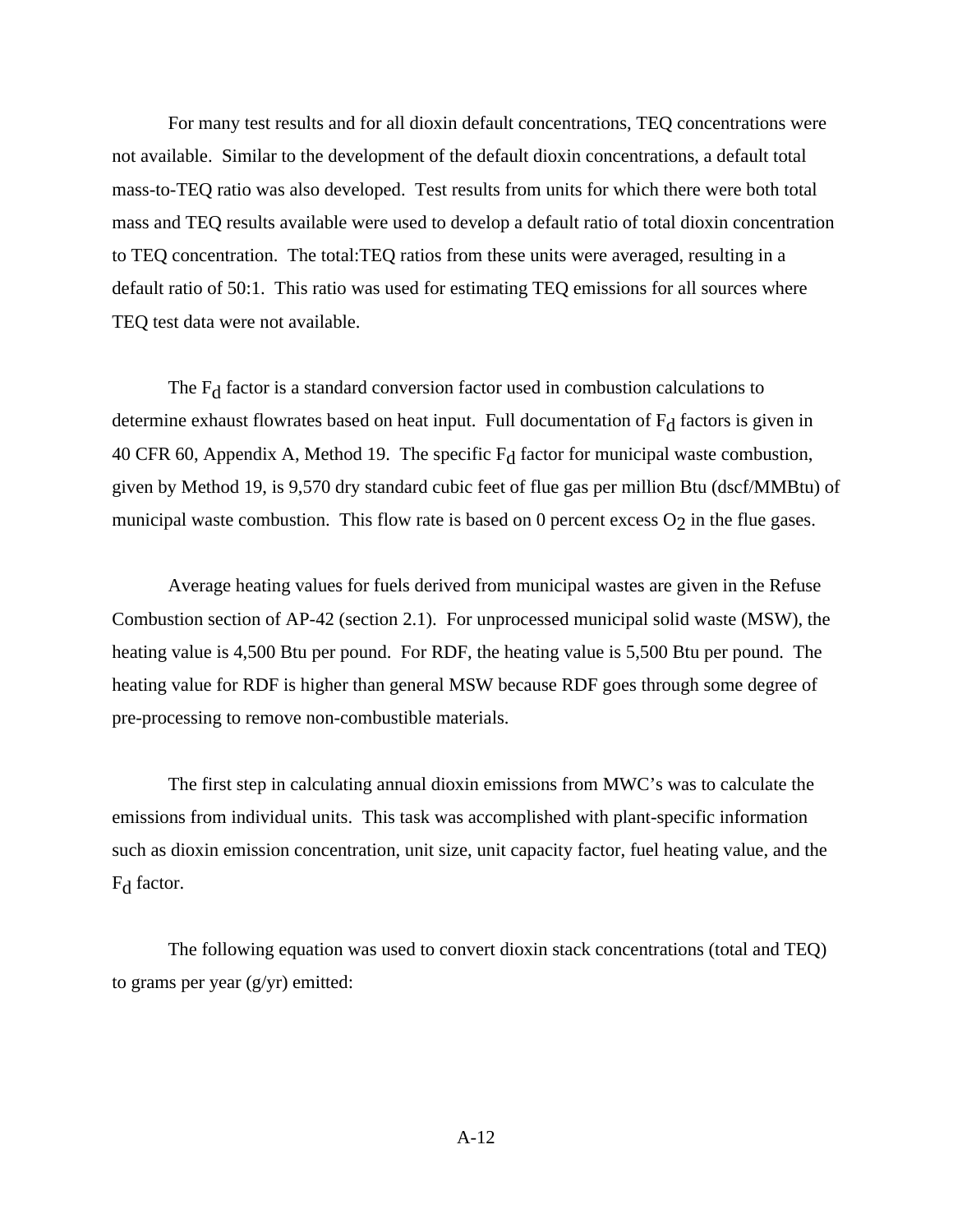$$
Emissions \left(\frac{g}{yr}\right) = \frac{C x V x T x CF}{10^9}
$$

where:

| Emissions | $=$                         | Annual dioxin emissions $(g/yr)$                                                 |
|-----------|-----------------------------|----------------------------------------------------------------------------------|
| C         | $=$                         | Flue Gas Dioxin Concentration (ng/dscm $@7$ percent O <sub>2</sub> )             |
| V         | $\mathcal{L} = \mathcal{L}$ | Volumetric Flow Factor (dscm $@7$ percent O <sub>2</sub> /ton waste fired)       |
| T         | $=$                         | Tons of MSW burned/year ( $@100$ percent capacity for 365<br>$\frac{days}{year}$ |
| CF        |                             | Capacity Factor (unitless)                                                       |

The volumetric flow factor (V) is calculated as follows:

$$
V = \frac{F_d \times HV \times 2000 \times 10^{-6}}{35.31} \times \frac{20.9}{20.9 - 7}
$$

where:

$$
HV = \text{Heating Value } (4,500 \frac{\text{Btu}}{\text{lb}} \text{ for MSW and } 5,500 \frac{\text{Btu}}{\text{lb}} \text{ for RDF})
$$
\n
$$
V = \frac{\left(9,570 \frac{\text{dscf } @ 0\% \text{ O}_2}{\text{MMBtu}}\right) \left(4,500 \frac{\text{Btu}}{\text{lb}}\right) \left(2,000 \frac{\text{lb}}{\text{ton}}\right)}{\left(35.31 \frac{\text{dscf}}{\text{dscm}}\right) \left(10^6 \frac{\text{Btu}}{\text{MMBtu}}\right)} \times \left(\frac{20.9}{20.9 - 7}\right)
$$

= 3,670 
$$
\frac{\text{dscm } @ 7\%O_2}{\text{ton MSW}}
$$
 for non-RDF units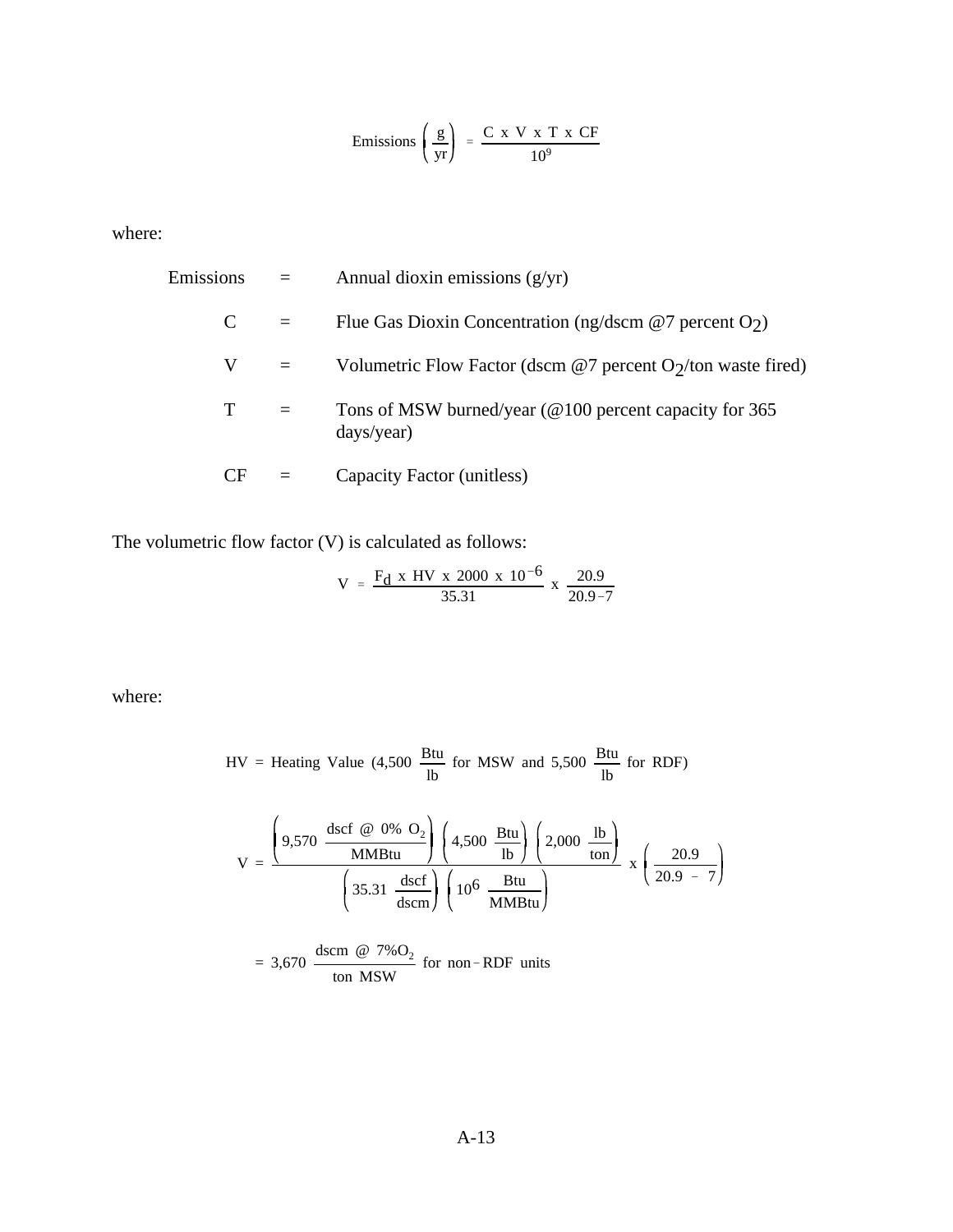$$
V = \frac{\left(9,570 \frac{\text{dscf } @ 0\% O_2}{MM\text{Btu}}\right) \left(5,500 \frac{\text{Btu}}{\text{lb}}\right) \left(2,000 \frac{\text{lb}}{\text{ton}}\right)}{\left(35.31 \frac{\text{dscf}}{\text{dscm}}\right) \left(10^6 \frac{\text{Btu}}{\text{MM\text{Btu}}}\right)} \times \left(\frac{20.9}{20.9 - 7}\right)
$$

$$
= 4,457 \frac{\text{dscm } @ 7\%O_2}{\text{ton RDF}} \text{ for RDF units}
$$

## Example Calculation

For a mass burn/waterwall (non-RDF) unit, rated at 500 tons/day capacity (365,000 tons/yr), with a dioxin concentration of 10 ng/dscm (total mass) @7 percent  $O_2$ , annual dioxin emissions are calculated to be:

$$
\left(\frac{10 \text{ ng}}{\text{dscm}} \quad \text{@} \quad 7\% \quad \text{O}_2\right) \left(3,670 \quad \frac{\text{dscm} \quad \text{@} \quad 7\% \quad \text{O}_2}{\text{ton}}\right) \left(182,500 \quad \frac{\text{ton}}{\text{yr}}\right) \quad 0.91, \\ 10^9 \quad \frac{\text{ng}}{\text{g}}
$$

 $= 6.1$  g dioxin/yr (total mass), or

 $= 6.1/50 = 0.12$  g dioxin/yr (TEQ)

Dioxin/furan emission estimates from municipal waste combustors are currently under review and evaluation by the U.S. EPA. These values are subject to possible change due to these evaluations. If the current review indicates a change is necessary, this report will be modified accordingly.

Emission estimates for PCBs and EOM were calculated based on the combination of emission factors and activity data for the amount of waste processed. These data are presented in this section. The ESD MACT work did not address EOM or PCBs.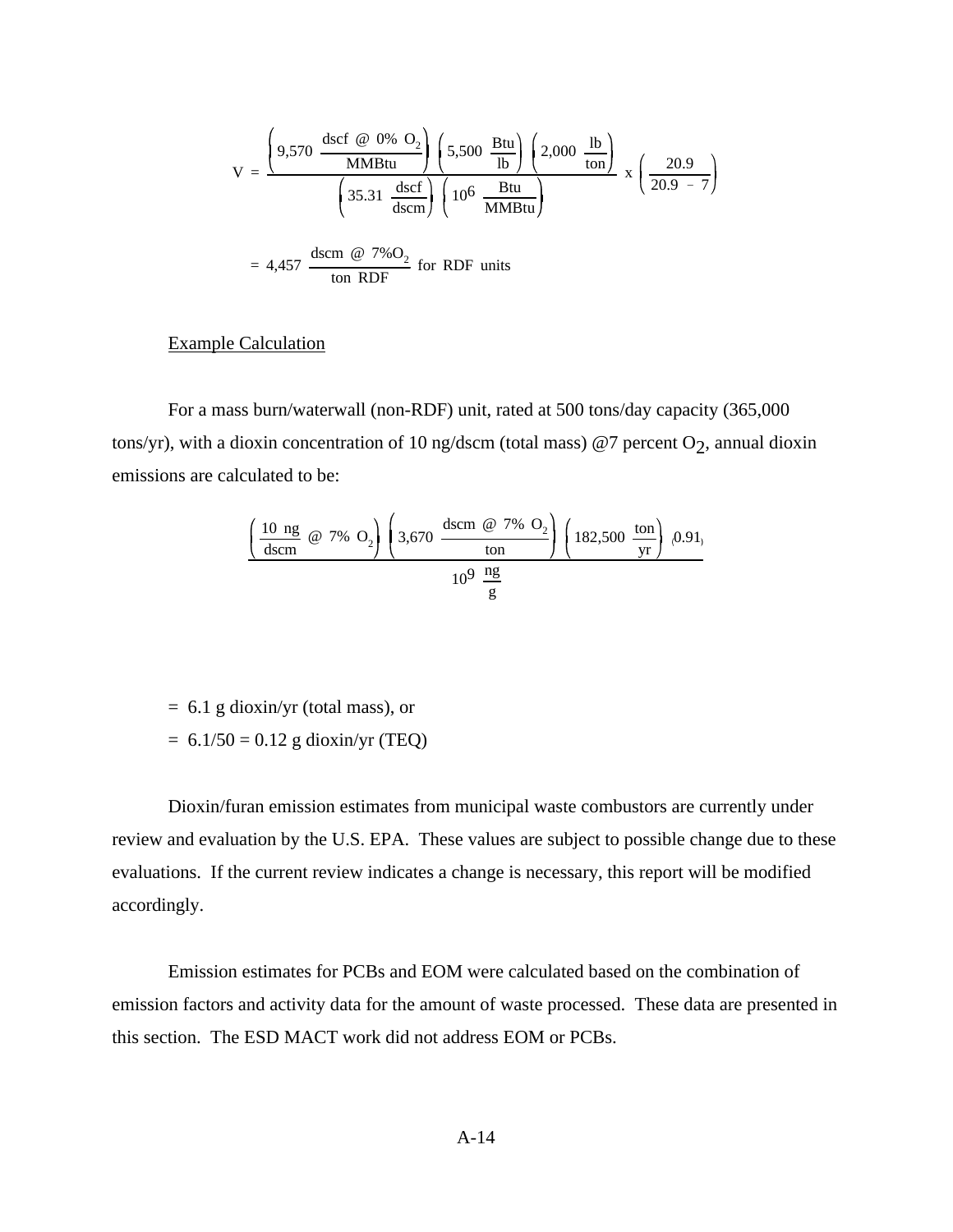### **Assumptions on Processes and Control Levels**

Emissions from MWCs are controlled by electrostatic precipitators (ESPs), spray dryers, and fabric filters. According to the MACT study, more ESPs are used by MWCs (44 percent) to control emissions than any other control devices. The emission factors for EOM and PCBs used to determine 1990 national emissions reflect municipal waste combustor performance with an ESP in place.

### **Emission Factors**

The EOM emission factor presented below is based on emissions testing of a MB incinerator.5 The combustion units were of the stoker type and ESP controls were installed on the units. The Municipal Waste Combustion Study, Emission Database for Municipal Waste Combustors, provides emission data for PCBs.6 The PCB emission factor was derived from three emission tests at a MB facility with an ESP.7

Table A-3 lists the emission factors for EOM and PCBs that were used to develop the national emissions estimate for municipal waste combustion.

| Pollutant         | <b>Emission Factor</b> | Units                  |  |  |  |
|-------------------|------------------------|------------------------|--|--|--|
| <b>EOM</b>        | 0.0114                 | lb/ton of waste burned |  |  |  |
| <b>Total PCBs</b> | $5.5 \times 10^{-6}$   | lb/ton of waste burned |  |  |  |

| TABLE A-3. MUNICIPAL WASTE COMBUSTION EMISSION FACTORS |
|--------------------------------------------------------|
| <b>FOR EOM AND PCBs</b>                                |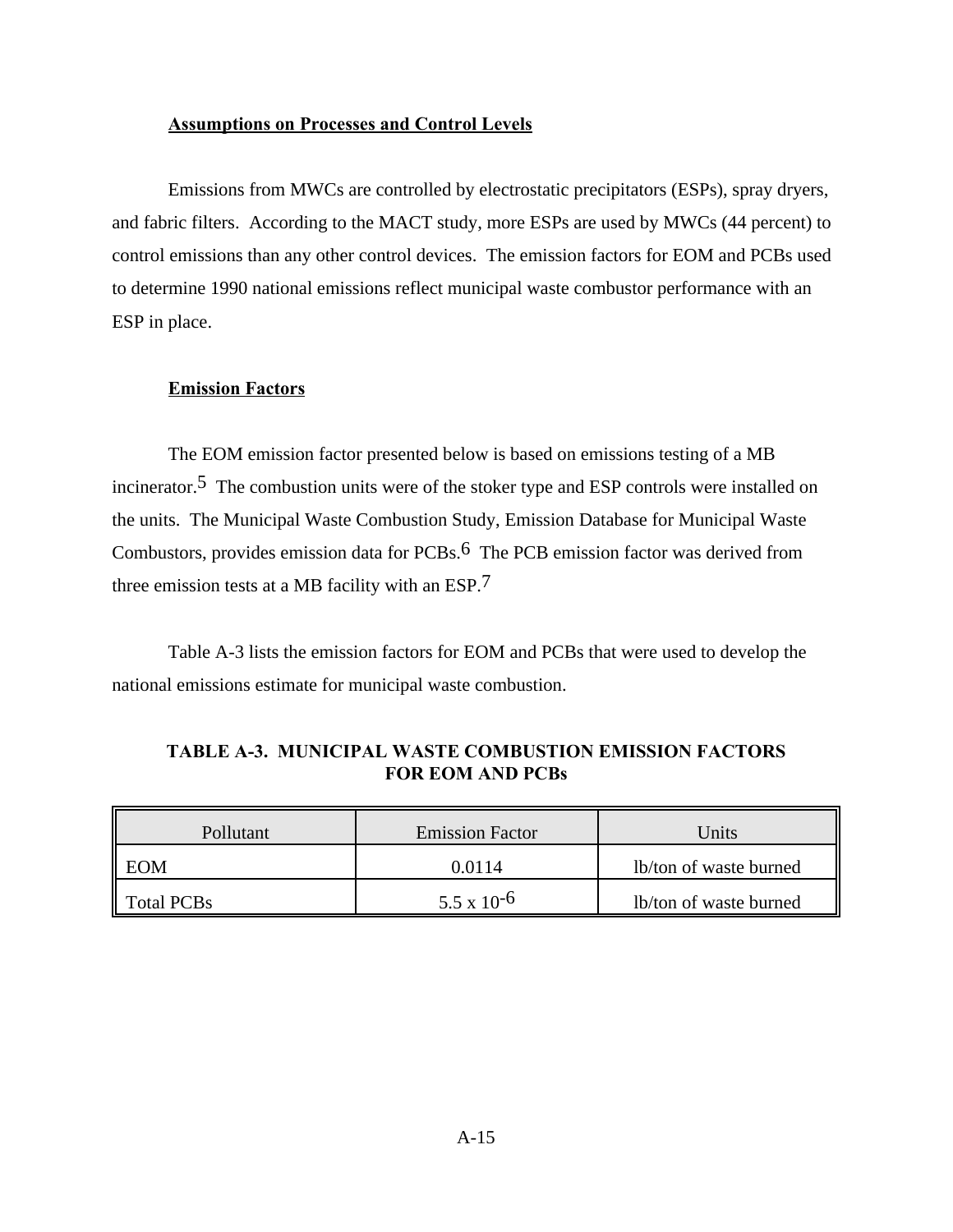## **Major/Area Source Assumptions**

Approximately 95 percent of all municipal waste incinerators are major sources due to hydrogen chloride (HCl) emissions. This assumption is based on data contained in References 8 and 9.

## **REFERENCES FOR MUNICIPAL WASTE COMBUSTION**

- 1. U.S. Environmental Protection Agency. January 1992. Economic Impact and Preliminary Regulatory Impact Analysis for Proposed MACT-Based Emission Standards and Guidelines for Municipal Waste Combustors. EPA-450/3-91-029. Office of Air and Radiation. p. 3-9.
- 2. U.S. Environmental Protection Agency. January 1992. Economic Impact and Preliminary Regulatory Impact Analysis for Proposed MACT-Based Emission Standards and Guidelines for Municipal Waste Combustors. EPA-450/3-91-029. Office of Air and Radiation. p. 3-8.
- 3. U.S. Environmental Protection Agency. April 1989. Locating and Estimating Air Toxics Emissions from Municipal Waste Combustors. EPA-450/2-89-006. Office of Air and Radiation. p. 3-1.
- 4. U.S. Environmental Protection Agency. June 1996. National Dioxin Emission Estimates for Municipal Waste Combustors. Emission Standards Division, Research Triangle Park, North Carolina.
- 5. Watts, Randall R., et. al. 1992. Development of Source Testing, Analytical, and Mutagenicity Bioassay Procedures for Evaluating Emissions from Municipal and Hospital Waste Combustors. Environmental Health Perspectives, Volume 98. pp. 227 - 234.
- 6. U.S. Environmental Protection Agency. June 1987. Municipal Waste Combustion Study, Emission Database for Municipal Waste Combustors. EPA-530/SW-87-021b. Office of Air and Radiation. p. 7-76.
- 7. U.S. Environmental Protection Agency. June 1987. Municipal Waste Combustion Study, Emission Database for Municipal Waste Combustors. EPA-530/SW-87-021b. Office of Air and Radiation. p. 7-158.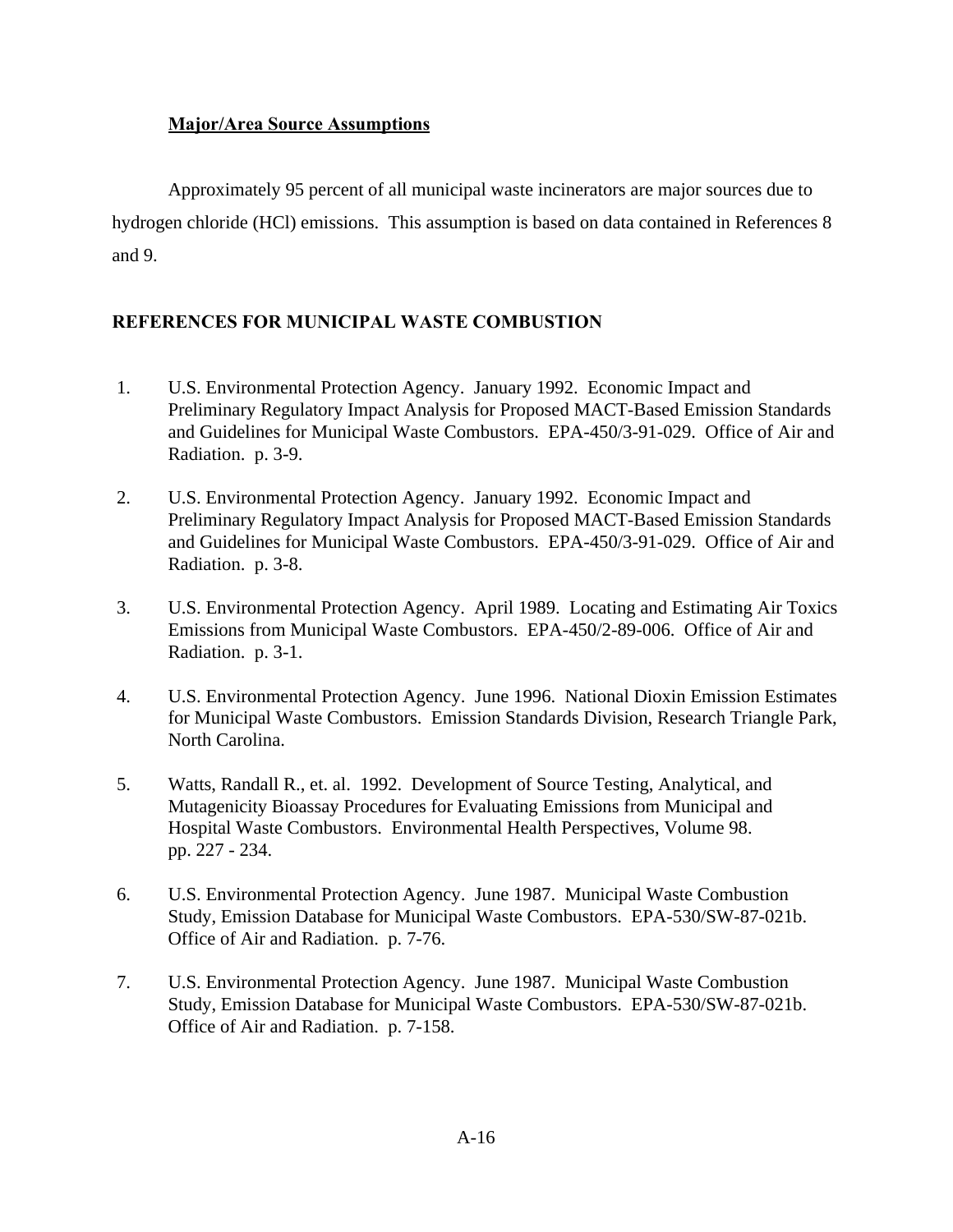- 8. Memorandum to Walt Stevenson, EPA/SDB, from Denise Fenn and Kris Nebel, Radian Corporation. August 20, 1992. Information on the Municipal Waste Combustion Database.
- 9. U.S. Environmental Protection Agency. August 1989. Municipal Waste Combustors Background Information for Proposed Guidelines for Existing Facilities. EPA-450/3-89-27e. pp. 6-66 - 6-67.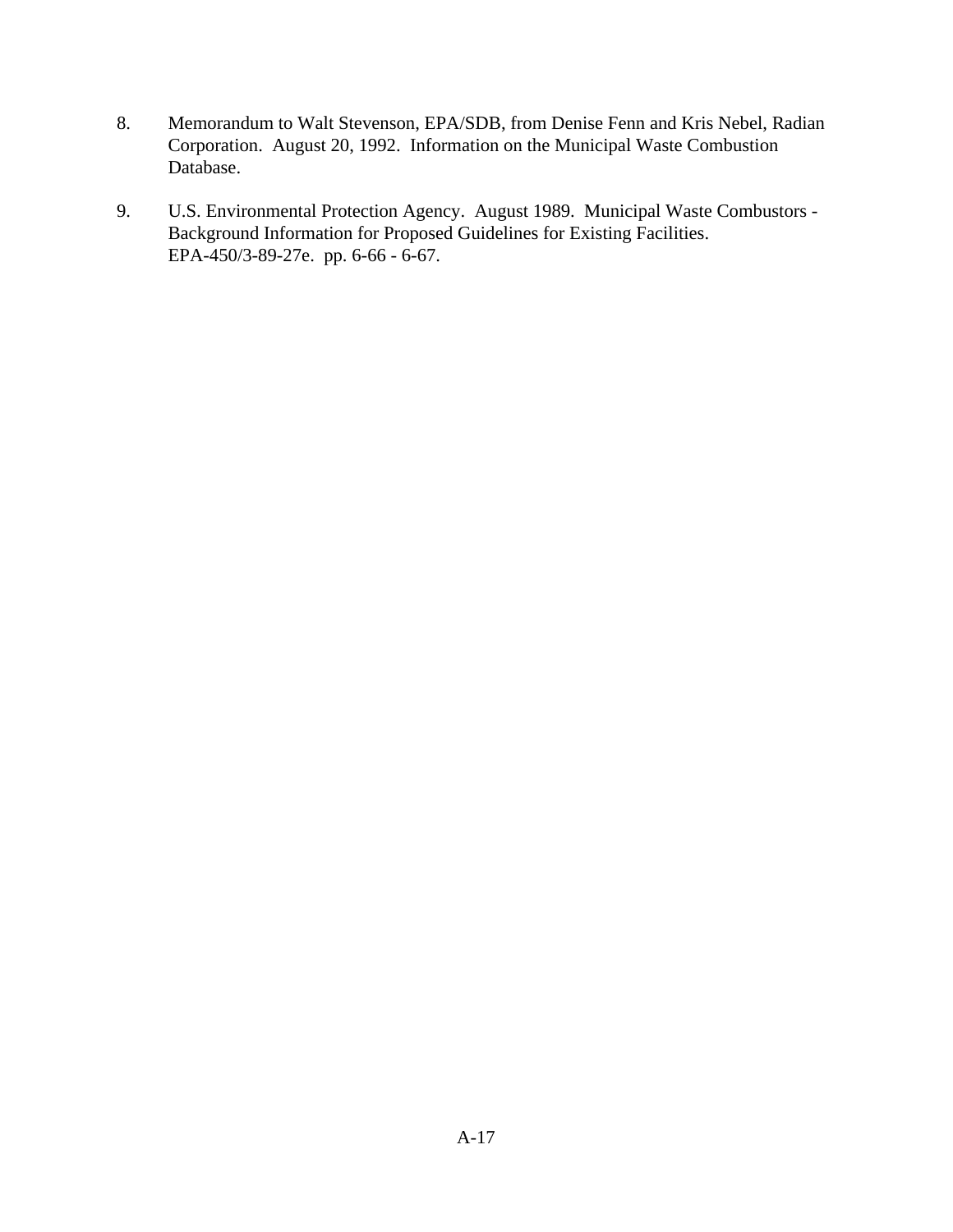### **A.2 Medical Waste Incineration**

The Resource Conservation and Recovery Act (RCRA), 1976, defines medical waste as "...any solid waste which is generated in the diagnosis, treatment, or immunization of human beings or animals, in research pertaining thereto, or in production or testing of biologicals." The incineration of medical waste occurs at: hospitals, laboratories, veterinary facilities, nursing homes and at commercial incinerators. (This definition does not include biological incinerators at crematories and animal shelters. The biological incinerators are treated as a separate source category under Section A.3.) Hospital incinerators are the most common type of medical incinerator and burn more waste than other medical waste incinerator types.<sup>1</sup>

Medical waste incinerators vary widely in capacity. Incinerators operate continuously or intermittently, based on waste loading rates and incinerator type.

#### **Pollutants Addressed**

- EOM
- $-2,3,7,8$ -TCDD
- C 2,3,7,8-TCDF
- C 2,3,7,8-TCDD TEQ
- Total PCBs

### **National Activity Levels/Emission Estimates**

Three types of incinerators are used to burn medical wastes: controlled air, excess air, and rotary kiln. About 95 percent of these are controlled air incinerators.2 Using facility capacities, it was estimated that about 1.57 x 106 metric tons of medical waste were incinerated in 1990.<sup>3</sup> These activity data and the subsequent information on control status and emission factors were used to calculate estimates for EOM and PCB emissions. All estimates for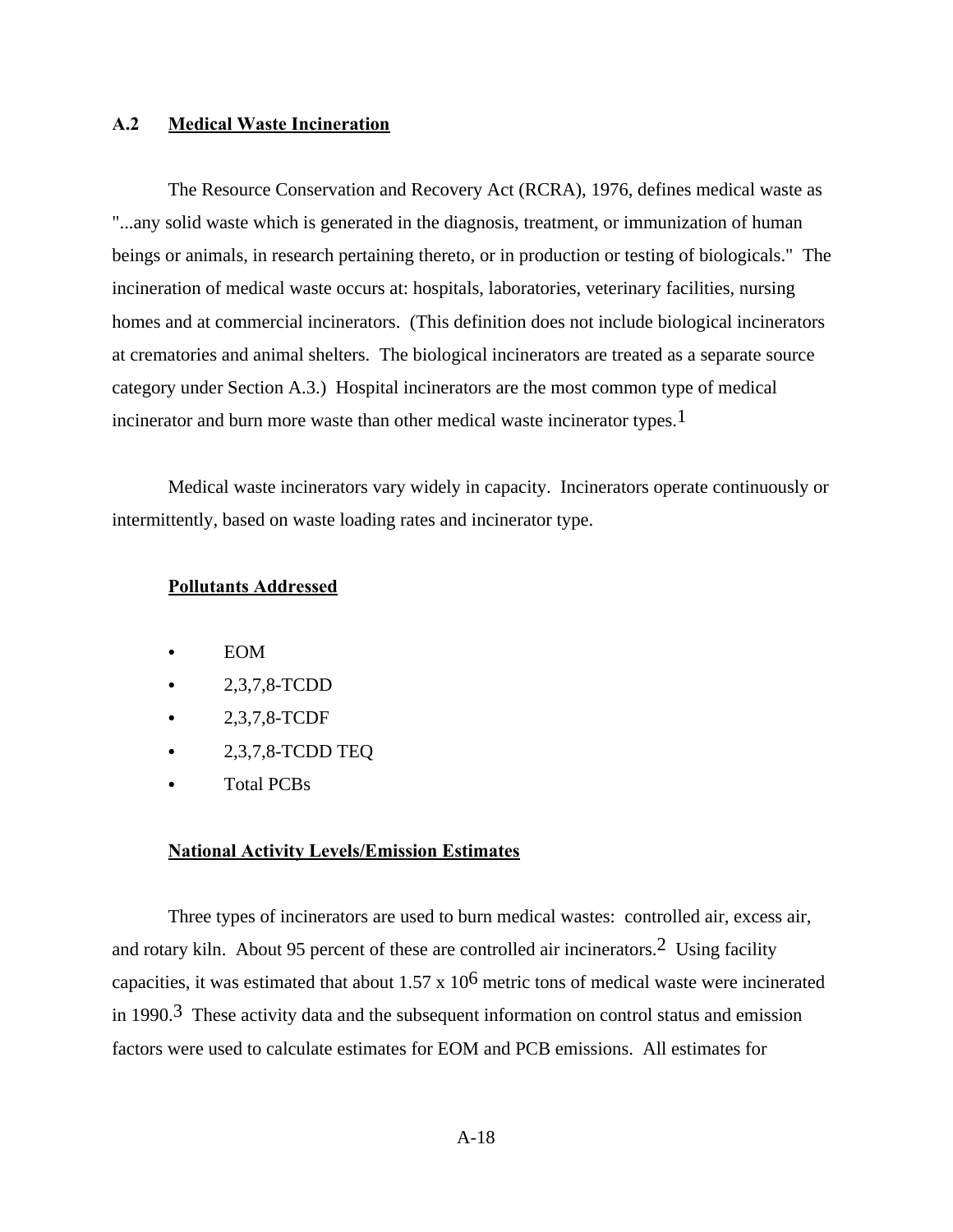dioxin/furans were based on direct estimates from EPA regulatory programs as explained in the following paragraphs.

The national dioxin/furan emissions estimates for medical waste incinerations (MWIs) were obtained directly from work done by EPA's Emission Standards Division (ESD) to support Maximum Achievable Control Technology (MACT) standards for this source category. The starting point for the national estimates is a 1995 inventory of existing MWIs, which includes for each MWI the location, type (batch or non-batch), and the design capacity of the unit. The 1995 inventory was adjusted to create a 1990 inventory of national emissions for MWIs. A summary of the methods used to determine the estimates are provided here. More detailed information on the derivation of the estimates can be obtained from Reference No. 4.

The estimates of the nationwide dioxin emissions were developed based on an inventory of existing MWI's in 1995. The 1995 inventory was adjusted to create both a 1990 inventory and a year 2002 inventory. The information used to develop the inventories was taken from a number of sources including a listing of MWI's prepared by the American Hospital Association (AHA), state air permits gathered by EPA, and a survey of MWI's in California and New York conducted by EPA in 1995. The AHA inventory was itself taken from two sources; an EPA "Locating and Estimating" document and a vendor listing. Once this information was compiled, the inventory was reviewed and modified based on updates from state surveys, commercial sources, and MWI vendors.

The capacity of each MWI was provided in the inventory. The capacities for the continuous and intermittent MWI's in the inventory were expressed in terms of an hourly charging rate in pounds per hour (lb/hr). Batch MWI capacities were provided in pounds per batch (lb/batch). Therefore, batch MWI's were evaluated separately from the continuous and intermittent MWI's and the batch capacities were not converted to hourly burning rates.4

Also included in the inventory was the applicable state particulate matter (PM) emission limit for each MWI. The AHA listing of MWI's and the state air permits included PM limits for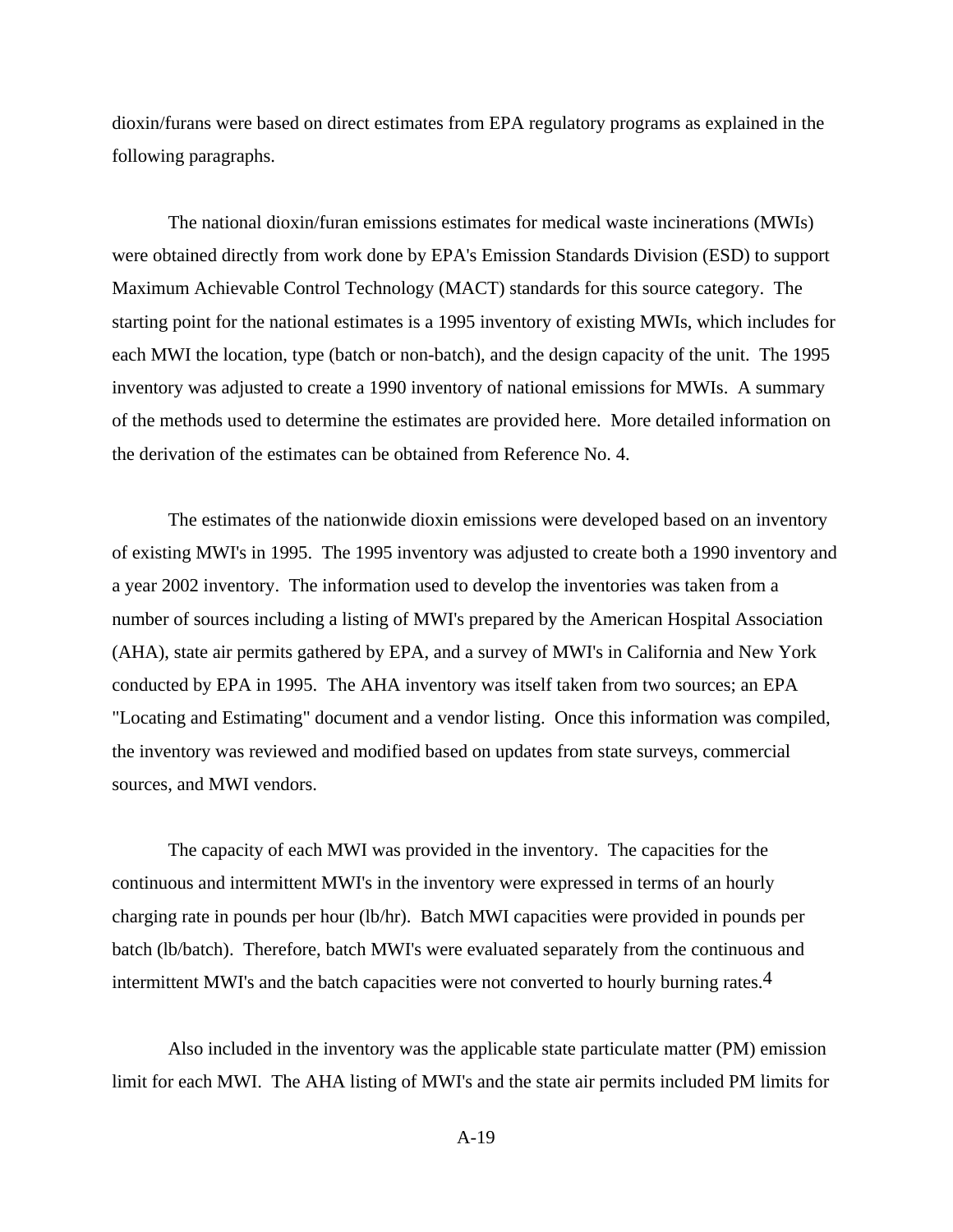each MWI. Where PM limits were not listed, limits were applied based on State regulatory requirements using the same methods described in the MACT floor analysis for the proposed standards. PM limits could be used to estimate the type of emission control at MWI's for which the control was not identified for the MWI.

Nationwide MWI emissions were calculated by first calculating MWI emissions on a unit specific basis using the MWI inventory and considering unit specific parameters. Actual emission control data was used where available and was estimated when not available. In calculating emissions and estimating operating parameters, there are three distinct types of MWI's as follows: batch, intermittent, and continuous. The difference in these three MWI types is in the methods of charging waste to the MWI and removing ash from the primary chamber of the MWI. Continuous MWI's, which are the largest of the three types, have mechanical ram feeders and continuous ash removal systems. These features allow the unit to operate 24 hours per day for many days at a time. Most intermittent MWI's also have mechanical ram feeders that charge waste into the primary chamber. However, intermittent MWI's do not have an automatic ash removal system, and can only be operated for a limited number of hours before the unit must be shut down for ash removal. In batch MWI's, all of the waste to be burned is loaded into the primary chamber and, once the burning cycle begins, no additional waste is loaded. After the burn cycle for a batch unit is complete and the unit has cooled down, the ash is removed manually. In the inventory of existing MWI's used to estimate the nationwide dioxin emissions, a differentiation was made between batch and nonbatch (continuous and intermittent) MWI's. However, no distinction was made between continuous and intermittent MWI's in the final inventory.4

The hours of operation were estimated for each MWI type in the inventory in order to determine the annual waste incinerated. The hours of operation were defined as the hours during which the MWI combusts waste.

For batch MWI's, it is estimated that a typical MWI charges waste 160 times per year (i.e., 160 batches/yr; 3 batches per week). The amount of waste burned each year in a batch unit

A-20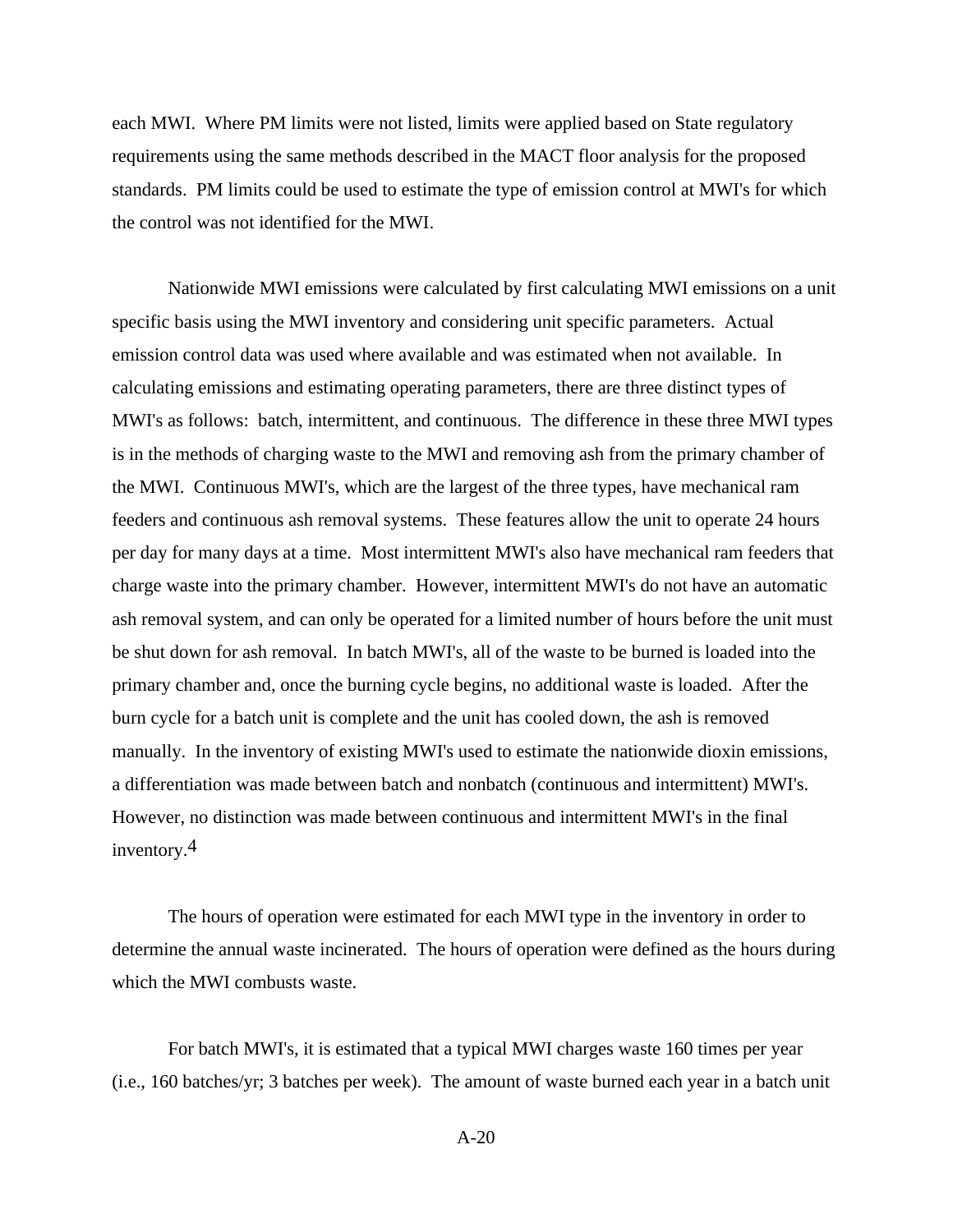and the yearly emissions produced depend primarily on the unit capacity and the annual number of batches. Because of this relationship, it was unnecessary to determine the actual hours of operation for batch MWI's.

For continuous and intermittent MWI's, operating hours were estimated for three size categories ( $\leq$  500, 501 to 1,000, and  $>$ 1,000 lb/hr). All MWI's with capacities less than 500 lb/hr were assumed to be intermittent MWI's. The waste charging hours for intermittent MWI's with capacities less than 500 lb/hr were estimated at 1,250 hours per year (hr/yr). Since the inventory does not indicate whether an MWI is continuous or intermittent, a ratio of about 3 to 1, intermittent to onsite continuous, was used to estimate the hours of operation for onsite continuous and intermittent MWI's with capacities greater than 500 lb/hr. The average operating hours for continuous MWI's in the 501 to 1,000 lb/hr size category was 2,916 hr/yr and the average charging hours for intermittent MWI's in this size category was 1,500 hr/yr. The weighted average of the charging hours for the combined continuous and intermittent MWI's was determined as follows:

$$
(1,500 \text{ hr/yr x } 0.77) + (2,916 \text{ hr/yr x } 0.23) = 1,826 \text{ hr/yr}
$$

Large MWI's with design capacities greater than 1,000 lb/hr were estimated to operate 2,174 hr/yr and all commercial MWI's were estimated to operate 7,776 hr/yr. A summary of the waste charging hours for the continuous and intermittent MWI's is presented below.<sup>4</sup>

| <b>MWI</b> Capacity  | <b>Charging Hours</b><br>$\text{thr/yr}$ | <b>Capacity Factor</b><br>$\mathcal{O}_0$ |
|----------------------|------------------------------------------|-------------------------------------------|
| $<$ 500 lb/hr        | 1,250                                    | 29                                        |
| 501-1,000 lb/hr      | 1,826                                    | 33                                        |
| $>1,000$ lb/hr       | 2,174                                    | 40                                        |
| All commercial MWI's | 7,776                                    | 89                                        |

NOTE: "Capacity factor" means ratio of tons of waste actually burned per year divided by the tons of waste that could be burned per year had the unit ben operating at full capacity.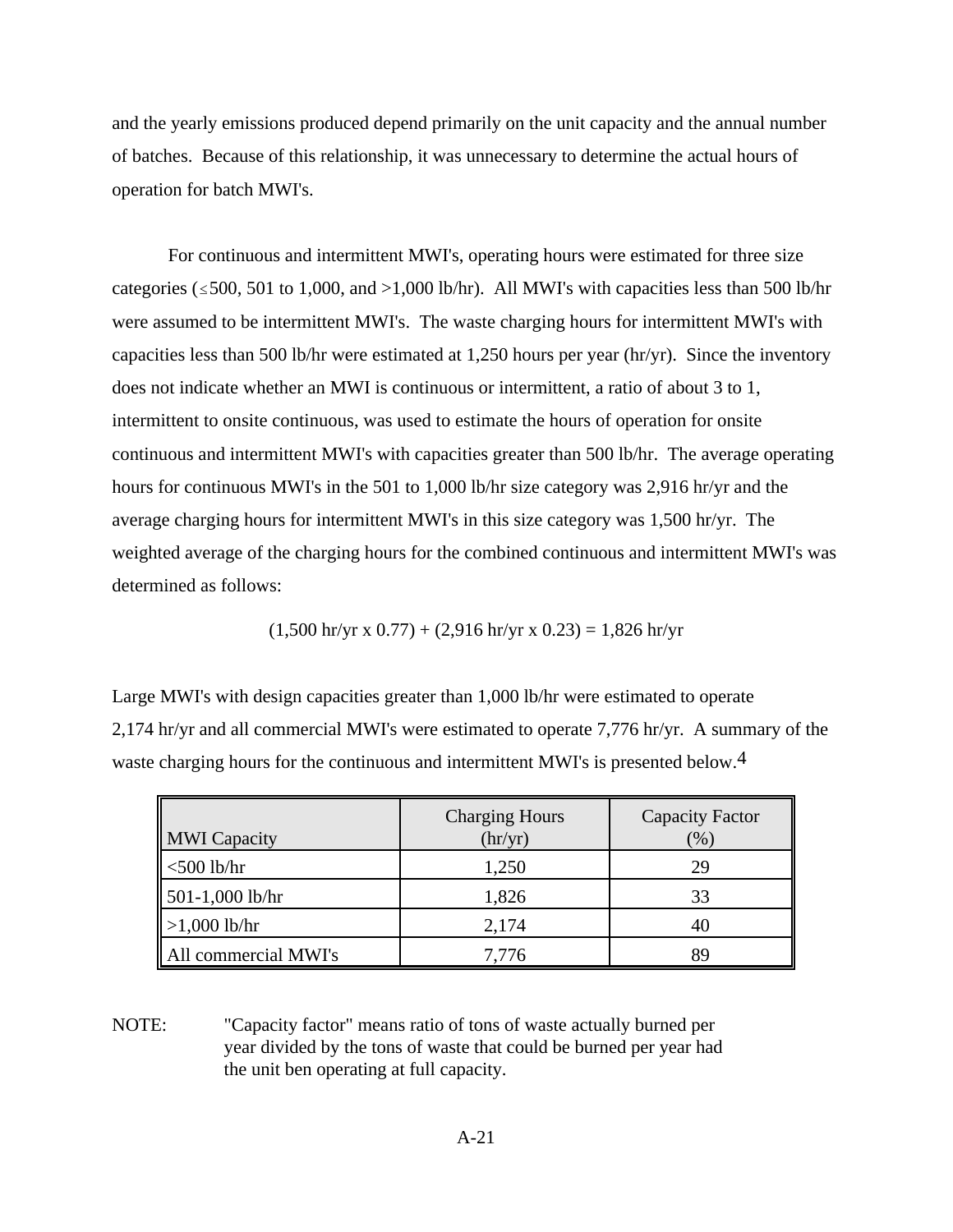A capacity factor represents the percentage of operational time a MWI has operated in 1 year. Capacity factors were calculated for each MWI size category based on the ratio of the actual annual charging hours to the maximum annual charging hours. For intermittent MWI's, the maximum annual charging hours were estimated to be 4,380 hr/yr. This is based on 12 charging hours per day and 365 days per year because intermittent MWI's must shut down for daily ash removal. The maximum annual charging hours for continuous MWI's were estimated to be 8,760 hr/yr based on 24 charging hours per day and 365 days per year. All commercial MWI's were assumed to be continuous units. The maximum annual charging hours for onsite MWI's with capacities greater than 500 lb/hr were estimated to be 5,475 hr/yr, based on the 3 to 1 ratio of intermittent to onsite continuous MWI's discussed previously. The calculated capacity factors for each MWI size category are shown in the box above.

Waste charging rates measured during emissions tests show the average hourly charging rates to be about two-thirds of the MWI design rates specified by incinerator manufacturers. Therefore, waste was assumed to be charged at two-thirds of the MWI design capacity. Using the operating hours per year (or number of batches per year for batch units) and the corrected waste charge rate (tow-thirds of the design rate), the amount of waste burned annually was determined for each MWI.

Actual emission control data was used where available and was estimated when necessary. When emission control system type was unknown it was estimated based on (1) the average PM emission rates for the different types of emission controls and (2) the PM limit to which the MWI is subject. For example, the average PM emission rate for intermittent and continuous MWI's with 1/4-second combustion control was estimated from test data to be 0.30 gr/dscf. Thus, any MWI with a PM emission limit greater than 0.30 gr/dscf was assumed to have a 1/4-second combustion system. The PM emission limit ranges for all of the emission controls are shown below.

A-22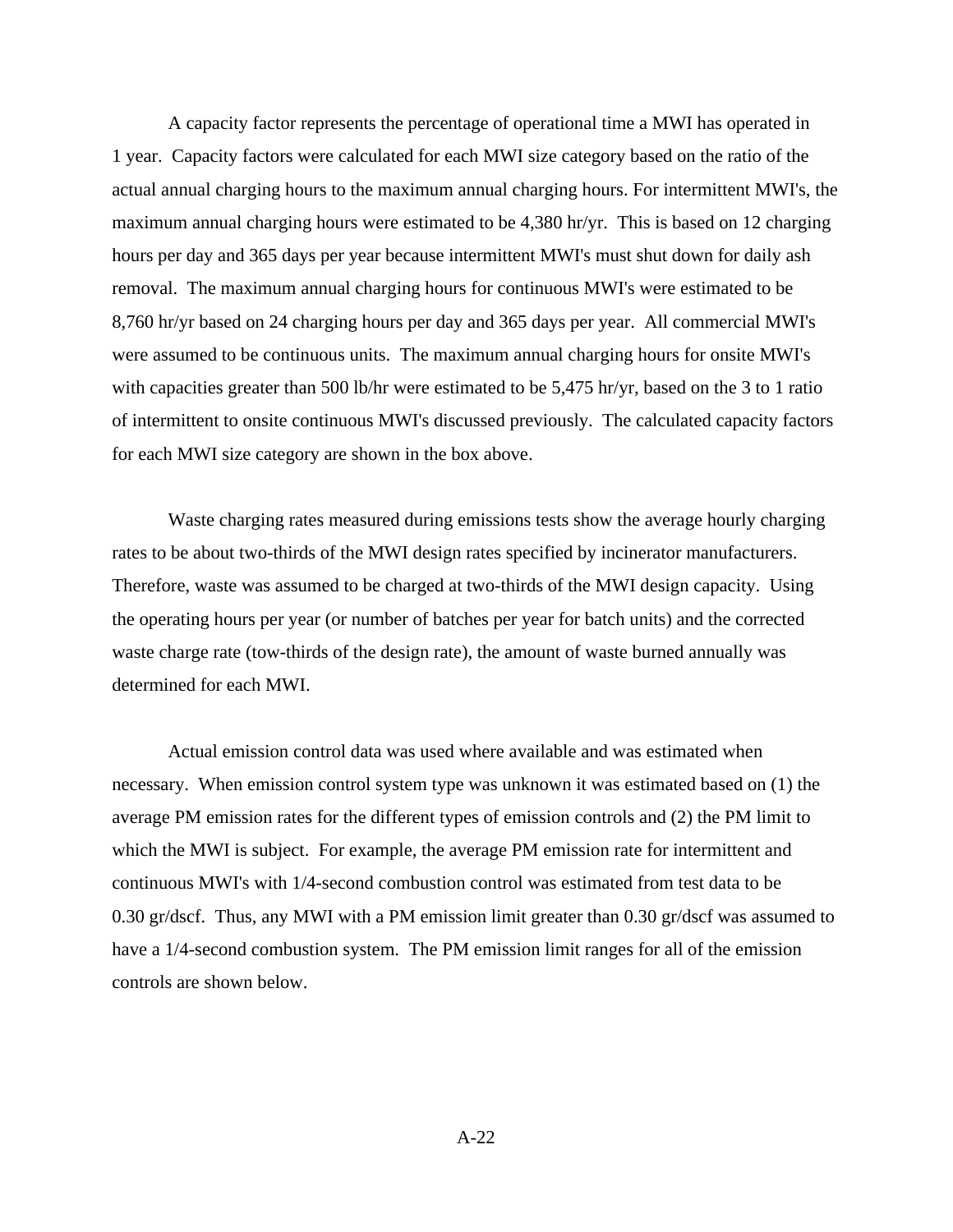| <b>PM Emission Limit</b><br>$gr/dscf$ at 7% $O_2$ )                                         | <b>Assumed Level of Emission Control</b>                                                                             |
|---------------------------------------------------------------------------------------------|----------------------------------------------------------------------------------------------------------------------|
| Intermittent and continuous MWI's                                                           |                                                                                                                      |
| $\geq 0.3$<br>$0.16 \le x \le 0.3$<br>$0.10 \le x 0.16$<br>0.015 < x < 0.10<br>$\leq 0.015$ | 1/4-sec combustion control<br>1-sec combustion control<br>2-sec combustion control<br>Wet scrubbers<br>Dry scrubbers |
| <b>Batch MWI's</b>                                                                          |                                                                                                                      |
| $\geq 0.079$<br>$0.042 \leq x \leq 0.079$<br>$0.026 \le x \le 0.042$<br>< 0.026             | $1/4$ -sec combustion control<br>1-sec combustion control<br>2-sec combustion control<br>Wet scrubbers               |

An analysis of EPA-sponsored emission test data showed a direct relationship between the CDD/CDF emissions on a "total" dioxin basis and a "TEQ" basis. For total CDD/CDF emissions greater than 150 nonograms per dry standard cubic meter (ng/dscm), the ratio of total CDD/CDF emissions to the TEQ emissions was 48:1. For total CDD/CDF emissions less than 150 ng/dscm, the ratio was 42:1. These ratios were used with test data on total CDD/CDF emissions to develop TEQ emission factors for each type of emission control. The resulting dioxin and TEQ emission factors are shown in Table A-4.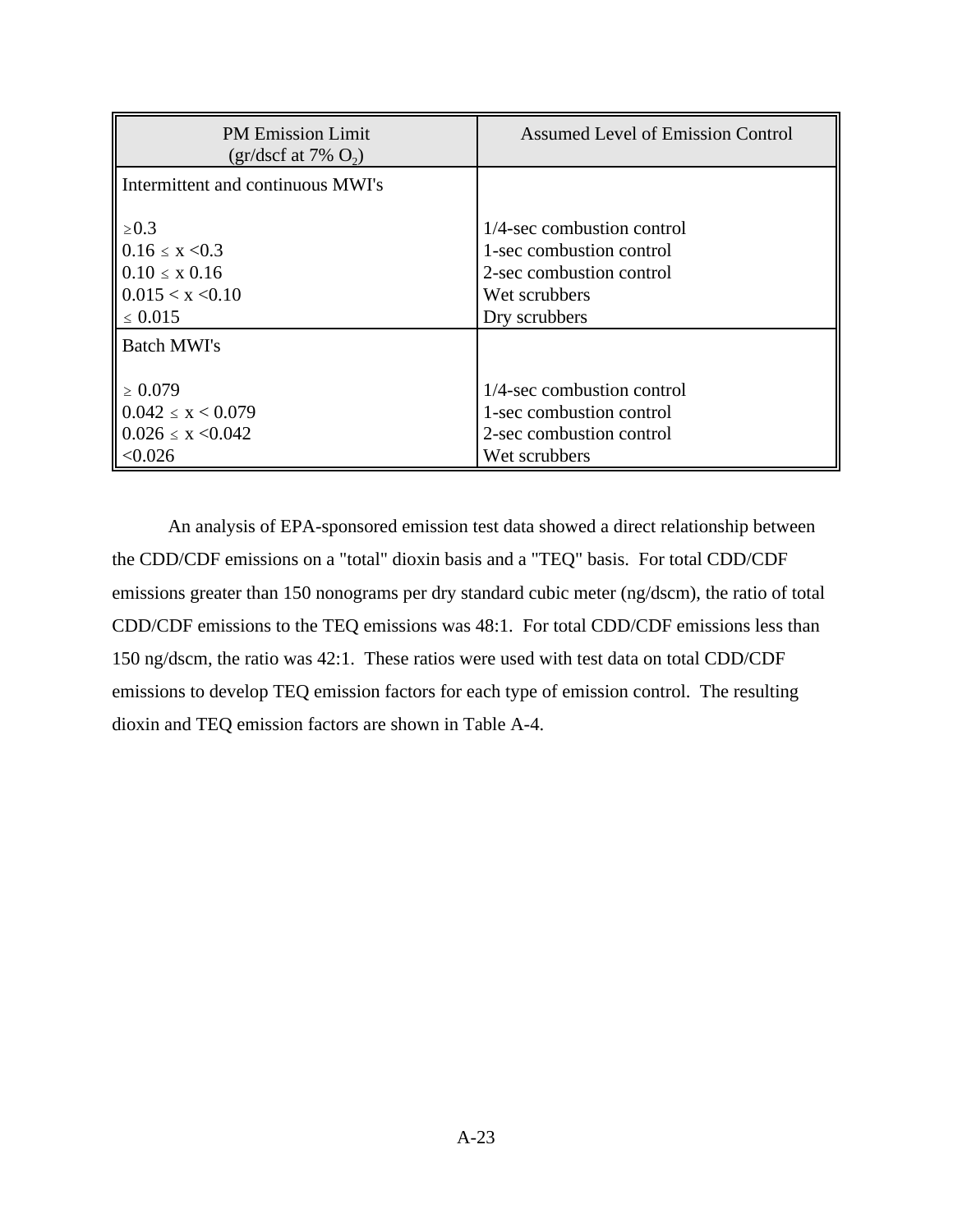| <b>Type of Emission Control</b> | TEQ Factors, lb/TEQ<br>Dioxin/lb Waste | Dioxin Factors, lb Total<br>Dioxin/lb Waste |
|---------------------------------|----------------------------------------|---------------------------------------------|
| 1/4-sec combustion control      | $3.96 \times 10^{-9}$                  | $1.94 \times 10^{-7}$                       |
| 1-sec combustion control        | $9.09 \times 10^{-10}$                 | $4.45 \times 10^{-8}$                       |
| 2-sec combustion control        | 7.44 x $10^{-11}$                      | 3.65 x $10^{-9}$                            |
| Wet scrubbers                   | $1.01 \times 10^{-11}$                 | $4.26 \times 10^{-10}$                      |
| Dry scrubbers no carbon         | 7.44 x $10^{-11}$                      | $3.65 \times 10^{-10}$                      |
| Dry scrubbers with carbon       | $1.68 \times 10^{-12}$                 | $7.04 \times 10^{-11}$                      |
| Fabric filter/packed bed        | $6.81 \times 10^{-10}$                 | $3.34 \times 10^{-8}$                       |

# **Total Dioxin and TEQ Emission Factors**

In combination with the MWI parametric data, control technology data, and emission factors the following equation was used to calculate the annual dioxin emissions from each MWI in the MWI inventory:

Emissions =  $(C \times H \times C_1) \times F \times Q$ 

Where:

| Emissions    | Annual dioxin emissions, g/yr                                                              |
|--------------|--------------------------------------------------------------------------------------------|
| C            | MWI capacity, lb/hr                                                                        |
| H            | Charging hours, hr/yr                                                                      |
| $C_1$        | Ratio of waste charging rate to design capacity, 2:3                                       |
| $\mathbf{F}$ | Emission factor for the appropriate level of control (lb)<br>dioxin/lb waste charged), and |
|              | Conversion factor for pounds to grams, 453.6 grams/lb.                                     |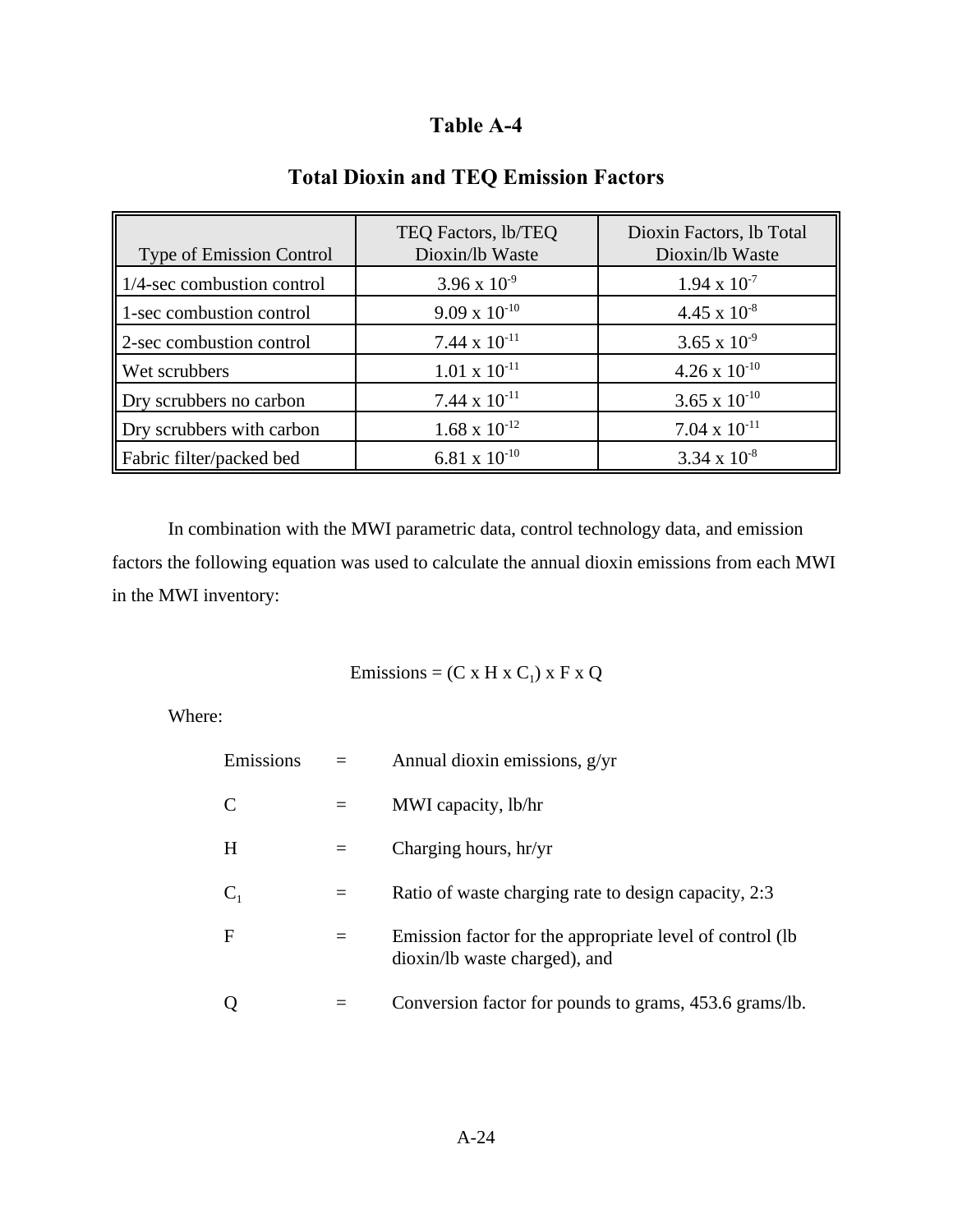The number of MWI's in each state as of 1990 was determined by first starting with the MWI's listed in the 1995 inventory and then adjusting it by adding MWI's that "shut down" in the 1990 to 1995 time period. The adjustment in MWI population occurred in states that adopted "stringent" MWI rules in the 1990-1995 time period that resulted in MWI closure because of economic considerations.

An assessment was made of the states that have adopted "stringent" air emissions regulations applicable to MWI's between 1990 and 1995. For the purpose of this study" stringent" regulations are those that require all size of MWI's to meet an emission limit of less than 0.08 grains per dry standard cubic foot (gr/dscf) of PM. A PM emission limit of less than 0.08 gr/dscf usually requires the retrofit of an add-on air pollution control device (APCD) which, because of costs, generally leads to a shut-down of MWI's.

The greatest change in the nationwide dioxin emissions from MWI's between 1990 and 1995 is due to the shut-down of MWI's and not from retrofit of air pollution control. In California, New Mexico, New York, Oregon, Washington, Wisconsin, Florida, and South Dakota, MWI shut-downs were experienced at most facilities that were operating in-state prior to 1990. These are referred to here as "regulated" states. All other states are referred to as "unregulated" states. The "unregulated" states are those that either have not implemented "stringent" regulations on MWI's or that have not experienced many MWI shut-downs since 1990.

The number of MWI's in the unregulated states in 1990 was assumed to be the same as the number of MWI's in the 1995 inventory because the unregulated states are unlikely to have experienced shut-downs in the 1990-1995 time period. For the regulated states, the number of MWI's that existed in 1990 was estimated using information from MWI vendor and state listings of MWI's.

The next step in calculating emissions was to determine the amount of waste burned in MWI's in 1990 for each state. For the unregulated states, the amount of waste burned in 1990

A-25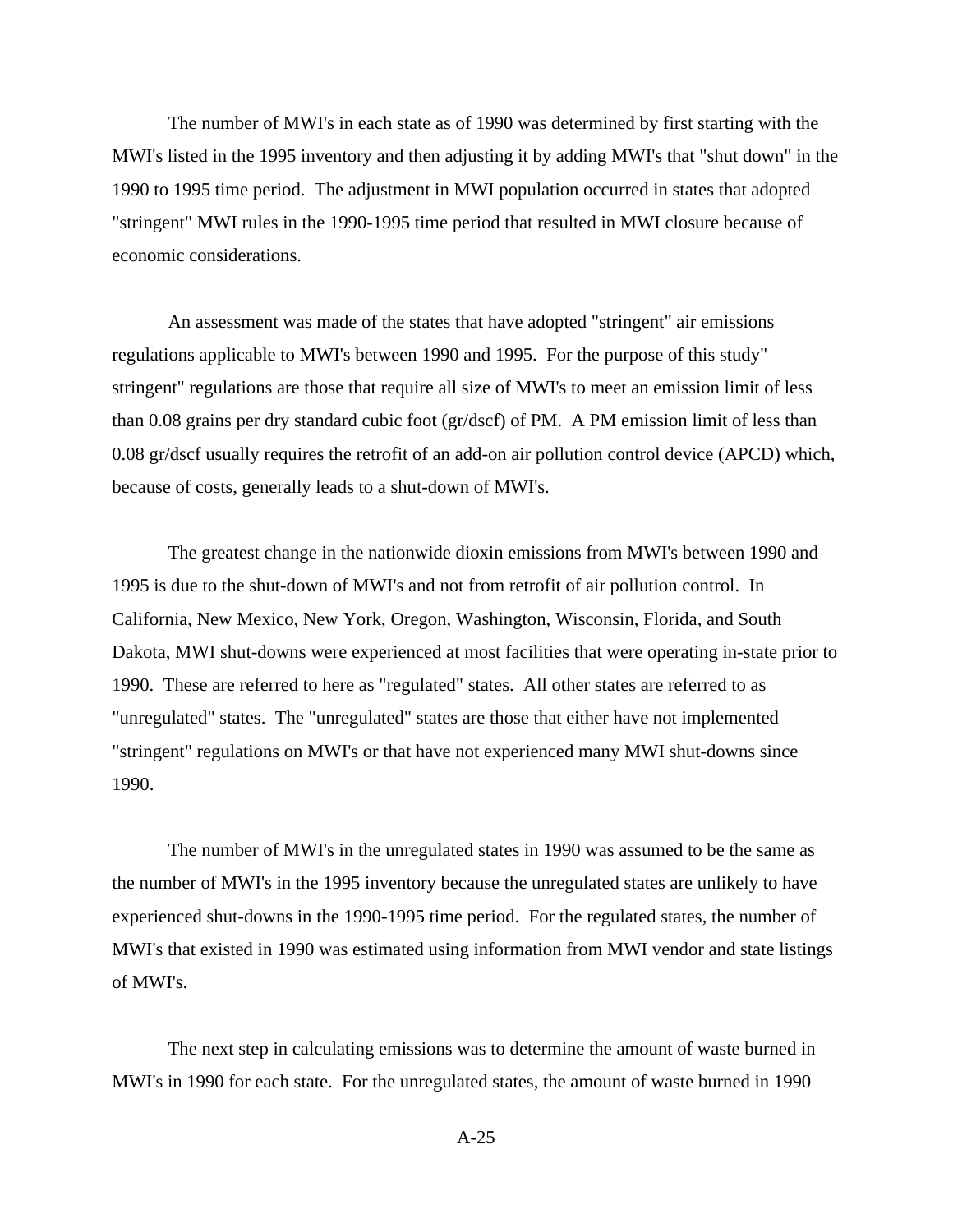was assumed to be the same as the current amount of waste burned in 1995, which was obtained directly from the inventory. In each of the regulated states, the ratio of the 1990 number of MWI's to the 1995 number of MWI's was applied to the current total waste burned to obtain the 1990 total waste burned. For regulated states with no MWI's in the 1995 inventory, the 1990 amount of waste burned was approximated using the amount of waste burned from unregulated states with the same number of 1990 MWI's. In cases where there were no unregulated states with the same number of MWI's, the amount of waste burned in a regulated state not appearing in the inventory was approximated by summing the waste burned from several unregulated states, that together have the same number of 1990 MWI's as the regulated state.<sup>4</sup>

Dioxin emission factors were applied to the 1990 total waste burned in each regulated state to obtain the 1990 emissions. The total mass dioxin emission factor used for this estimate was  $2.56 \times 10^{-8}$  lb dioxin/lb waste combusted, which is a weighted emission factor that accounts for continuous, intermittent, and batch MWI's of all sizes. This emission factor was developed by dividing the dioxin emitted yearly from each uncontrolled (i.e., no gas scrubber system) MWI in the current inventory by the total waste burned yearly in each uncontrolled MWI. Similarly, the TEQ emission factor that accounts for all sizes and types of uncontrolled MWI's used to estimate the 1990 TEO emissions was  $5.33 \times 10^{-10}$  lb TEO dioxin/lb waste combusted. Uncontrolled emission factors were used to predict the 1990 dioxin emissions because MWI's that have shut down due to regulations are likely to have been uncontrolled.<sup>4</sup>

The sum of the 1990 emissions in the unregulated states was added to the sum of the 1990 emissions from the regulated states to obtain the nationwide 1990 dioxin emissions estimate of 600 grams (1.32 lb). This estimate is based on 3,400 facilities in operation and 1.73 million tons of waste incinerated.<sup>3</sup> Also, TEQ emissions are estimated to be 0.33 lb in  $1995.4$ 

A-26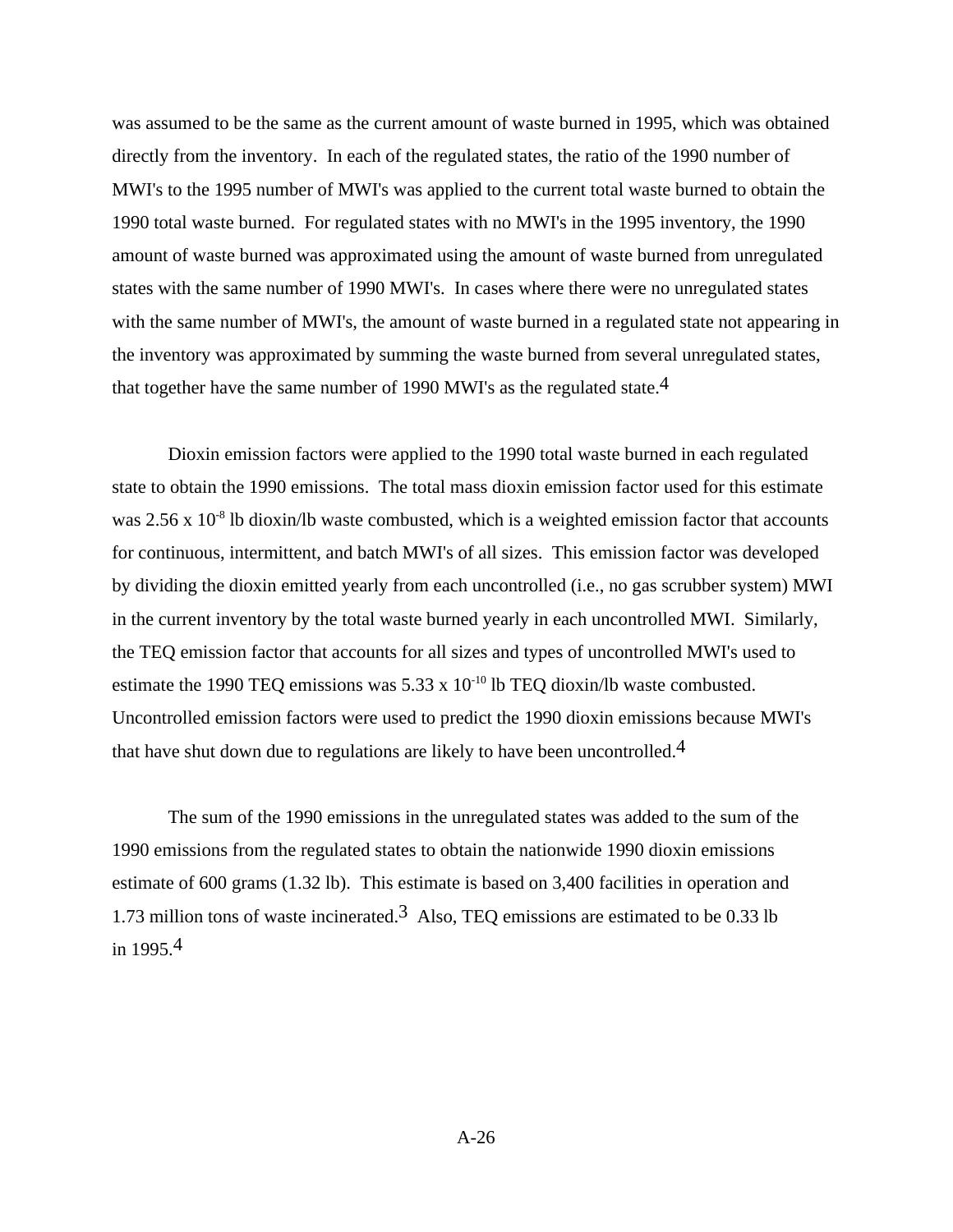### **Assumptions on Process and Control Levels**

Medical waste incinerators have primarily been operated without add-on pollution control devices; only 2 percent currently utilize emission controls.2 The EOM and PCB emission factors used to develop national emissions will be based on emissions data from uncontrolled incinerators.

### **Emission Factors**

Table A-5 lists the PCB and EOM emission factors that were used to develop the national emissions estimates for medical waste incineration. The emission factor for PCB is for uncontrolled medical waste incinerators and was obtained from the AP-42 chapter on Medical Waste Incineration.<sup>5</sup> The EOM emission factor represents an uncontrolled medical waste incinerator and was calculated from test data in the Health Effects and Research Laboratory (HERL) study. $6$ 

**TABLE A.5. MEDICAL WASTE INCINERATION EMISSION FACTORS FOR EOM AND PCBs**

| Pollutant          | <b>Emission Factor</b> | Units                  |
|--------------------|------------------------|------------------------|
| $\blacksquare$ EOM | $1.78 \times 10^{-2}$  | lb/ton of waste burned |
| <b>Total PCB</b>   | $4.65 \times 10^{-5}$  | lb/ton of waste burned |

### **Major/Area Source Assumptions**

Although most medical waste incinerators are operated without add-on air pollution control devices, most are too small to be major sources. Hydrogen chloride (HCl) is one of the pollutants emitted in large quantities from medical waste incinerators.7 Average facility capacities1 and an HCl emission factor for a controlled air incinerator without add-on pollution controls2 were used to estimate that approximately 85 percent of medical waste incinerators are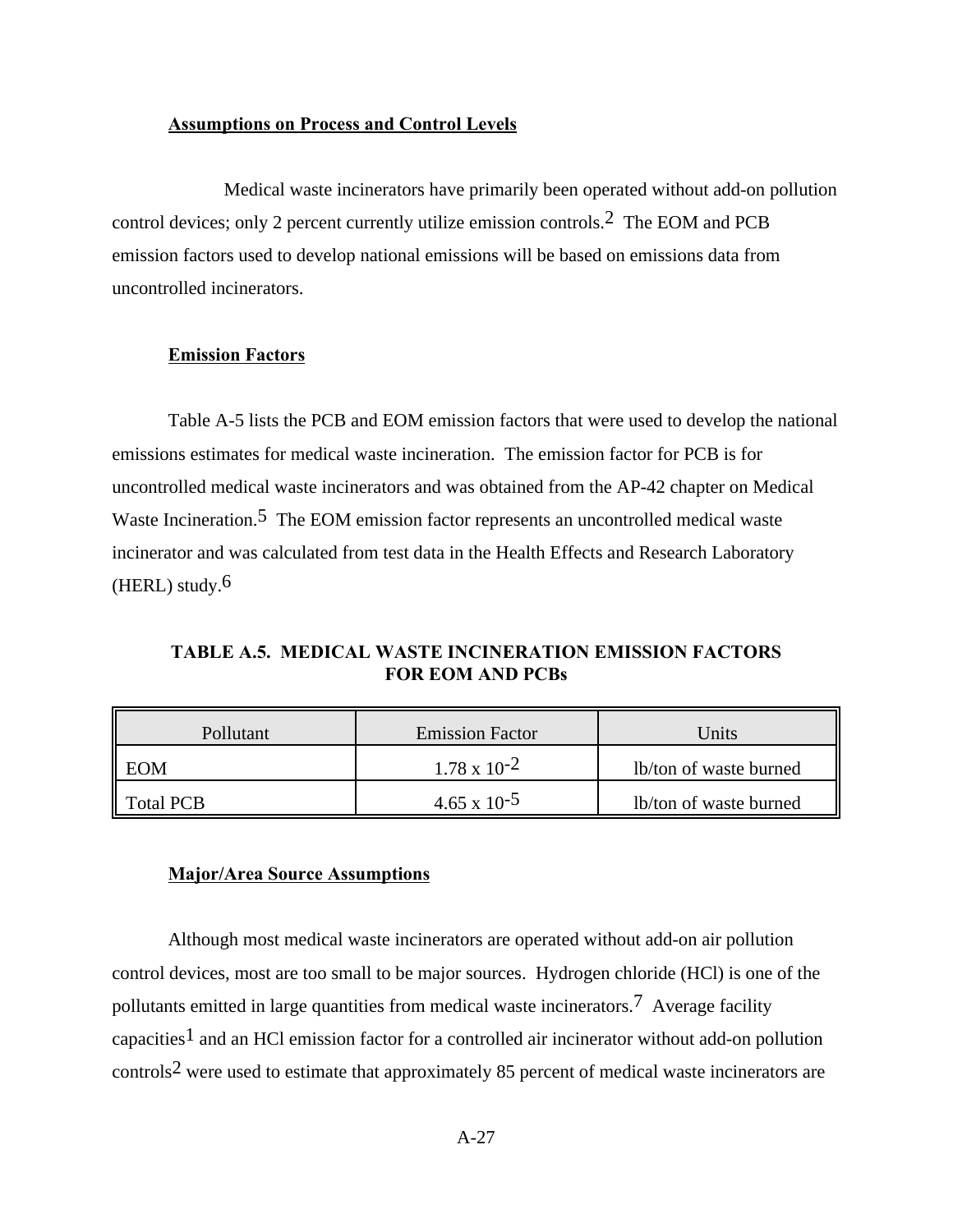area sources. The remaining 15 percent are estimated to be major sources since these facilities have the potential to emit 10 tons per year of HCl.

## **REFERENCES FOR MEDICAL WASTE INCINERATION**

- 1. U.S. Environmental Protection Agency. July 1994. Medical Waste Incinerators Background Information for Proposed Standards and Guidelines: Industry Profile Report for New and Existing Facilities. EPA-453/R-94-042a.
- 2. Emission Factor Documentation for AP-42 Section 2.6, Medical Waste Incineration. July 1993. p. 2.6-1.
- 3. Telephone conversation between Rick Copeland (U.S. Environmental Protection Agency) and Jack Johnson (Eastern Research Group, Inc.) January 7, 1997.
- 4. U.S. Environmental Protection Agency. June 1996. National Dioxin Emissions from Medical Waste Incinerators. Docket No. A-91-61, Item IV-A-007. Emission Standards Division. Research Triangle Park, North Carolina.
- 5. U.S. Environmental Protection Agency. 1996. Locating and Estimating Air Emissions from Sources of Dioxins and Furans. Draft Report. Research Triangle Park, North Carolina.
- 6. Emission Factor Documentation for AP-42 Section 2.6, Medical Waste Incineration. July 1993. p. 2.6-12.
- 7. Watts, Randall R., et. al. 1992. Development of Source Testing, Analytical, and Mutagenicity Bioassay Procedures for Evaluating Emissions from Municipal and Hospital Waste Combustors. Environmental Health Perspectives, Volume 98. pp. 227 - 234.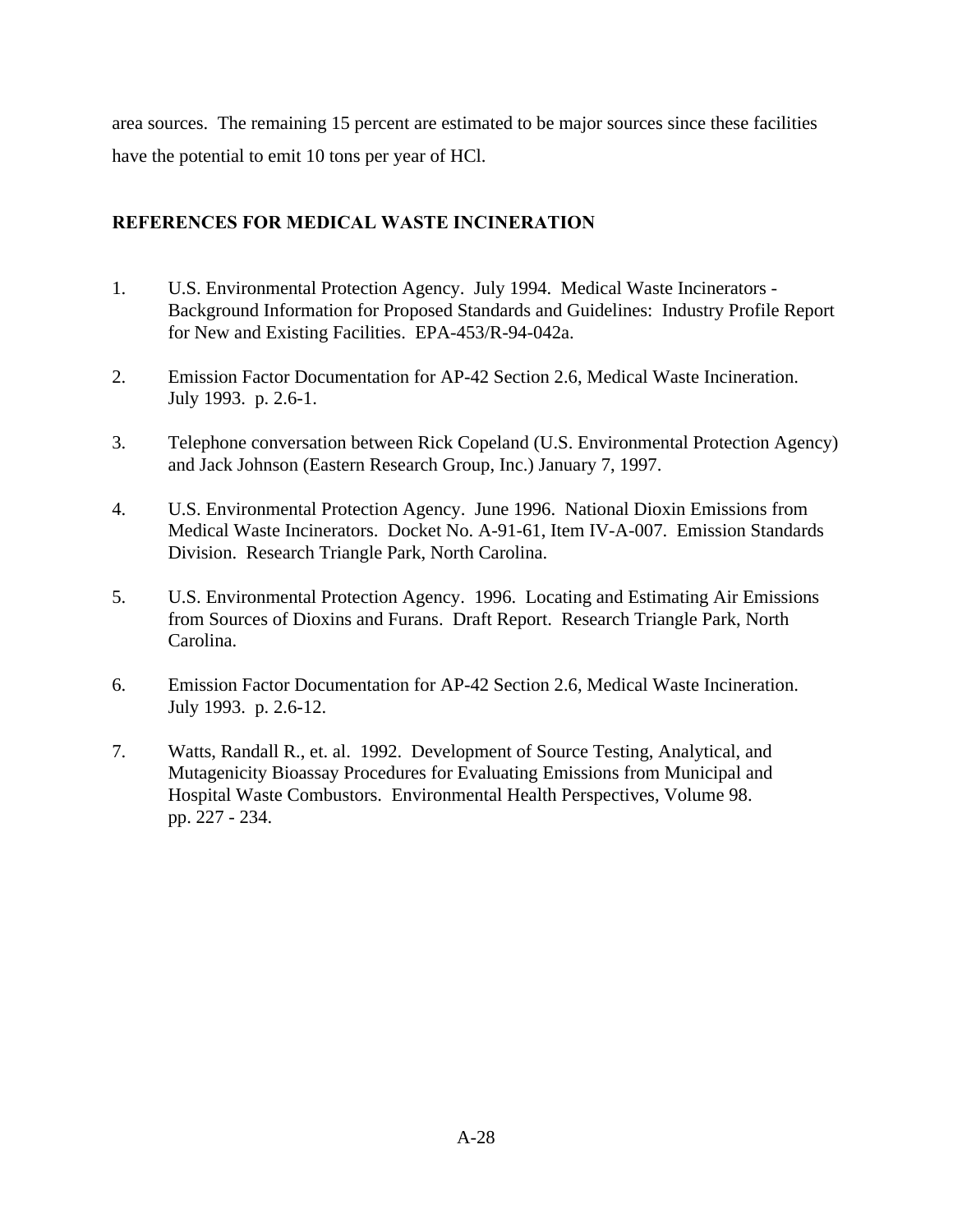### **A.3 Other Biological Waste Incineration**

This source category includes the burning of biological waste from crematories and animal shelters. Most crematories operate as batch incinerators, and animal shelters have intermittent incinerators.1

### **Pollutants Addressed**

- $\bullet$  EOM
- $2,3,7,8$  TCDD
- $2,3,7,8$  TCDF
- $\bullet$  2,3,7,8-TCDD TEQ
- Total PCBs

### **National Activity Level/Emissions Estimates**

There are approximately 395 human crematories and 1,700 animal shelters with cremation devices in the United States.<sup>1</sup> Using model facility information and typical charging rates developed as background information for medical waste incinerator standards and guidelines, it was determined that these incinerators burn approximately 107,000 metric tons of biological waste per year.<sup>2</sup>

### **Assumptions on Processes and Control Levels**

Like medical incinerators, crematories, and animal shelters are assumed to operate primarily without add-on pollution control devices. The emission factors used to develop national emissions will be based on emissions data from uncontrolled medical waste incinerators.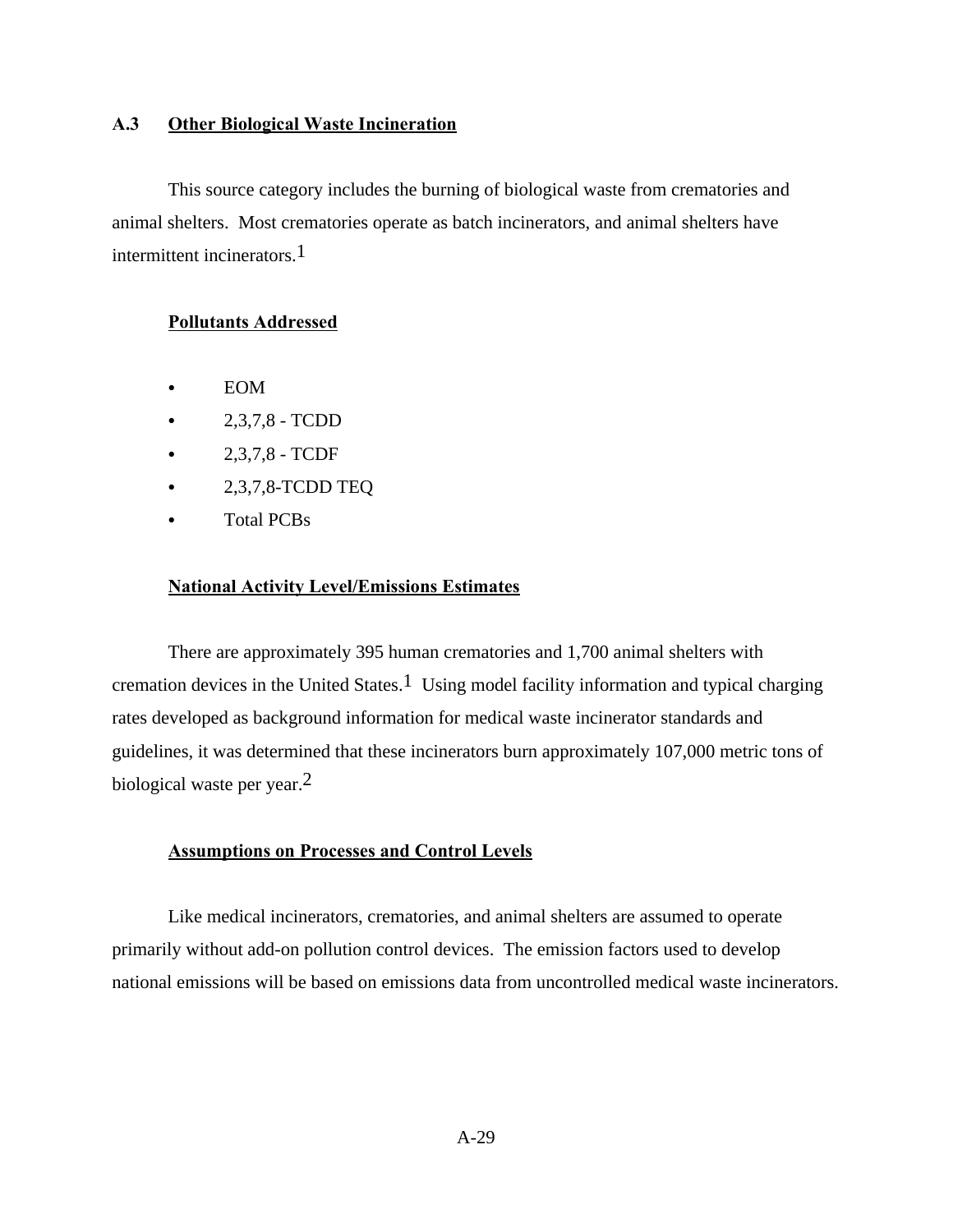### **Emission Factors**

Table A-6 lists the emission factors for each pollutant that were used to develop the national emissions estimates for other biological incineration. The emission factor for PCB is for uncontrolled medical waste incinerators and was obtained from the AP-42 chapter on Medical Waste Incineration.<sup>3</sup> The EOM emission factor represents an uncontrolled medical waste incinerator and was calculated from test data in the HERL study.<sup>4</sup> The emission factor for 2,3,7,8-TCDD TEQ was estimated based on information presented in a report by the EPA's Office of Health and Exposure Assessment.5

**TABLE A-6. OTHER BIOLOGICAL WASTE INCINERATION EMISSION FACTORS**

| Pollutant                | <b>Emission Factor</b> | Units                  |
|--------------------------|------------------------|------------------------|
| EOM                      | $1.78 \times 10^{-2}$  | lb/ton of waste burned |
| <b>Total PCB</b>         | $4.65 \times 10^{-5}$  | lb/ton                 |
| $\vert$ 2,3,7,8-TCDD TEQ | $2.72 \times 10^{-6}$  | lb/ton                 |

### **Major/Area Source Assumptions**

It was assumed for purpose of this analysis that 100 percent of biological incinerators are area sources.

## **REFERENCES FOR OTHER BIOLOGICAL WASTE INCINERATION**

- 1. Midwest Research Institute. July, 1994. Medical Waste Incinerators-Background Information for Proposed Standards and Guidelines: Environmental Impacts Report for New and Existing Facilities.
- 2. U.S. Environmental Protection Agency. June 1996. Mercury Study Report to Congress, Volume II: An Inventory of Anthropogenic Mercury Emissions in the United States. SAB Review Draft. EPA-452/R-96-001b. Office of Air Quality Planning and Standards and Office of Research and Development, Research Triangle Park, North Carolina.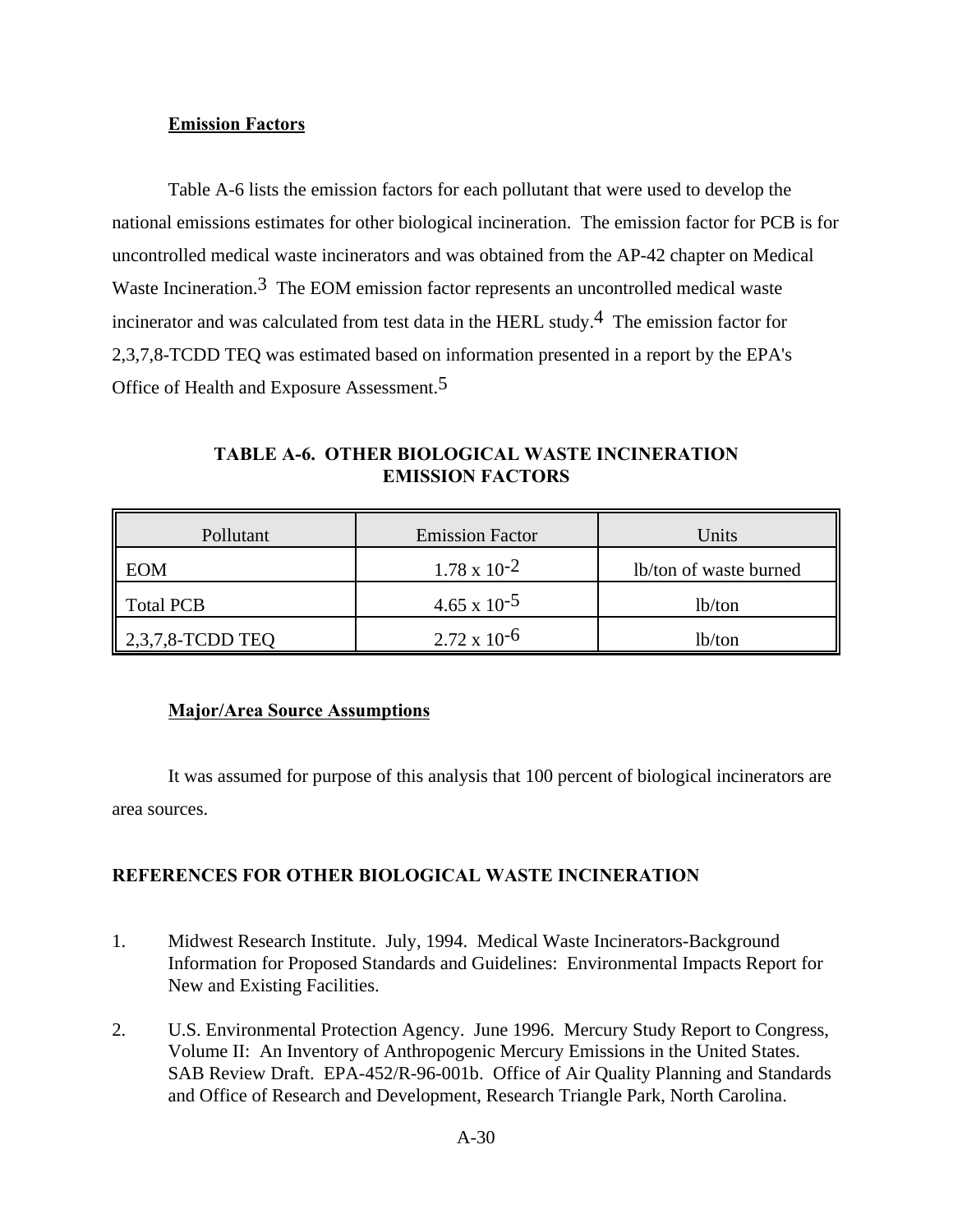- 3. Emission Factor Documentation for AP-42 Section 2.6, Medical Waste Incineration. July 1993. p. 2.6-12.
- 4. Watts, Randall R., et. al. 1992. Development of Source Testing, Analytical, and Mutagenicity Bioassay Procedures for Evaluating Emissions from Municipal and Hospital Waste Combustors. Environmental Health Perspectives, Volume 98. pp. 227 - 234.
- 5. U.S. Environmental Protection Agency. June 1994. Estimating Exposures to Dioxin-Like Compounds, Volume II: Properties, Sources, Occurrence, and Background Exposures. External Review Draft. EPA-600/6-88-005Cb. Office of Health and Environmental Assessment, Washington, DC.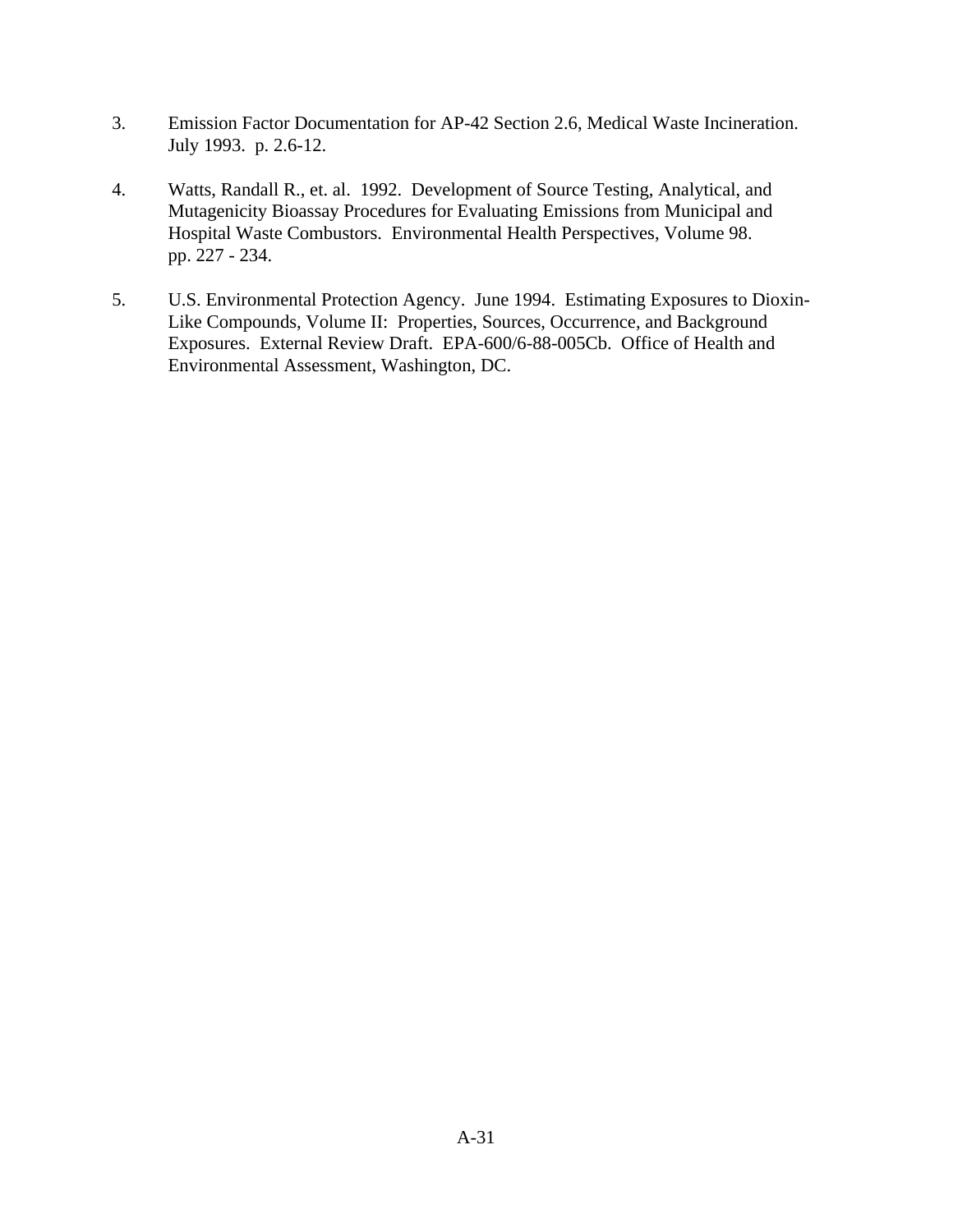### **A.4 Sewage Sludge Incineration**

### **Pollutants Addressed**

- $\bullet$  2,3,7,8-TCDD
- C 2,3,7,8-TCDF
- $\bullet$  2,3,7,8-TCDD TEQ
- $\bullet$  CDD
- CDF
- **Total PCBs**

### **National Activity Level/Emission Estimates**

In 1990, there were an estimated 174 operating sewage sludge incinerators in the United States.<sup>1</sup> In 1995, only 143 facilities were operating. More than 80 percent of the facilities in 1990 were multiple hearth incinerators.<sup>2</sup> In 1992, approximately 8.65 x 10<sup>5</sup> metric tons of dry sewage sludge were incinerated.1

### **Assumptions on Process and Control Levels**

Multiple hearth sewage sludge incinerator emissions are usually controlled by a venturi scrubber or an impingement tray scrubber.<sup>3</sup>

### **Emission Factors**

The emission factors for dioxin and furan emissions are for a multiple hearth incinerator with an impingement tray scrubber in place.<sup>4</sup> As noted in the text of this report, the EPA is currently reviewing the dioxin/furan emission estimates for this source category; these estimates are subject to possible revision.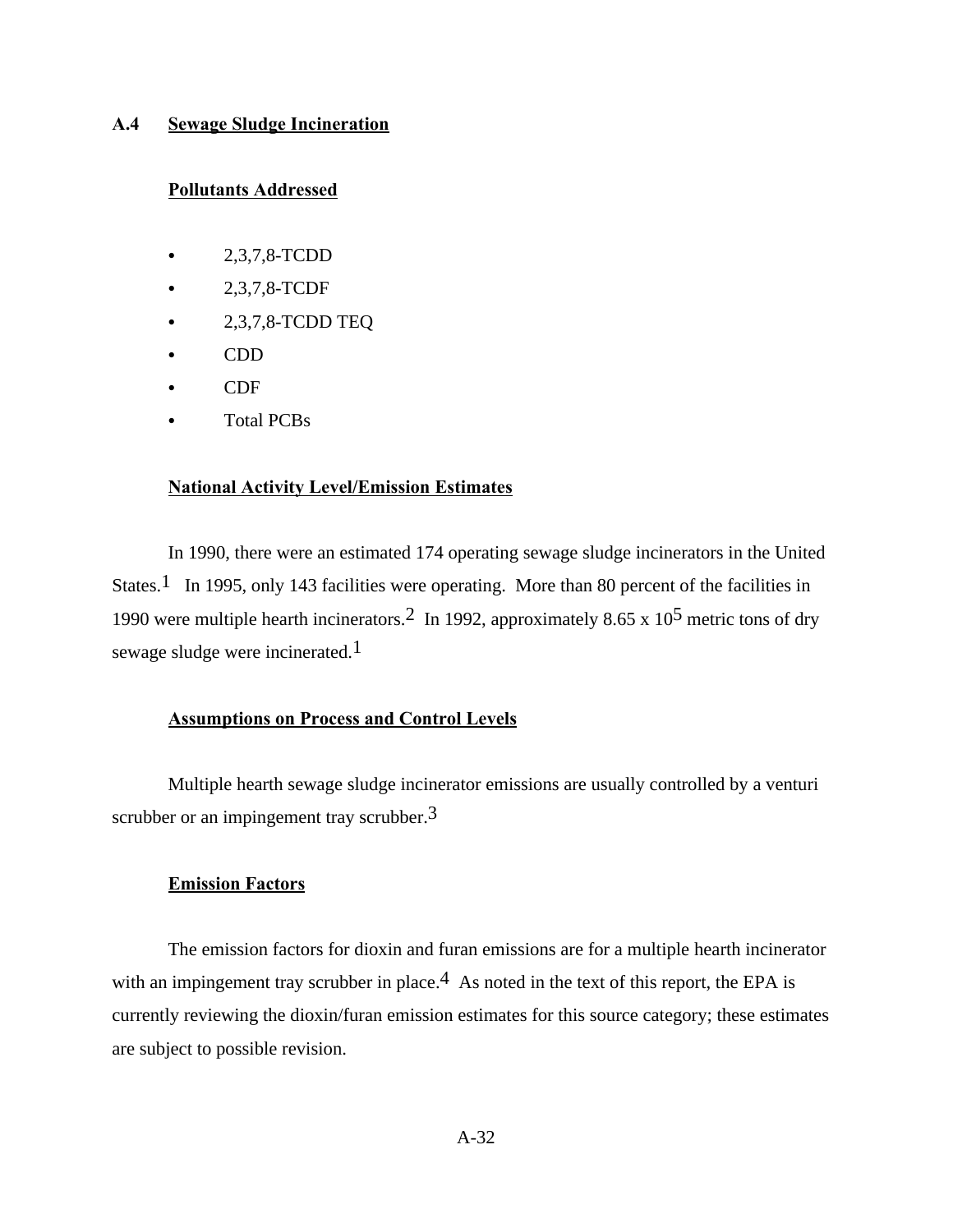The PCB emission factor is based on source measurements conducted at five multiple hearth incinerators controlled with wet scrubbers.<sup>5</sup> Table A-7 lists the emission factors for each pollutant that were used to develop the national emissions estimate for sewage sludge incineration.

## **TABLE A-7. SEWAGE SLUDGE INCINERATION EMISSION FACTORS FOR PCBs AND TCDD TEQ**

| Pollutant           | <b>Emission Factor</b> | Units             |
|---------------------|------------------------|-------------------|
| $2,3,7,8$ -TCDD TEQ | $5.57 \times 10^{-8}$  | lb/ton dry sludge |
| <b>Total PCBs</b>   | $1.08 \times 10^{-5}$  | lb/ton dry sludge |

## **Major/Area Source Assumptions**

It is assumed that all sewage sludge incinerators are area sources located in urban areas. This assumption takes into account the other emissions that can occur at waste treatment facilities such as hazardous air pollutants (HAPs) from aeration basins, and metals, chlorine, and chloroform emissions from incineration. Emission estimates developed for a typical sewage sludge incinerator using conservative assumptions found that HAP emissions are far below 25 tons per year.

### **REFERENCES FOR SEWAGE SLUDGE INCINERATION**

- 1. Federal Register. February 19, 1993. Standards for the Use or Disposal of Sewage Sludge; Final Rules. F.R. 58: 9248-9404.
- 2. U.S. Environmental Protection Agency. July 1993. Emission Factor Documentation for AP-42 Chapter 2.5 Sewage Sludge Incineration. p. 2.5-1.
- 3. U.S. Environmental Protection Agency. July 1993. Emission Factor Documentation for AP-42 Chapter 2.5 Sewage Sludge Incineration. p. 2.5-4.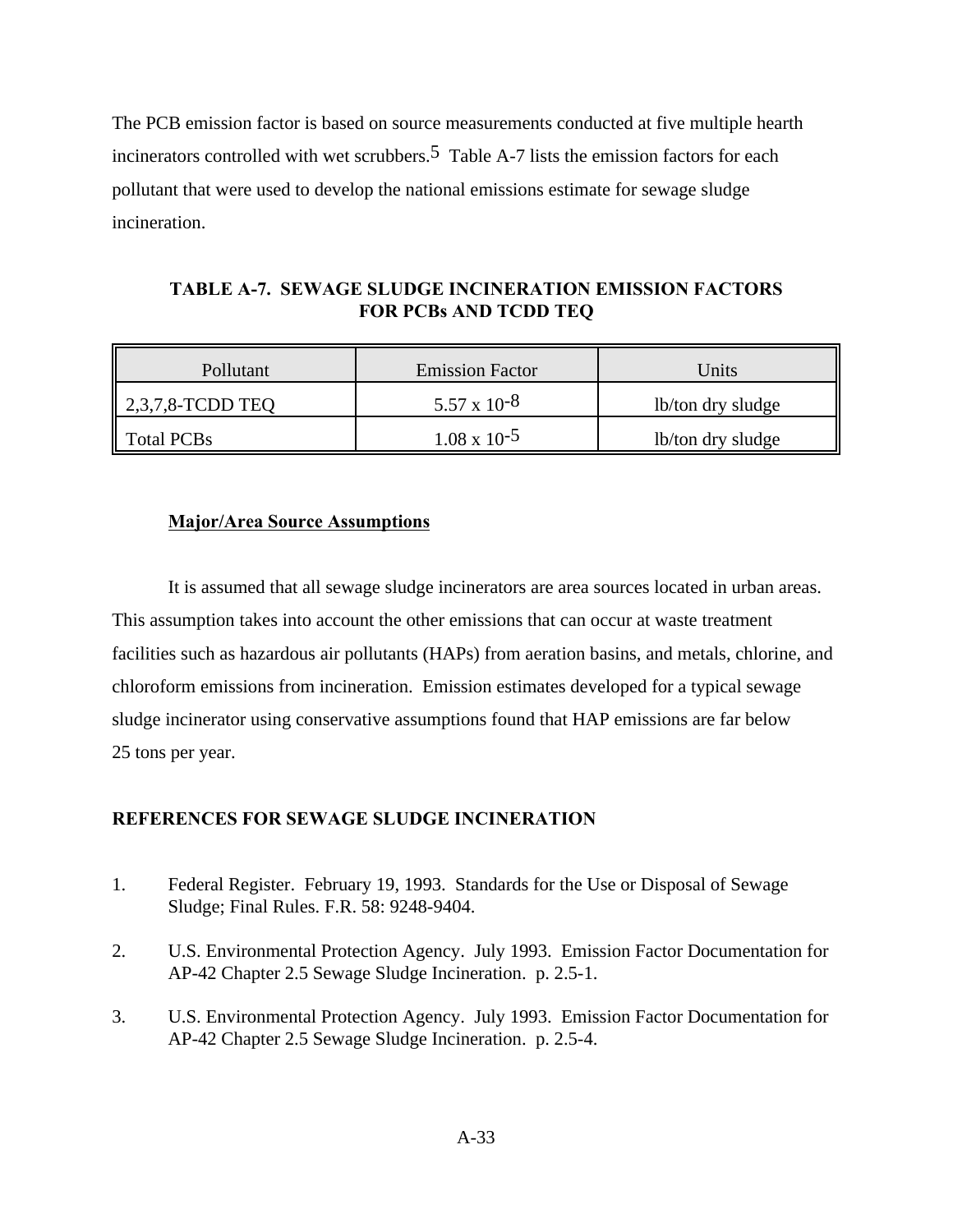- 4. U.S. Environmental Protection Agency. July 1993. Emission Factor Documentation for AP-42 Chapter 2.5 Sewage Sludge Incineration. p. 2.5-13 - 2.5-17.
- 5. ORTECH International. March 1990. MOE Toxic Chemical Emission Inventory for Ontario and Eastern North America. Prepared for Air Resources Branch, Ontario Ministry of the Environment. Draft Report No. P.89-50-5429/06. p. 173.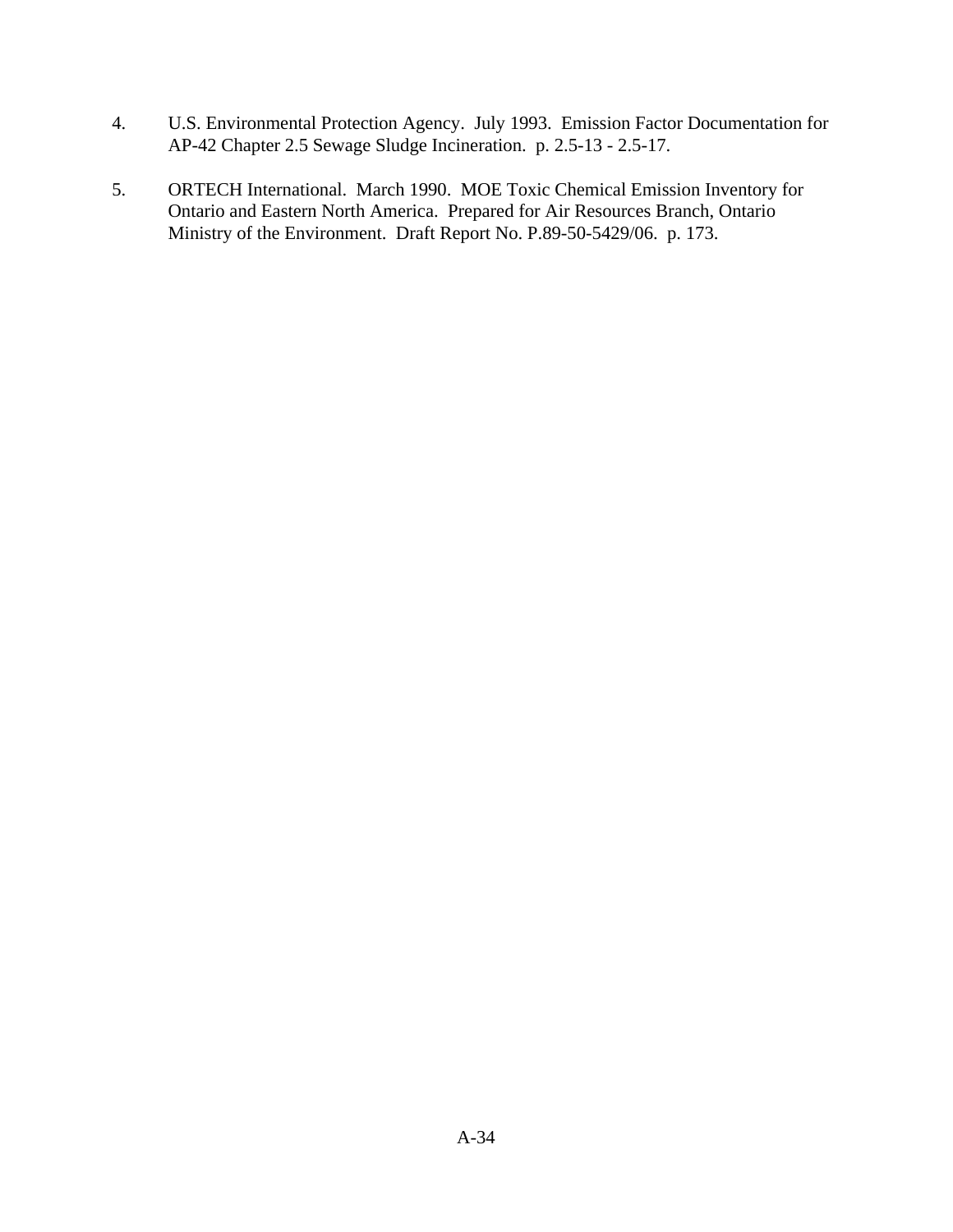### **A.5 Hazardous Waste Incineration**

Hazardous waste incineration occurs at on-site hazardous waste incinerators, commercial hazardous waste incinerators, mobile hazardous waste incinerators, and some boilers and industrial furnaces (BIFs). For the purposes of this  $112(c)(6)$  inventory, only emissions estimates for dedicated hazardous waste incinerators are provided. The bulk of the data used to determine national estimates was obtained from EPA Office of Solid Waste (OSW) efforts on MACT regulatory programs for dedicated hazardous waste incinerators.<sup>1</sup> OSW was unable to provide information for development of a national estimate for BIFs; therefore, the estimates and supporting data shown here do not include BIFs.

### **Pollutants Addressed**

- $-2,3,7,8$ -TCDD
- 2,3,7,8-TCDF
- $\bullet$  2,3,7,8-TCDD TEQ
- Total PCBs

### **National Activity Level/Emission Estimates**

Different activity levels will be used to estimate dioxin/furan and PCB national emissions. The activity data for dioxins/furans was derived from total quantities of incinerable hazardous waste generated. The PCB activity level was derived from data on the amount of PCB-contaminated waste generated and eventually burned for disposal.

In 1992, approximately 249 million metric tons of hazardous waste were generated.<sup>2</sup> Dempsey and Oppelt, 1993, estimate that of the total amount of hazardous waste generated, 1.3 million metric tons were burned in dedicated hazardous waste facilities.3 Dedicated hazardous waste facilities are designed expressly to burn and destroy wastes, whereas BIFs are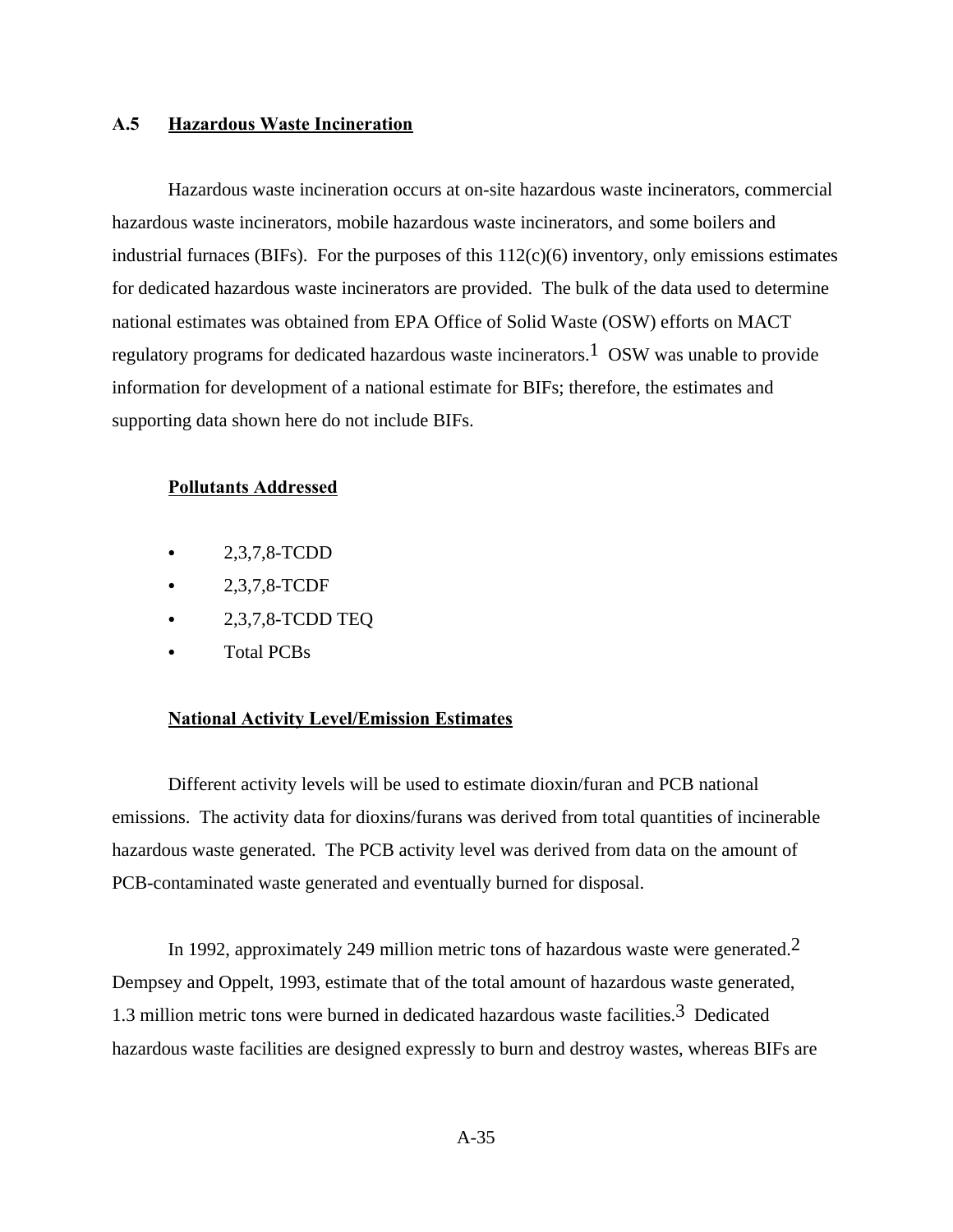not. They simply burn hazardous wastes containing some heating value as a supplemental fuel. Waste destruction is achieved as a result of the high temperature combustion process.

National estimates for 2,3,7,8-TCDD and 2,3,7,8-TCDF were determined using literature data on emission factors and published data on the amount of hazardous waste destroyed in dedicated incinerators. The national estimate for 2,3,7,8-TCDD TEQ was obtained from EPA/OSW and represents a value determined as a part of the MACT regulatory development program. The TEQ estimate was based on facility data contained in OSW's incinerator database. Reported emissions were directly available for some sites. In cases where a direct value was not available for a facility, emissions were estimated by extrapolating data from unknown facilities to similar facilities based on flow rates, waste loads, waste characterization, etc. The direct emissions information in the database was used to the greatest extent possible to derive estimates for all other facilities. Individual facility emission rates, factors, and activity data were not provided by OSW for the purposes of this inventory document.

EPA's Office of Pollution Prevention and Toxic Substances, Operations Branch, used PCB disposal data to estimate that 3.4 x  $10^8$  kilograms of PCBs were disposed of between 1990 and 1994.4 Assuming equal quantities were disposed each year, the 1990 activity level is  $6.8x10<sup>7</sup>$  kilograms PCBs. Of this total, 37 percent were assumed to have been disposed of using incineration. All PCBs incinerated in 1990 were assumed to have been destroyed to a level of 99.9999 percent, which is the most stringent destruction level required by hazardous waste-burning regulations.<sup>5</sup>

## **Assumptions on Process and Control Levels**

Oppelt, 1987 provides a table that shows the different types of hazardous waste incinerator control devices and their distribution among incinerators.<sup>6</sup> Approximately 35 percent of all hazardous waste incinerators control emissions with a Venturi scrubber. Other controls employed include packed tower scrubbers, liquid quenchers, ionizing wet scrubbers, wet scrubbers, wet ESPs, and other non-specified scrubbers. The emission factors used to develop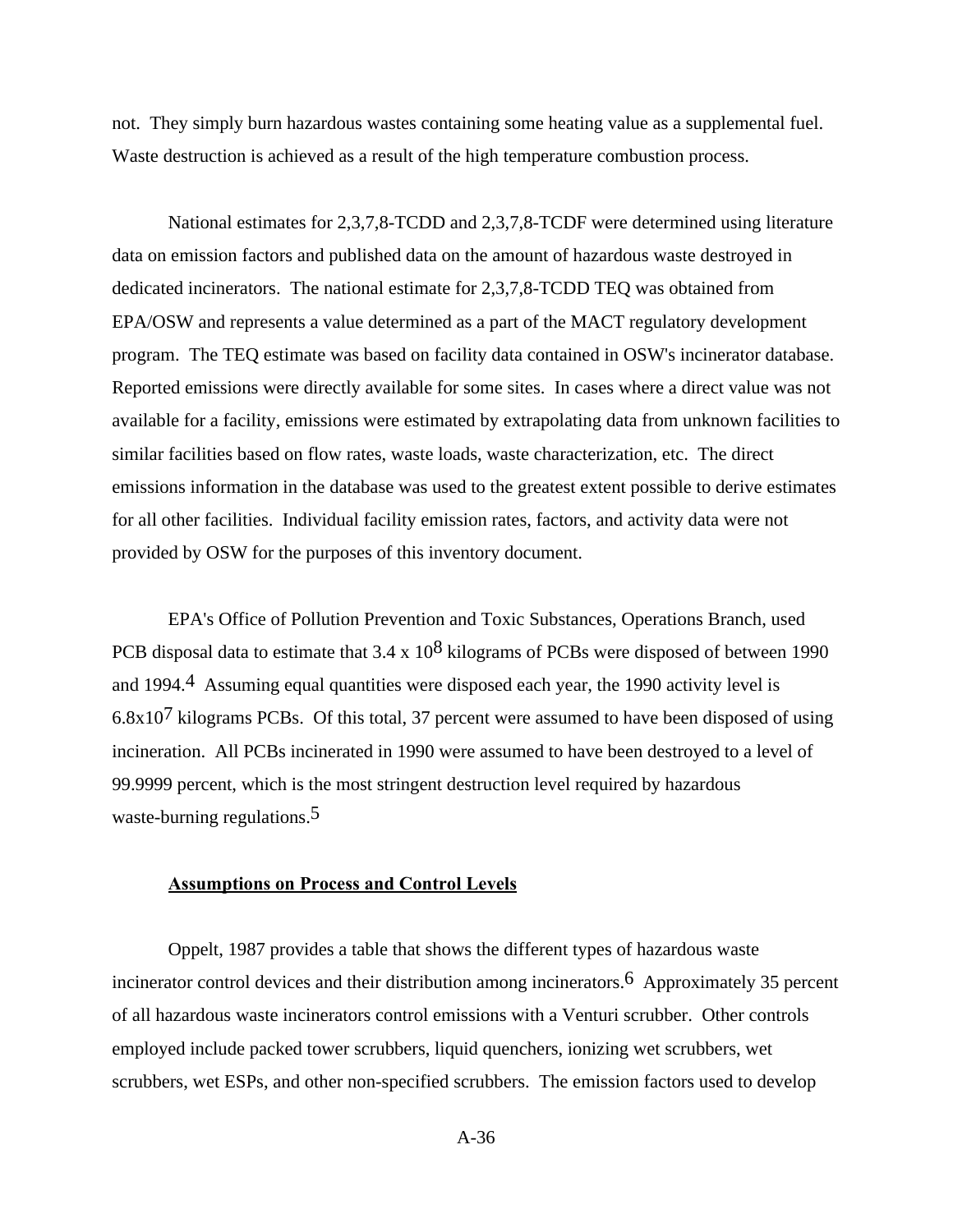national emissions are representative of an incinerator with a Venturi scrubber/packed column scrubber control configuration in place.

### **Emission Factors**

Table A-8 lists the emission factors for each pollutant that were used to develop the national emissions estimate for hazardous waste incineration. Emission factors reported in the 1996 draft Dioxin/Furan L&E document for hazardous waste incinerators will be used to estimate national emissions of TCDD/TCDF for this inventory.7 The factors were developed from testing performed at the EPA's Incineration Research Facility designed to evaluate PCB destruction and removal efficiency. The waste feed during testing was PCB-contaminated sediments. The test incinerator was equipped with a venturi scrubber followed by a packed column scrubber.

| Pollutant                | <b>Emission Factor</b> | Units                 |
|--------------------------|------------------------|-----------------------|
| $2,3,7,8$ -TCDD          | $8.42 \times 10^{-11}$ | kg/Mg waste           |
| $\parallel$ 2,3,7,8-TCDF | $9.54 \times 10^{-9}$  | kg/Mg waste           |
| Total PCBs               | $1.0 \times 10^{-3}$   | kg/Mg PCB incinerated |

**TABLE A-8. HAZARDOUS WASTE INCINERATION EMISSION FACTORS**

Hazardous waste incinerators are assumed to destroy PCBs and dioxins and furans to a level of 99.9999 percent. This analysis assumes that this destruction requirement is met by incineration facilities, which corresponds with a PCB emission factor of 0.001 g/kg total PCB incinerated.

### **Major/Area Source Assumptions**

Based on data collected by EPA/OSW during MACT regulatory development work for these sources, a major/area split of 100/0 is assumed.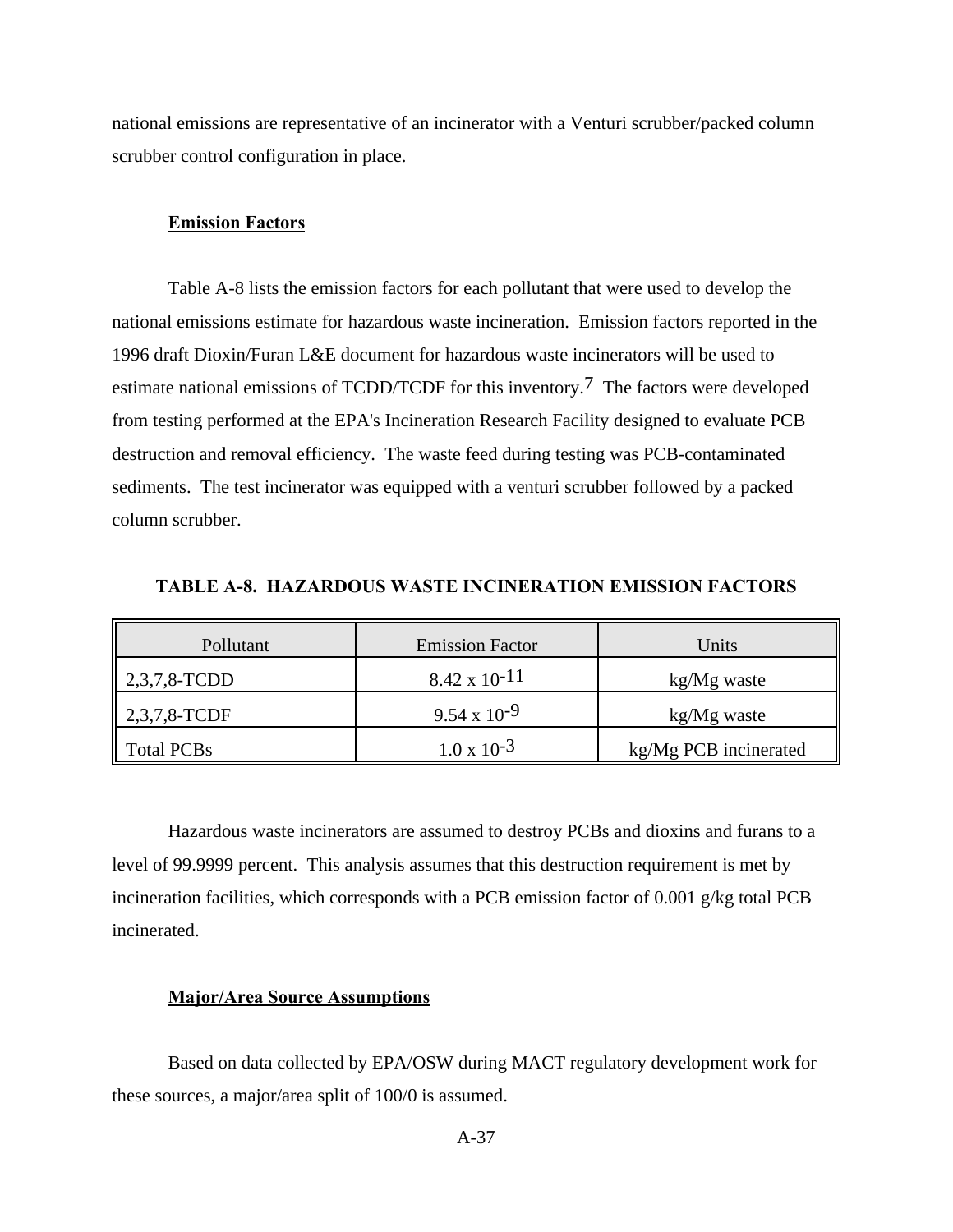# **REFERENCES FOR HAZARDOUS WASTE INCINERATION**

- 1. Memorandum from Rizeq, G., EER Corp. to F. Behan, U.S. Environmental Protection Agency, Office of Solid Waste. April 3, 1997. National Emissions Estimate for Hazardous Waste Incinerators.
- 2. Oppelt, E.T. 1987. Incineration of Hazardous Waste. A Critical Review. JAPCA. 37(5):558-586. p. 559.
- 3. Dempsey, C.R. and Oppelt, E.T. 1993. Incineration of Hazardous Waste: A Critical Review Update. Air and Waste. 43:25-73.
- 4. Memorandum from Baney, Tony, U.S. Environmental Protection Agency, Office of Prevention, Pesticides, and Toxic Substances to Laurel Driver, U.S. Environmental Protection Agency, Office of Air Quality Planning and Standards. November 21, 1996. PCB production and emissions date.
- 5. Code of Federal Regulations. Part 40, Subpart H, Section 266.104. Government Printing Office. Washington, DC. July 1994.
- 6. Oppelt, E.T. 1987. Incineration of Hazardous Waste. A Critical Review. JAPCA. 37(5):558-586. p. 565.
- 7. U.S. Environmental Protection Agency. 1996. Locating and Estimating Air Emissions from Sources of Dioxins and Furans. Draft Report. Research Triangle Park, North Carolina.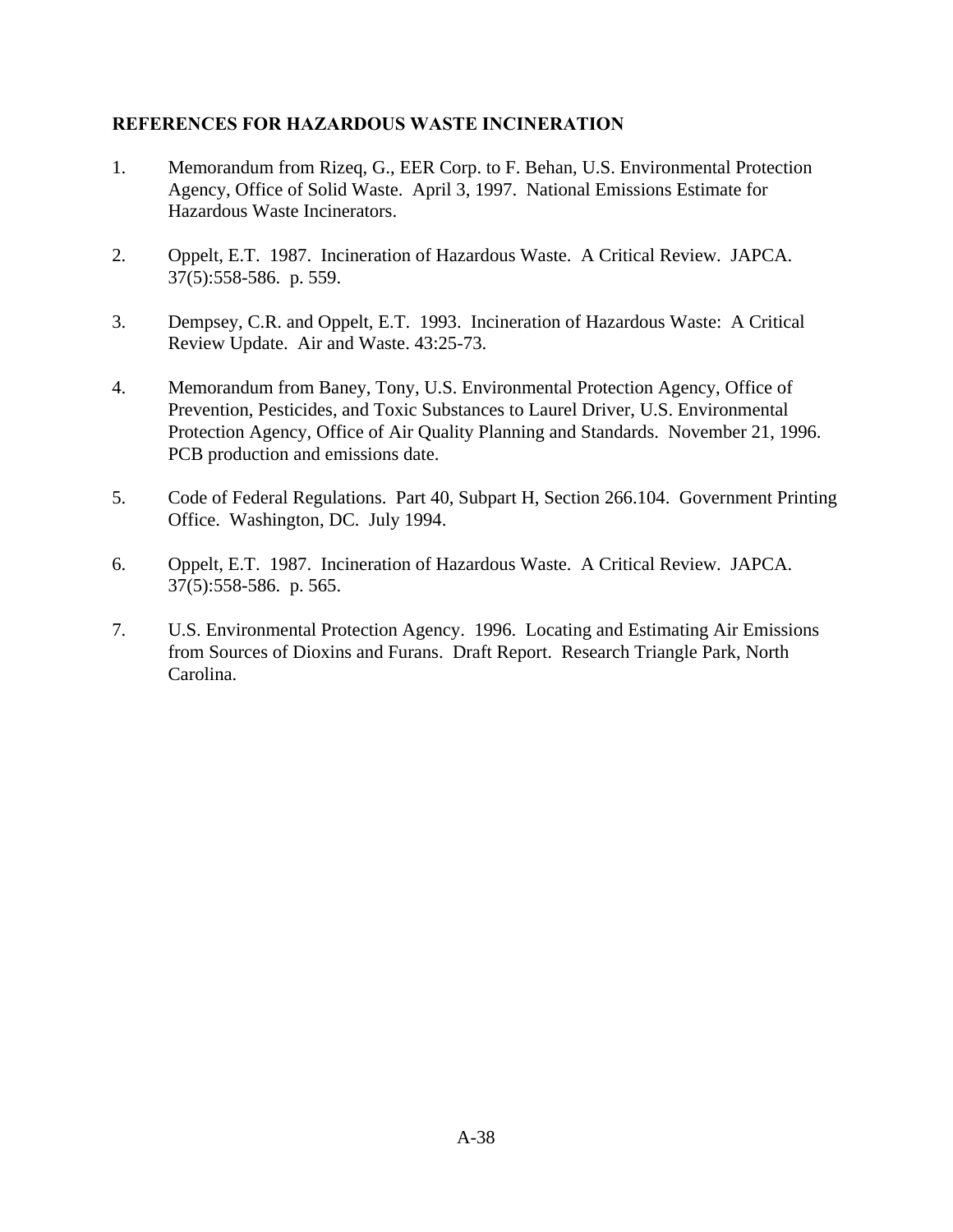### **A.6 Portland Cement Manufacturing**

### **Pollutants Addressed**

 $\bullet$  2,3,7,8-TCDD TEQ

#### **National Activity Levels/Emission Estimates**

The national emission estimates for the Portland cement source category were taken directly from estimates prepared by EPA to support the Portland Cement Manufacturing Industry NESHAP standards program. The program developed separate estimates for cement kilns depending on whether the kiln did or did not burn hazardous waste as a supplemental fuel. The details of the estimation process and the data used to develop national estimates can be found in References 1, 2 and 3. A summary of the procedures and input data used is reported here.

## **Non-Hazardous Waste (NHW) Kilns**

Emissions were only estimated on the basis of a dioxin/furan TEQ. Average TEQ emission factors were determined from actual test data for existing facilities of varying types, design, and control configurations. An average TEQ emission factor of 0.20 ng/dry standard cubic meter (dscm) of flow was determined and used for the national emissions calculation.<sup>1</sup> The national kiln clinker production value used in the calculation was 67.6 million tons of clinker produced per year from NHW kilns. Additional key variables used in the estimation were 66,225 dscf of flow/ton dry feed material and 1.65 tons dry feed/ton of clinker produced. The values for these variables came from the Technical Background Document for the standard. The equation used to calculate the national emissions estimate was:2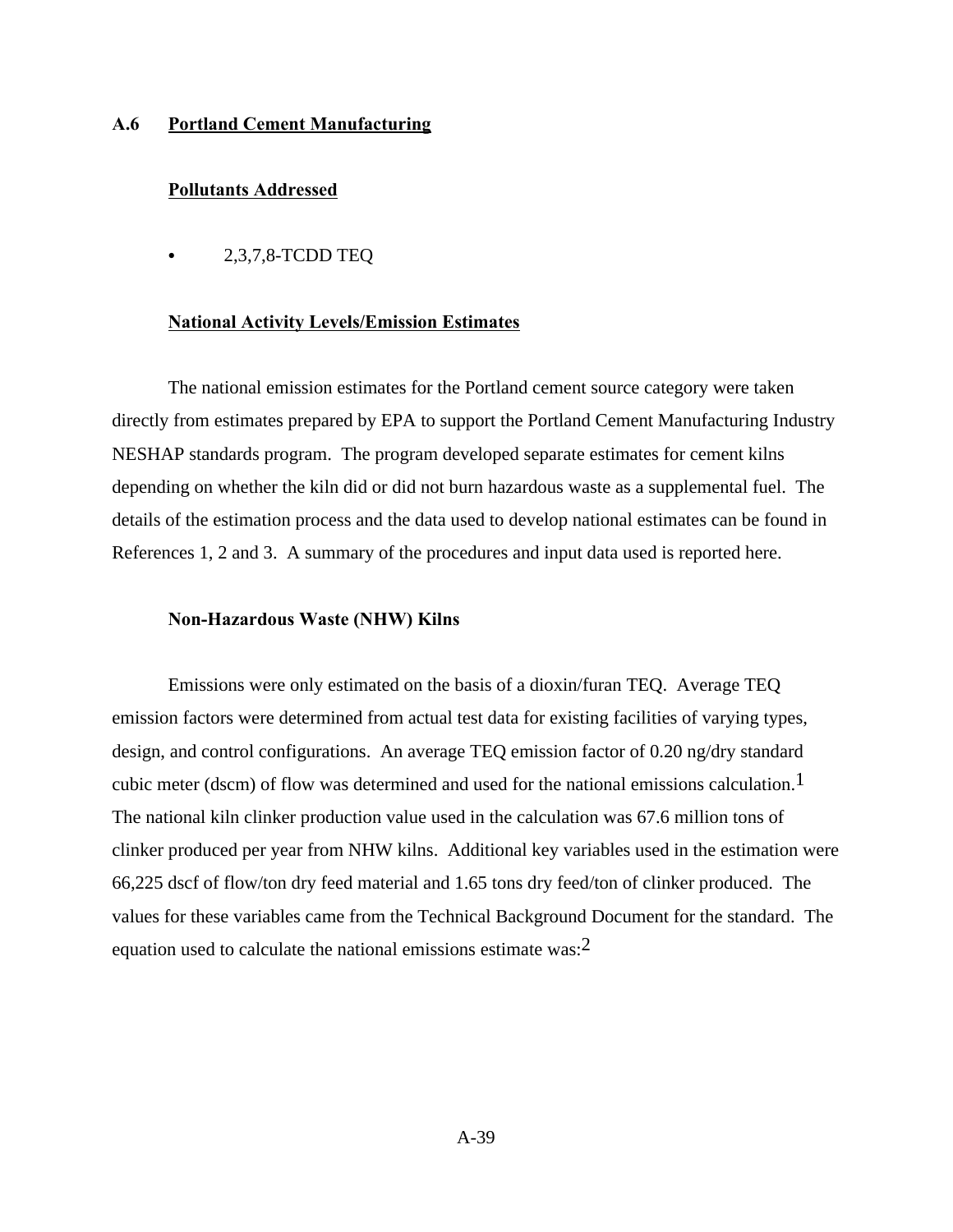| ng   | m <sup>3</sup> | 1 <sub>b</sub> | 66,225 dscf                                       |
|------|----------------|----------------|---------------------------------------------------|
| dscm |                |                | 35.3 ft <sup>3</sup> $10^9$ ng 454 g ton dry feed |
|      |                |                |                                                   |
|      |                |                | 1.65ton dry feed ton clinker lb TEQ               |
|      | ton clinker    | vr             |                                                   |

This equation is equivalent to an emission factor of  $1.36x10^{-9}$  lb/ton.

### **Hazardous Waste (HW) Kilns**

National emission estimates for 2,3,7,8-TCDD TEQ and mercury from Portland cement kilns burning hazardous wastes were determined from EPA/OSW and represent values estimated by them and the cement kiln industry as a part of the MACT regulatory development program for this source category.<sup>3, 4</sup> The TEQ estimate was based on facility data contained in OSW's cement kiln database. Reported emissions were directly available for some sites. In cases where a direct value was not available for a facility, emissions were estimated by extrapolating data from known facilities to similar facilities based on flow rates, waste loads, waste characterization, etc. The direct emissions information in the database was used to the greatest extent possible to derive estimates for all the other facilities. Individually facility emission rates, factors, and activity data were not provided by OSW for the purposes of this inventory document. 1990 national emissions from cement kilns burning hazardous waste are:

2,3,7,8-TCDD TEQ emissions = 0.95 pounds mercury emissions  $= 2.75$  tons

EPA's Office of Solid Waste has also generated estimates of TEQ and mercury emissions for 1997 that reflect improvements in emissions control and changes in the industry (e.g., plant closures, process changes, etc.). The 1997 estimate for TEQ emissions is 0.029 lb/yr.5 The 1997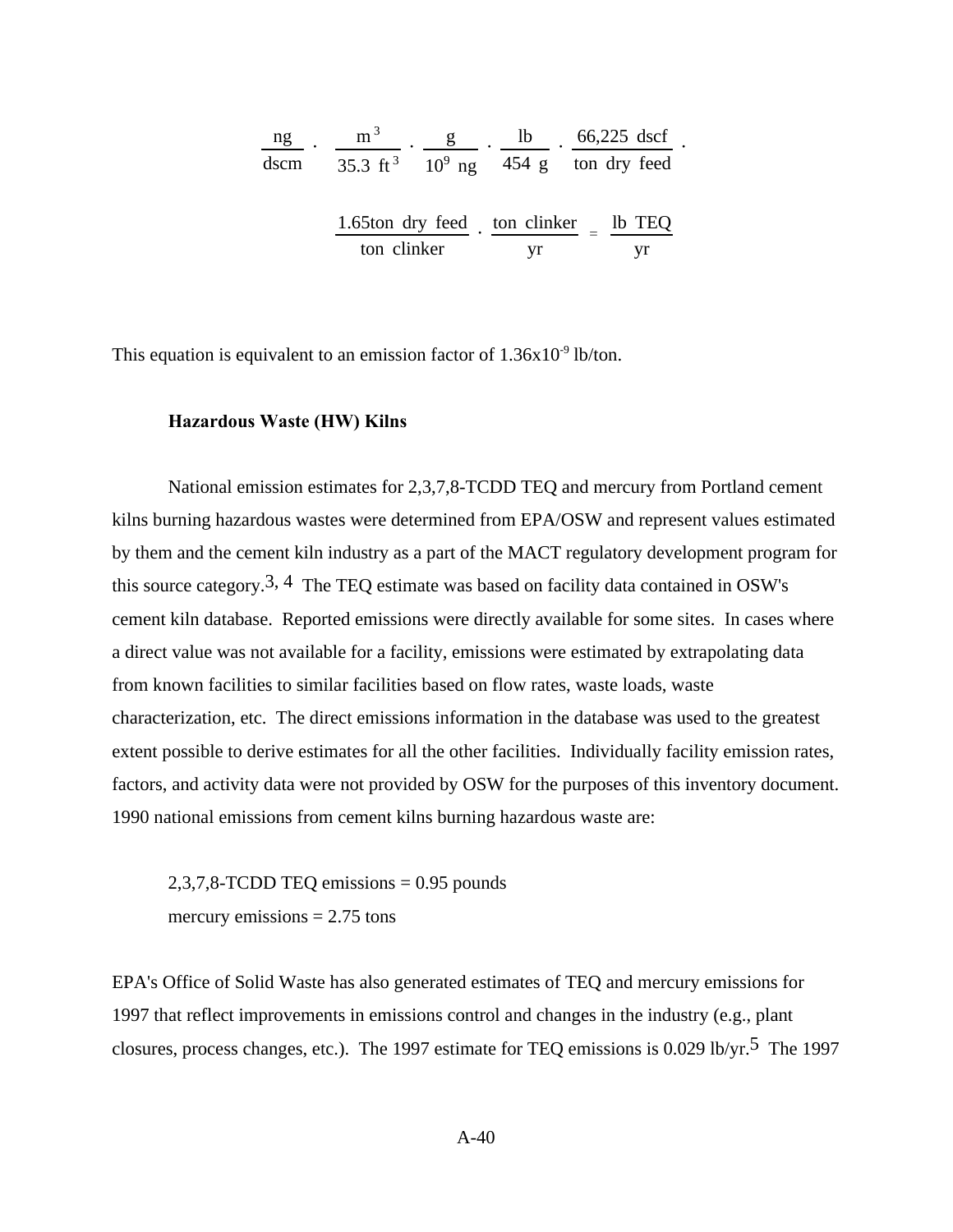mercury emissions are estimated to be  $1.66$  tons/yr.<sup>6</sup> Both estimates indicate significant reductions from 1990 levels.

# **Major/Area Source Assumptions**

The number of Portland cement facilities in the U.S. that are major sources is not readily available. However, from recent MACT analysis, it is estimated that 100 percent of cement facilities combusting hazardous waste are major sources, and of the cement facilities not using hazardous waste fuels, 80 percent are major sources and 20 percent are area.

# **REFERENCES FOR PORTLAND CEMENT**

- 1. Memorandum from E. Heath, Research Triangle Institute to J. Wood, U.S. Environmental Protection Agency. November 14, 1996. "Emission Calculations for Preamble."
- 2. Memorandum from E. Heath, Research Triangle Institute to J. Wood, U.S Environmental Protection Agency. March 18, 1996. "Dioxin/Furan Toxic Equivalent Emissions from Cement Kilns that do not Burn Hazardous Waste."
- 3. Memorandum from G. Rizeq, EER Corporation to F. Behan, U.S Environmental Protection Agency. April 7, 1997. "National Emissions Estimate for TEQ and Mercury."
- 4. Letter from Campbell, C. S., Cement Kiln Recycling Coalition to U.S. Environmental Protection Agency, Docket No. A-97-05. July 21, 1997.
- 5. Memorandum from F. Behan, U.S. Environmental Protection Agency to D. Byrne, U.S. Environmental Protection Agency. December 1, 1997. "Revised National Emissions Estimates for Dioxin and Furans from Hazardous Waste Combustors."
- 6. Memorandum from F. Behan, U.S. Environmental Protection Agency to D. Byrne, U.S. Protection Agency. November 26, 1997. "Revised National Emissions Estimates for Mercury from Hazardous Waste Combustors."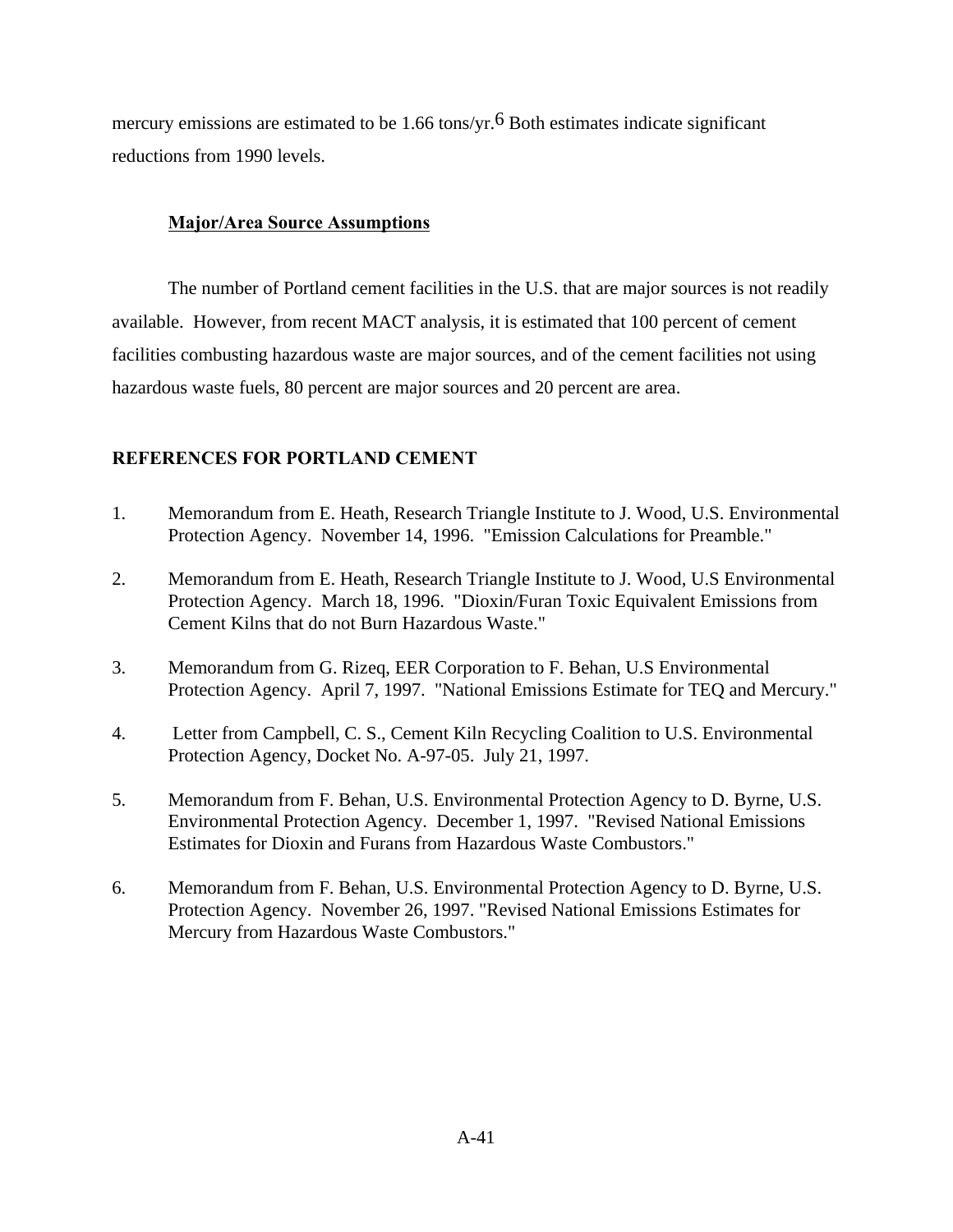# **A.7 Scrap Tire Incineration**

Scrap tires are incinerated for energy recovery and disposal purposes. Tires are combusted at tire-to-energy facilities, cement kilns, tire manufacturing facilities, and as supplemental fuel in boilers, especially in the pulp and paper industry.

### **Pollutants Addressed**

- $\bullet$  2,3,7,8-TCDD
- $-2,3,7,8$ -TCDF
- $\bullet$  2,3,7,8-TCDD TEQ
- Total PCBs

#### **National Activity Level/Emission Estimates**

In 1990, 25.9 million of the 242 million tires discarded in the United States were converted to energy.<sup>1</sup> The EPA's Office of Solid Waste estimates that approximately 5.51 x  $10^5$ tons/yr of tires are incinerated each year. $<sup>2</sup>$ </sup>

### **Assumptions on Process and Control Levels**

The Modesto tire-to-energy facility uses a spray dryer and flue gas desulfurization followed by a fabric filter to control emissions.<sup>3</sup> The emission factors used to estimate national emissions were developed from emission testing at this facility.

## **Emission Factors**

Table A-9 lists the emission factors for each pollutant that were used to develop the national emissions estimate for waste tire incineration. All emission factors were derived from source testing at the Modesto facility. We are assuming that other facilities burning waste tires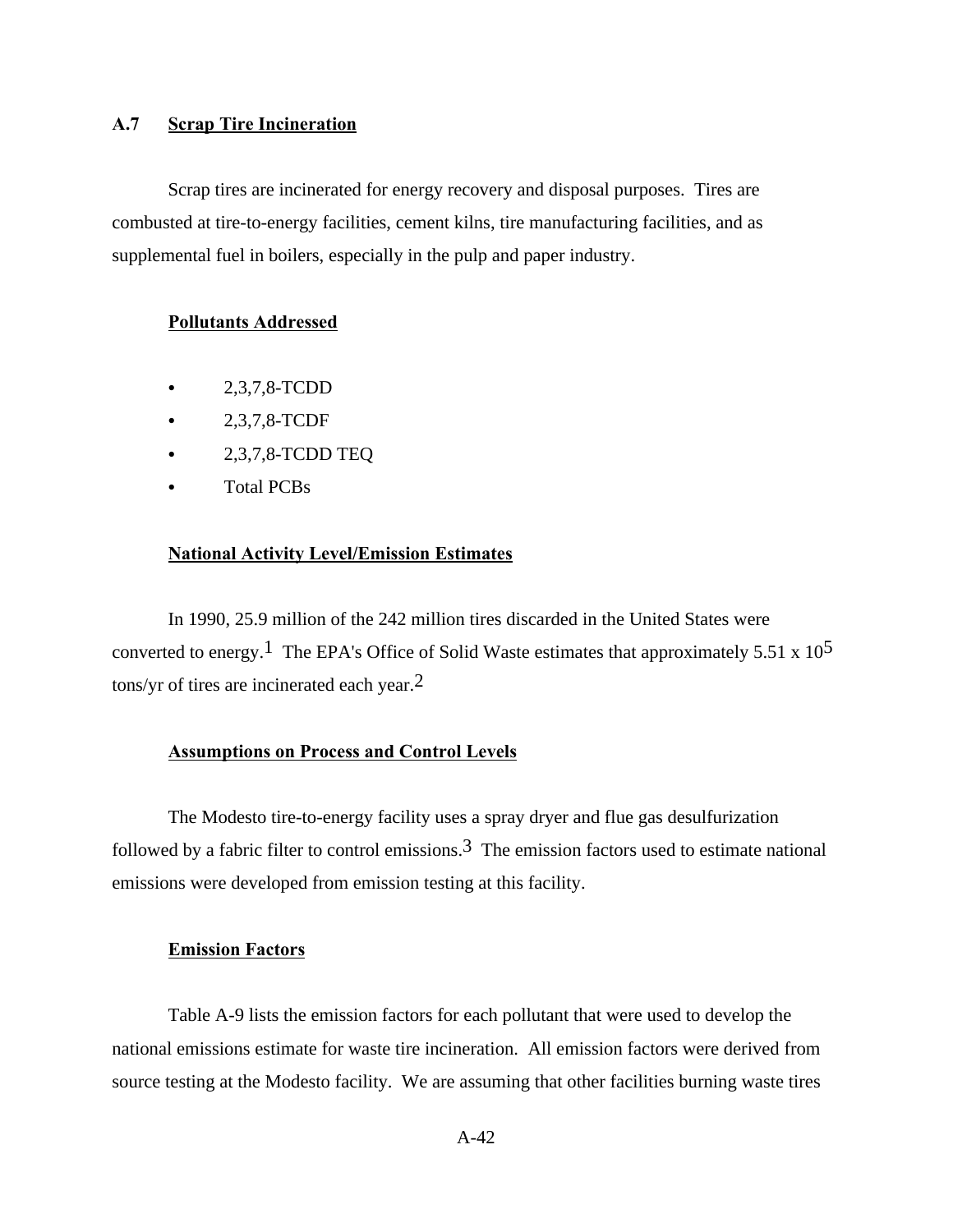have emissions similar to those occurring at the Modesto facility. The emission factors for total CDD/F and TCDD TEQ were obtained from the document "Estimating Exposure to Dioxin-like Compounds."3 The ratios of CDD and CDF to total CDD/F, and TCDD and TCDF to TEQ were used to develop the CDD, CDF, TCDD, and TCDF emission factors.<sup>4</sup>

**TABLE A-9. SCRAP TIRE INCINERATION EMISSION FACTORS**

| Pollutant         | <b>Emission Factor</b> | Units           |
|-------------------|------------------------|-----------------|
| 2,3,7,8-TCDD      | $2.16 \times 10^{-11}$ | lb/ton of tires |
| 2,3,7,8-TCDF      | $5.42 \times 10^{-11}$ | lb/ton of tires |
| 2,3,7,8-TCDD TEQ  | $1.08 \times 10^{-9}$  | lb/ton of tires |
| <b>CDD</b>        | $6.50 \times 10^{-9}$  | lb/ton of tires |
| <b>CDF</b>        | $2.14 \times 10^{-8}$  | lb/ton of tires |
| <b>Total PCBs</b> | $3.78 \times 10^{-6}$  | lb/ton of tires |

# **Major/Area Source Assumptions**

All scrap tire incineration facilities are assumed to be major sources. Most facilities that burn tires utilize other processes which generate toxic emissions.

# **REFERENCES FOR SCRAP TIRE INCINERATION**

- 1. U.S. Environmental Protection Agency. September 1991. Markets for Scrap Tires. EPA/530-SW-90-074A. Office of Solid Waste and Emergency Response. p. 8.
- 2. U.S. Environmental Protection Agency. October 1991. Summary of Markets for Scrap Tires. Office of Solid Waste and Emergency Response. EPA/530 - SW-90-074B.
- 3. U.S. Environmental Protection Agency. June 1994. Estimating Exposures to Dioxin-Like Compounds, Volume II: Properties, Sources, Occurrence, and Background Exposures. External Review Draft. EPA-600/6-88-005Cb. Office of Health and Environmental Assessment, Washington, DC. pp. 3-70 - 3-71.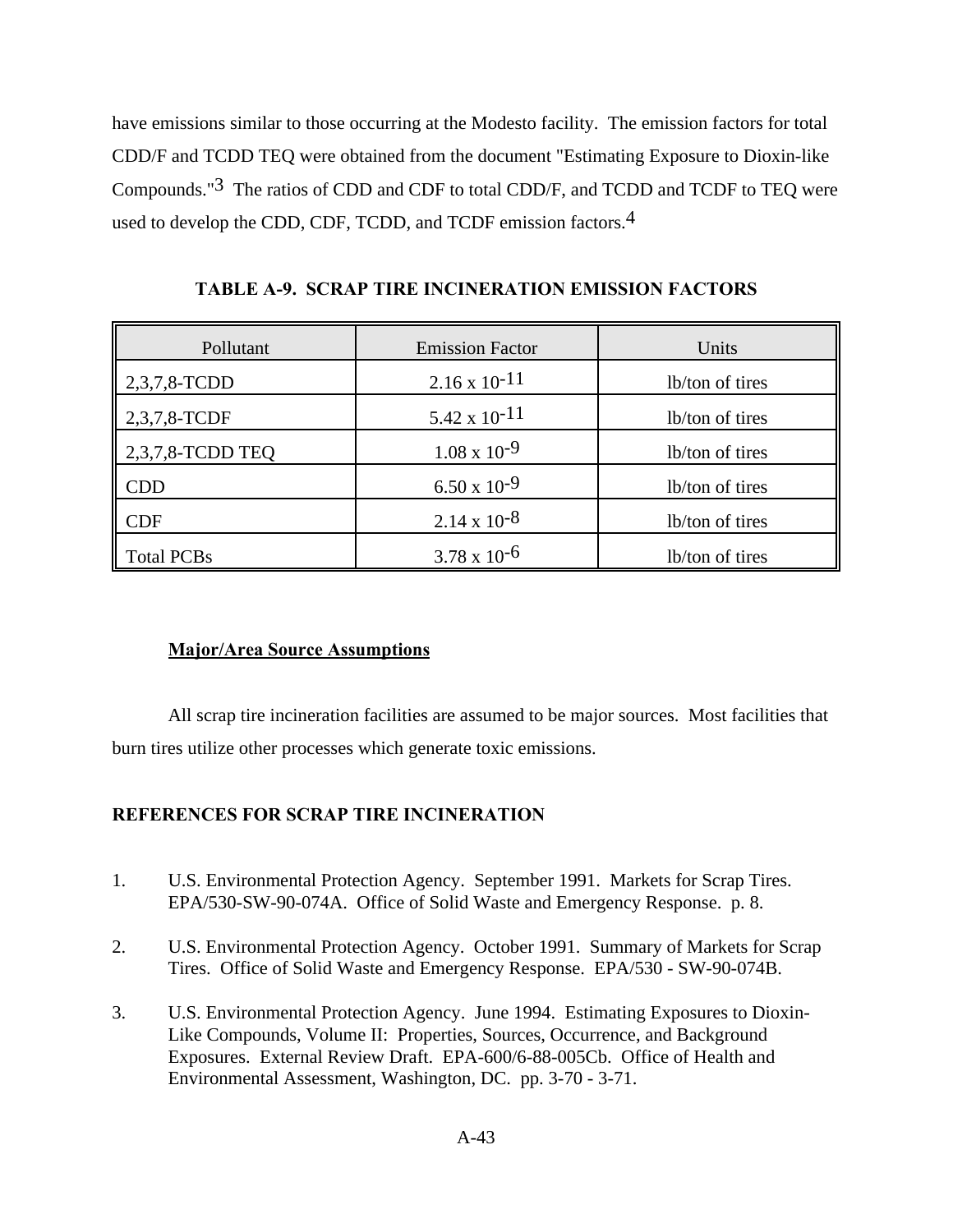4. Radian Corporation. April 1988. Modesto Energy Company Waste Tire to Energy Facility, Westley, CA - Final Emission Test Report. Report No. 243-047-20.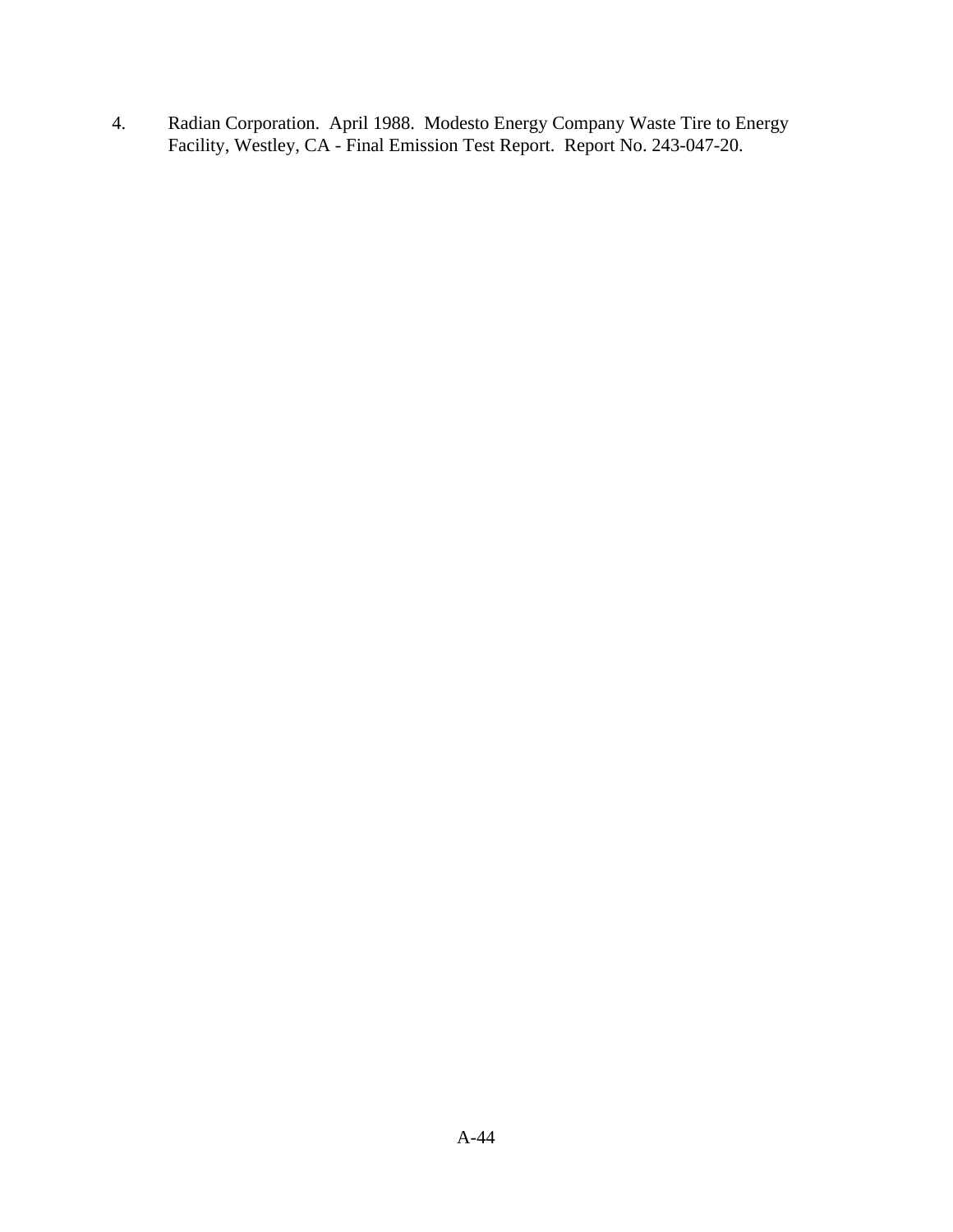## **A.8 Electric Utility Coal Combustion**

## **Pollutants Addressed**

- **EOM**
- C 2,3,7,8-TCDD
- $2,3,7,8$ -TCDF
- $\bullet$  2,3,7,8-TCDD TEQ

### **National Activity Levels/Emission Estimates**

The national activity level for electric utility coal combustion by coal type for the base year 1990 is:

- $\cdot$  772,552,000 tons of bituminous coal burned<sup>1</sup>
- $\cdot$  1,031,000 tons of anthracite coal burned<sup>1</sup>

The national activity level is reported by State in the referenced Energy Information Administration (EIA) State energy consumption database. The EOM emission factor data were not available for boilers burning anthracite; however, anthracite coal use accounts for less than 1 percent of the coal burned in the utility sector.2 The activity level for bituminous coal includes lignite coal as well. Based on 1989 coal production estimates, approximately 9 percent of the total bituminous coal burned is actually lignite coal.<sup>2</sup> This percentage was used to develop the weighted emission-factor for EOM provided below.

The emission estimate for EOM was derived as described here. The national estimates for 2,3,7,8-TCDD, 2,3,7,8-TCDF, and 2,3,7,8-TCDD TEQ came directly from EPA's in progress work to prepare a Clean Air Act mandated Report to Congress on toxics from the utility industry.3, 4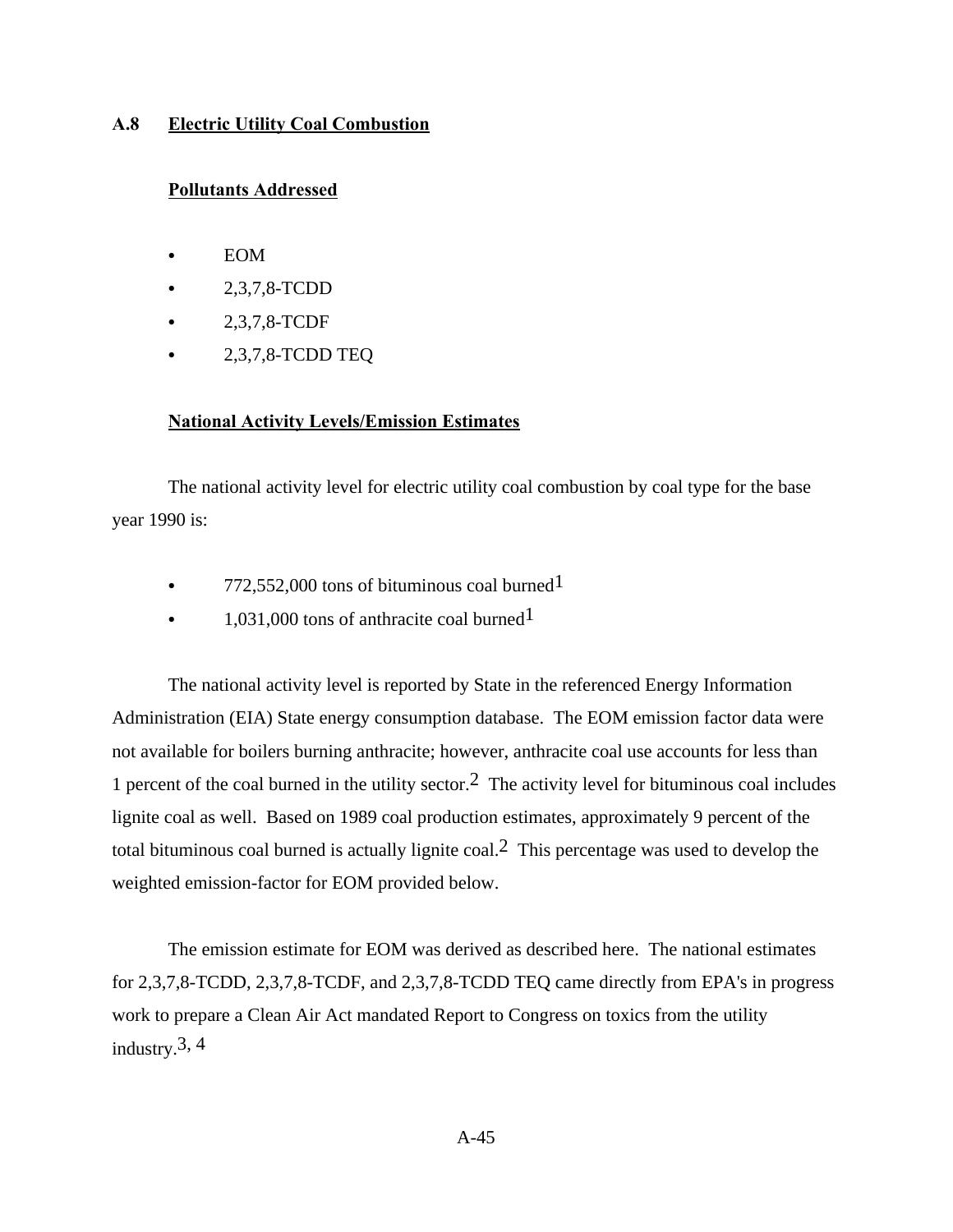### **Assumptions on Process and Control Levels**

There are four basic types of coal-fired utility boilers for which EOM emission factors are available: pulverized dry bottom, pulverized wet bottom, cyclone, and stoker. Of these, the most prevalent boiler type is pulverized dry bottom, which represents approximately 76 percent of the total coal fuel use.5 Pulverized wet bottom designs account for about 11 percent, while cyclone boilers make up approximately 12 percent of the coal use.<sup>5</sup> Stokers, which have been phased out of the utility sector due to their inefficiency, account for only 1 percent of the utility sector coal use.5 These percentages were used to develop the weighted EOM emission factor provided below.

The emissions test data, from which the EOM emission factor presented below is developed, is based on testing of 26 coal-fired boilers. Of these 26, 17 had ESP control devices and 4 had multiclone control devices. The remainder had a mix of mechanical precipitators, wet scrubbers, and baghouses. Therefore, all the test sites had some level of pollution control devices installed and the EOM emission factor was developed from flue gas samples taken downstream of the control devices.

### **Emission Factors**

The EOM emission factors that were used to develop the national EOM emissions estimate for electric utility coal combustion is 0.10 lb EOM/short ton of coal burned. The emission factor is based on test studies conducted by EPA in it Emissions Assessment of Conventional Stationary Combustion Systems,  $6$  and the application of weighting factors for design type and coal type as described above. The original emission factor from those test studies were in units of ng per Joule of thermal input. For this inventory, a thermal conversion factor of 20.935 x 106 Btu per short ton of coal was to calculate the EOM emission factor listed above.7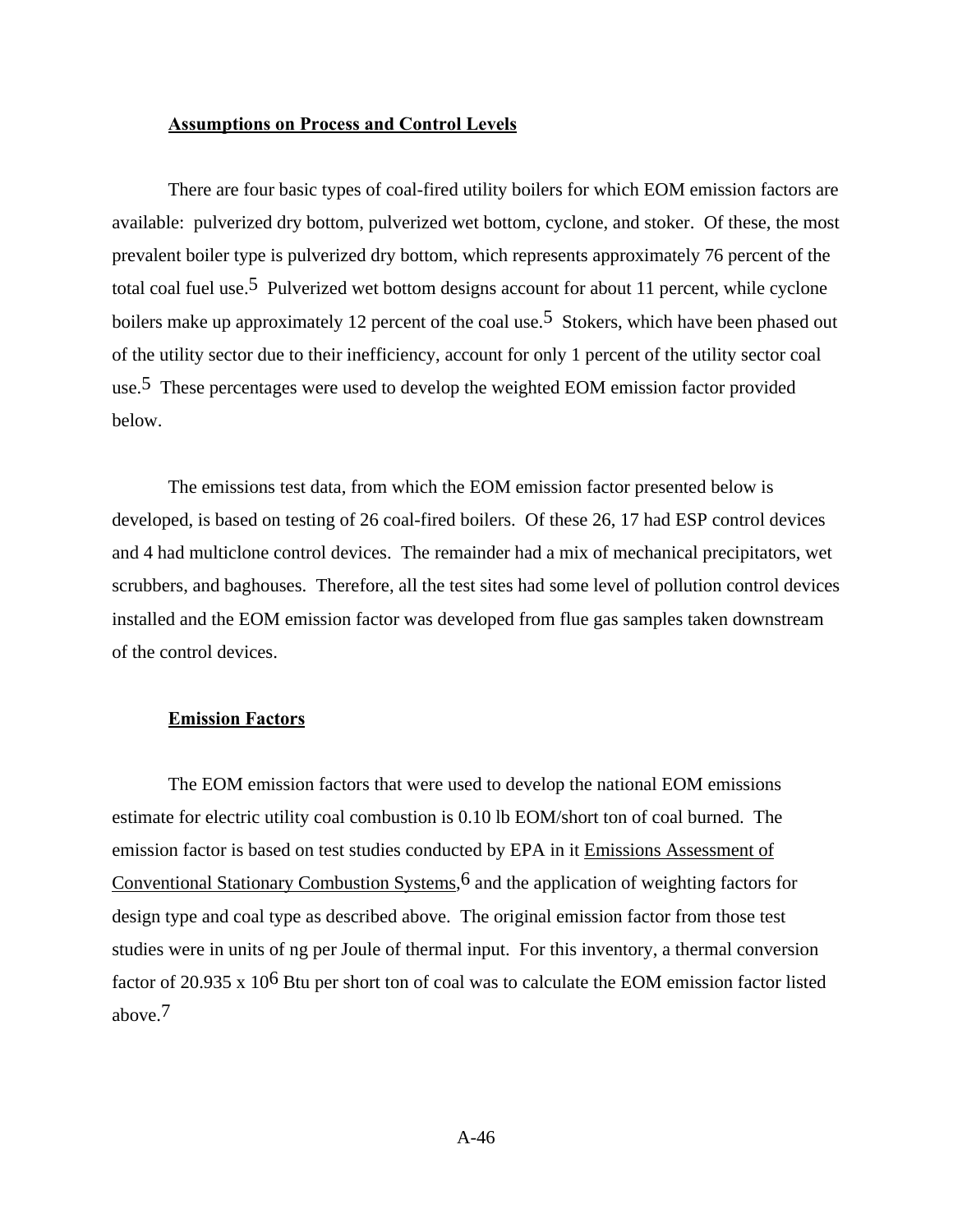| Pollutant  | <b>Emission Factor</b> | Jnits              |
|------------|------------------------|--------------------|
| <b>EOM</b> |                        | lb/ton coal burned |

## **TABLE A-10. ELECTRIC UTILITY COAL COMBUSTION EMISSION FACTORS**

## **Major/Area Source Assumptions**

The category of electric utility coal combustion is assumed to be strictly a major source, with all coal-fired utility boilers emitting more than 10 tons per year of a single HAP or 25 tons per year of a combination of HAPs. This assumption is based on the consideration of other HAP emissions from these types of boilers, specifically hydrochloric acid (HCl) and hydrofluoric acid (HF). Documented emission factors for HCl and HF in the EPA's PISCES Database,  $8a$ compilation of emissions test data on electric utility power plants, indicates that most coal-fired boilers in this sector would be major sources. Further evaluation of the emission factor data in this database will be necessary to confirm this assumption. Also, based on the total estimated number of coal-fired boilers (1,076) and a preliminary estimate of national EOM emissions (38,628 tons/year), the average EOM emissions per boiler would be 35 tons/year, which would classify these boilers as major sources based on EOM emissions alone.

# **REFERENCES FOR ELECTRIC UTILITY COAL COMBUSTION**

- 1. Energy Information Administration. 1992. State Energy Data Report. Office of Energy Markets and End Use, U.S. Department of Energy, Washington, DC. pp. 39 - 344.
- 2. U.S. Environmental Protection Agency. 1993. Compilation of Air Pollutant Emission Factors, Volume I: Stationary Point and Area Sources, Section 1-1. Bituminous Coal Combustion, AP-42 Sections Under Review. p. 2-2.
- 3. U.S. Environmental Protection Agency. 1996. Study of Hazardous Air Pollutant Emissions for Electric Utility Steam Generating Units - Interim Final Report. EPA-453/R-60-013a. Office of Air Quality Planning and Standards, Research Triangle Park, North Carolina.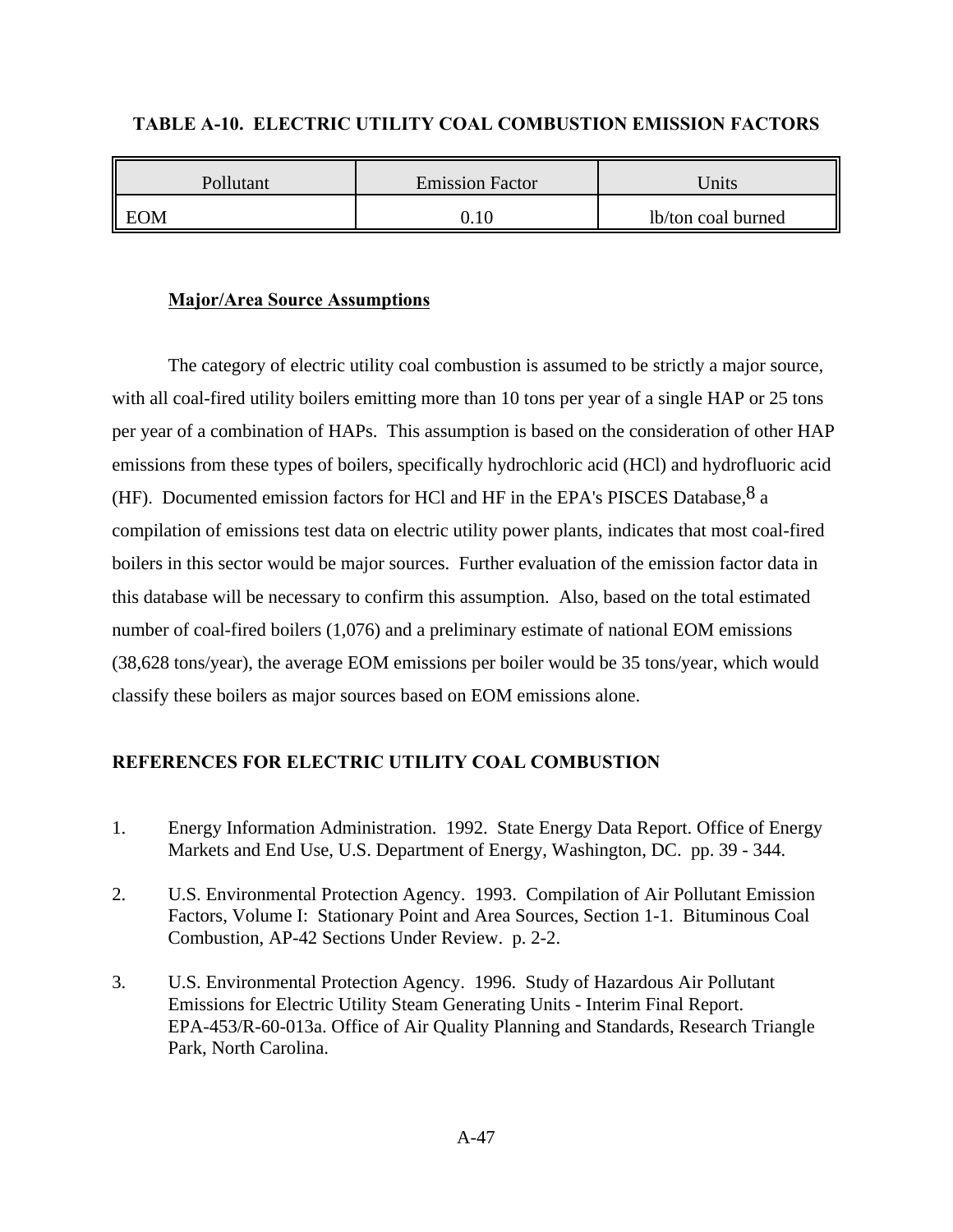- 4. Memorandum from J. Turner, Research Triangle Institute to C. French, U.S. Environmental Protection Agency. August 24, 1997. "Revised Process Parameters for National Boiler Dioxin Modeling - Based on Emission Factors from August 18, 1997 Utility Boiler Report to Congress."
- 5. Radian Corporation. 1989. Estimating Air Toxic Emissions from Coal and Oil Combustion Sources. EPA-450/2-89-001. Research Triangle Park, North Carolina. p. 3-76.
- 6. Shih, C.C. and A.M. Takata. 1981. Emissions Assessment of Conventional Stationary Combustion Systems: Summary Report. U.S. Environmental Protection Agency, Industrial Environmental Research Laboratory. Research Triangle Park, North Carolina. pp. 36 - 37.
- 7. Energy Information Administration. 1992. State Energy Data Report. Office of Energy Markets and End Use, U.S. Department of Energy, Washington, DC. p. 477.
- 8. Radian Corporation. 1992. Evaluation of Emissions Information in the PISCES Database. Final Report. Prepared for Utility Air Regulatory Group. Austin, Texas. pp. 2-3 - 2-10.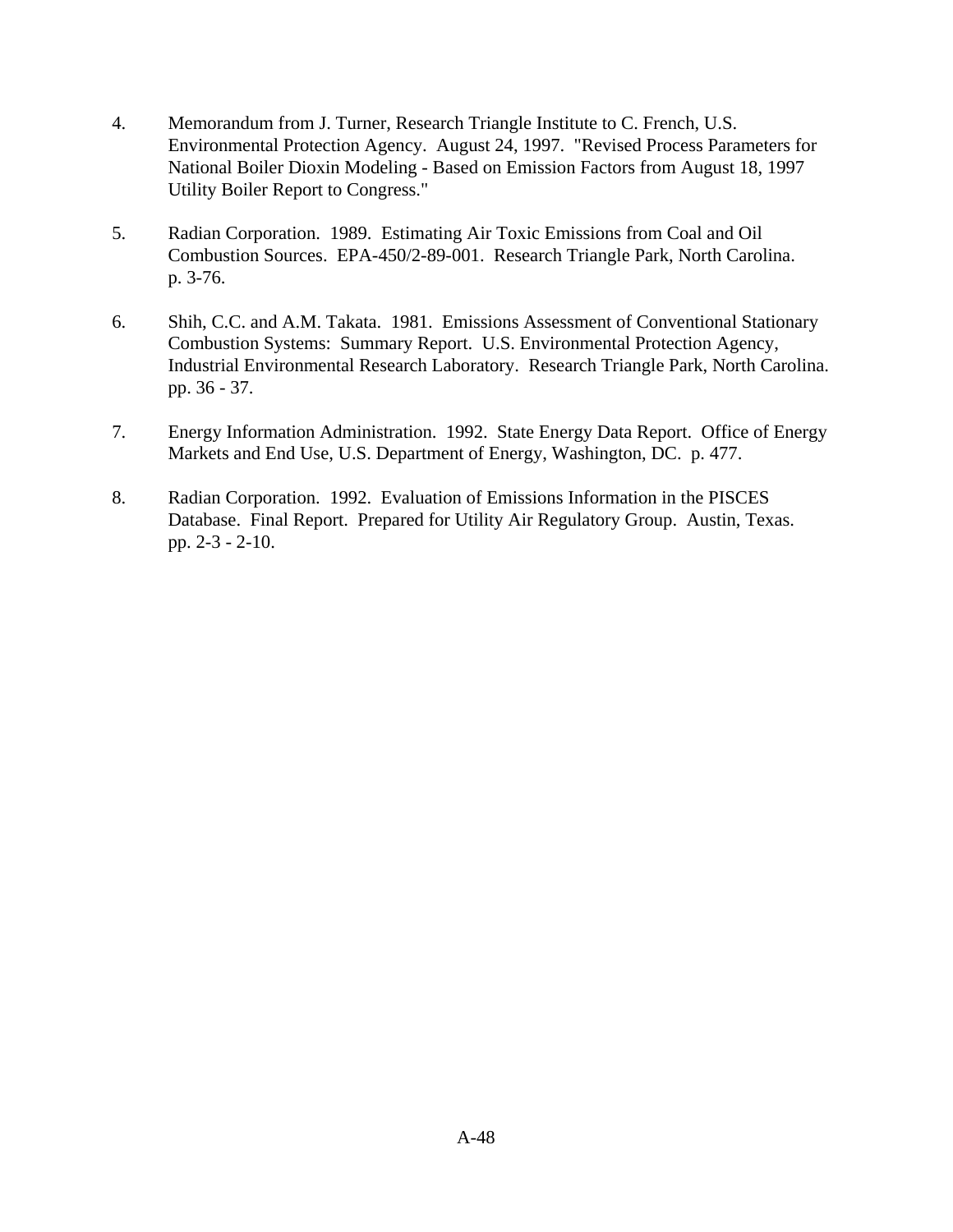### **A.9 Electric Utility Residual Fuel Oil Combustion**

### **Pollutants Addressed**

- **EOM**
- PC<sub>B</sub>
- C 2,3,7,8-TCDD
- C 2,3,7,8-TCDF
- $\bullet$  2,3,7,8-TCDD TEQ

#### **National Activity Levels/Emission Estimates**

The national activity level for electric utility residual fuel oil combustion for the base year 1990 is 181,232,000 barrels residual fuel oil burned.<sup>1</sup> The national activity level is reported by State in the referenced EIA State energy consumption database. Emission factors will be used to estimate emissions associated with the national and State level activity data. The national activity level for PCBs is 304,470 pounds of PCBs burned per year by the electric utility industry associated with PCB contaminated residual oil combustion. For the purpose of this inventory, it is assumed that 10 percent of the residual oil burned by utilities is contaminated with PCBs. For conservative estimation purposes, the concentration of PCBs in the residual oil is assumed to be 50 ppm, since PCBs at this or lower concentrations can be burned for energy recovery purposes (40 CFR 279). The corresponding national activity level for PCBs is 304,470 pounds of PCBs burned.

The emission estimates for EOM and PCBs were derived as described here. The national estimates for 2,3,7,8-TCDD, 2,3,7,8-TCDF, and 2,3,7,8-TCDD TEQ came directly from EPA's in progress work to prepare a Clean Air Act mandated Report to Congress on toxics from the utility industry (see Reference 2).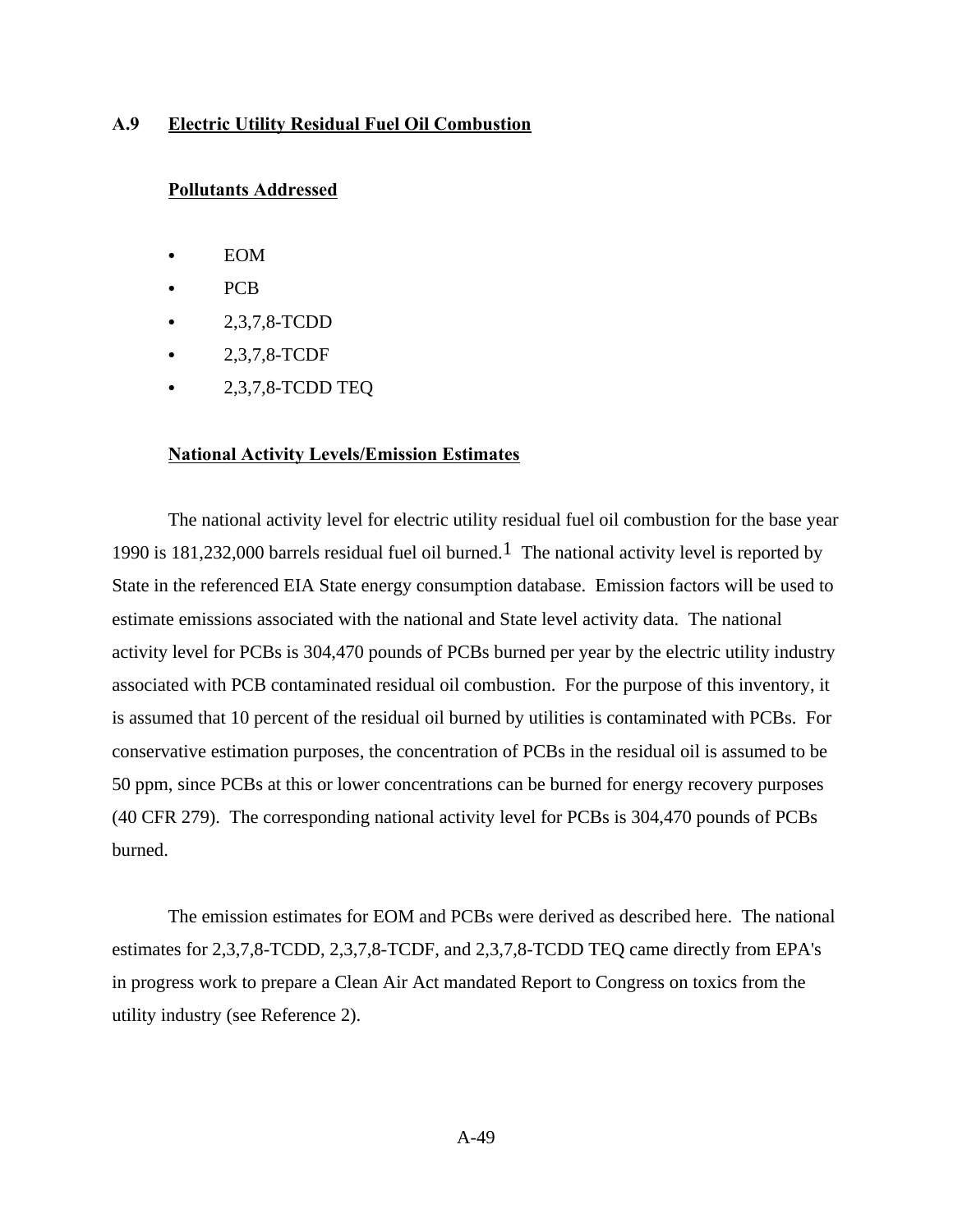## **Assumptions on Process and Control Levels**

The EPA study<sup>3</sup> on which the EOM emission factor presented below is based included emissions tests at four tangentially-fired and eight wall-fired boilers; emission factors for EOM were the same for both boiler designs.<sup>4</sup> Five of the boilers contained no emission control devices, three had ESPs, three used off-stoichiometric firing and one contained a cyclone separator. Therefore, the EOM emission factor presented below represents a mix of both controlled and uncontrolled boilers. The PCB emission factor of 1 lb/106 PCB burned is based on an assumed destruction efficiency of 99.9999 percent (i.e., 1 part by weight in a million).

### **Emission Factors**

Table A-11 lists the emission factors for each pollutant that were used to develop the national emissions estimate for electric utility residual fuel combustion. The EOM emission factor represents an average of the 12 boilers tested in the EPA study referenced above. The emission factor from the EPA study (0.4 ng/Joule of thermal input) was converted to the units shown in Table A-11 using the thermal conversion factor of  $6.287 \times 10^6$  Btu per barrel of residual oil.5 An emission factor for PCBs was derived from the assumption that all boilers attain 99.9999 percent destruction efficiency for toxic organics, as required in the most stringent BIF hazardous waste destruction rules.<sup>6</sup>

**TABLE A-11. ELECTRIC UTILITY RESIDUAL FUEL COMBUSTION EMISSION FACTORS**

| <b>Pollutant</b> | <b>Emission Factor</b> | Units                                             |
|------------------|------------------------|---------------------------------------------------|
| EOM              | 5.86                   | $1b/103$ barrels of residual<br>fuel oil consumed |
|                  |                        | $1b/106$ lb PCB burned                            |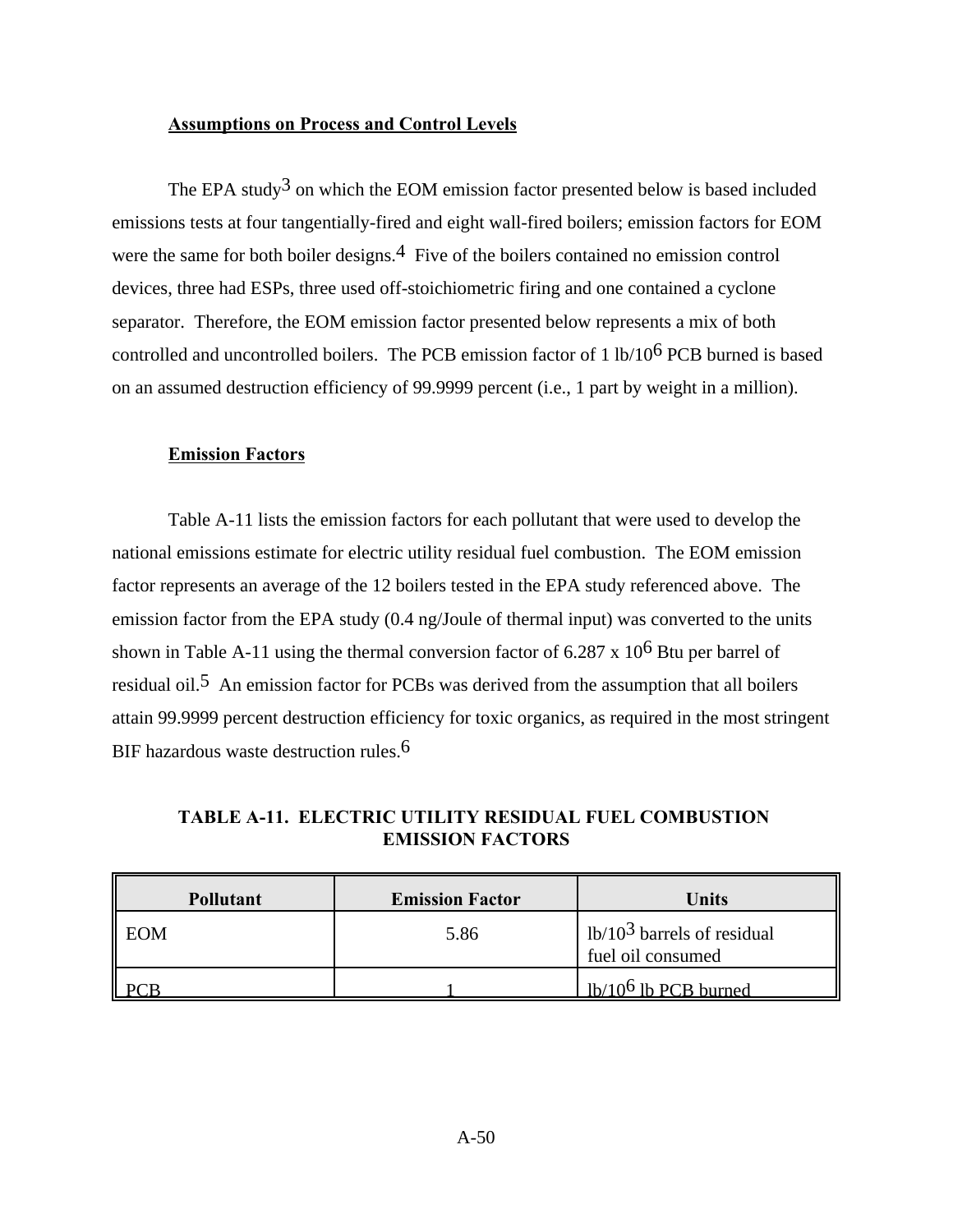# **Major/Area Source Assumptions**

The category of electric utility residual fuel combustion is assumed to contain a significant number of major sources. This assumption is based on the observation, drawn from DOE utility reporting data for 1990, $7$  that most of the boilers in this sector are rated at a thermal input capacity of greater than 500 MMBtu/hour and that there is typically more than one boiler located at a power plant facility. Considering the emission factors for benzene, nickel, and POM, which are documented  $8$  for these types of boilers, and the observation just stated, an apportionment of 50 percent major sources and 50 percent area sources were made for this category.

# **REFERENCES FOR ELECTRIC UTILITY RESIDUAL FUEL COMBUSTION**

- 1. Energy Information Administration. 1992. State Energy Data Report. Office of Energy Markets and End Use, U.S. Department of Energy, Washington, DC. pp. 39 - 344.
- 2. Memorandum from Jim Turner, Research Triangle Institute to Chuck French, U.S. Environmental Protection Agency. August 24, 1997. "Revised Process Parameters for Utility Boiler Dioxin Modeling - Based on Emission Factors from August 19, 1997 Utility Boiler Report to Congress."
- 3. Shih, C.C. 1987. Emissions Assessment of Conventional Stationary Combustion Systems, Volume III: External Combustion Sources for Electricity Generation. Industrial Environmental Research Laboratory, Research Triangle Park, North Carolina. p. 160.
- 4. Shih, C.C. and A.M. Takata. 1981. Emissions Assessment of Conventional Stationary Combustion Systems: Summary Report. Industrial Environmental Research Laboratory. Research Triangle Park, North Carolina. p. 38.
- 5. Energy Information Administration. 1992. State Energy Data Report. Office of Energy Markets and End Use, U.S. Department of Energy, Washington, DC. p. 479.
- 6. Code of Federal Regulations. Part 40, Subpart H, Section 266.104. Government Printing Office. Washington, DC. July 1994.
- 7. U.S. Department of Energy. 1990. Form EIA-767 Reporting Data for 1990. Information Contained on File Labeled "Int90ut2.dat") on the EPA CHIEF Bulletin Board. Research Triangle Park, North Carolina.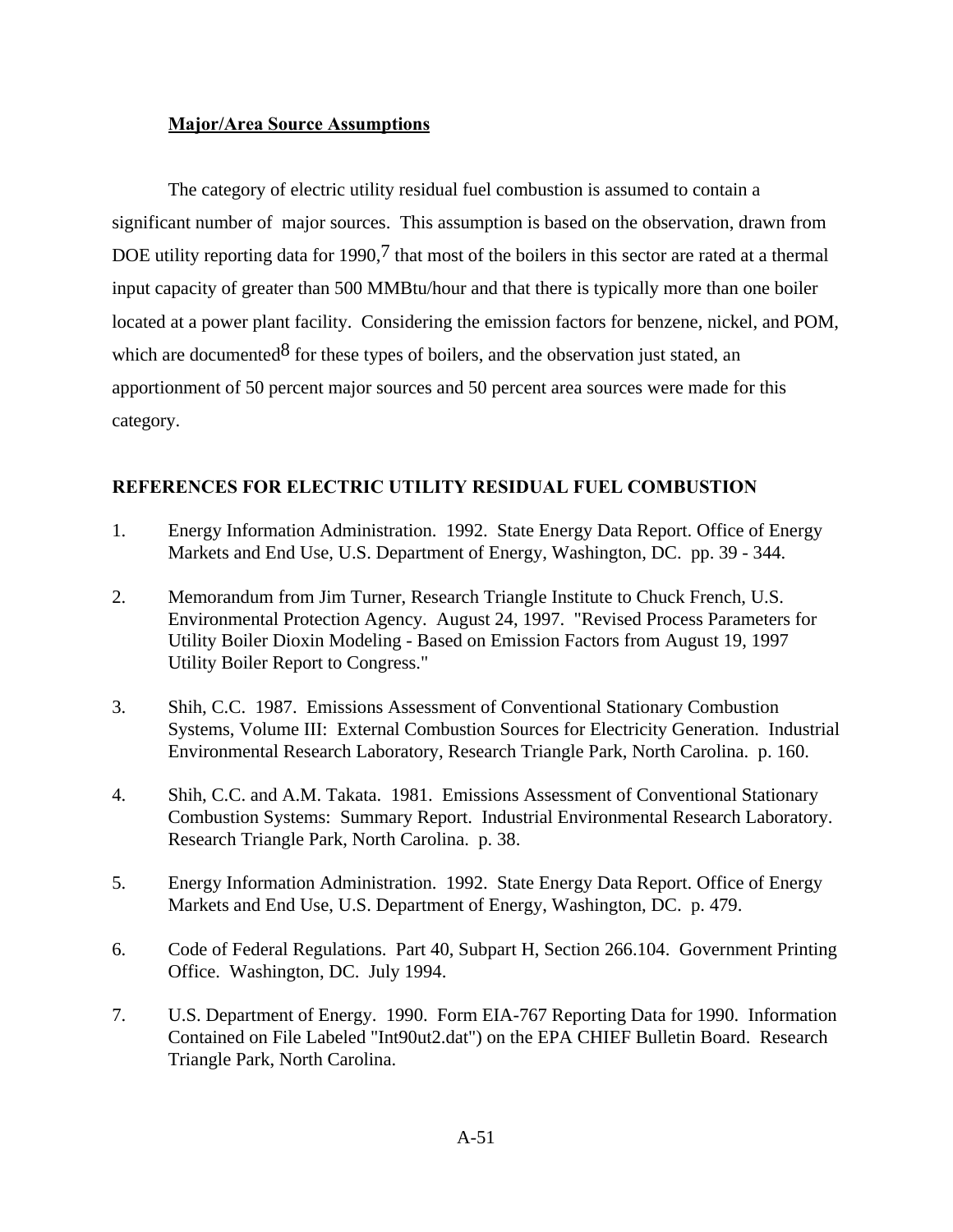8. Radian Corporation. 1992. Evaluation of Emissions Information in the PISCES Database. Final Report. Prepared for Utility Air Regulatory Group. Austin, Texas. p. 2-11.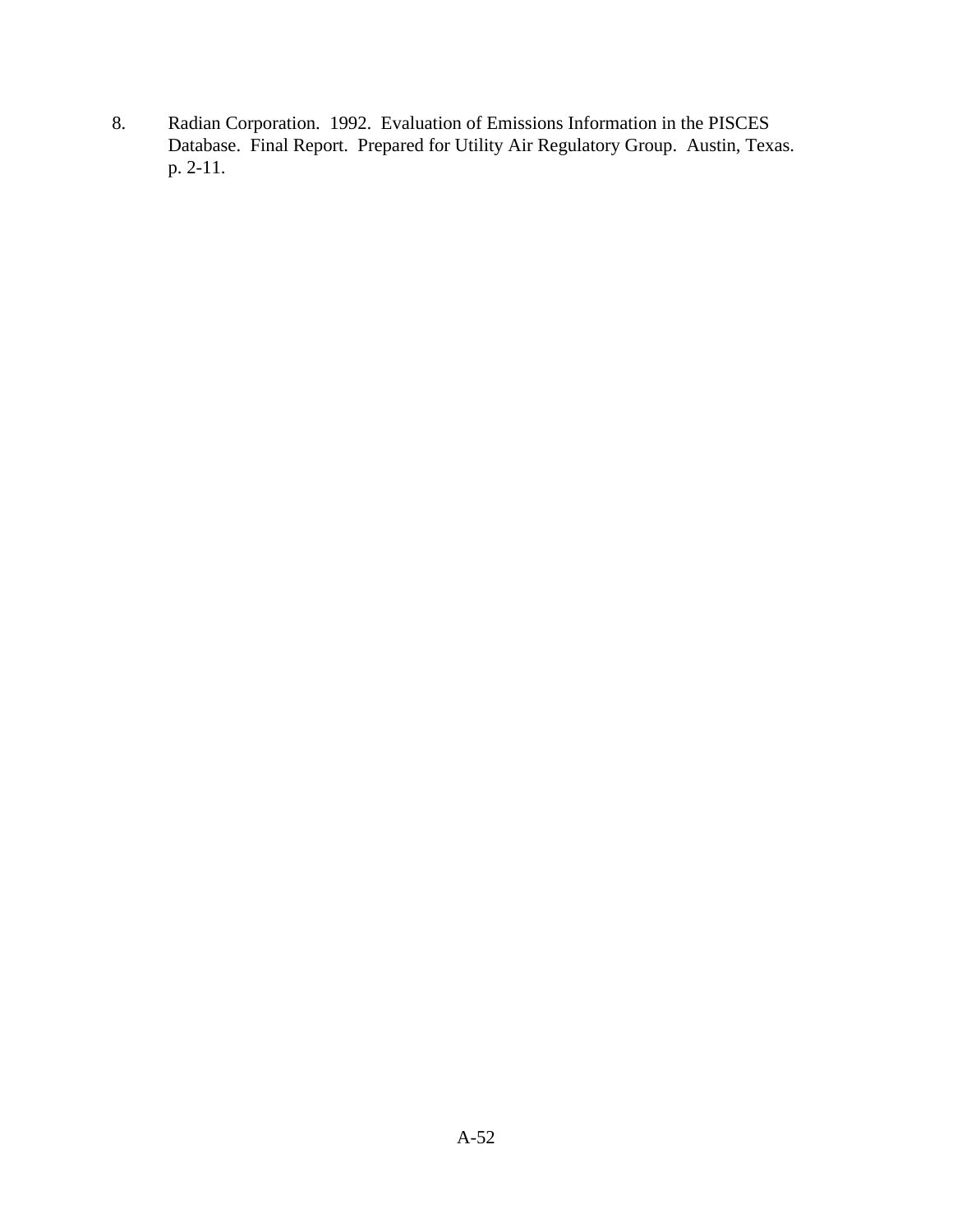### **A.10 Electric Utility Natural Gas Combustion**

#### **Pollutants Addressed**

**EOM** 

#### **National Activity Levels/Emission Estimates**

The national activity level for industrial natural gas-fired boilers for the base year 1990 is 2.787 x  $10^9$  cubic feet natural gas burned.<sup>1</sup> The national activity level is reported by State in the referenced EIA State energy consumption database. Emissions will be estimated using the State level activity data and the EOM emission factor provided below.

### **Assumptions on Process and Control Levels**

The EOM emission factor presented below is based on test results from the EPA's Emissions Assessment of Conventional Stationary Combustion Systems, Volume III: External Combustion Sources for Electricity Generation.<sup>2</sup> Emissions testing was conducted on eight natural gas-fired utility boilers as part of that study. Three of the boilers were tangentially-fired, while the remaining five were wall-fired designs. There were no pollution control devices on six of the boilers tested; only two of the wall-fired boilers used overfire air for  $NO_x$  control.

#### **Emission Factors**

The emission factor for EOM that was used to develop the national emissions estimate for natural gas-fired utility boilers is 720.42 lb  $EOM/10<sup>9</sup>$  cubic feet of natural gas consumed. This EOM emission factor represents an average of the test results<sup>3</sup> for the eight boilers in the EPA study referenced above. The emission factor from the EPA study (0.3 ng/Joule of thermal input) was converted to the emission factor shown above using the thermal conversion factor of 1.03 x  $10^3$  Btu per cubic foot of natural gas.<sup>4</sup>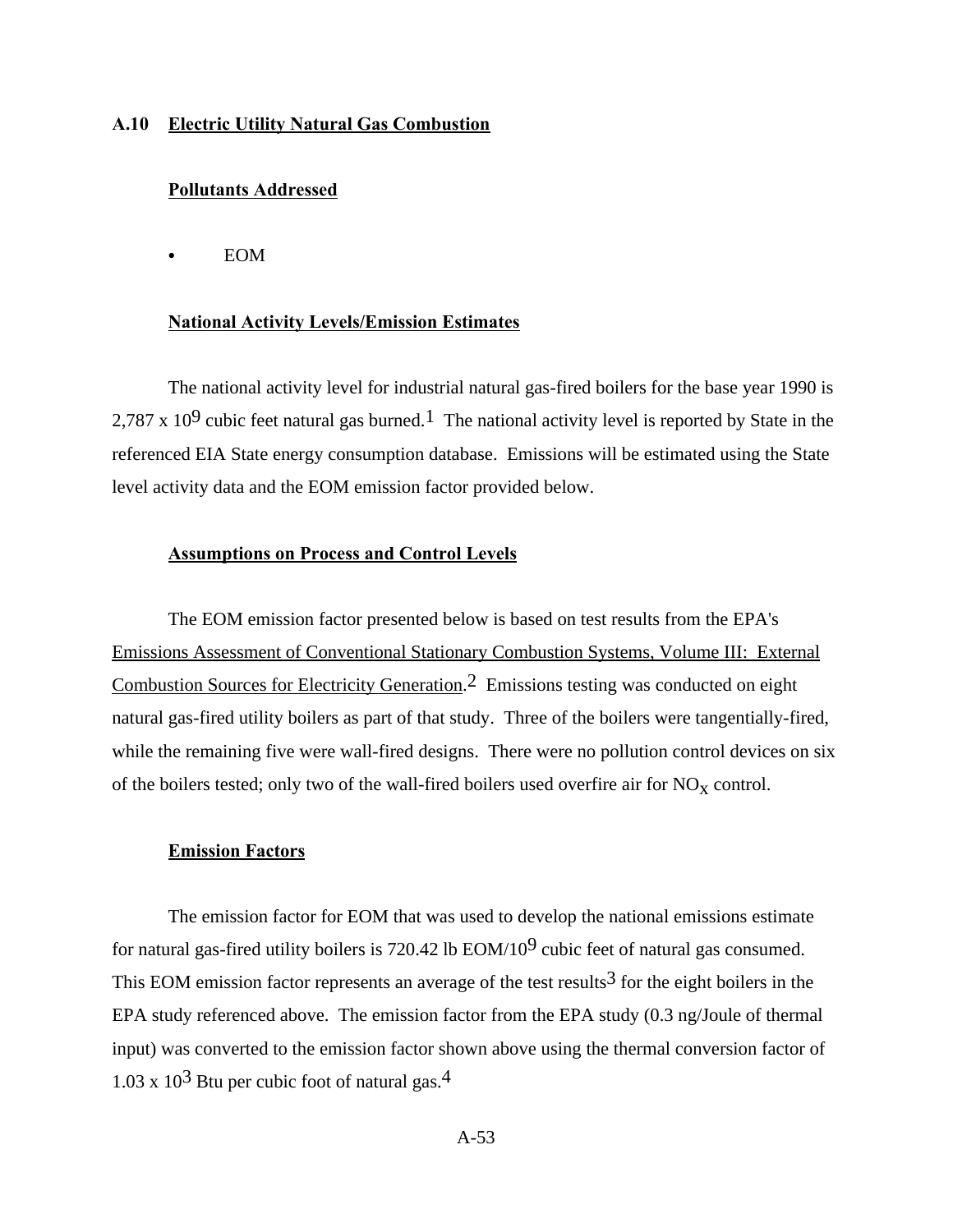# **Major/Area Source Assumptions**

This category was assumed to consist of 100 percent area sources. EPA made this assumption based on emissions data gathered and estimated during its work for the Utility Boiler Report to Congress.5

# **REFERENCES FOR ELECTRIC UTILITY NATURAL GAS COMBUSTION**

- 1. Energy Information Administration. 1992. State Energy Data Report. Office of Energy Markets and End Use, U.S. Department of Energy, Washington, DC. pp. 39 - 344.
- 2. Shih, C.C. 1987. Emissions Assessment of Conventional Stationary Combustion Systems, Volume III: External Combustion Sources for Electricity Generation. Industrial Environmental Research Laboratory, Research Triangle Park, North Carolina. p. 160.
- 3. Shih, C.C. and A.M. Takata. 1981. Emissions Assessment of Conventional Stationary Combustion Systems: Summary Report. Industrial Environmental Research Laboratory, Research Triangle Park, North Carolina. p. 38.
- 4. Energy Information Administration. 1992. State Energy Data Report. Office of Energy Markets and End Use, U.S. Department of Energy, Washington, DC. p. 471.
- 5. U.S. Environmental Protection Agency. 1996. Study of Hazardous Air Pollutant Emissions from Electric Utility Steam Generating Units - Interim Final Report. EPA-453/R-96-013a. Office of Air Quality Planning and Standards, Research Triangle Park, North Carolina.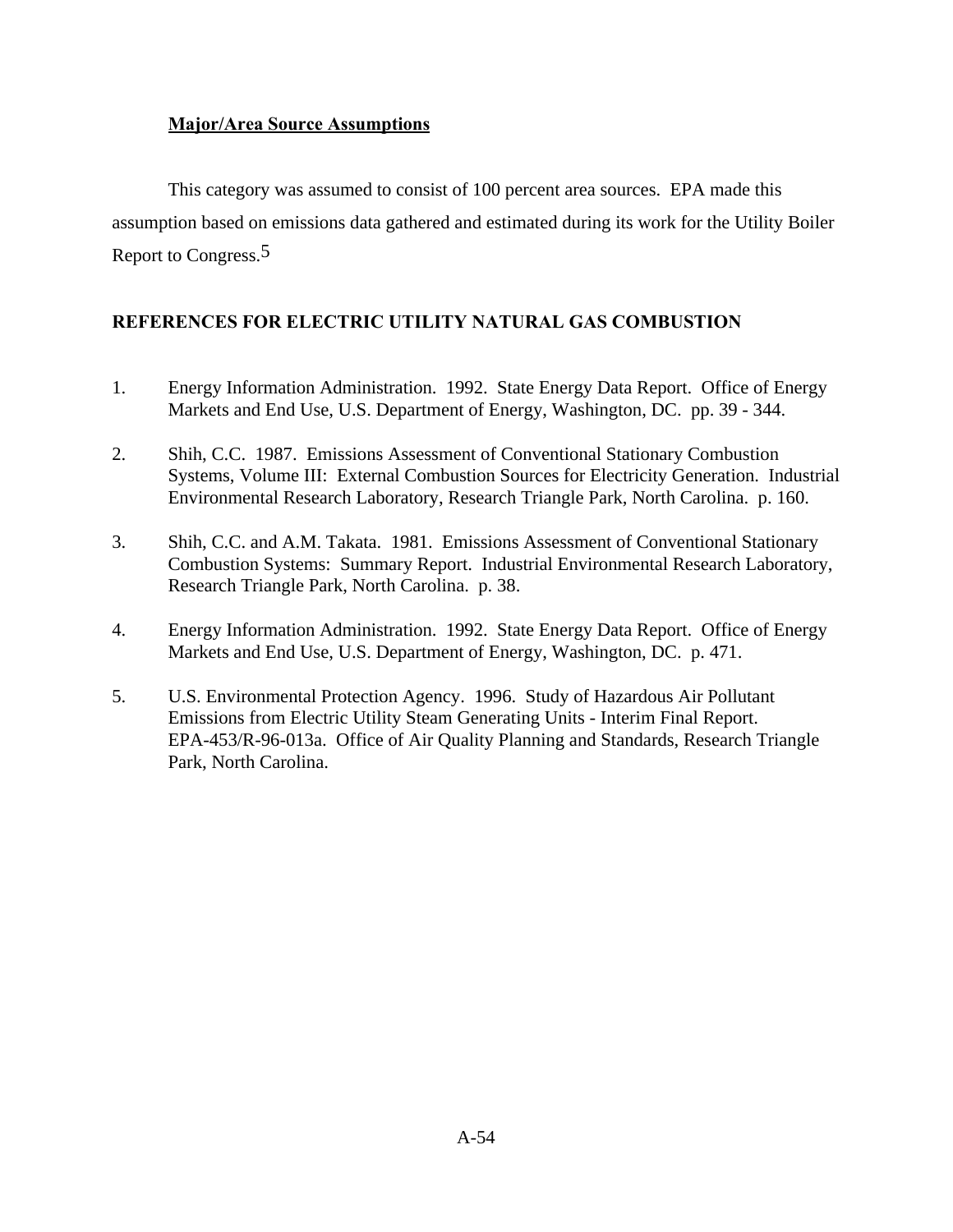#### **A.11 Industrial Coal Combustion**

### **Pollutants Addressed**

 $\bullet$  EOM

### **National Activity Levels/Emission Estimates**

The national activity level for industrial coal combustion by coal type for the base year 1990 is:

- $\cdot$  114,815,000 tons of bituminous and lignite coal burned<sup>1</sup>
- 390,000 tons of anthracite coal burned<sup>1</sup>

The national activity level is reported by State in the referenced EIA State energy consumption database. The EOM emission factor data were not available for industrial boilers burning anthracite coal and no emissions will be estimated for anthracite coal combustion; however, anthracite coal accounts for less than 1 percent of the coal burned in this sector.

### **Assumptions on Process and Control Levels**

There are three types of industrial boilers for which an EOM emission factor is available: pulverized dry bottom, pulverized wet bottom, and stokers. Total coal use in the industrial sector among these boiler types is approximately 45 percent pulverized dry bottom, 45 percent stoker, and 10 percent pulverized wet bottom.2 These percentages were used to derive the weighted EOM emission factor presented below. Of the eight test sites from which the EOM emissions data were collected, three contained ESP control devices and the remaining five had multiclone control devices. The EOM emission factor below, therefore, represents a controlled emission factor based on emission samples taken in the flue gas downstream of the control device.<sup>3</sup>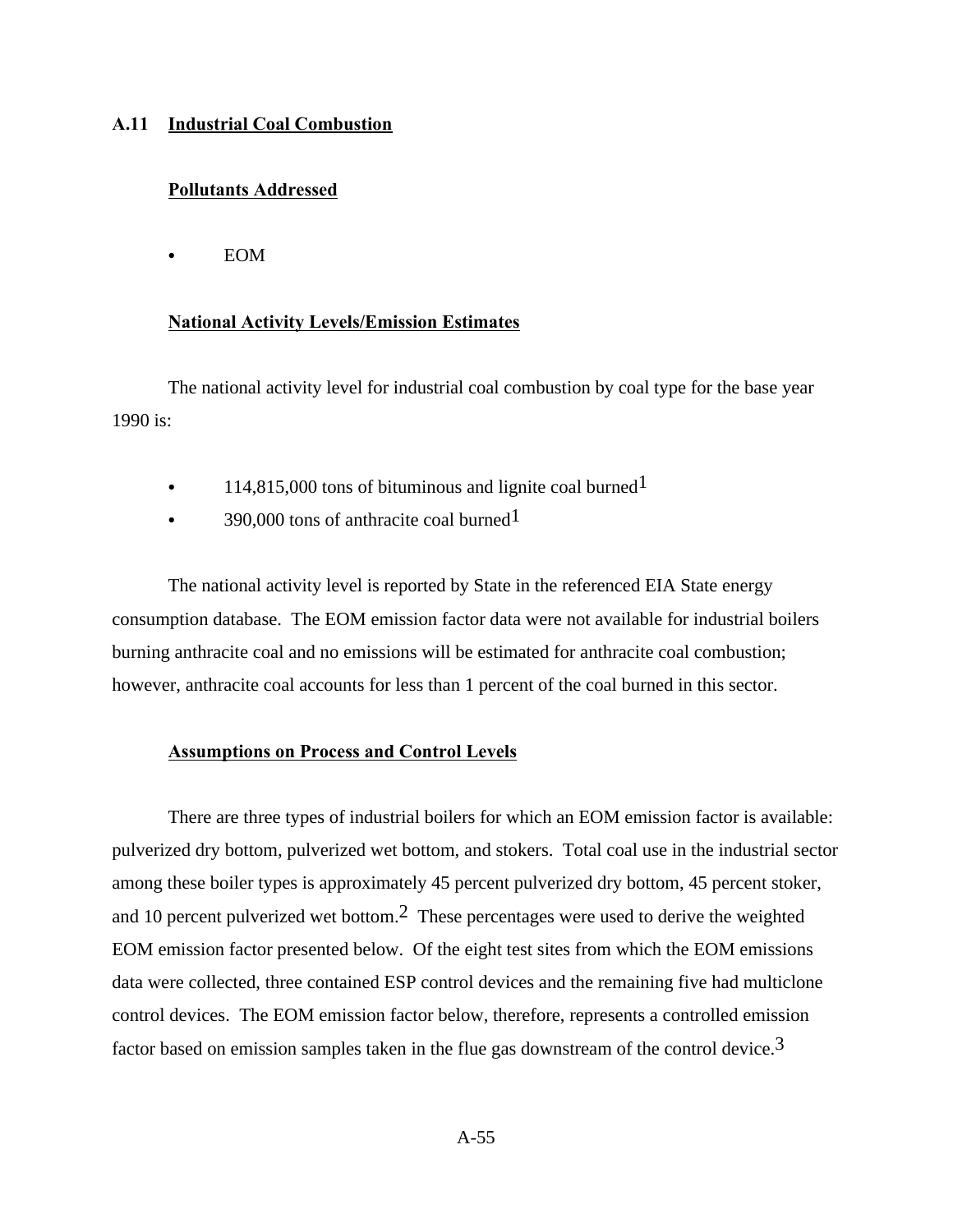## **Emission Factors**

The emission factor for EOM that was used to develop the national emissions estimate for industrial coal-fired boilers is 0.042 lb EOM/short ton of coal consumed. This emission factor is based on test studies conducted by EPA in it's Emissions Assessment of Conventional Stationary Combustion Systems,<sup>4</sup> and the application of the weighting factors for boiler design type described above. The emission factor from the EPA studies (0.8 ng/Joule of thermal input) was converted to the emission factor presented above using the thermal conversion factor of 22.444 x  $10^6$  Btu per short ton of bituminous/lignite coal.<sup>5</sup>

# **Major/Area Source Assumptions**

The category of industrial coal-fired boilers is assumed to be a 70 percent major/30 percent area source, with 70 percent of coal-fired industrial boilers emitting more than 10 tons per year of a single HAP or 25 tons per year of a combination of HAPs. This assumption is based on the fact that many of these boilers are co-located at manufacturing facilities that are major sources because of their manufacturing process.

# **REFERENCES FOR INDUSTRIAL COAL COMBUSTION**

- 1. Energy Information Administration. 1992. State Energy Data Report. Office of Energy Markets and End Use, U.S. Department of Energy, Washington, DC. pp. 39 - 344.
- 2. Radian Corporation. 1989. Estimating Air Toxic Emissions from Coal and Oil Combustion Sources. EPA-450/2-89-001. Research Triangle Park, North Carolina. p. 3-76.
- 3. Shih, C.C. and A.M. Takata. 1981. Emissions Assessment of Conventional Stationary Combustion Systems: Summary Report. U.S. Environmental Protection Agency, Industrial Environmental Research Laboratory, Research Triangle Park, North Carolina. pp. 50 - 51.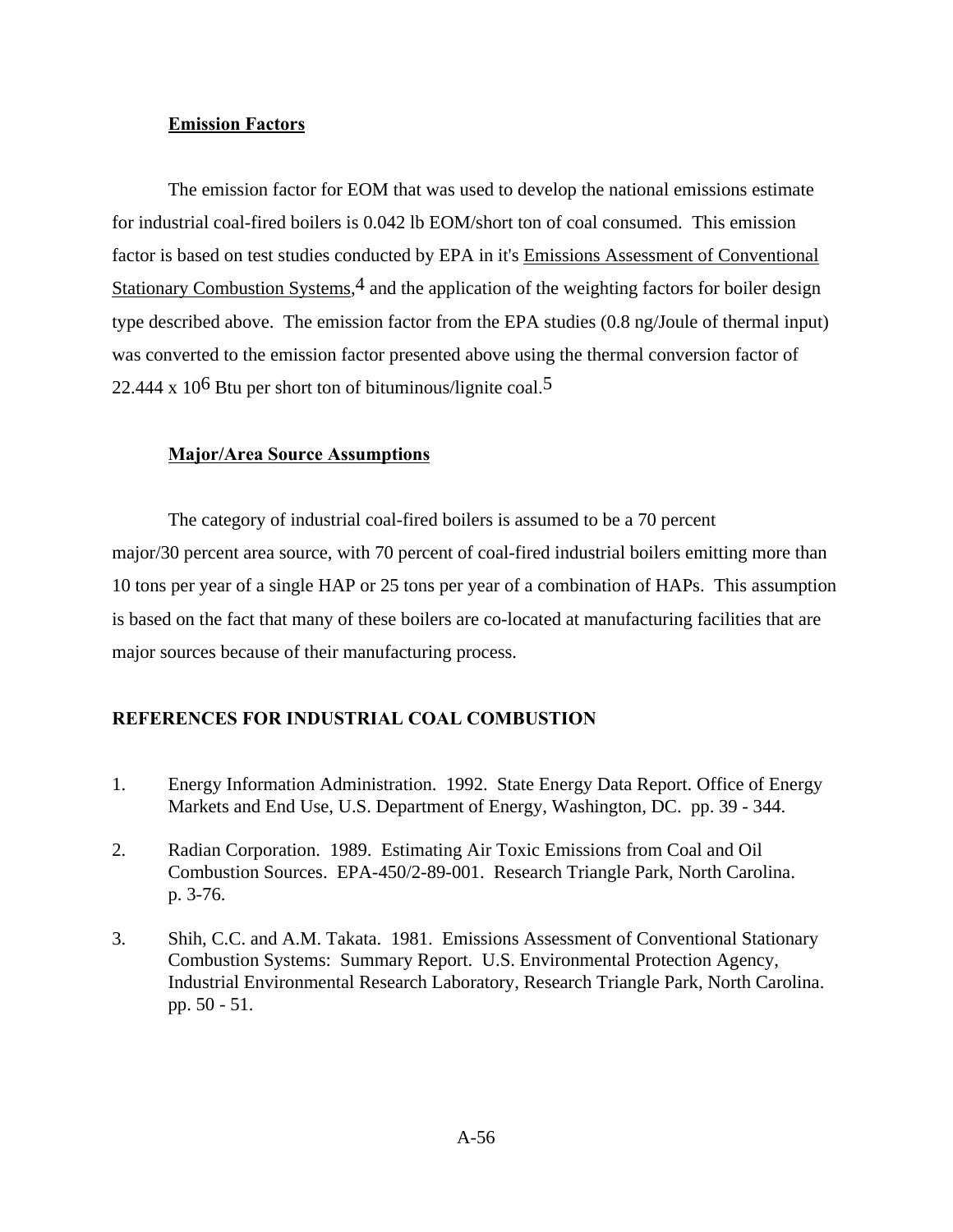- 4. Shih, C.C. and A.M. Takata. 1981. Emissions Assessment of Conventional Stationary Combustion Systems: Summary Report. U.S. Environmental Protection Agency, Industrial Environmental Research Laboratory, Research Triangle Park, North Carolina. pp. 50 - 51.
- 5. Energy Information Administration. 1992. State Energy Data Report. Office of Energy Markets and End Use, U.S. Department of Energy, Washington, DC. p. 475.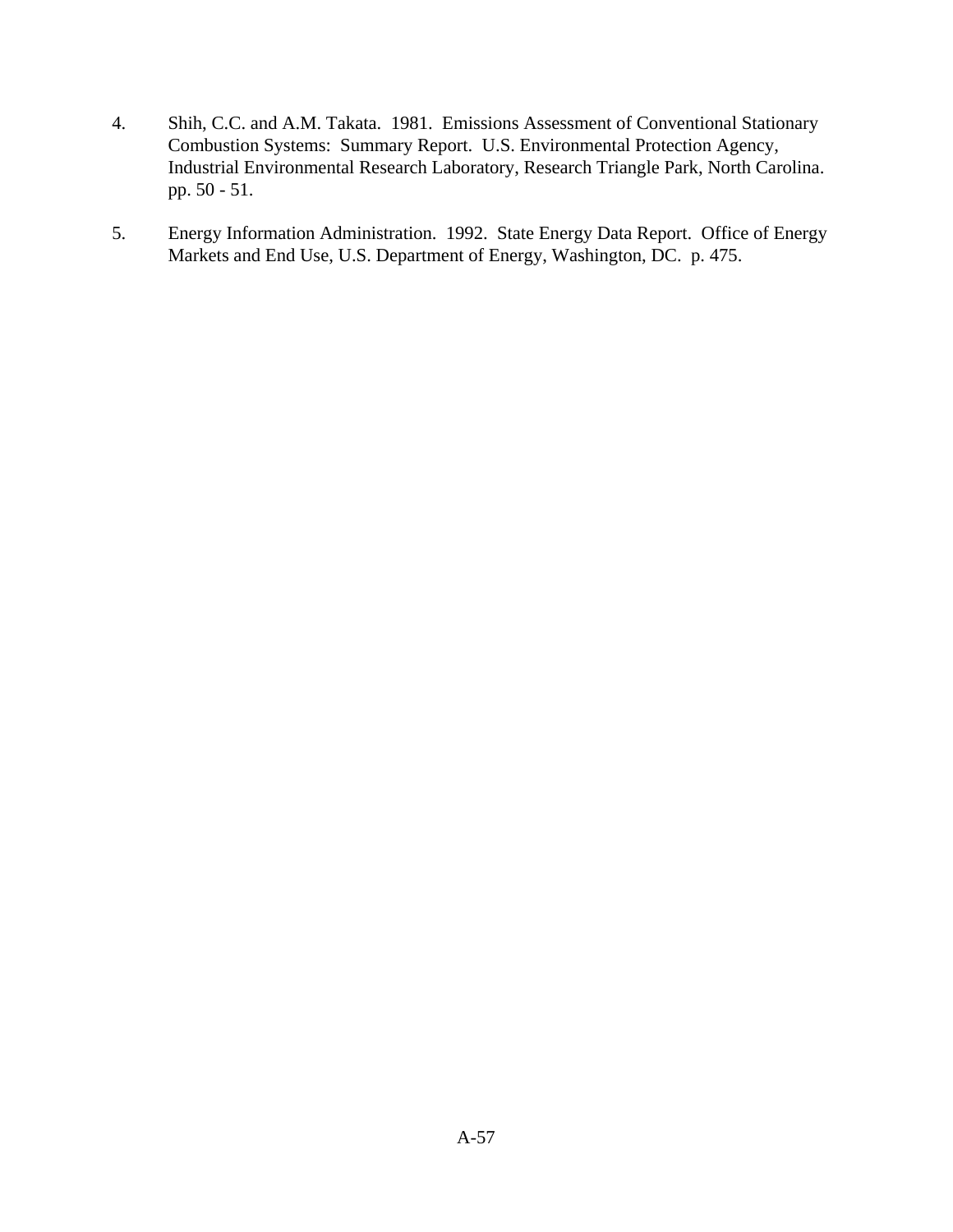### **A.12 Industrial Distillate Fuel Combustion**

### **Pollutants Addressed**

 $\bullet$  EOM

#### **National Activity Levels/Emission Estimates**

The national activity level for industrial distillate fuel-fired boilers for the base year 1990 is 39,000,000 barrels distillate fuel burned.<sup>1</sup> The national activity level is reported by State in the referenced EIA State energy consumption database. The activity level labeled as "Industrial" in the EIA consumption database includes distillate fuel consumed in stationary internal combustion turbines and engines, and in non-road vehicles and equipment, as well as external combustion boilers. In order to avoid double-counting this activity level, 164 million barrels were subtracted from the total reported consumption (203 million barrels), to account for distillate fuel use associated with these other source categories. The Fuel Oil and Kerosene Sales 1990 annual report,  $2$  also compiled by EIA, was used to calculate the amount of diesel associated with these other categories, since they are not reported separately in the EIA consumption database. Emission factors will be used to estimate emissions associated with the national and State level activity data.

#### **Assumptions on Process and Control Levels**

The EOM emission factor presented below is based on emissions test data from the EPA's Emissions Assessment of Conventional Stationary Combustion Systems, Volume V: Industrial Combustion Sources.3 Emissions testing was conducted on three distillate fuel-fired watertube type boilers. All of the boilers tested contained no pollution control devices.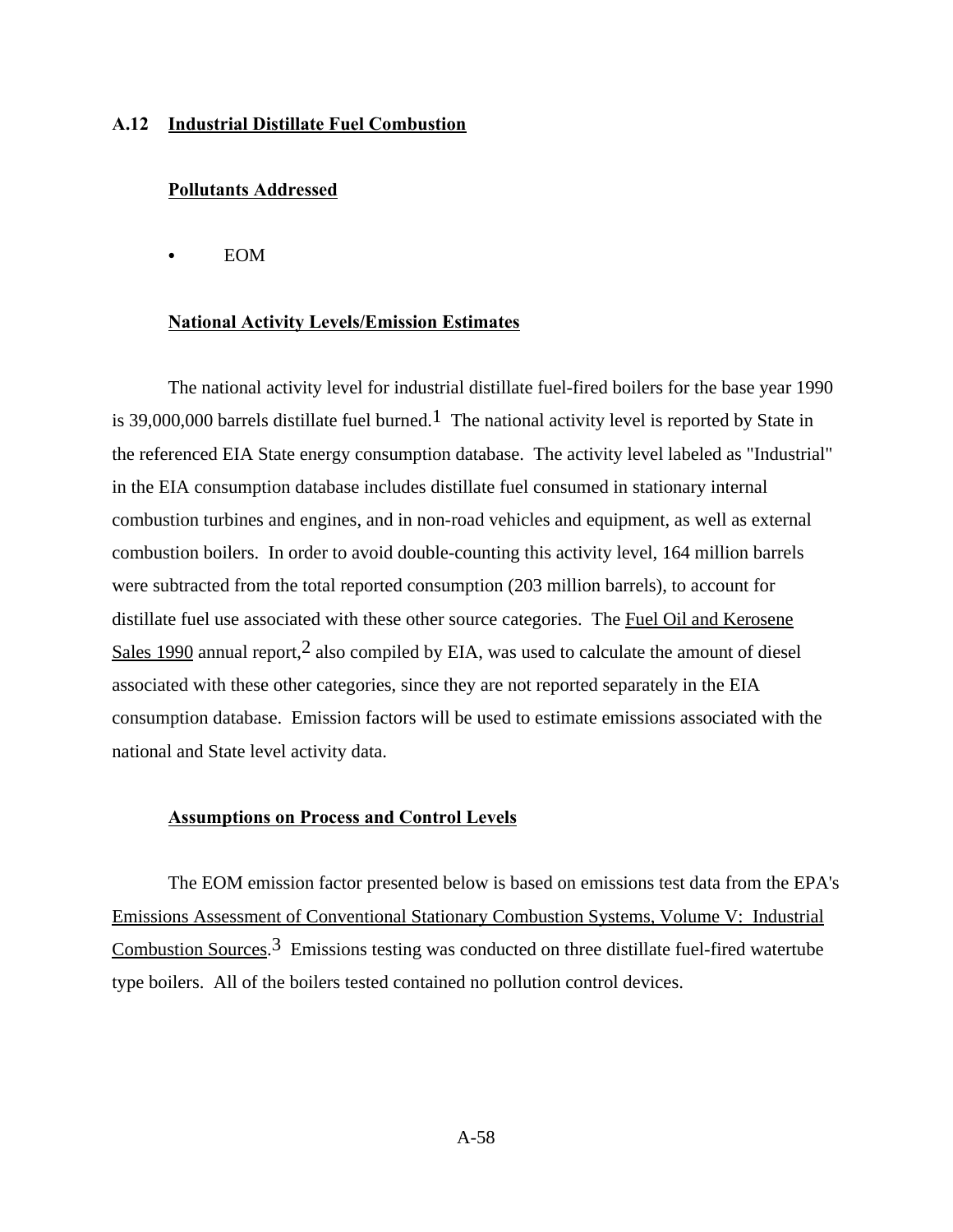### **Emission Factors**

The emission factor for EOM that was used to develop the national emissions estimate for industrial distillate fuel-fired boilers is 20.37 lb EOM/103 barrels of distillate fuel oil consumed. This is an uncontrolled emission factor for EOM, based on an average of the test results<sup>4</sup> for the three boilers that were part of the EPA study referenced above. The emission factor developed as part of the EPA study (1.5 ng/Joule of thermal input) was converted to the emission factor presented above using the thermal conversion factor of 5.825 x 10<sup>6</sup> Btu per barrel of distillate fuel oil.5

#### **Major/Area Source Assumptions**

The category of industrial distillate fuel-fired boilers is assumed to be a 70 percent major/30 percent area source, with 70 percent of distillate fuel-fired industrial boilers emitting more than 10 tons per year of a single HAP or 25 tons per year of a combination of HAPs. This assumption is based on the fact that many of these boilers are co-located at manufacturing facilities that are major sources because of their manufacturing process.

# **REFERENCES FOR INDUSTRIAL DISTILLATE FUEL COMBUSTION**

- 1. Energy Information Administration. 1992. State Energy Data Report. Office of Energy Markets and End Use, U.S. Department of Energy, Washington, DC. pp. 39 - 344.
- 2. Energy Information Administration. 1991. Fuel Oil and Kerosene Sales 1990. Office of Oil and Gas, U.S. Department of Energy, Washington, DC. p. 9.
- 3. Surprenant, N.F., et al. 1980. Emissions Assessment of Conventional Stationary Combustion Systems, Volume V: Industrial Combustion Sources. GCA-TR-79-62-G. U.S. Environmental Protection Agency, Industrial Environmental Research Laboratory, Research Triangle Park, North Carolina. p. 81.
- 4. Shih, C.C. and A.M. Takata. 1981. Emissions Assessment of Conventional Stationary Combustion Systems: Summary Report. U.S. Environmental Protection Agency, Industrial Environmental Research Laboratory, Research Triangle Park, North Carolina. p. 50.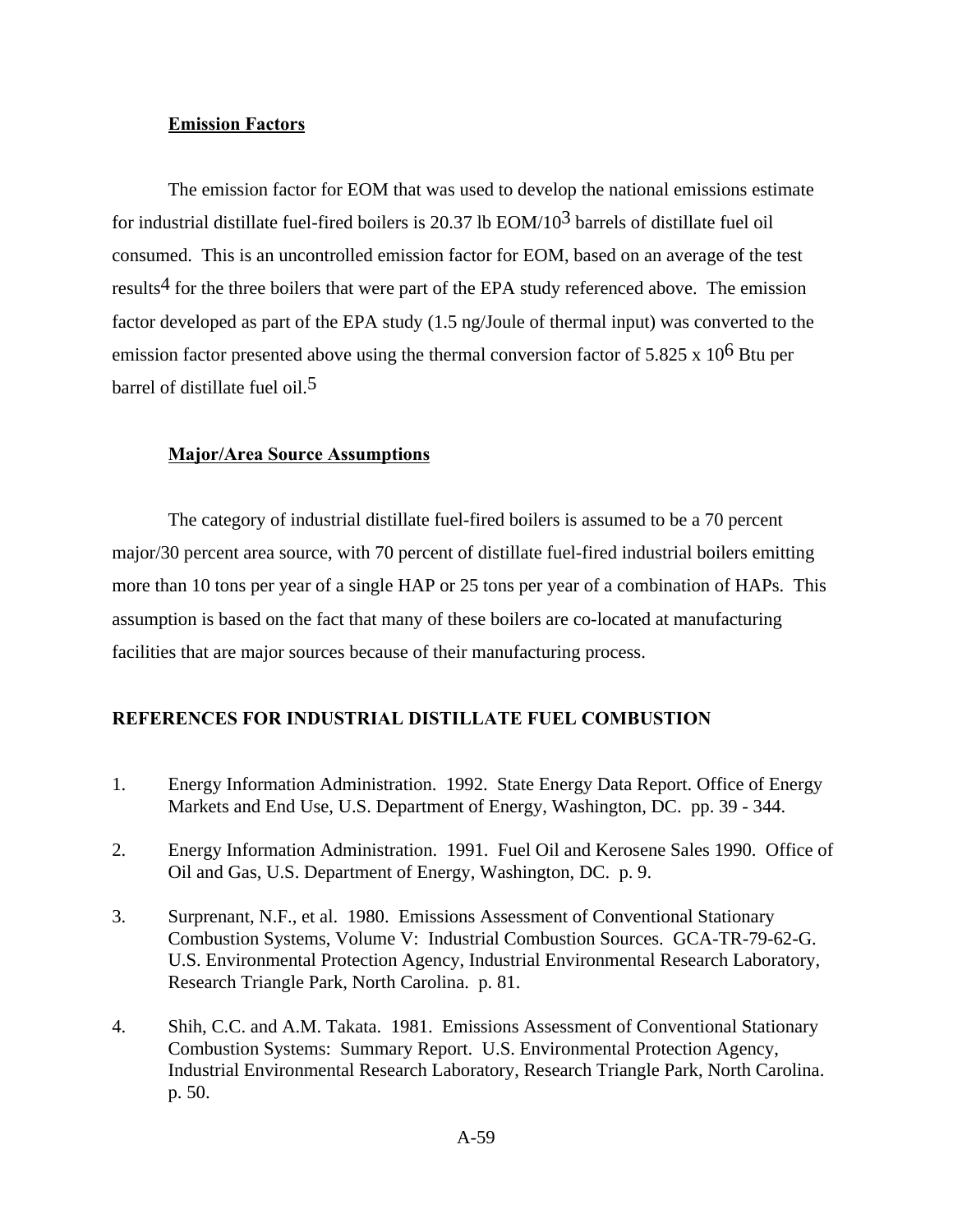5. Energy Information Administration. 1992. State Energy Data Report. Office of Energy Markets and End Use, U.S. Department of Energy, Washington, DC. p. 478.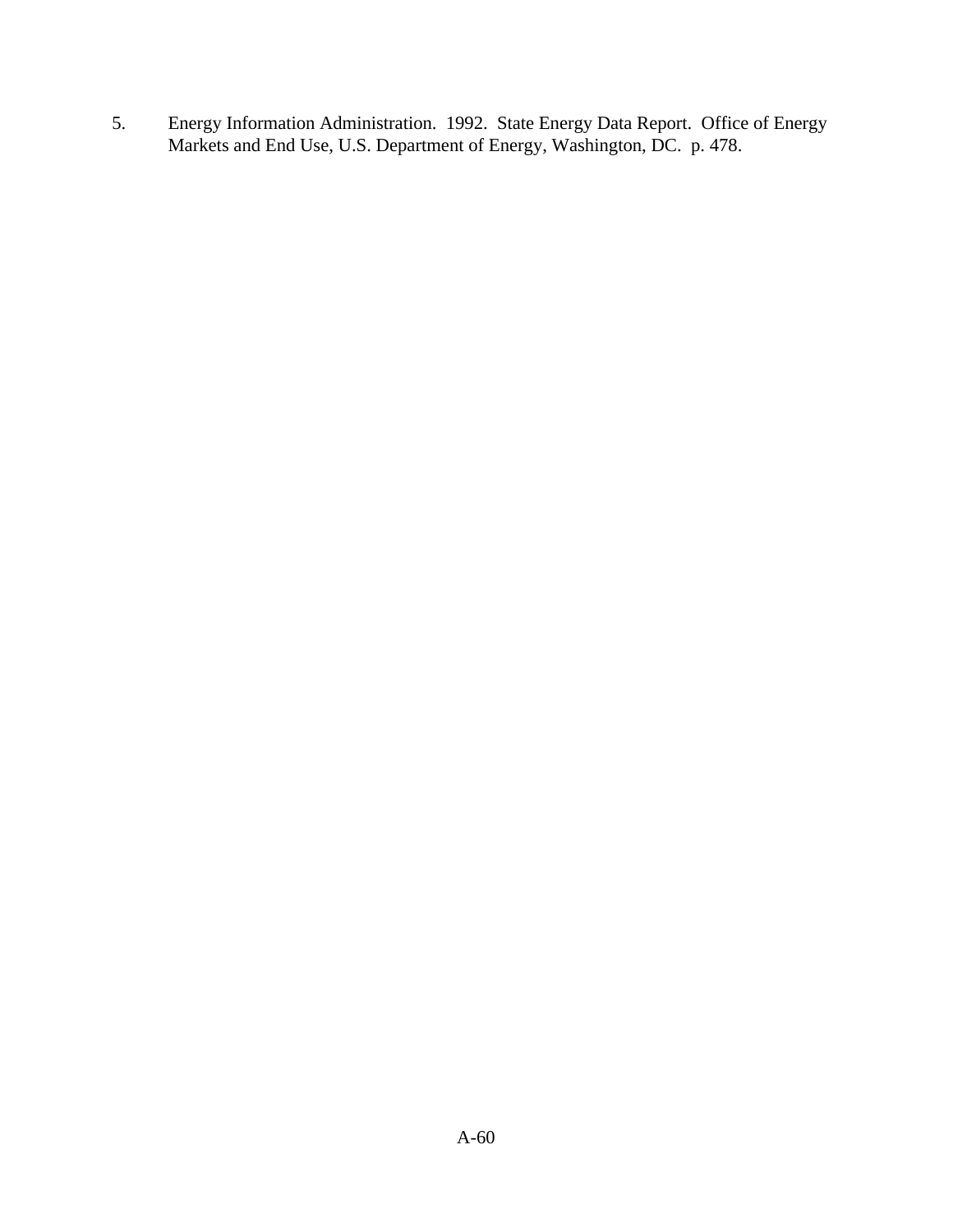### **A.13 Industrial Residual Fuel Oil Combustion**

### **Pollutants Addressed**

- **EOM**
- **PCB**

### **National Activity Levels/Emission Estimates**

The national activity level for industrial residual fuel-fired boilers for the base year 1990 is 65,931,000 barrels residual fuel burned.<sup>1</sup> The national activity level is reported by State in the referenced EIA State energy consumption database. Emission factors will be used to estimate emissions associated with the national and State level activity data. The national activity level for PCBs is 110,764 pounds of PCBs burned. For the purpose of this inventory, it is assumed that 10 percent of the residual oil burned by industrial boilers is contaminated with PCBs. For conservative estimation purposes, the concentration of PCBs in the residual oil is assumed to be 50 ppm, since PCBs at this or lower concentrations can be burned for energy recovery purposes (40 CFR 279).

### **Assumptions on Process and Control Levels**

The EPA test data on which the EOM emission factor is based included five residual fuel-fired boilers, three of which were watertube designs and two that were drumless serpentine designs. Only one of the watertube boilers had a multiclone pollution control device. All other boilers in the test data had no controls.<sup>2</sup>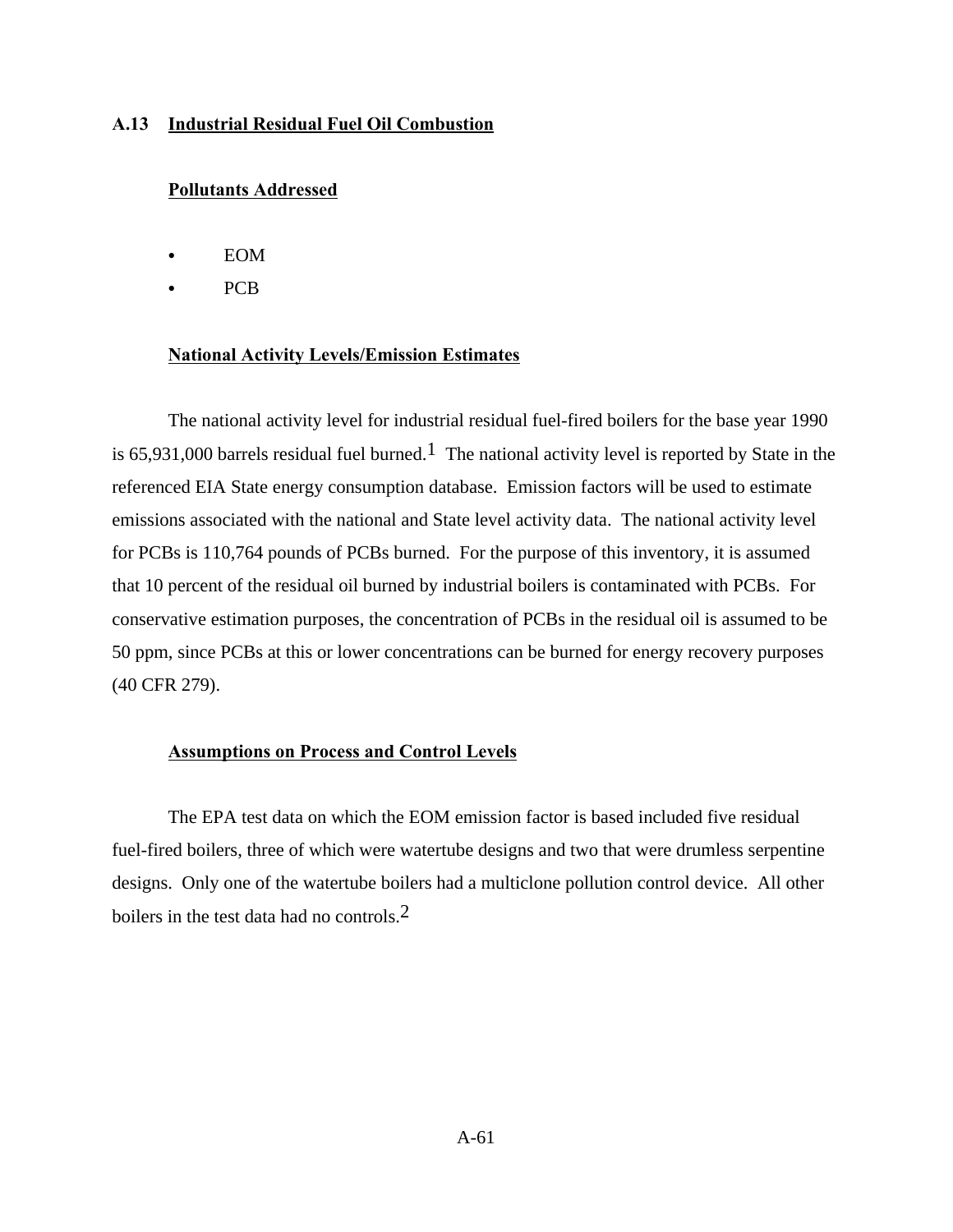### **Emission Factors**

Table A-12 lists the emission factors for each pollutant that were used to develop the national emissions estimate for industrial residual fuel-fired boilers. The EOM emission factor represents an average of the test results<sup>3</sup> for the five boilers tested in the EPA study referenced above. The EOM emission factor developed as part of the EPA study (0.2 ng/Joule of thermal input) was converted to the emission factor presented above using the thermal conversion factor of 6.287 x  $10^6$  Btu per barrel of residual fuel oil.<sup>4</sup> An emission factor for PCBs was derived from the assumption that all boilers and industrial furnaces attain 99.9999 percent destruction efficiency for PCBs.

**TABLE A-12. INDUSTRIAL RESIDUAL FUEL COMBUSTION EMISSION FACTORS**

| <b>Pollutant</b> | <b>Emission Factor</b> | <b>Units</b>                                      |
|------------------|------------------------|---------------------------------------------------|
| EOM              | 2.93                   | $1b/103$ barrels of residual<br>fuel oil consumed |
|                  |                        | $1b/106$ lb PCB burned                            |

#### **Major/Area Source Assumptions**

The category of industrial residual fuel-fired boilers is assumed to be a 70 percent major/30 percent area source, with 70 percent of residual fuel-fired industrial boilers emitting more than 10 tons per year of a single HAP or 25 tons per year of a combination of HAPs. This assumption is based on the fact that many of these boilers are co-located at manufacturing facilities that are major sources because of their manufacturing process.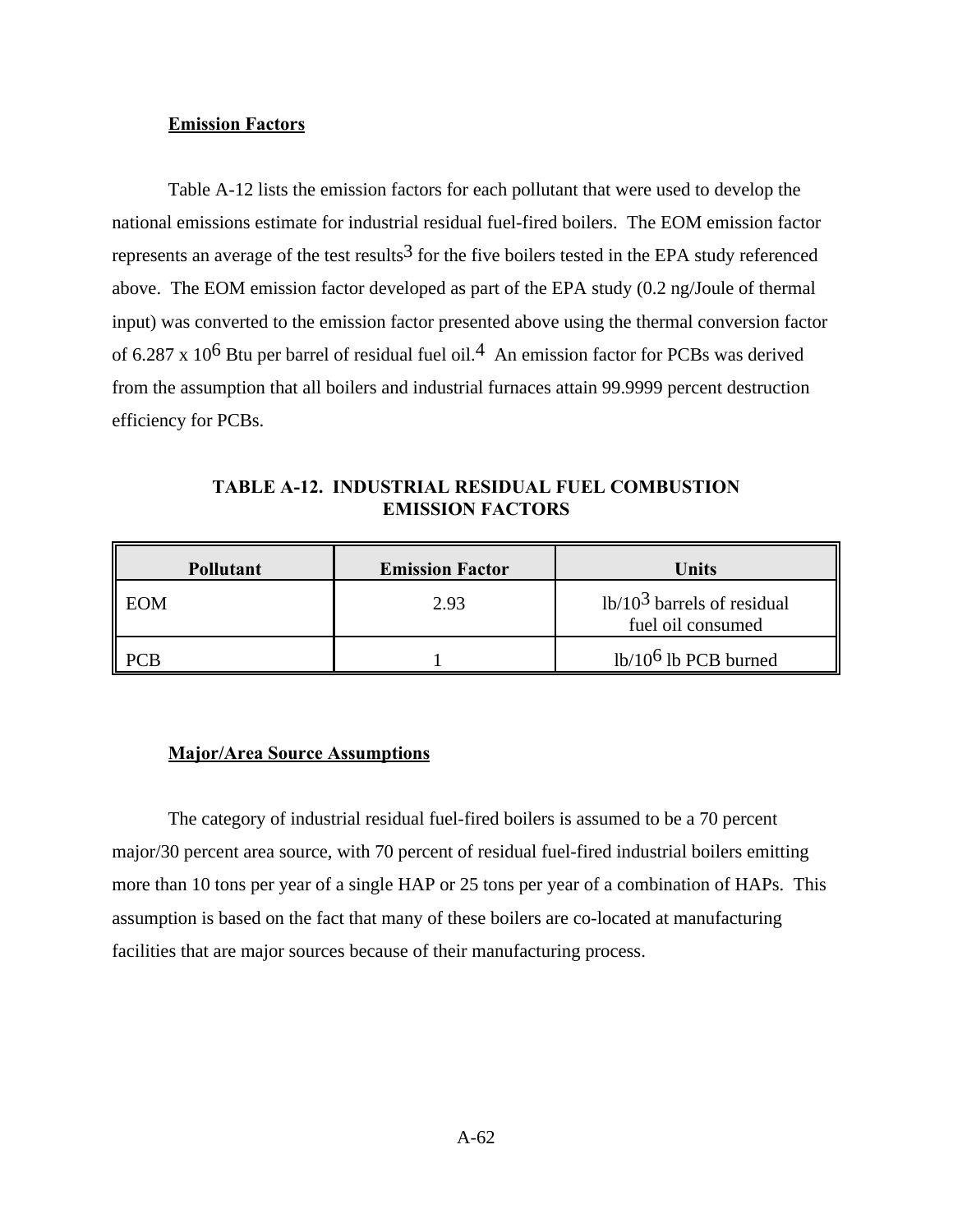# **REFERENCES FOR INDUSTRIAL RESIDUAL FUEL COMBUSTION**

- 1. Energy Information Administration. 1992. State Energy Data Report. Office of Energy Markets and End Use, U.S. Department of Energy, Washington, DC. pp. 39 - 344.
- 2. Surprenant, N.F., et. al. 1980. Emissions Assessment of Conventional Stationary Combustion Systems, Volume V: Industrial Combustion Sources. GCR-TR-79-62-G. U.S. Environmental Protection Agency, Industrial Environmental Research Laboratory, Research Triangle Park, North Carolina. p. 81.
- 3. Shih, C.C. and A.M. Takata. 1981. Emissions Assessment of Conventional Stationary Combustion Systems: Summary Report. U.S. Environmental Protection Agency, Industrial Environmental Research Laboratory, Research Triangle Park, North Carolina. p. 50.
- 4. Energy Information Administration. 1992. State Energy Data Report. Office of Energy Markets and End Use, U.S. Department of Energy, Washington, DC. p. 479.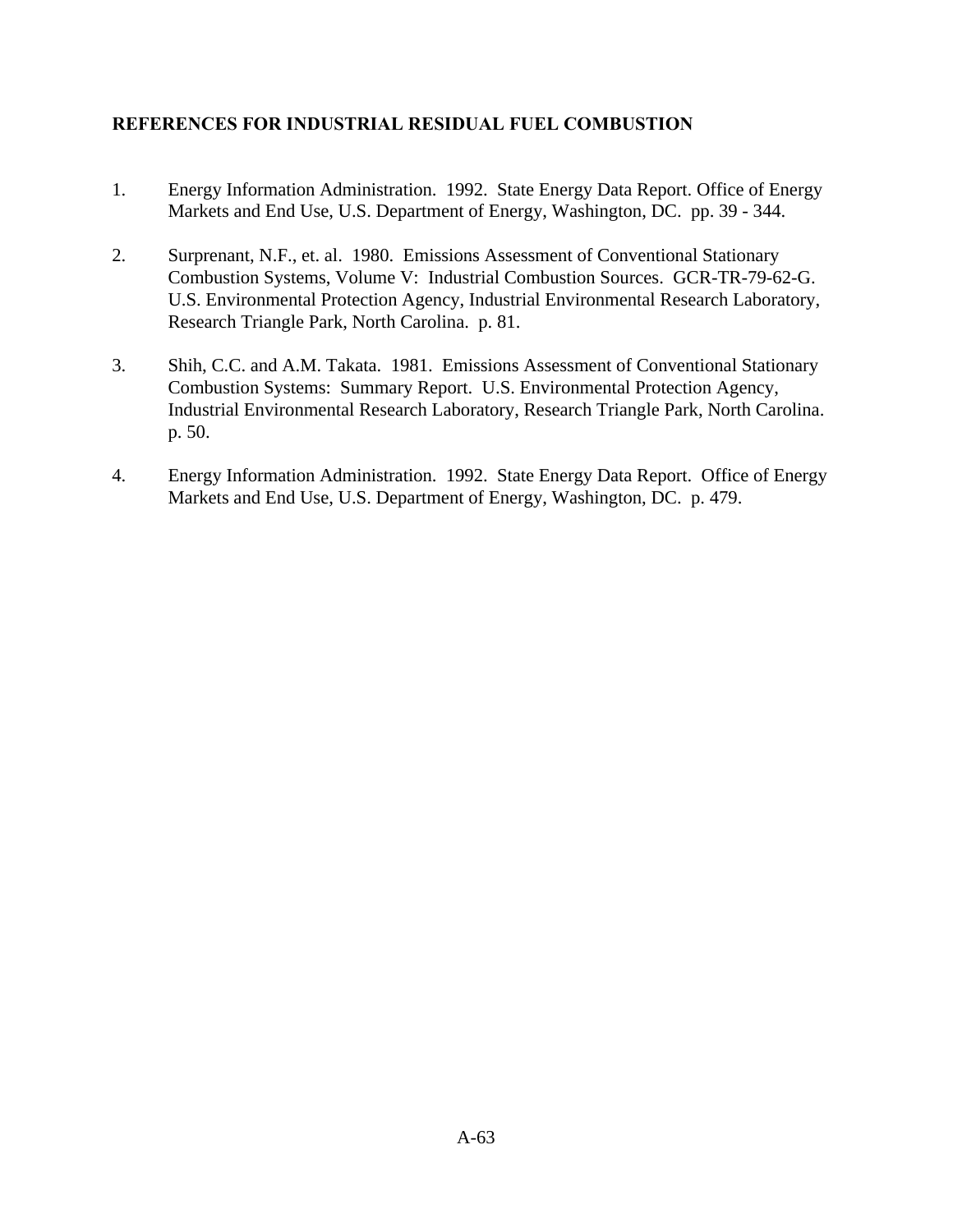### **A.14 Industrial Natural Gas Combustion**

### **Pollutants Addressed**

 $\bullet$  EOM

#### **National Activity Levels/Emission Estimates**

The national activity level for industrial natural gas-fired boilers for the base year 1990 is 7,732 x 10<sup>9</sup> cubic feet natural gas burned.<sup>1</sup> The national activity level is reported by State in the referenced EIA State energy consumption database. From the total reported consumption for the industrial sector (8204 x 10<sup>9</sup> cubic feet), 472 x 10<sup>9</sup> cubic feet were subtracted to account for natural gas use associated with stationary internal combustion turbines (see Section A.33 for a discussion on the derivation of natural gas consumption for that category).

#### **Assumptions on Process and Control Levels**

The EOM emission factor presented below is based on test results from the EPA's Emissions Assessment of Conventional Stationary Combustion Systems, Volume V: Industrial Combustion Sources.2 Emissions testing was conducted on 10 natural gas-fired boilers as part of that study. Seven of the boilers were watertube designs, two were firetubes, and one was a packaged scotch type boiler. There were no pollution control devices on any of the boilers tested.

#### **Emission Factors**

The emission factor for EOM that was used to develop the national emissions estimate for industrial natural gas-fired boilers is  $240.14$  lb EOM/ $10<sup>9</sup>$  cubic feet of natural gas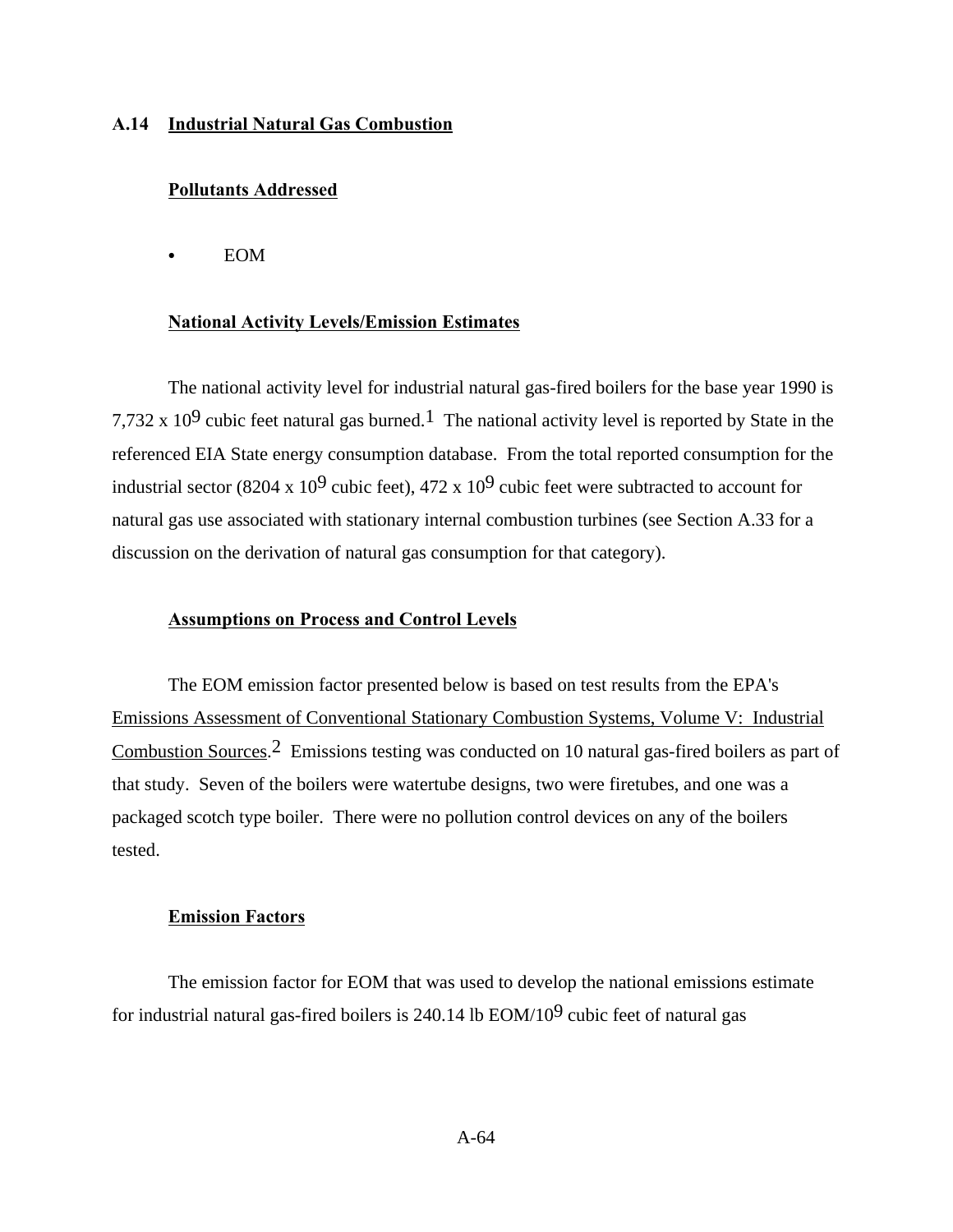consumed. This EOM emission factor represents uncontrolled conditions and is an average of the test results<sup>3</sup> for the 10 boilers in the EPA study referenced above. The emission factor developed as part of the EPA study (0.1 ng/Joule of thermal input) was converted to the emission factor presented above using the thermal conversion factor of 1.03 x  $10^3$  Btu per cubic foot of natural gas.4

## **Major/Area Source Assumptions**

The category of industrial natural gas-fired boilers is assumed to be a 70 percent major/30 percent area source, with 70 percent of natural gas-fired industrial boilers emitting more than 10 tons per year of a single HAP or 25 tons per year of a combination of HAPs. This assumption is based on the fact that many of these boilers are co-located at manufacturing facilities that are major sources because of their manufacturing process.

## **REFERENCES FOR INDUSTRIAL NATURAL GAS COMBUSTION**

- 1. Energy Information Administration. 1992. State Energy Data Report. Office of Energy Markets and End Use, U.S. Department of Energy, Washington, DC. pp. 39 -344.
- 2. Surprenant, N.F. 1987. Emissions Assessment of Conventional Stationary Combustion Systems, Volume V: Industrial Combustion Sources. U.S. Environmental Protection Agency, Industrial Environmental Research Laboratory, Research Triangle Park, North Carolina. p. 80.
- 3. Shih, C.C. and A.M. Takata. 1981. Emissions Assessment of Conventional Stationary Combustion Systems: Summary Report. U.S. Environmental Protection Agency, Industrial Environmental Research Laboratory, Research Triangle Park, North Carolina. p. 50.
- 4. Energy Information Administration. 1992. State Energy Data Report. Office of Energy Markets and End Use, U.S. Department of Energy, Washington, DC. p. 471.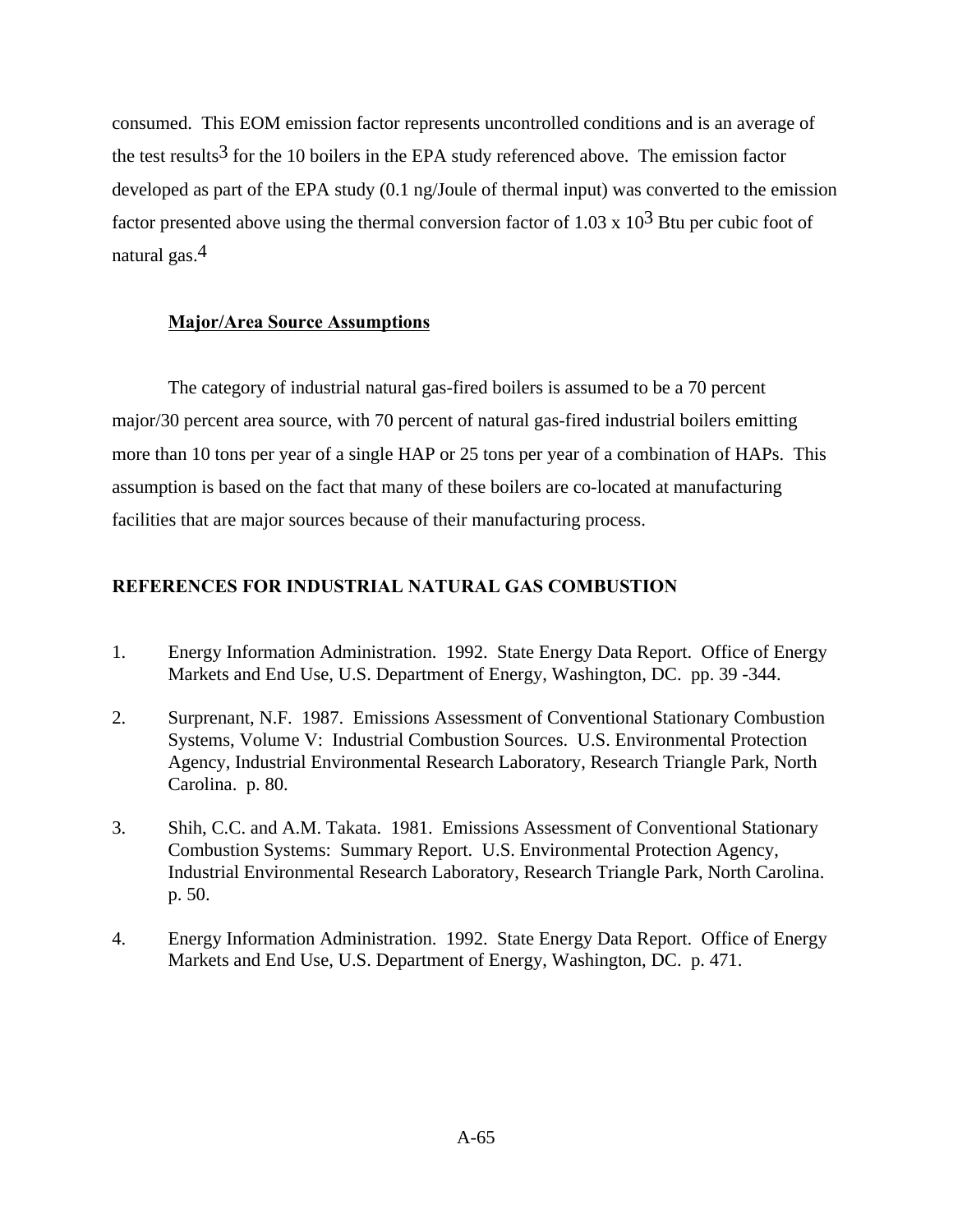#### **A.15 Industrial Wood Combustion**

### **Pollutants Addressed**

- **EOM**
- 2,3,7,8-TCDD TEQ

### **National Activity Levels/Emission Estimates**

The national activity level for industrial wood combustion for the base year 1990 is  $4.09 \times 10<sup>7</sup>$  tons dry wood burned. This figure was determined using a combination of data from References 1 and 2. Information from the U.S. DOE/EIA indicated that 1,562 trillion Btu of energy from wood consumed in the industrial sector. This amount included 1,232 trillion Btu from the combustion of spent liquors from the pulp and paper industry. Subtracting this amount leaves a wood consumption figure for non-pulp and paper sources of 330 trillion Btu/yr. The industry also indicated through written comments that the pulp and paper industry consumed 378 trillion Btu/yr in wood and other hogged fuel. The total wood fuel consumption level was then 708 trillion Btu. This was converted to a wood tonnage basis using the conversion factor of 8,650 Btu/lb of wood.

### **Assumptions on Process and Control Levels**

Industrial wood-fired boilers are generally located at facilities which produce wood and bark waste products, including pulp and paper mills, lumber mills, furniture plants, and plywood mills. There are various boiler firing configurations used in industrial wood combustion. Three of the most common wood-fired boiler types in use are the Dutch oven, the fuel cell and the spreader stoker. The four most common PM emission control technologies in use are mechanical collectors (multicyclone), wet scrubbers, ESPs and fabric filters.<sup>3</sup> The dioxin/furan emission factors used in this inventory represent the average of the two following process, control, and fuel type scenarios for which test data was available: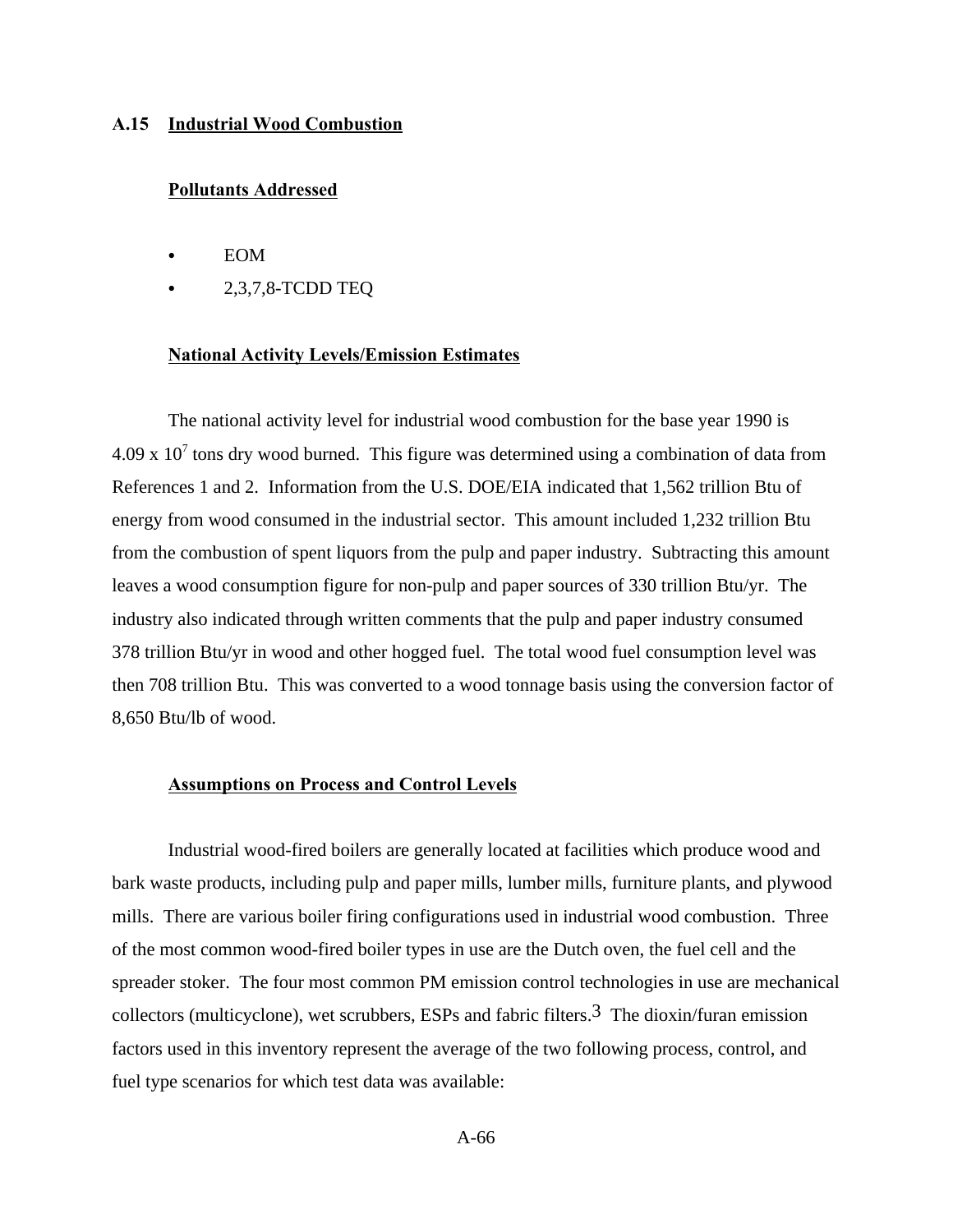- C A 3-cell Dutch oven firing a mixture of bark, salt laden hogged wood, sawdust, and planer shavings controlled by a multicyclone and a baghouse; and
- A quad-cell boiler firing coarse wood waste and sawdust controlled by a multicyclone.

The EOM emission factor is based on an average of the EPA emissions tests done for five stoker type boilers. Three of these boilers had no pollution control devices. The other two had scrubber type controls.4

## **Emission Factors**

Table A-13 lists the emission factors for each pollutant that were used to develop the national emissions estimate for industrial wood-fired boilers.

| <b>Pollutant</b>         | <b>Emission Factor</b> | Units                           |
|--------------------------|------------------------|---------------------------------|
| <b>EOM</b>               | 2.16                   | lb/short ton of dry wood burned |
| $\vert$ 2,3,7,8-TCDD TEQ | $2.48 \times 10^{-9}$  | lb/short ton of dry wood burned |
| 2,3,7,8-TCDD             | $7.34 \times 10^{-11}$ | lb/short ton of dry wood burned |
| $2,3,7,8$ -TCDF          | $1.05 \times 10^{-10}$ | lb/short ton of dry wood burned |

**TABLE A-13. INDUSTRIAL WOOD COMBUSTION EMISSION FACTORS**

The dioxin/furan emission factors were derived from U.S. facility test reports.<sup>5</sup> The TEO factor was obtained from recent test data results supplied by the pulp and paper industry.6 The process, fuel and control configurations of both units tested are described above. The EOM emission factor is based on the average of the tests<sup>7</sup> conducted on emission samples from the flue gas for the five wood-fired stoker boilers described above. The emission factor from these tests (54 ng/Joule of thermal input) was converted to the emission factor presented above using the thermal conversion factor of 17.2 x  $10^6$  Btu per oven-dried short ton of wood.<sup>8</sup>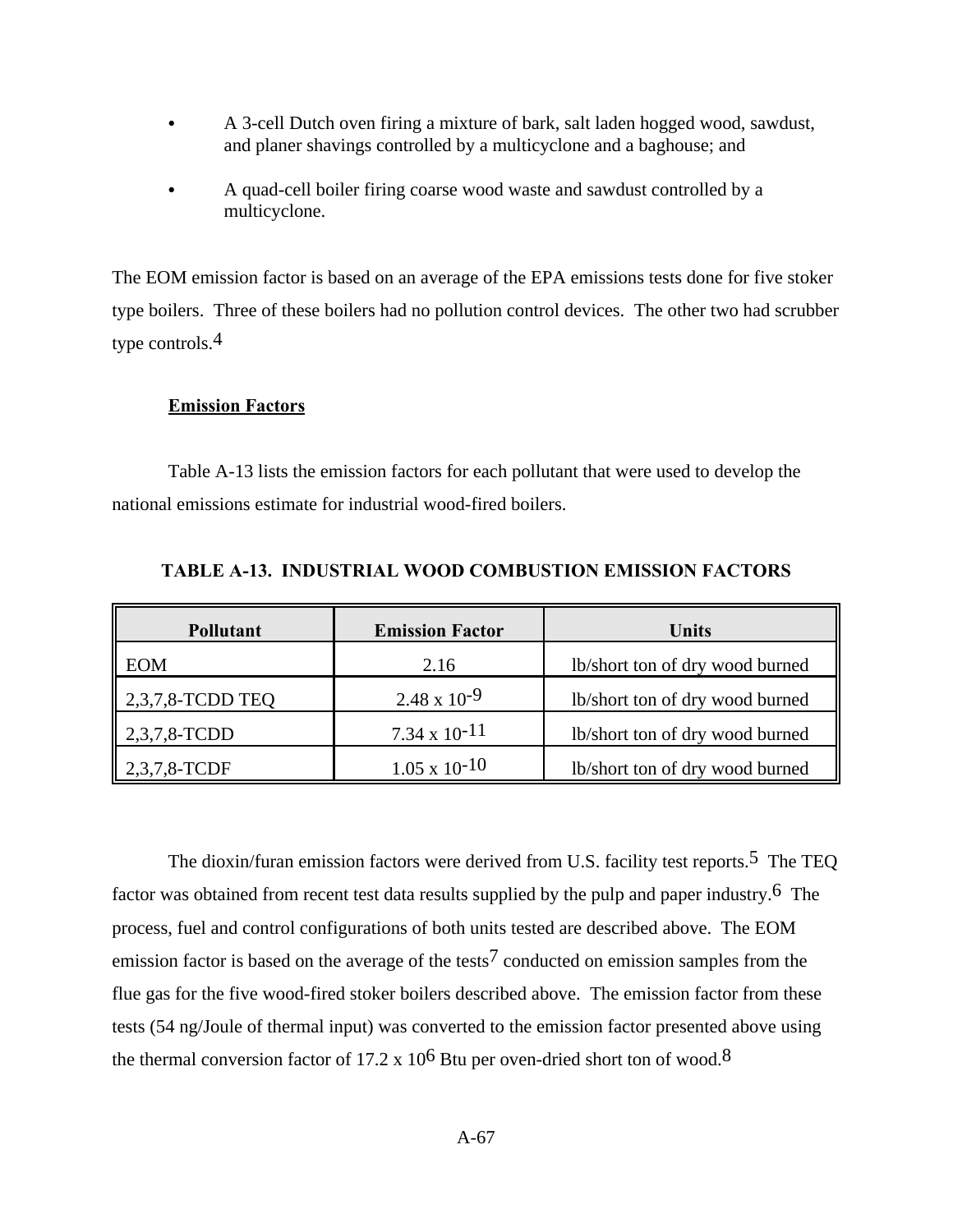# **Major/Area Source Assumptions**

The category of industrial wood-fired boilers is assumed to be a 80 percent major/20 percent area source, with 80 percent of wood-fired industrial boilers emitting more than 10 tons per year of a single HAP or 25 tons per year of a combination of HAPs. The higher percentage of major sources is due to the co-location of many of these boilers at pulp and paper facilities which are likely to be major sources.

# **REFERENCES FOR INDUSTRIAL WOOD COMBUSTION**

- 1. Energy Information Administration. 1991. Estimate of U.S. Biofuels Consumption 1990. Washington, DC. U.S. Department of Energy, Office of Coal, Nuclear, Electric, and Alternative Fuels. DOE/EIA-0548(90).
- 2. American Forest and Paper Association. 1996. Statistics Data Through 1995, Paper, Paperbound, and Wood Pulp. Washington, D.C.
- 3. U.S. Environmental Protection Agency. October 1992. Emission Factor Documentation for AP-42, Section 1.6 - Wood Waste Combustion in Boilers. Draft Report. Technical Support Division, Office of Air Quality Planning and Standards, Research Triangle Park, North Carolina.
- 4. Surprenant, N.F., et. al. 1980. Emissions Assessment of Conventional Stationary Combustion Systems, Volume V: Industrial Combustion Sources. GCR-TR-79-62-G. U.S. Environmental Protection Agency, Industrial Environmental Research Laboratory, Research Triangle Park, North Carolina. p. 82.
- 5. U.S. Environmental Protection Agency. Compilation of Air Pollutant Emission Factors, 5th Edition, AP-42, Volume I: Stationary Point and Area Sources, Section 16., Wood Waste Combustion Boilers. Research Triangle Park, North Carolina. 1995.
- 6. Someshwar, A.V. Summary of Mill Test Reports on Wood Residue Combustion, Black Liquor Combustion, and Kraft Mill Sludge Burning. NCASI Files, Confidential. Gainesville, Florida: National Council of the Paper Industry for Air and Stream Improvement, Inc., 1995.
- 7. Shih, C.C. and A.M. Takata. 1981. Emissions Assessment of Conventional Stationary Combustion Systems: Summary Report. U.S. Environmental Protection Agency, Industrial Environmental Research Laboratory, Research Triangle Park, North Carolina. p. 51.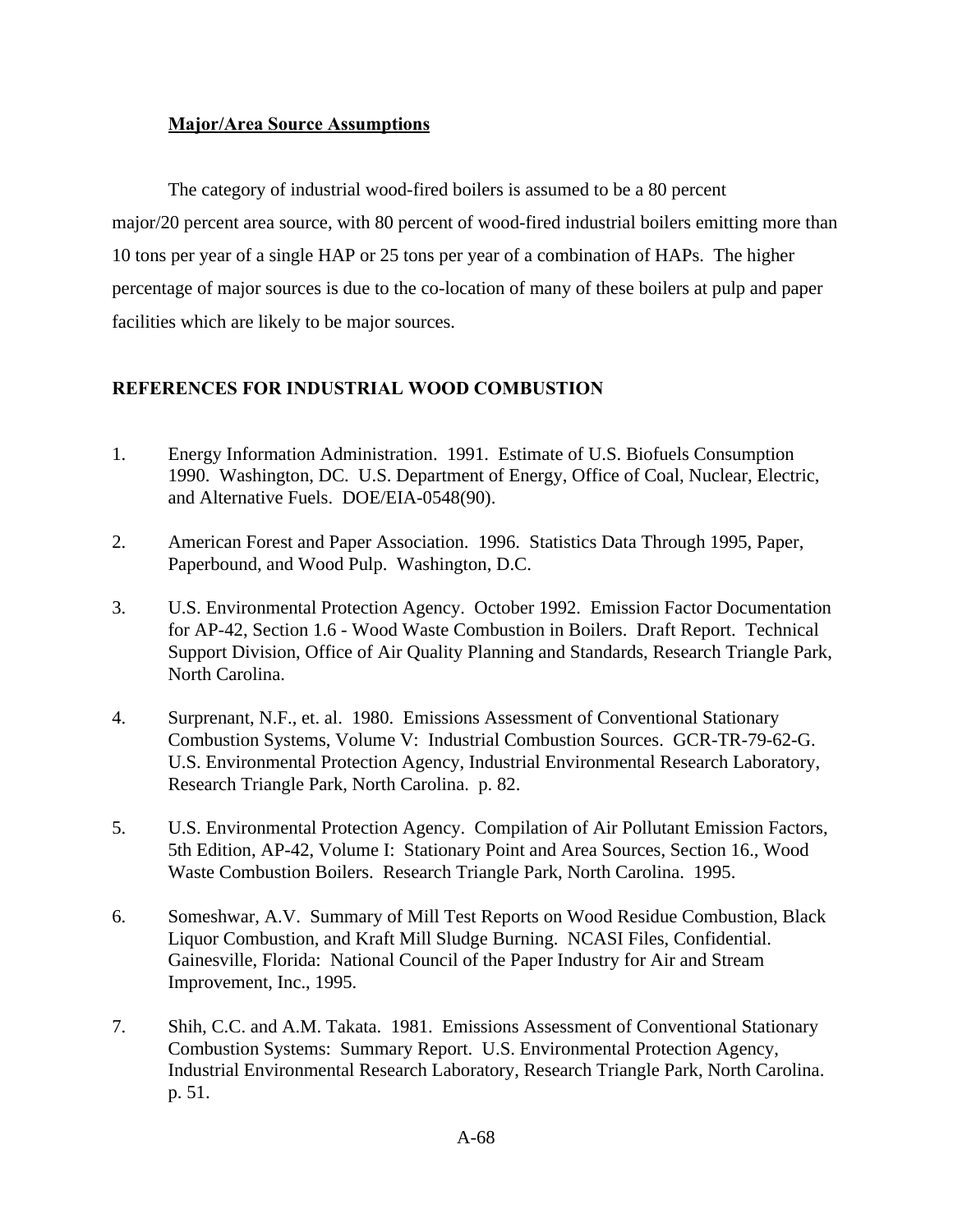8. Energy Information Administration. 1991. State Energy Data Report. Office of Energy Markets and End Use, U.S. Department of Energy, Washington, DC. p. 28.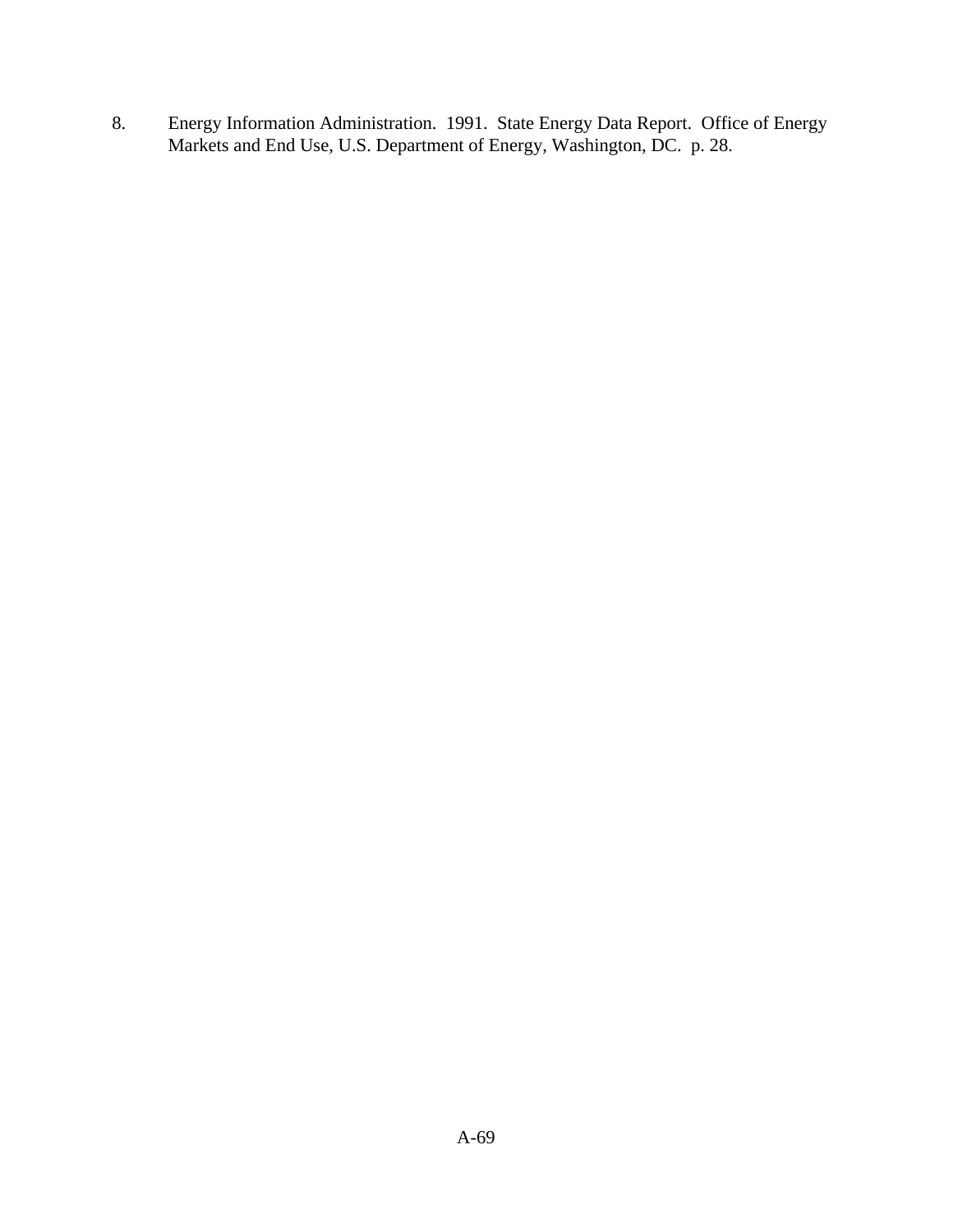## **A.16 Commercial/Institutional Coal Combustion**

## **Pollutants Addressed**

 $\bullet$  EOM

### **National Activity Levels/Emission Estimates**

The national activity level for commercial/institutional coal combustion by coal type for the base year 1990 is:

- $\bullet$  3,575,000 tons bituminous and lignite coal burned<sup>1</sup>
- $\cdot$  493,000 tons anthracite coal burned<sup>1</sup>

The national activity level is reported by State in the referenced EIA State energy consumption database.

### **Assumptions on Process and Control Levels**

The EOM emission factor presented below is based on emission tests conducted by the EPA as part of it's Emissions Assessment of Conventional Stationary Combustion Systems, Volume IV: Commercial/Institutional Combustion Sources.<sup>2</sup> As part of this study, two bituminous pulverized dry bottom boilers, three bituminous stokers, and three anthracite stokers were selected for testing. One of the bituminous pulverized dry bottom boilers had a multiclone/scrubber pollution control device, and two of the bituminous stokers had mechanical precipitators. The remaining boilers in the test had no control devices. In order to calculate a single weighted emission factor as presented below, the following percentages of coal use by boiler design in the commercial sector were used: 85 percent stoker and 15 percent pulverized  $\text{drv}$  bottom.<sup>3</sup> In addition, the stoker fraction was weighted by the relative consumption of bituminous and anthracite coal; approximately 88 percent bituminous and 12 percent anthracite.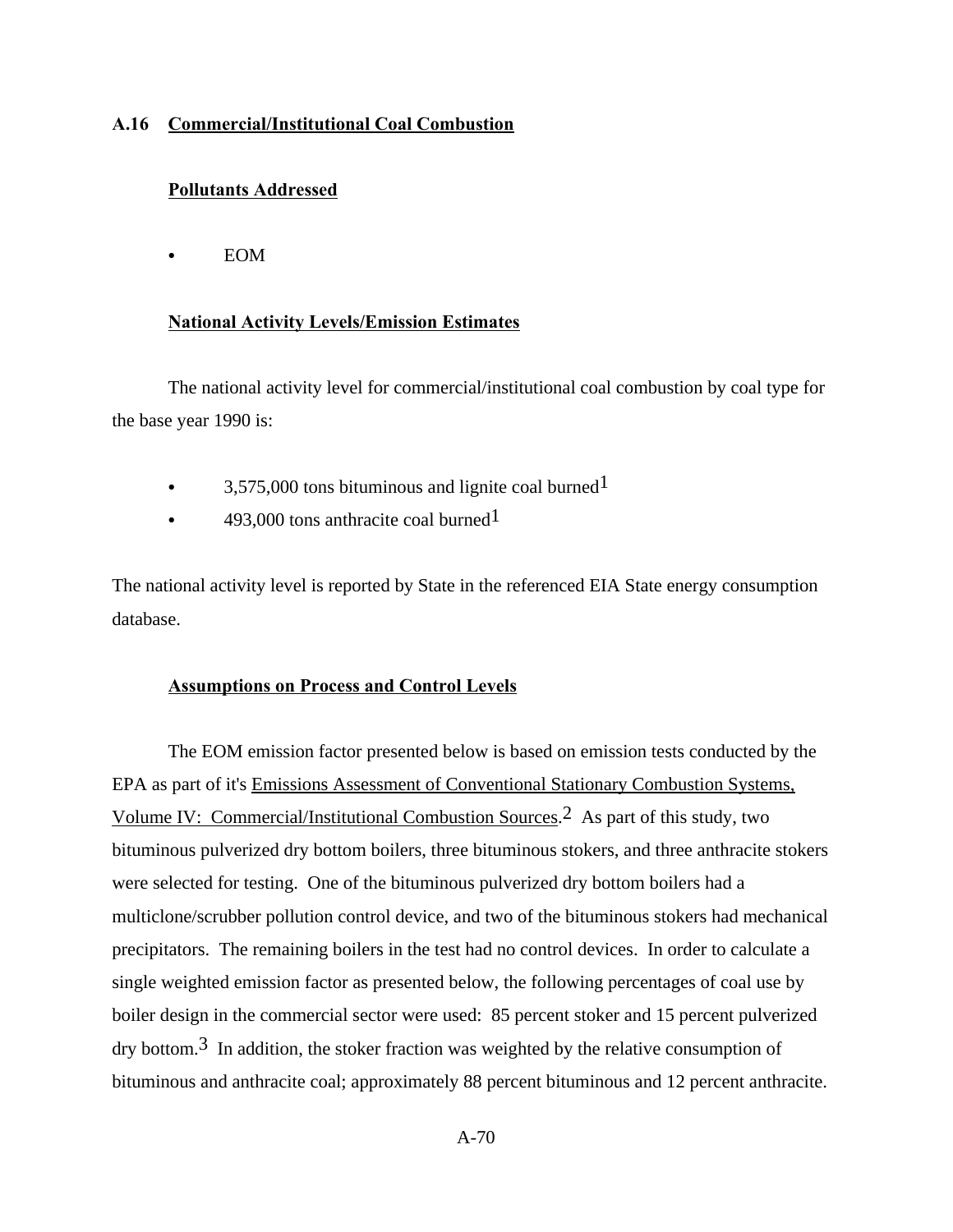### **Emission Factors**

The emission factors for EOM that were used to develop the national emissions estimate for commercial/institutional coal combustion is 1.35 lb EOM/short ton of coal consumed. This EOM emission factor<sup>4</sup> is a composite emission factor that represents all the boiler designs and fuel types described above. The emission factor from the EPA's test study (25.2 ng/Joule of thermal input) was converted to the emission factor presented above using the thermal conversion factor of 22.98 x  $10^6$  Btu per short ton of coal consumed.<sup>5</sup>

### **Major/Area Source Assumptions**

The category of commercial/institutional coal combustion is assumed to be a 20 percent major/80 percent area source, with 20 percent of all coal-fired commercial/institutional facilities emitting more than 10 tons per year of a single HAP or 25 tons per year of a combination of HAPs.

## **REFERENCES FOR COMMERCIAL/INSTITUTIONAL COAL COMBUSTION**

- 1. Energy Information Administration. 1992. State Energy Data Report. Office of Energy Markets and End Use, U.S. Department of Energy, Washington, DC. pp. 39 -344.
- 2. Surprenant, N.F., et. al. 1980. Emissions Assessment of Conventional Stationary Combustion Systems, Volume IV: Commercial/Institutional Combustion Sources. GCR-TR-79-62-G. U.S. Environmental Protection Agency, Industrial Environmental Research Laboratory, Research Triangle Park, North Carolina. pp. 51 - 52.
- 3. Radian Corporation. 1989. Estimating Air Toxic Emissions from Coal and Oil Combustion Sources. EPA-450/2-89-001. Prepared for U.S. Environmental Protection Agency, Research Triangle Park, North Carolina. p. 3-76.
- 4. Shih, C.C. and A.M. Takata. 1981. Emissions Assessment of Conventional Stationary Combustion Systems: Summary Report. U.S. Environmental Protection Agency, Industrial Environmental Research Laboratory, Research Triangle Park, North Carolina. pp. 46 - 47.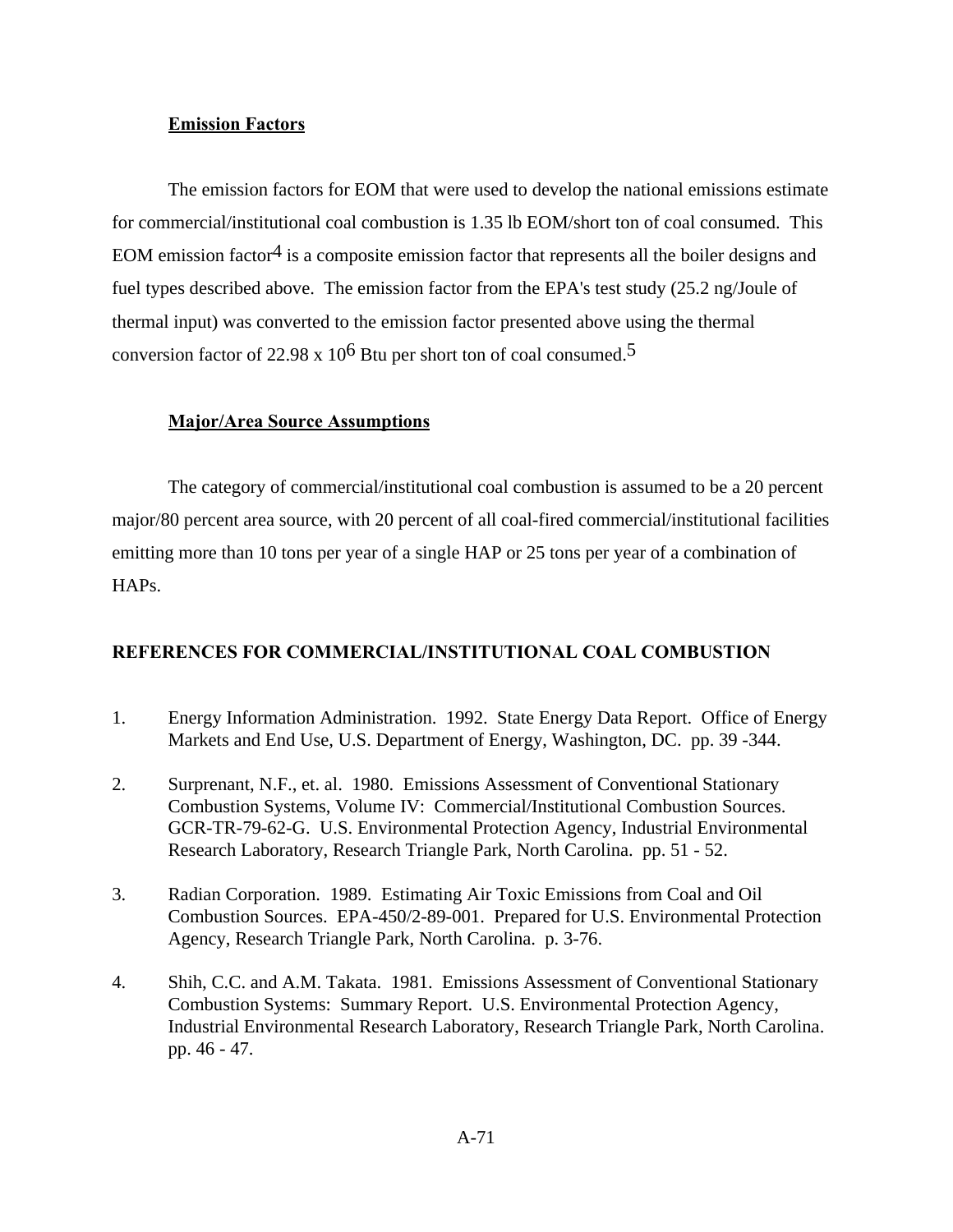5. Energy Information Administration. 1992. State Energy Data Report. Office of Energy Markets and End Use, U.S. Department of Energy, Washington, DC. pp. 465 and 473.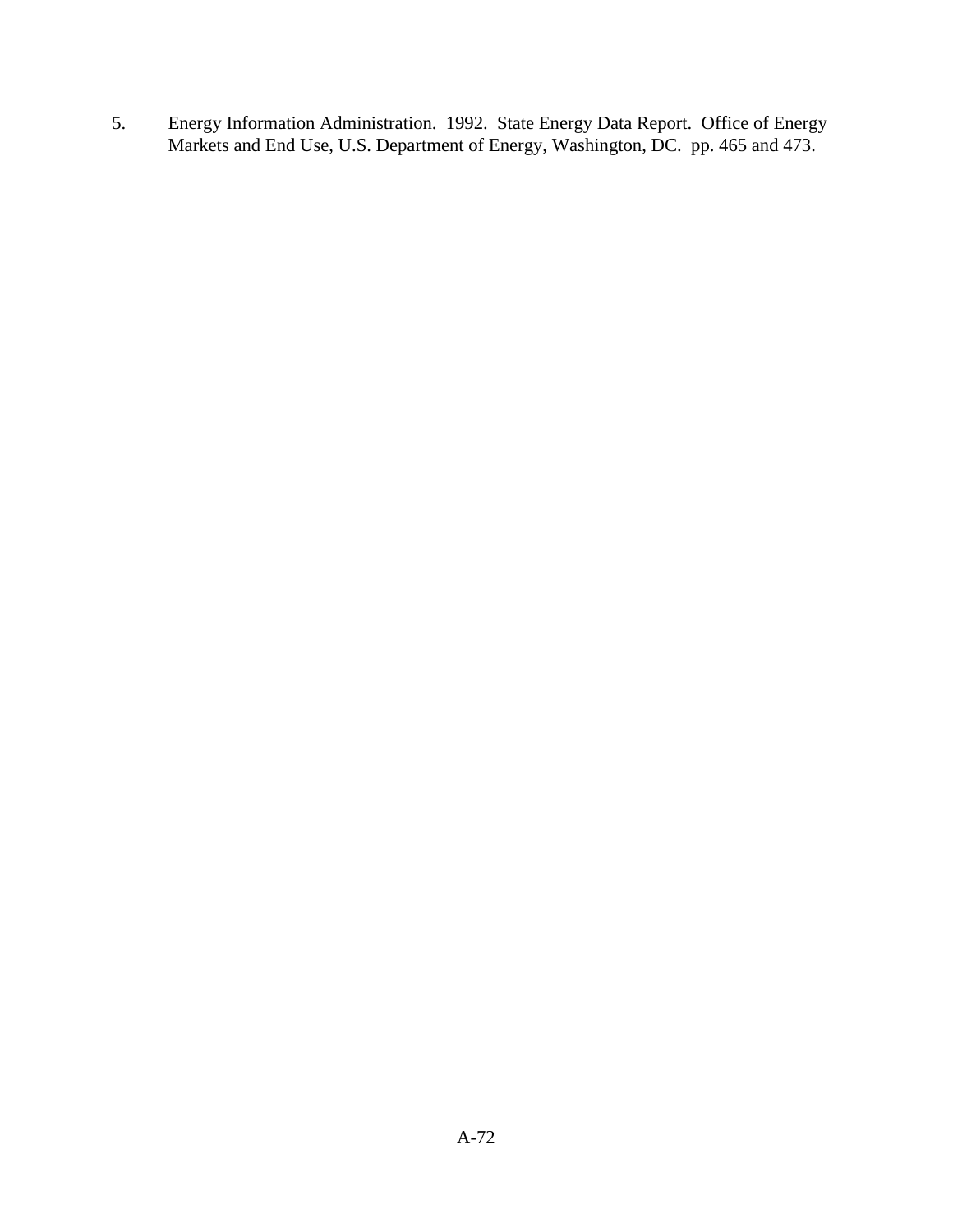### **A.17 Commercial/Institutional Distillate Fuel Combustion**

### **Pollutants Addressed**

 $\bullet$  EOM

#### **National Activity Levels/Emission Estimates**

The national activity level for commercial/institutional distillate fuel combustion by coal type for the base year 1990 is 83,605,000 barrels distillate fuel burned.<sup>1</sup> The national activity level is reported by State in the referenced EIA State energy consumption database.

### **Assumptions on Process and Control Levels**

The EOM emission factor presented below was developed from emissions test data collected by the EPA as part of it's Emissions Assessment of Conventional Stationary Combustion Systems.2 Emissions testing was conducted at three distillate fuel-fired boilers in that study. Two of these boilers were of the watertube design, while the third was a packaged cast iron type. There were no control devices on any of the three boilers that were tested.

#### **Emission Factors**

The emission factors for EOM that were used to develop the national emissions estimate for commercial/institutional distillate fuel combustion is 23.09 lb EOM/1000 barrels of distillate fuel consumed. This EOM emission factor represents an average factor for the three boilers that are described above and represents uncontrolled conditions. The emission factor from the EPA's study (1.7 ng/Joule of thermal input)<sup>3</sup> was converted to the emission factor presented above by using the thermal conversion factor of 5.825 x  $10^6$  Btu per barrel of distillate fuel.<sup>4</sup>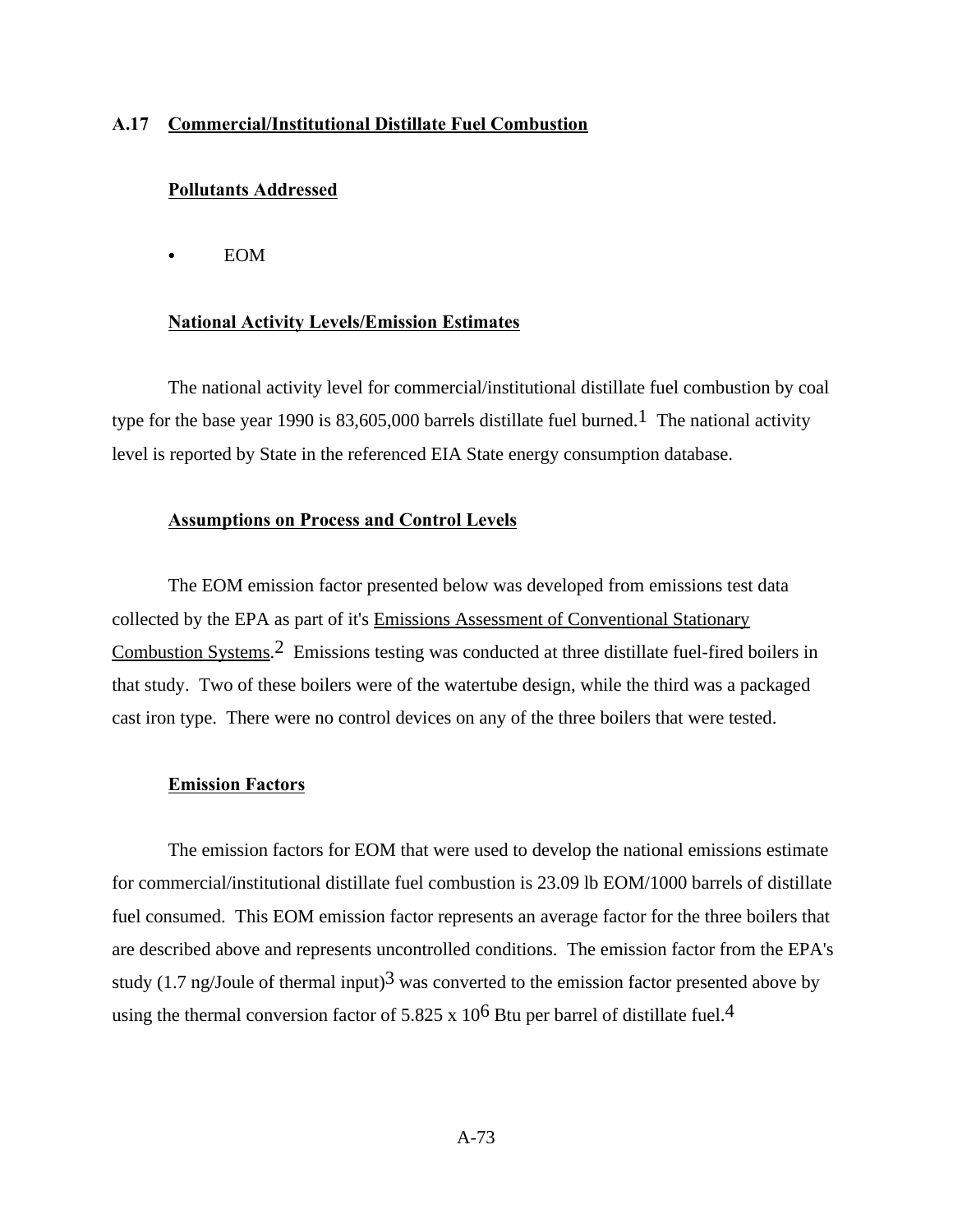## **Major/Area Source Assumptions**

The category of commercial/institutional distillate fuel combustion is assumed to be a 20 percent major/80 percent area source, with 20 percent of all distillate-fired commercial/institutional facilities emitting more than 10 tons per year of a single HAP or 25 tons per year of a combination of HAPs.

# **REFERENCES FOR COMMERCIAL/INSTITUTIONAL DISTILLATE FUEL COMBUSTION**

- 1. Energy Information Administration. 1992. State Energy Data Report. Office of Energy Markets and End Use, U.S. Department of Energy, Washington, DC. pp. 39 -344.
- 2. Surprenant, N.F., et. al. 1980. Emissions Assessment of Conventional Stationary Combustion Systems, Volume IV: Commercial/Institutional Combustion Sources. GCR-TR-79-62-G. U.S. Environmental Protection Agency, Industrial Environmental Research Laboratory, Research Triangle Park, North Carolina. p. 54.
- 3. Shih, C.C. and A.M. Takata, et. al. 1981. Emissions Assessment of Conventional Stationary Combustion Systems: Summary Report. U.S. Environmental Protection Agency, Industrial Environmental Research Laboratory, Research Triangle Park, North Carolina. pp. 46 - 47.
- 4. Energy Information Administration. 1992. State Energy Data Report. Office of Energy Markets and End Use, U.S. Department of Energy, Washington, DC. p. 478.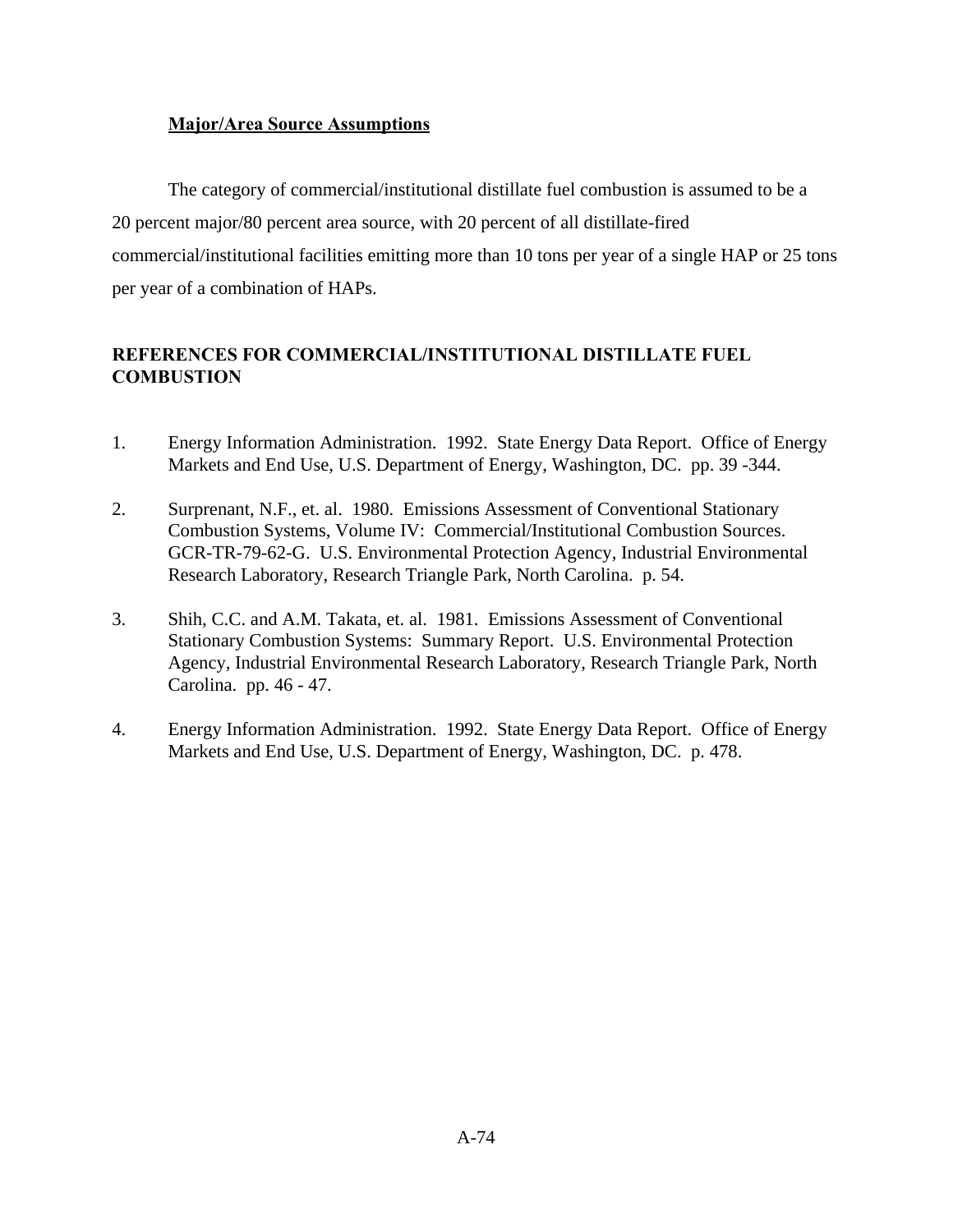### **A.18 Commercial/Institutional Residual Fuel Oil Combustion**

### **Pollutants Addressed**

 $\bullet$  EOM

### **National Activity Levels/Emission Estimates**

The national activity level for commercial/institutional residual fuel combustion for the base year 1990 is 59,551,000 barrels residual fuel burned.<sup>1</sup> The national activity level is reported by State in the referenced EIA State energy consumption database.

### **Assumptions on Process and Control Levels**

The EOM emission factor presented below was developed from emissions test data collected by EPA as part of it's Emissions Assessment of Conventional Stationary Combustion Sources.2 Emissions testing was conducted at five residual fuel-fired boilers in that study. Four of these boilers were of the watertube design, while the fifth was a packaged firetube design. There were no control devices present on any of the boilers that were tested.

#### **Emission Factors**

The emission factors for EOM that were used to develop the national emissions estimate for commercial/institutional residual fuel combustion is 11.73 lb EOM/1000 barrels of residual fuel consumed. This EOM emission factor represents an average factor for the five boilers tested, as described above, and represents uncontrolled conditions. The emission factor from the EPA's study (0.8 ng/Joule of thermal input)<sup>3</sup> was converted to the emission factor presented above by using the thermal conversion factor of  $6.287 \times 10^6$  Btu per barrel of residual fuel.<sup>4</sup>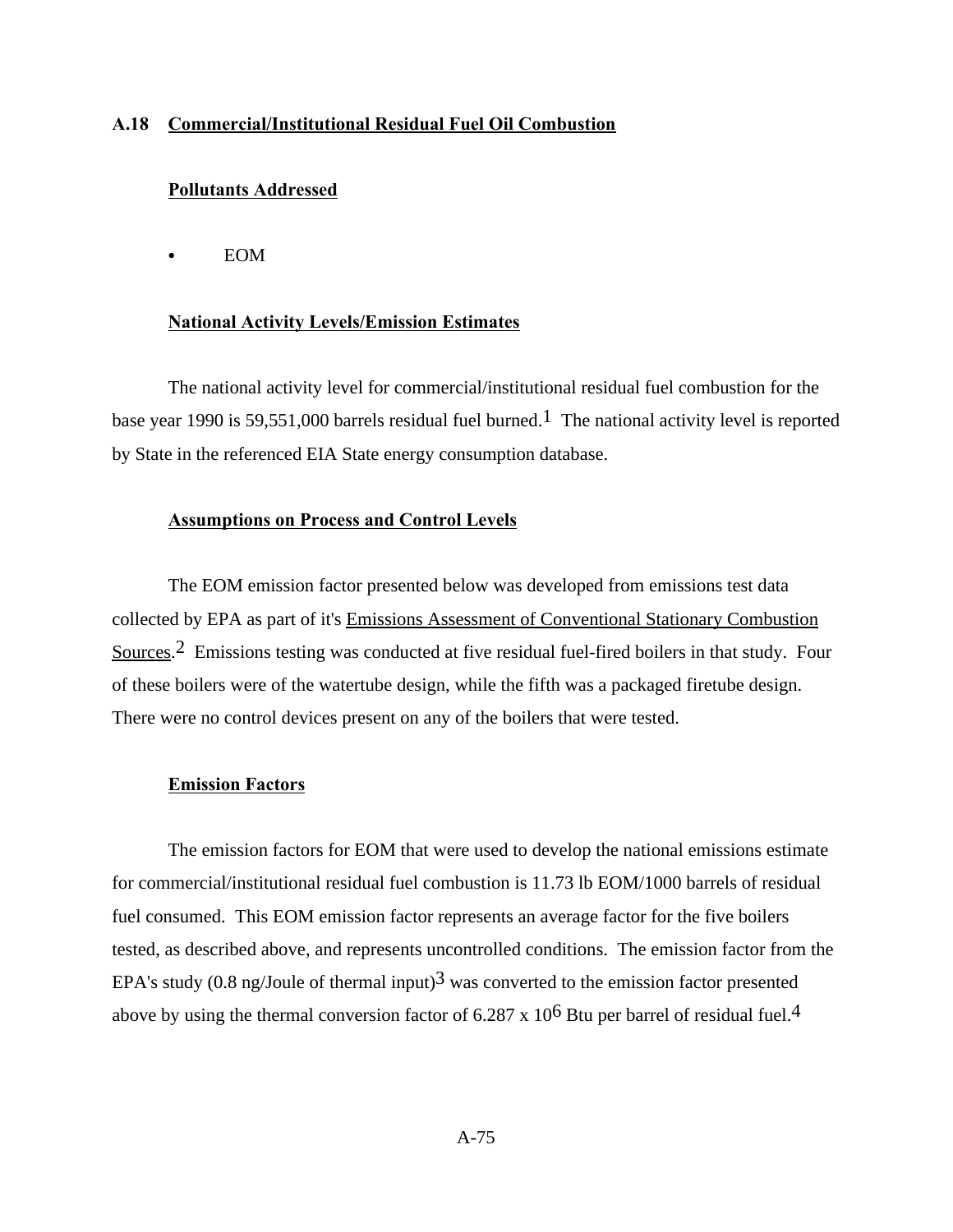## **Major/Area Source Assumptions**

The category of commercial/institutional residual fuel combustion is assumed to be a 20 percent major/80 percent area source, with 20 percent of all residual oil-fired commercial/institutional facilities emitting more than 10 tons per year of a single HAP or 25 tons per year of a combination of HAPs.

# **REFERENCES FOR COMMERCIAL/INSTITUTIONAL RESIDUAL FUEL COMBUSTION**

- 1. Energy Information Administration. 1992. State Energy Data Report. Office of Energy Markets and End Use, U.S. Department of Energy, Washington, DC. pp. 39 -344.
- 2. Surprenant, N.F., et. al. 1980. Emissions Assessment of Conventional Stationary Combustion Systems, Volume IV: Commercial/Institutional Combustion Sources. GCR-TR-79-62-G. U.S. Environmental Protection Agency, Industrial Environmental Research Laboratory, Research Triangle Park, North Carolina. p. 54.
- 3. Shih, C.C. and A.M. Takata. 1981. Emissions Assessment of Conventional Stationary Combustion Systems: Summary Report. U.S. Environmental Protection Agency, Industrial Environmental Research Laboratory, Research Triangle Park, North Carolina. pp. 46 - 47.
- 4. Energy Information Administration. 1992. State Energy Data Report. Office of Energy Markets and End Use, U.S. Department of Energy, Washington, DC. p. 479.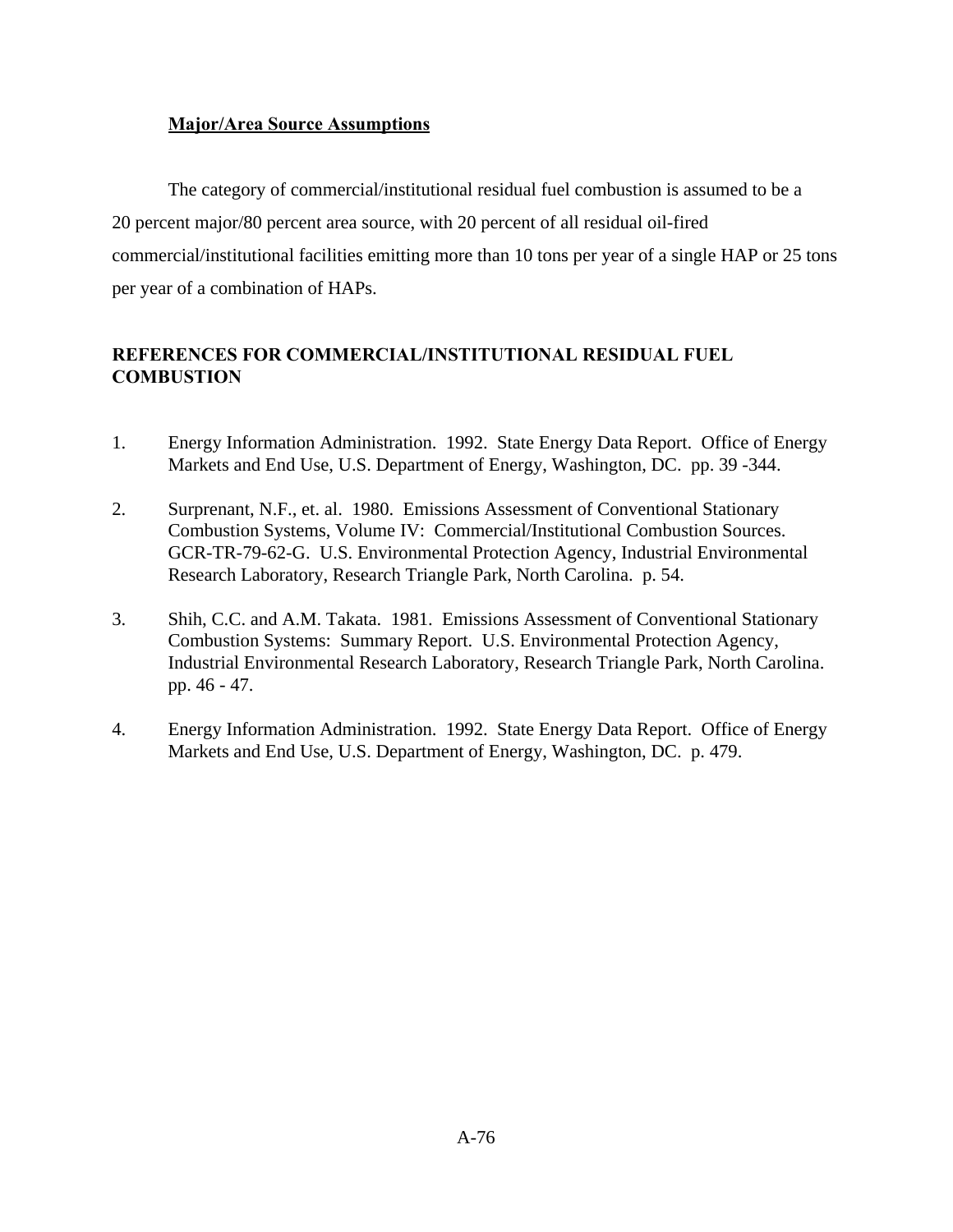### **A.19 Commercial/Institutional Natural Gas Combustion**

### **Pollutants Addressed**

 $\bullet$  EOM

#### **National Activity Levels/Emission Estimates**

The national activity level for commercial/institutional natural gas combustion for the base year 1990 is 2,677 x 10<sup>9</sup> cubic feet natural gas burned.<sup>1</sup> The national activity level is reported by State in the referenced EIA State energy consumption database.

### **Assumptions on Process and Control Levels**

The EOM emission factor presented below was developed from emissions test data collected by the EPA as part of it's Emissions Assessment of Conventional Stationary Combustion Sources.2 Emissions testing was conducted at five natural gas-fired boilers in that study. All five of the boilers were of the packaged watertube design. There were no control devices present on any of the boilers.

#### **Emission Factors**

The EOM emission factor that was used to develop the national emissions estimate for commercial/institutional natural gas combustion is  $1440.85$  lb EOM/10<sup>9</sup> cubic feet of natural gas consumed. This EOM emission factor represents an average factor for the five boilers tested, as described above, and represents uncontrolled conditions. The emission factor from the EPA's study (0.6 ng/Joule of thermal input)<sup>3</sup> was converted to the emission factor presented above using the thermal conversion factor of 1.03 x  $10^3$  Btu per cubic foot of natural gas.<sup>4</sup>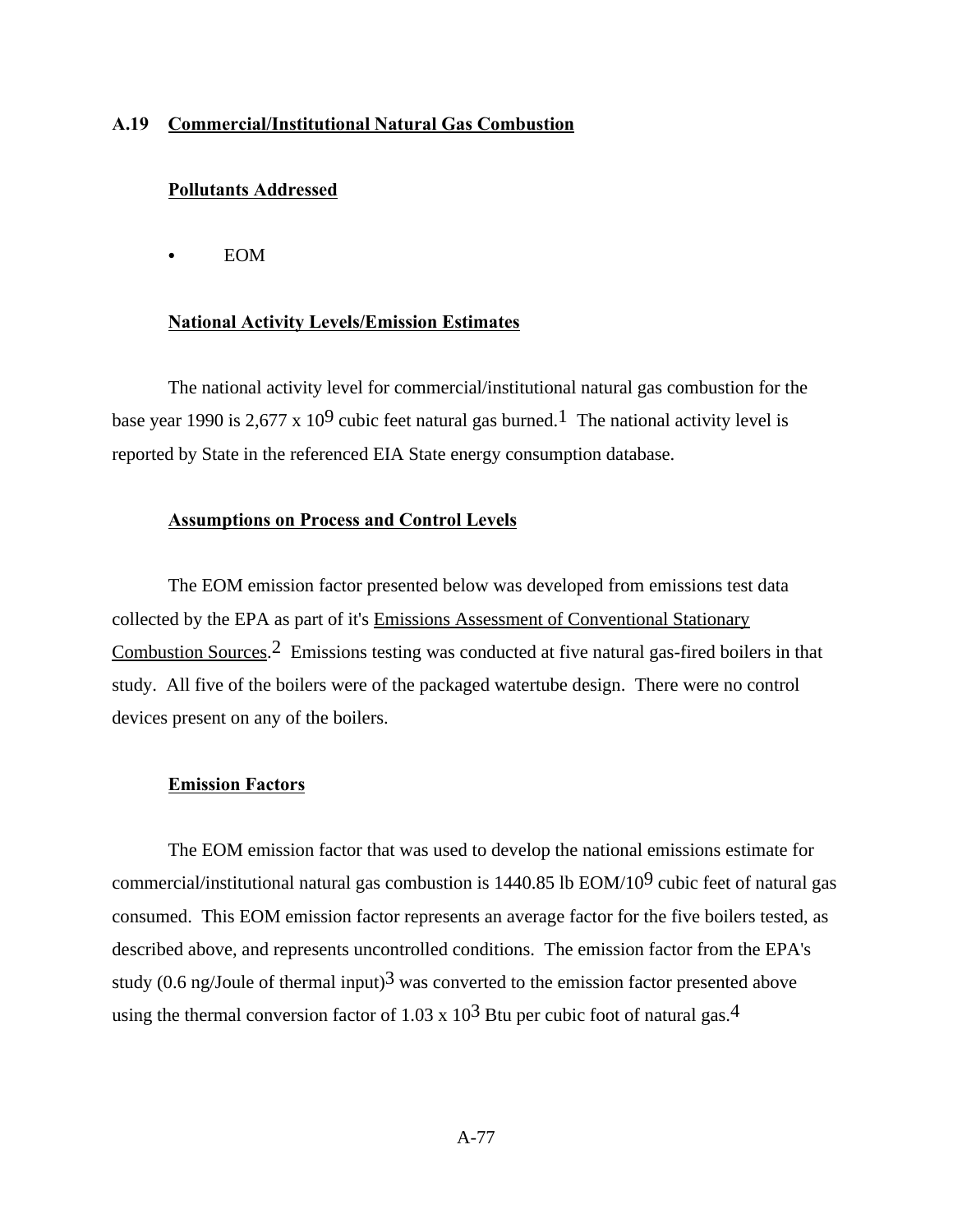## **Major/Area Source Assumptions**

The category of commercial/institutional natural gas combustion is assumed to be a 20 percent major/80 percent area source, with 20 percent of all coal-fired commercial/institutional facilities emitting more than 10 tons per year of a single HAP or 25 tons per year of a combination of HAPs.

# **REFERENCES FOR COMMERCIAL/INSTITUTIONAL NATURAL GAS COMBUSTION**

- 1. Energy Information Administration. 1992. State Energy Data Report. Office of Energy Markets and End Use, U.S. Department of Energy, Washington, DC. pp. 39-344.
- 2. Surprenant, N.F., et. al. 1980. Emissions Assessment of Conventional Stationary Combustion Systems, Volume IV: Commercial/Institutional Combustion Sources. GCA-TR-79-62-G. U.S. Environmental Protection Agency, Industrial Environmental Research Laboratory, Research Triangle Park, North Carolina. p. 53.
- 3. Shih, C.C. and A.M. Takata. 1981. Emissions Assessment of Conventional Stationary Combustion Systems: Summary Report. U.S. Environmental Protection Agency, Industrial Environmental Research Laboratory, Research Triangle Park, North Carolina. pp. 46 - 47.
- 4. Energy Information Administration. 1992. State Energy Data Report. Office of Energy Markets and End Use, U.S. Department of Energy, Washington, DC. p. 471.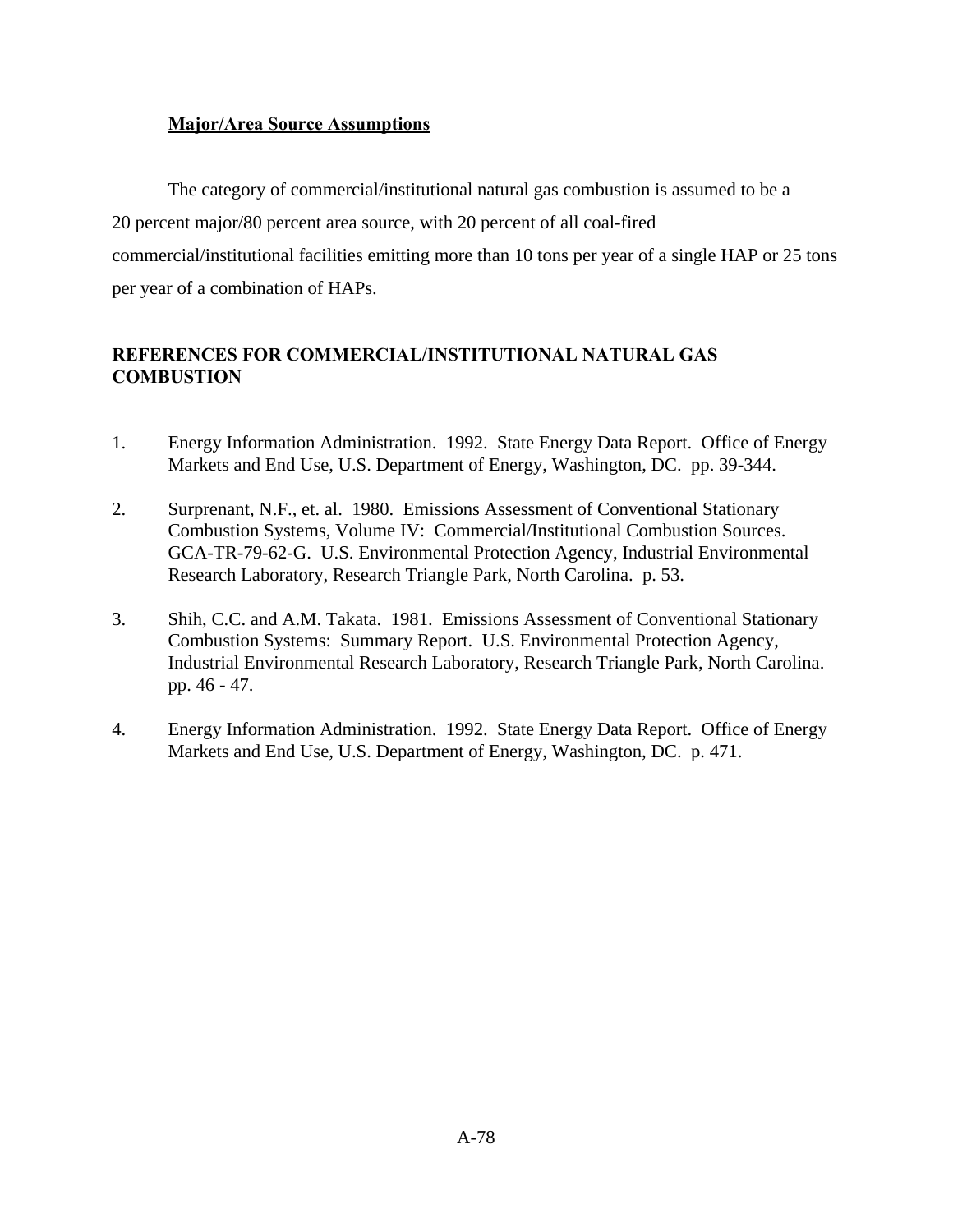### **A.20 Commercial/Institutional Wood Combustion**

## **Pollutants Addressed**

 $\bullet$  EOM

### **National Activity Levels/Emission Estimates**

The national activity level for commercial/institutional wood combustion for the base year 1990 is 1.7 x 10<sup>6</sup> short tons oven dried wood burned.<sup>1</sup> The national activity level is based on a 1986 Nonresidential Buildings Energy Consumption Survey conducted by EIA and reported in the referenced EIA State energy consumption database. Commercial sector wood consumption is not normally reported in that database because there are no accurate data sources to provide reliable estimates.

### **Assumptions on Process and Control Levels**

Wood-fired boilers make up only 2 percent of the overall fuel consumption in the commercial/institutional sector; petroleum (distillate and residual fuel oil) and natural gas account for approximately 96 percent of the fuel use in this sector for external combustion.2

The EOM emission factor presented below is based on test results from the EPA's Emissions Assessment of Conventional Stationary Combustion Systems, Volume IV: Commercial/Institutional Combustion Sources.2 Emissions testing was conducted on one underfeed, wood stoker type boiler as part of that study. There were no pollution control devices on the boiler tested.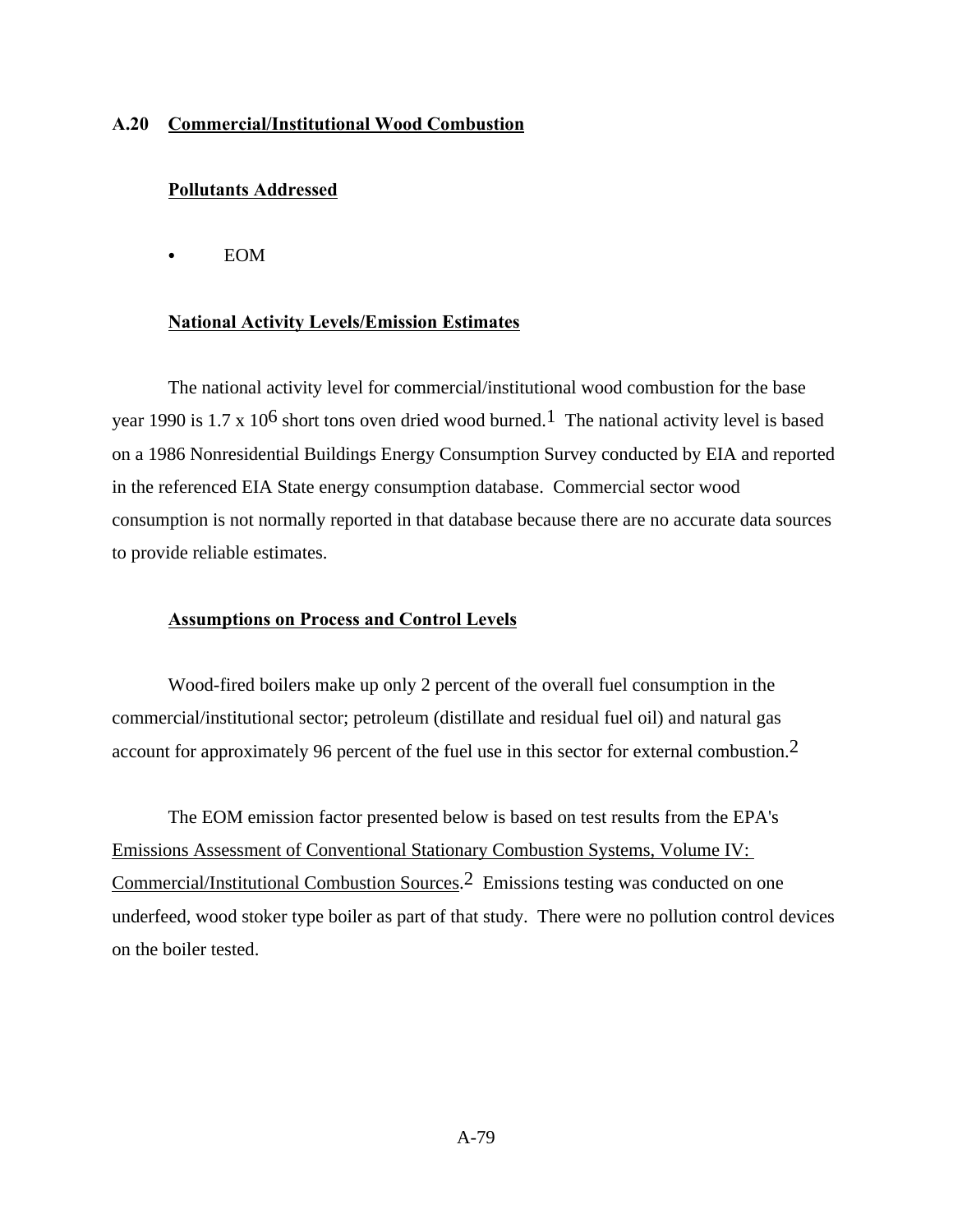### **Emission Factors**

The emission factor for EOM that was used to develop the national emissions estimate for commercial/institutional wood-fired boilers is 2.29 lb EOM/short ton of dry wood burned. This EOM emission factor represents uncontrolled conditions. The emission factor from the EPA's study (57 ng/Joule of thermal input)<sup>3</sup> was converted to the emission factor presented above using the thermal conversion factor of 17.2 x  $10^6$  Btu per oven-dried short ton of wood.<sup>4</sup>

## **Major/Area Source Assumptions**

The category of commercial/institutional wood-fired boilers is assumed to be 20 percent major/80 percent area sources, with 20 percent of wood-fired industrial boilers emitting more than 10 tons per year of a single HAP or 25 tons per year of a combination of HAPs.

# **REFERENCES FOR COMMERCIAL/INSTITUTIONAL WOOD COMBUSTION**

- 1. Energy Information Administration. 1991. Estimate of U.S. Biofuels Consumption 1990. DOE/EIA-0548(90). U.S. Department of Energy, Office of Coal, Nuclear, Electric, and Alternative Fuels, Washington, DC. p. 6.
- 2. Surprenant, N.F., et. al. 1980. Emissions Assessment of Conventional Stationary Combustion Systems, Volume IV: Commercial/Institutional Combustion Sources. GCA-TR-79-62-G. U.S. Environmental Protection Agency, Industrial Environmental Research Laboratory, Research Triangle Park, North Carolina. pp. 2 and 55.
- 3. Shih, C.C. and A.M. Takata. 1981. Emissions Assessment of Conventional Stationary Combustion Systems: Summary Report. U.S. Environmental Protection Agency, Industrial Environmental Research Laboratory, Research Triangle Park, North Carolina. p. 47.
- 4. Energy Information Administration. 1991. State Energy Data Report. Office of Energy Markets and End Use, U.S. Department of Energy, Washington, DC. p. 28.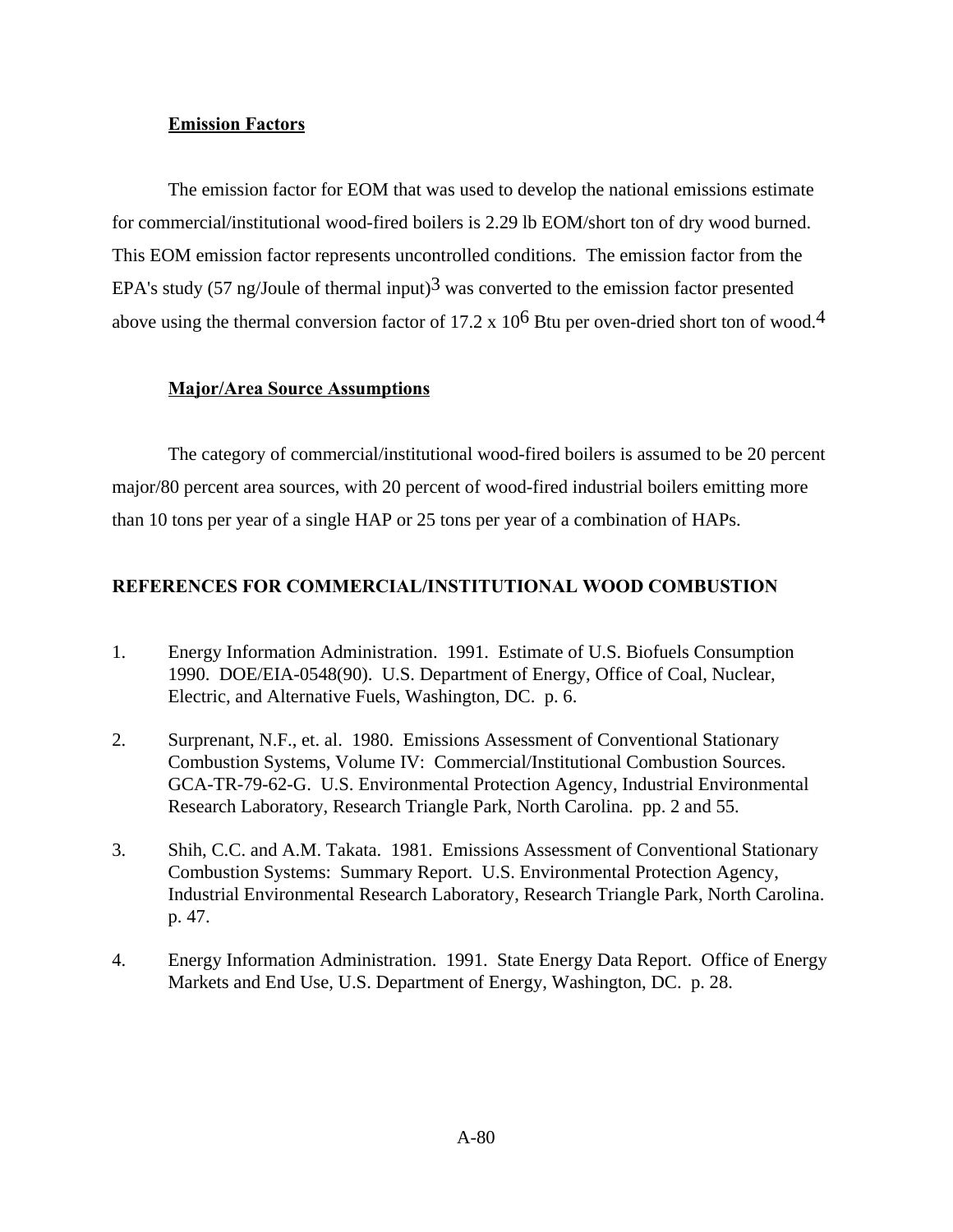## **A.21 Residential Coal Combustion**

## **Pollutants Addressed**

- $-2,3,7,8$ -TCDD
- $2,3,7,8$ -TCDF
- $\bullet$  2,3,7,8-TCDD TEQ
- $\bullet$  CDD
- $\bullet$  CDF

# **National Activity Levels/Emission Estimates**

The national activity level for residential coal combustion by coal type for the base year 1990 is:

- $\cdot$  1,929,000 tons bituminous and lignite coal burned<sup>1</sup>
- 732,000 tons anthracite coal burned<sup>1</sup>

The national activity level is reported by State in the referenced EIA State energy consumption database.

# **Assumptions on Process and Control Levels**

Emissions from residential coal combustion are assumed to be uncontrolled.

## **Emission Factors**

Table A-14 lists the emission factors for each pollutant that were used to develop the national emissions estimate for residential coal combustion.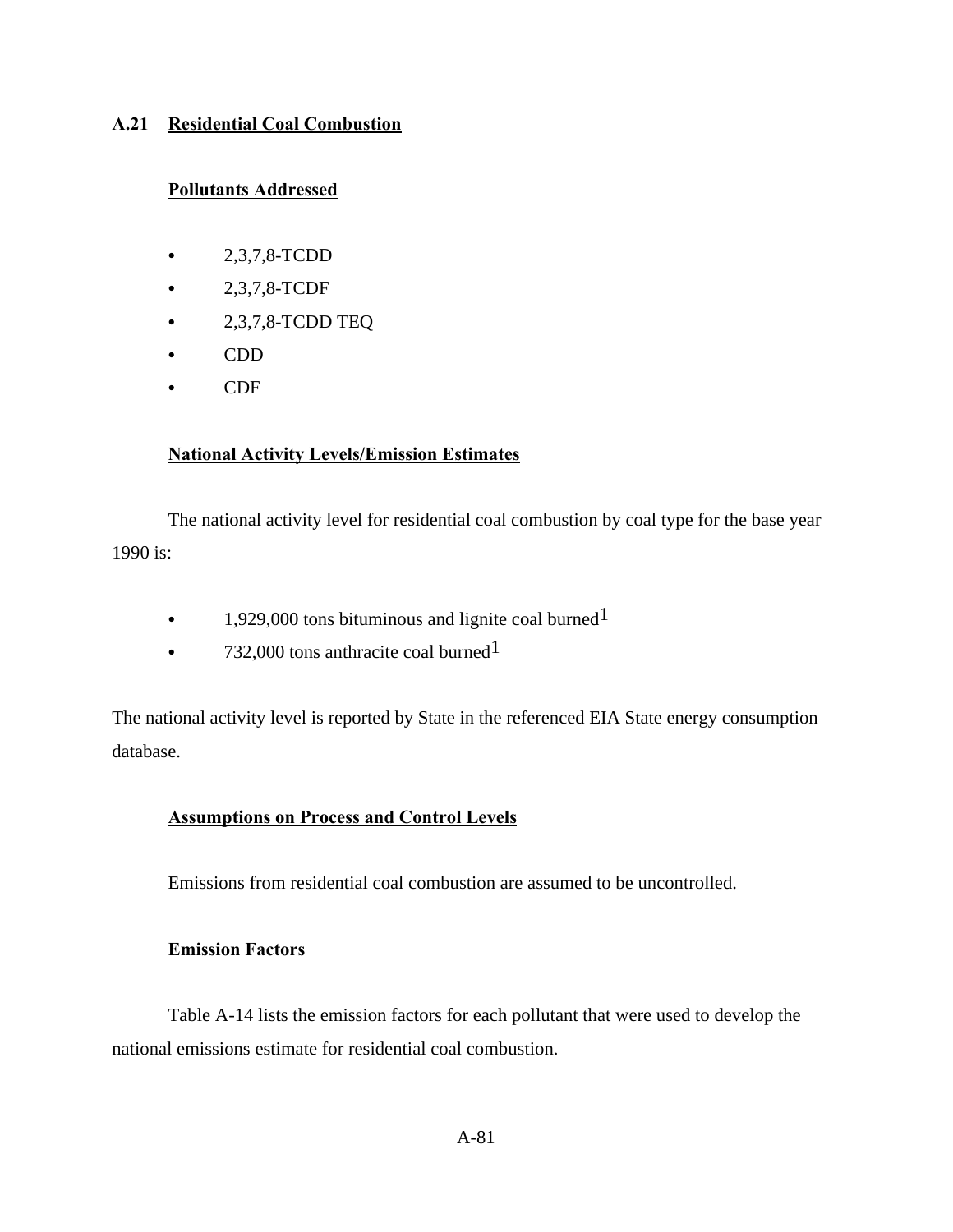| Pollutant              | <b>Emission Factor</b><br>(lb/ton Coal Burned) |  |  |
|------------------------|------------------------------------------------|--|--|
| <b>Anthracite Coal</b> |                                                |  |  |
| 2,3,7,8-TCDD           | $3.20 \times 10^{-9}$                          |  |  |
| 2,3,7,8-TCDF           | $8.39 \times 10^{-8}$                          |  |  |
| 2,3,7,8-TCDD TEQ       | $1.2 \times 10^{-7}$                           |  |  |
| <b>CDD</b>             | $5.73 \times 10^{-7}$                          |  |  |
| <b>CDF</b>             | $1.83 \times 10^{-6}$                          |  |  |
| <b>Bituminous Coal</b> |                                                |  |  |
| 2,3,7,8-TCDD           | $4.79 \times 10^{-9}$                          |  |  |
| 2,3,7,8-TCDF           | $1.26 \times 10^{-7}$                          |  |  |
| 2,3,7,8-TCDD TEQ       | $1.97 \times 10^{-7}$                          |  |  |
| <b>CDD</b>             | $8.67 \times 10^{-7}$                          |  |  |
| <b>CDF</b>             | $2.82 \times 10^{-6}$                          |  |  |

# **TABLE A-14. RESIDENTIAL COAL COMBUSTION EMISSION FACTORS**

The dioxin/furan emission factors are based on dioxin/furan concentrations in soot samples collected from 7 coal furnaces and AP-42 particulate emission factors.<sup>2</sup> 2,3,7,8-TCDD/TCDF isomer specific emission factors and homologue totals were used in calculating 2,3,7,8-TCDD toxic equivalency under the U.S. EPA 1986 scheme.3

## **Major/Area Source Assumptions**

The category of residential coal combustion is assumed to be strictly an area source, with no single coal-fired furnace emitting more than 10 tons per year of a single HAP or 25 tons per year of a combination of HAPs.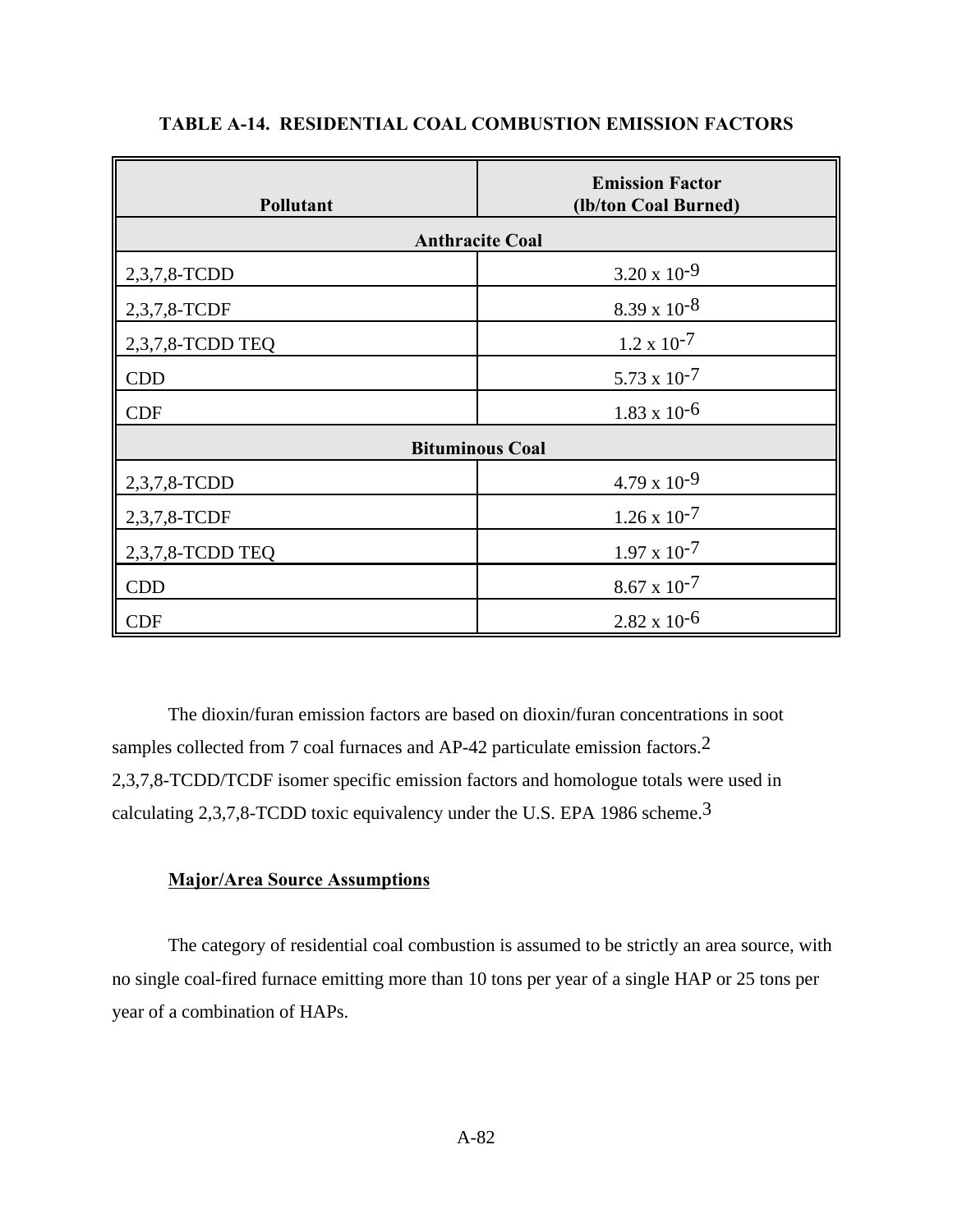# **REFERENCES FOR RESIDENTIAL COAL COMBUSTION**

- 1. Energy Information Administration. 1992. State Energy Data Report. Office of Energy Markets and End Use, U.S. Department of Energy, Washington, DC.
- 2. U.S. Environmental Protection Agency. 1996. Locating and Estimating Air Emissions from Sources of Dioxins and Furans. Draft Report. Research Triangle Park, North Carolina.
- 3. U.S. Environmental Protection Agency. 1986. Interim Procedures for Estimating Risks Associated with Exposures to Mixtures of Polychlorinated Dibenzo-p-dioxins and -Dibenzofurans (CDDs and CDFs). EPA-625/3-87-012. Washington, DC. 59 pp.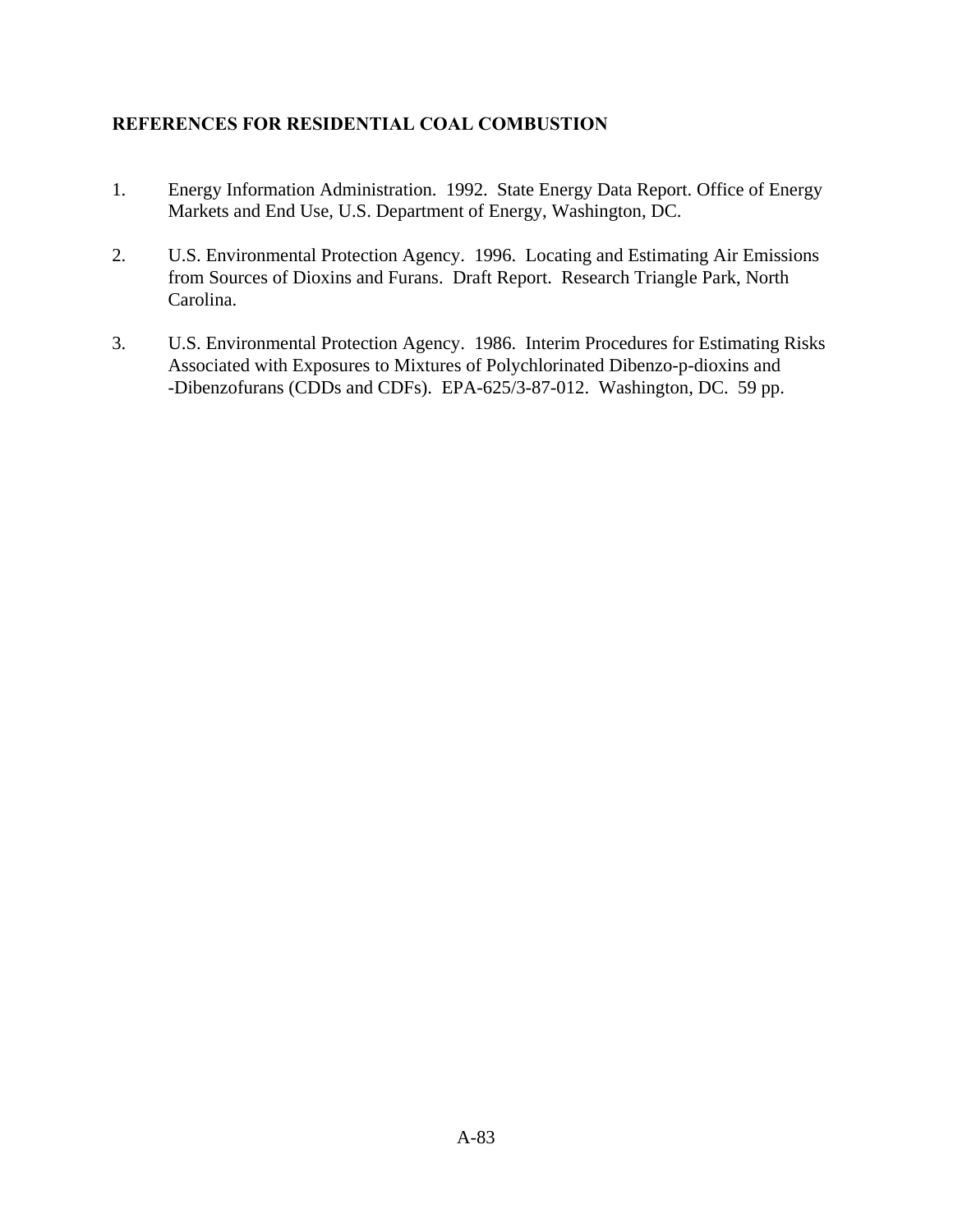### **A.22 Residential Distillate Fuel Combustion**

### **Pollutants Addressed**

- $\bullet$  EOM
- C 2,3,7,8-TCDD
- $2,3,7,8$ -TCDF
- $\bullet$  2,3,7,8-TCDD TEQ
- $\bullet$  CDD
- $\bullet$  CDF

### **National Activity Levels/Emission Estimates**

The national activity level for residential distillate fuel combustion for the base year 1990 is 143,755,000 barrels distillate fuel burned.<sup>1</sup> The national activity level is reported by State in the referenced EIA State energy consumption database.

## **Assumptions on Process and Control Levels**

Emissions from these furnaces were all uncontrolled. The EOM emission factor presented below is based on emissions test data from the EPA's Emissions Assessment of Conventional Stationary Combustion Systems, Volume I: Gas- and Oil-fired Residential Heating Sources.2 Emissions testing was conducted for seven, conventional high pressure designed residential furnaces. Five of these were of the forced air variety, and the other two were forced hot water designs.

### **Emission Factors**

Table A-15 lists the emission factors for each pollutant that were used to develop the national emissions estimate for residential distillate fuel combustion.

A-84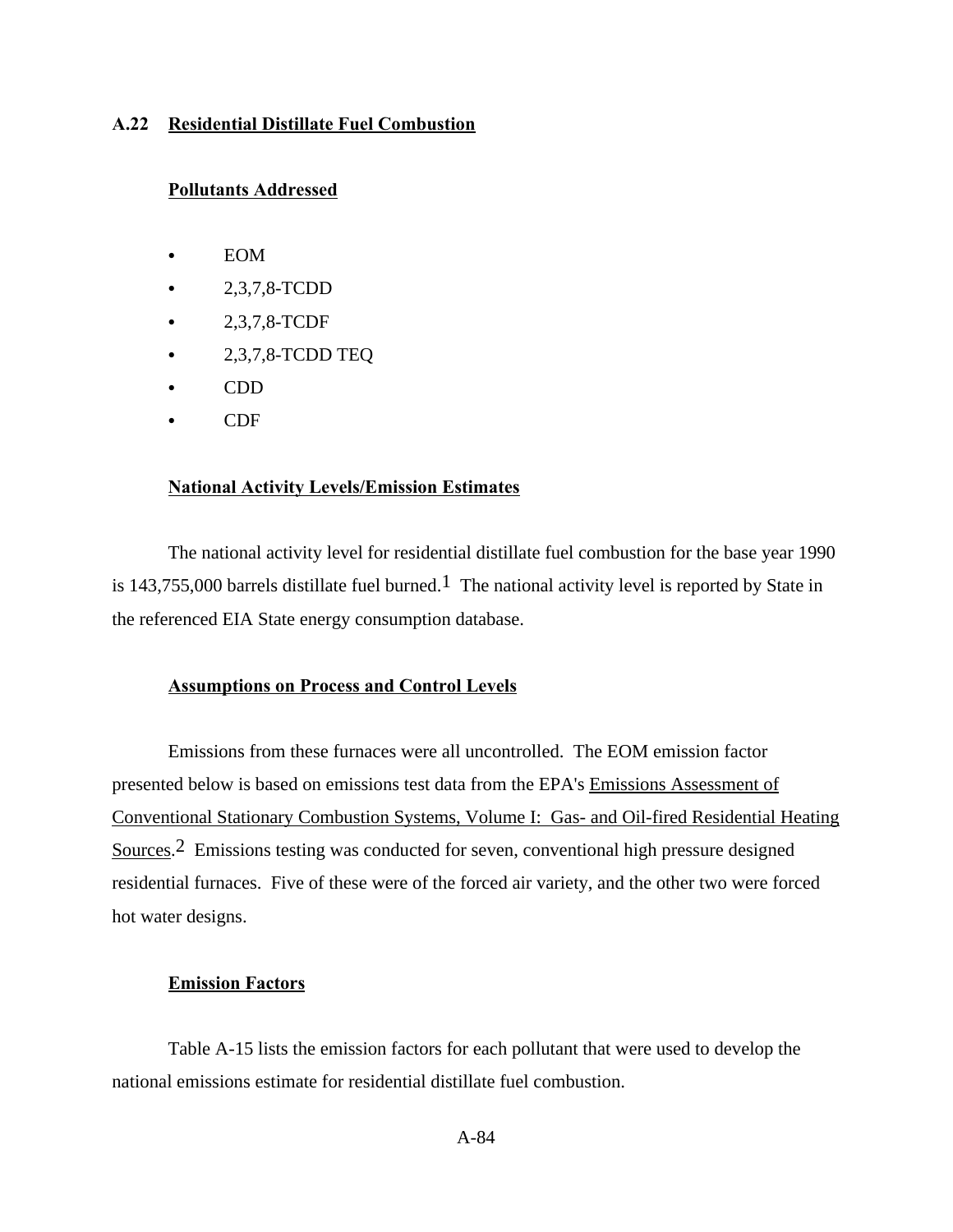| <b>Pollutant</b>            | <b>Emission Factor</b> | Units            |
|-----------------------------|------------------------|------------------|
| <b>EOM</b>                  | 20.37                  | $1b/103$ barrels |
| 2,3,7,8-TCDD                | $1.96 \times 10^{-8}$  | $1b/103$ barrels |
| 2,3,7,8-TCDF                | $1.86 \times 10^{-8}$  | $1b/103$ barrels |
| 2,3,7,8-TCDD TEQ            | $5.26 \times 10^{-8}$  | $1b/103$ barrels |
| <b>CDD</b>                  | $1.47 \times 10^{-7}$  | $1b/103$ barrels |
| $\mathop{\rm CDF}\nolimits$ | $4.91 \times 10^{-7}$  | $1b/103$ barrels |

## **TABLE A-15. RESIDENTIAL DISTILLATE FUEL COMBUSTION EMISSION FACTORS**

The EOM emission factor represents an average factor for the five furnaces that were tested in the EPA's study referenced above. The emission factor from the EPA study  $(1.5 \text{ ng/Joule of thermal input})^3$  was converted to the EOM emission factor presented above using the thermal conversion factor of 5.825 x  $10^6$  Btu per barrel of distillate fuel.<sup>4</sup>

The dioxin/furan emission factors are based on dioxin/furan concentrations in soot samples from 21 distillate fuel-fired furnaces used in central heating and AP-42 particulate emission factors.<sup>5</sup> 2,3,7,8-TCDD/TCDF isomer specific emission factors and homologue totals were used in calculating 2,3,7,8-TCDD toxic equivalency under the U.S. EPA 1986 scheme.<sup>6</sup>

## **Major/Area Source Assumptions**

The category of residential distillate fuel combustion is assumed to be strictly an area source, with no single distillate fuel-fired furnace emitting more than 10 tons per year of a single HAP or 25 tons per year of a combination of HAPs.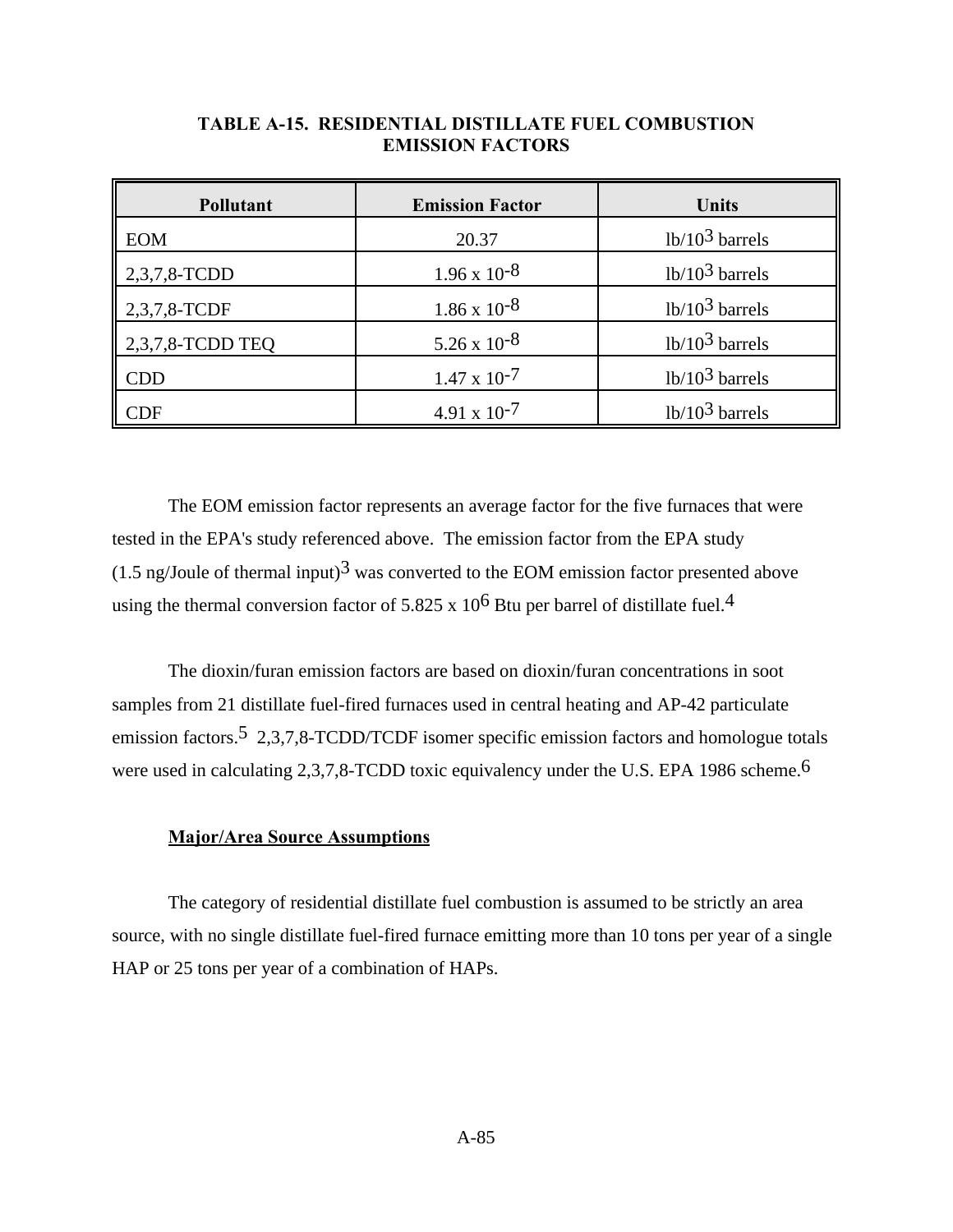# **REFERENCES FOR RESIDENTIAL DISTILLATE FUEL COMBUSTION**

- 1. Energy Information Administration. 1992. State Energy Data Report. Office of Energy Markets and End Use, U.S. Department of Energy, Washington, DC. pp. 39 -344.
- 2. Surprenant, N.F., et. al. 1979. Emissions Assessment of Conventional Stationary Combustion Systems, Volume I: Gas- and Oil-fired Residential Heating Sources. EPA-600/7-79-029b. U.S. Environmental Protection Agency, Industrial Environmental Research Laboratory, Research Triangle Park, North Carolina. p. 37.
- 3. Shih, C.C. and A.M. Takata. 1981. Emissions Assessment of Conventional Stationary Combustion Systems: Summary Report. U.S. Environmental Protection Agency, Industrial Environmental Research Laboratory. Research Triangle Park, North Carolina. p. 31.
- 4. Energy Information Administration. 1992. State Energy Data Report. Office of Energy Markets and End Use, U.S. Department of Energy, Washington, DC. p. 478.
- 5. U.S. Environmental Protection Agency. 1996. Locating and Estimating Air Emissions from Sources of Dioxins and Furans. Draft Report. Research Triangle Park, North Carolina.
- 6. U.S. Environmental Protection Agency. 1986. Interim Procedures for Estimating Risks Associated with Exposures to Mixtures of Polychlorinated Dibenzo-p-dioxins and -Dibenzofurans (CDDs and CDFs). EPA-625/3-87-012. Washington, DC. 59 pp.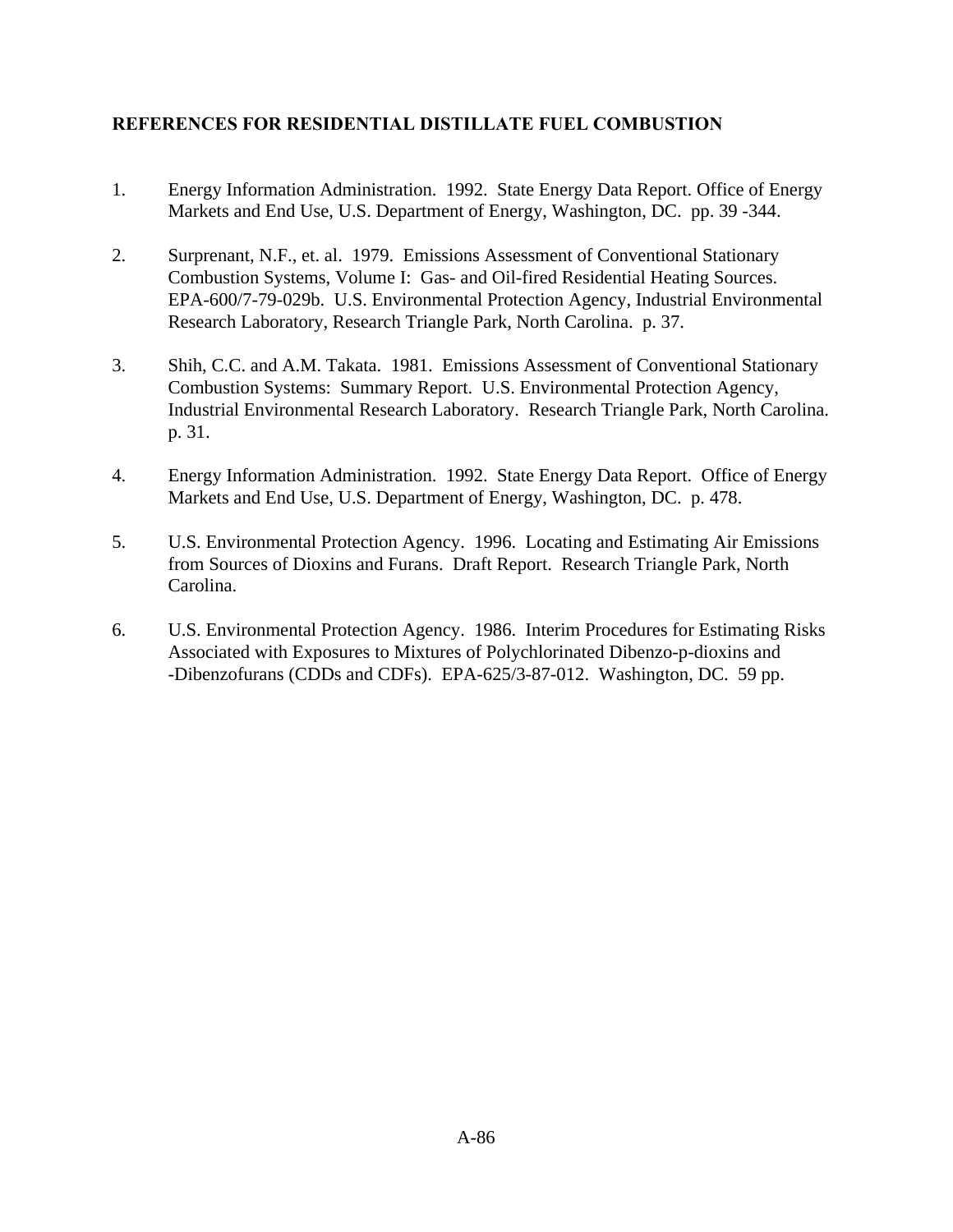### **A.23 Residential Natural Gas Combustion**

### **Pollutants Addressed**

 $\bullet$  EOM

### **National Activity Levels/Emission Estimates**

The national activity level for residential natural gas combustion for the base year 1990 is 4,313 x 10<sup>9</sup> cubic feet natural gas burned.<sup>1</sup> The national activity level is reported by State in the referenced EIA State energy consumption database.

### **Assumptions on Process and Control Levels**

The EOM emission factor presented below is based on emissions test data from the EPA's Emissions Assessment of Conventional Stationary Combustion Systems, Volume I: Gas- and Oil-fired Residential Heating Sources.2 Emissions testing was conducted for six natural gas-fired, conventional forced air heating furnaces. There were no emission control devices on these furnaces and none are assumed to be present for this inventory.

#### **Emission Factors**

The emission factor for EOM that was used to develop the national emissions estimate for residential natural gas combustion is 1921.13 lb  $EOM/10^9$  cubic feet of natural gas consumed. This emission factor represents an average of the test results for the six furnaces that were part of the EPA study referenced above. The emission factor from the EPA study  $(0.8 \text{ ng/Joule of thermal input})^3$  was converted to the emission factor presented above using the thermal conversion factor of 1.03 x  $10^3$  Btu per cubic foot of natural gas.<sup>4</sup>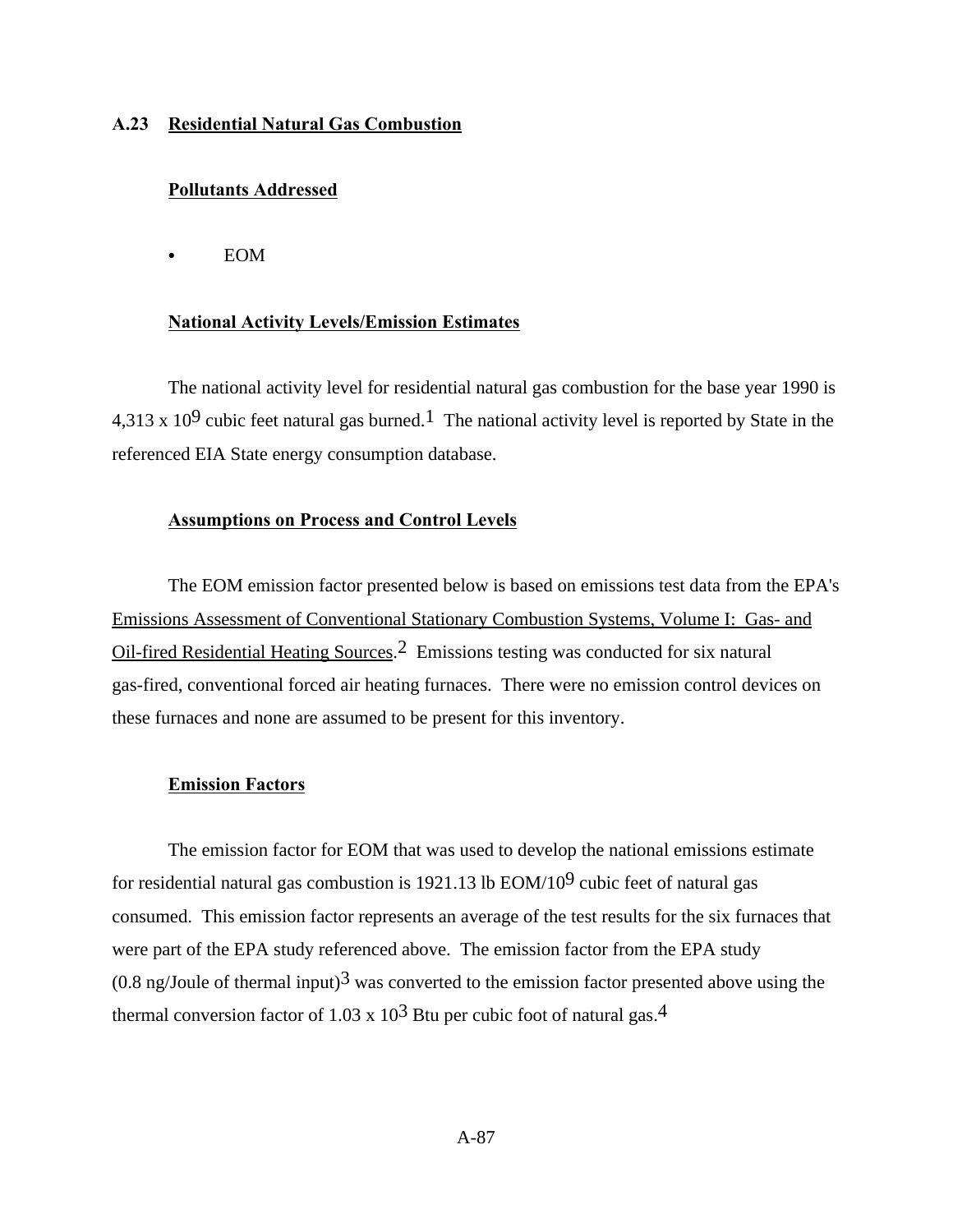## **Major/Area Source Assumptions**

The category of residential natural gas combustion is assumed to be strictly an area source, with no single natural gas-fired residential furnace emitting more than 10 tons per year of a single HAP or 25 tons per year of a combination of HAPs.

# **REFERENCES FOR RESIDENTIAL NATURAL GAS COMBUSTION**

- 1. Energy Information Administration. 1992. State Energy Data Report. Office of Energy Markets and End Use, U.S. Department of Energy, Washington, DC. pp. 39 - 344.
- 2. Surprenant, N.F., et. al. 1979. Emissions Assessment of Conventional Stationary Combustion Systems, Volume I: Gas- and Oil-fired Residential Heating Sources. EPA-600/7-79-029b. U.S. Environmental Protection Agency, Industrial Environmental Research Laboratory, Research Triangle Park, North Carolina. p. 37.
- 3. Shih, C.C. and A.M. Takata. 1981. Emissions Assessment of Conventional Stationary Combustion Systems: Summary Report. U.S. Environmental Protection Agency, Industrial Environmental Research Laboratory. Research Triangle Park, North Carolina. p. 31.
- 4. Energy Information Administration. 1992. State Energy Data Report. Office of Energy Markets and End Use, U.S. Department of Energy, Washington, DC. p. 471.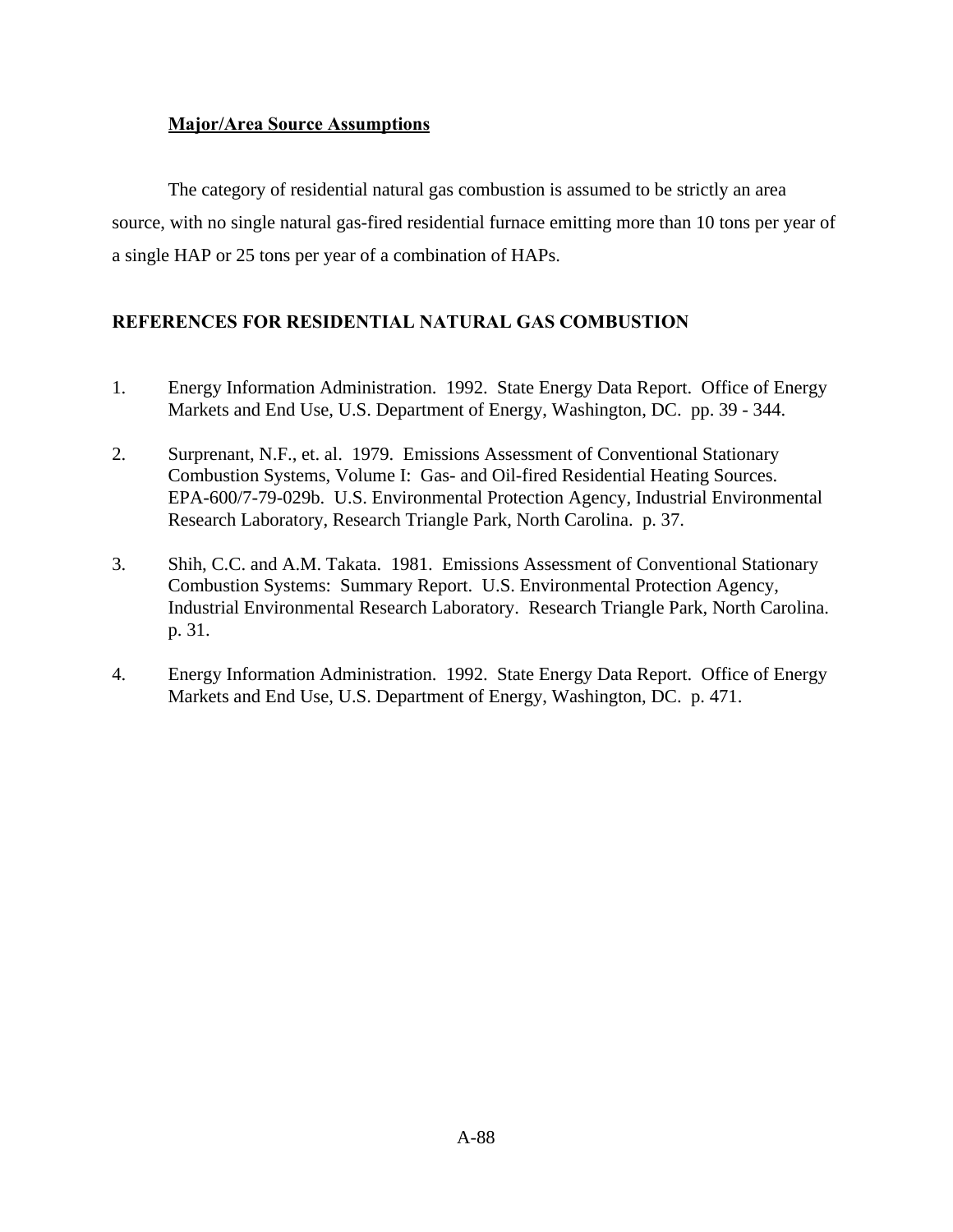### **A.24 Residential Wood Combustion**

### **Pollutants Addressed**

- **EOM**
- C 2,3,7,8-TCDD
- $2,3,7,8$ -TCDF
- $\bullet$  2,3,7,8-TCDD TEQ
- C CDD
- C<sub>DF</sub>

### **National Activity Level**

29.1 million cords (33.8 million tons) of wood were combusted in residential wood combustors in 1990.<sup>1,2</sup> The nationwide percentage of wood consumption is 28 percent for fireplaces and 72 percent for woodstoves.2 Of the 72 percent combusted in woodstoves, no more than five percent is combusted in catalytic and noncatalytic stoves.<sup>3</sup> For calculational purposes, it is assumed the remaining 95 percent (of the 72 percent) is combusted in conventional woodstoves.

#### **EOM Emissions Estimate**

The EOM emission factors for woodstoves were developed from emissions data resulting from 12 tests on a conventional woodstove and two tests on a catalytic woodstove.<sup>4</sup> A factor was developed for conventional woodstoves from the conventional woodstove emissions data. Also, a factor was developed from the catalytic woodstove emissions data and was used to estimate emissions for catalytic and noncatalytic woodstoves.

EOM emissions data for fireplaces were not available. To develop an EOM emission factor for fireplaces, the ratio of the EOM factor to the 16-PAH emission factor for conventional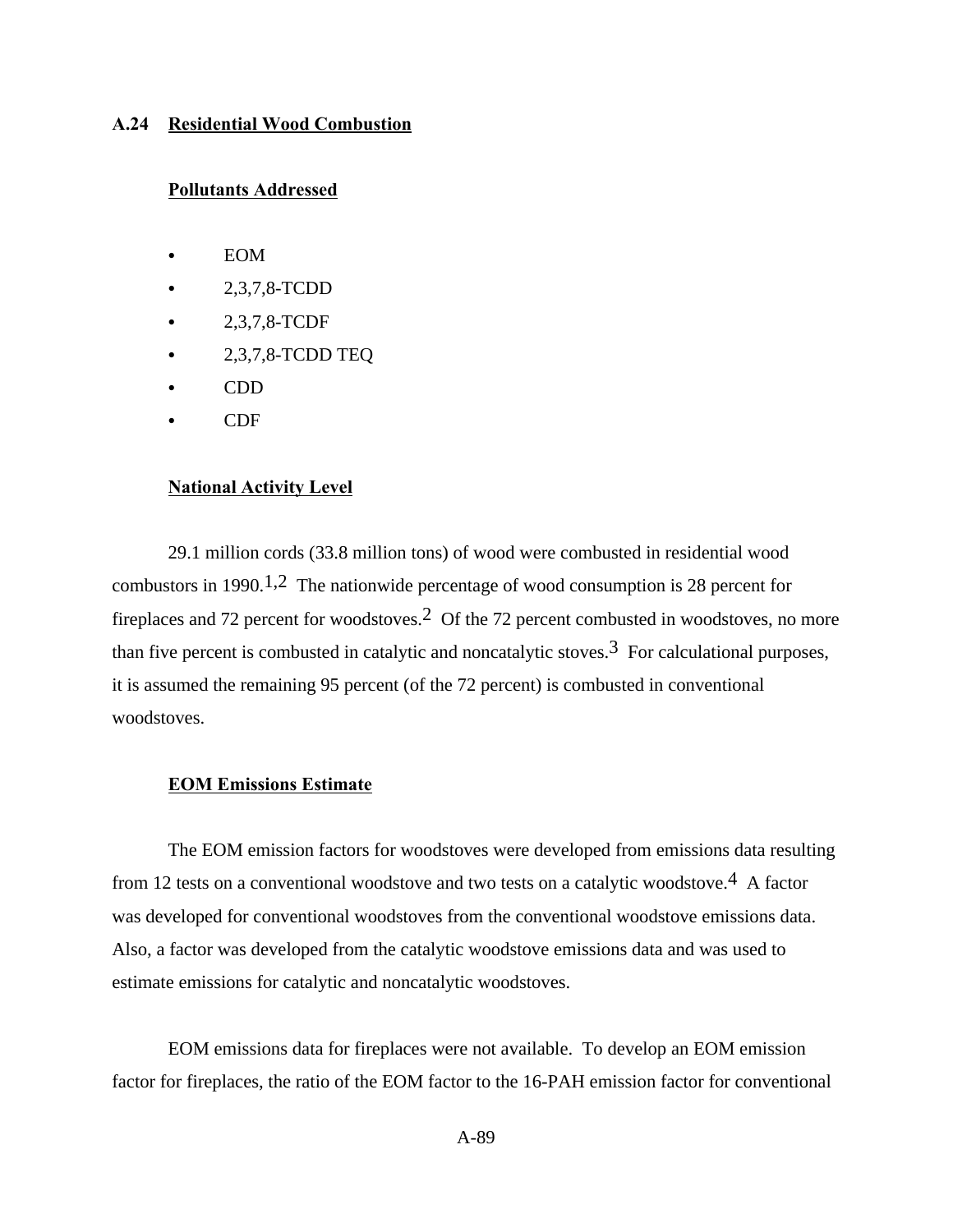woodstoves was calculated and applied to the 16-PAH emission factor for fireplaces. The development of 16-PAH emission factors is described in Appendix B.

Annual EOM emissions for conventional woodstoves = 33.8 million tons \* 72% \* 95% \* 19.61 lb/ton = 453,257,725 lb

Annual EOM emissions for catalytic/noncatalytic woodstoves = 33.8 million tons \* 72% \* 5% \* 7.41 lb/ton = 9,019,949 lb

Annual EOM emissions for fireplaces = 33.8 million tons \* 28% \* (19.61/0.718) \* 0.037 lb/ton = 9,483,939 lb

Annual EOM emissions for residential wood combustion = 471,761,612 lb  $= 235,881 \text{ tons}$ 

EOM emissions factor for residential wood combustion  $=$ 471,761,612 lb/33,800,000 tons = 13.96 lb/tons

### **Dioxin/Furan Emissions Estimate**

The dioxin/furan factors used to estimate emissions from residential wood combustion are weighted emission factors that represent fireplace and woodstove use. Dioxin/furan emission estimates attributed to residential wood combustion were based on a methodology developed by EPA's Office of Health Exposure and Assessment.<sup>5</sup> Using two recent studies (conducted in Switzerland and Denmark) that reported direct measurement of CDD/CDF emissions from wood stoves, an average emission factor of  $2 \times 10^{-9}$  lb TEQ/ton (1 ng TEQ/kg) was derived.

Annual 2,3,7,8-TCDD emissions = 33.8 million tons \* 2.55 x 10<sup>-11</sup> lb/ton = 8,62 x 10<sup>-4</sup> lb = 4.31 x 10<sup>-7</sup> tons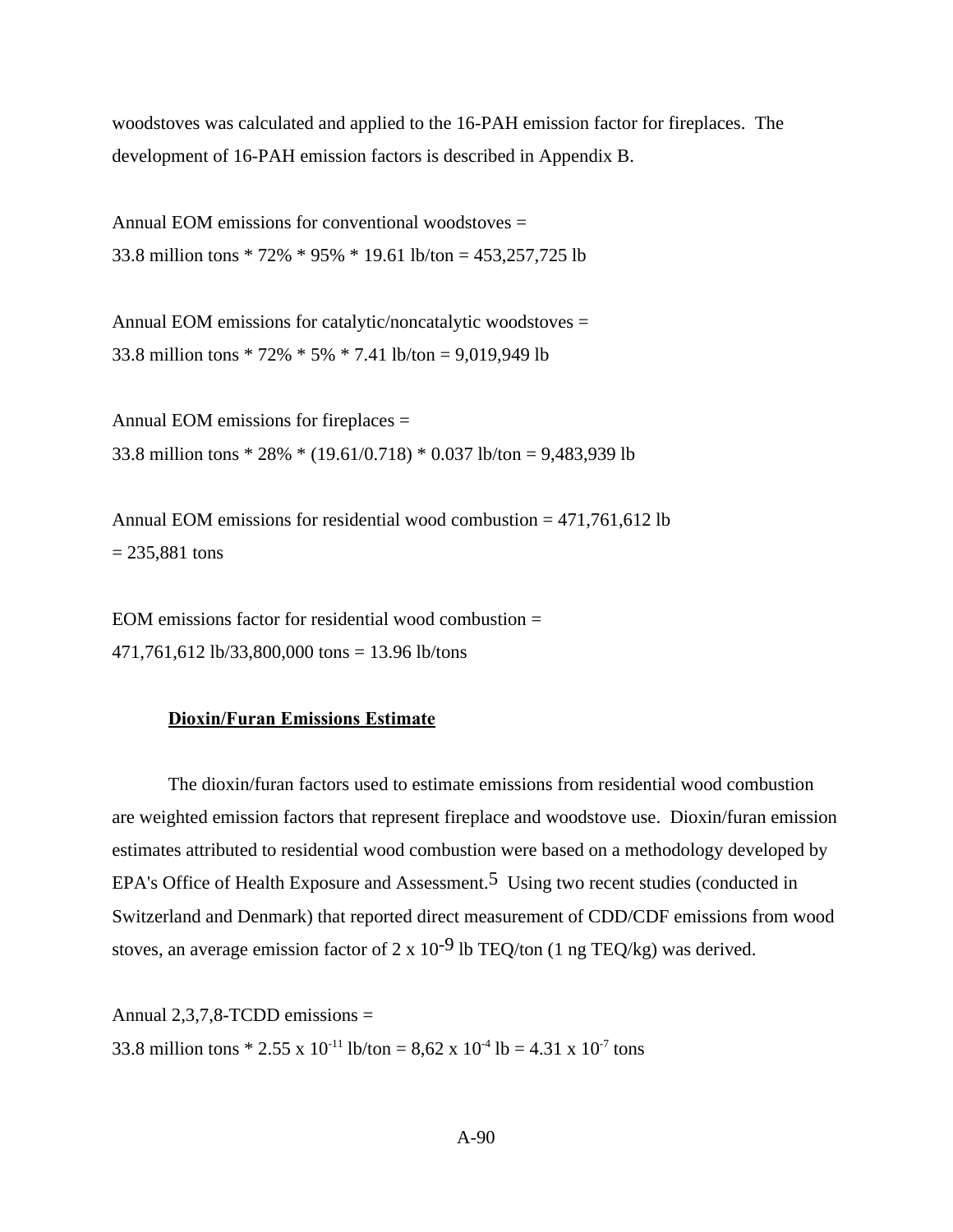Annual  $2.3.7.8$ -TCDF emissions  $=$ 

33.8 million tons \* 8.9 x 10<sup>-10</sup> lb/ton = 3.01 x 10<sup>-2</sup> lb = 1.50 x 10<sup>-5</sup> lb

Annual 2,3,7,8-TCDD TEQ emissions = 33.8 million tons \* 2.0 \* 10<sup>-9</sup> lb/ton = 6.76 x 10<sup>-2</sup> lb = 3.38 x 10<sup>-5</sup> tons

## **Major/Area Source Assumptions**

The category of residential wood consumption is assumed to be strictly an area source, with no single woodstove or fireplace emitting more than 10 tons per year of a single HAP or 25 tons per year of a combination of HAPs.

# **REFERENCES FOR RESIDENTIAL WOOD COMBUSTION**

- 1. Energy Information Administration. February, 1993. Household Energy Consumption and Expenditures 1990. DOE/EIA-0321(90).
- 2. Energy Information Administration. February 1993. Household Energy Consumption and Expenditures 1990, Supplement: Regional. Office of Energy Markets and End Use. DOE/EIA-0321(90/S). pp. 30, 115, 205, and 297.
- 3. Letter and attachments from David Menotti, Shaw, Potts, and Trowbridge, to Anne Pope, U.S. Environmental Protection Agency. Comments to the draft  $112(c)(6)$  emissions inventory report. November 27, 1996.
- 4. Steeber, Raymond, S. 1991. Comparison of Emissions and Organic Fingerprints from Combustion of Oil and Wood. Presentation at 84th Annual Meeting and Exhibition of Air and Waste Management Association. Vancouver, British Columbia. 91-136.2.
- 5. U.S. Environmental Protection Agency. June 1994. Estimating Exposures to Dioxin-Like Compounds, Volume II: Properties, Sources, Occurrence, and Background Exposures. External Review Draft. EPA-600/6-88-005Cb. Office of Health and Environmental Assessment, Washington, DC. pp. 3-143-3-146.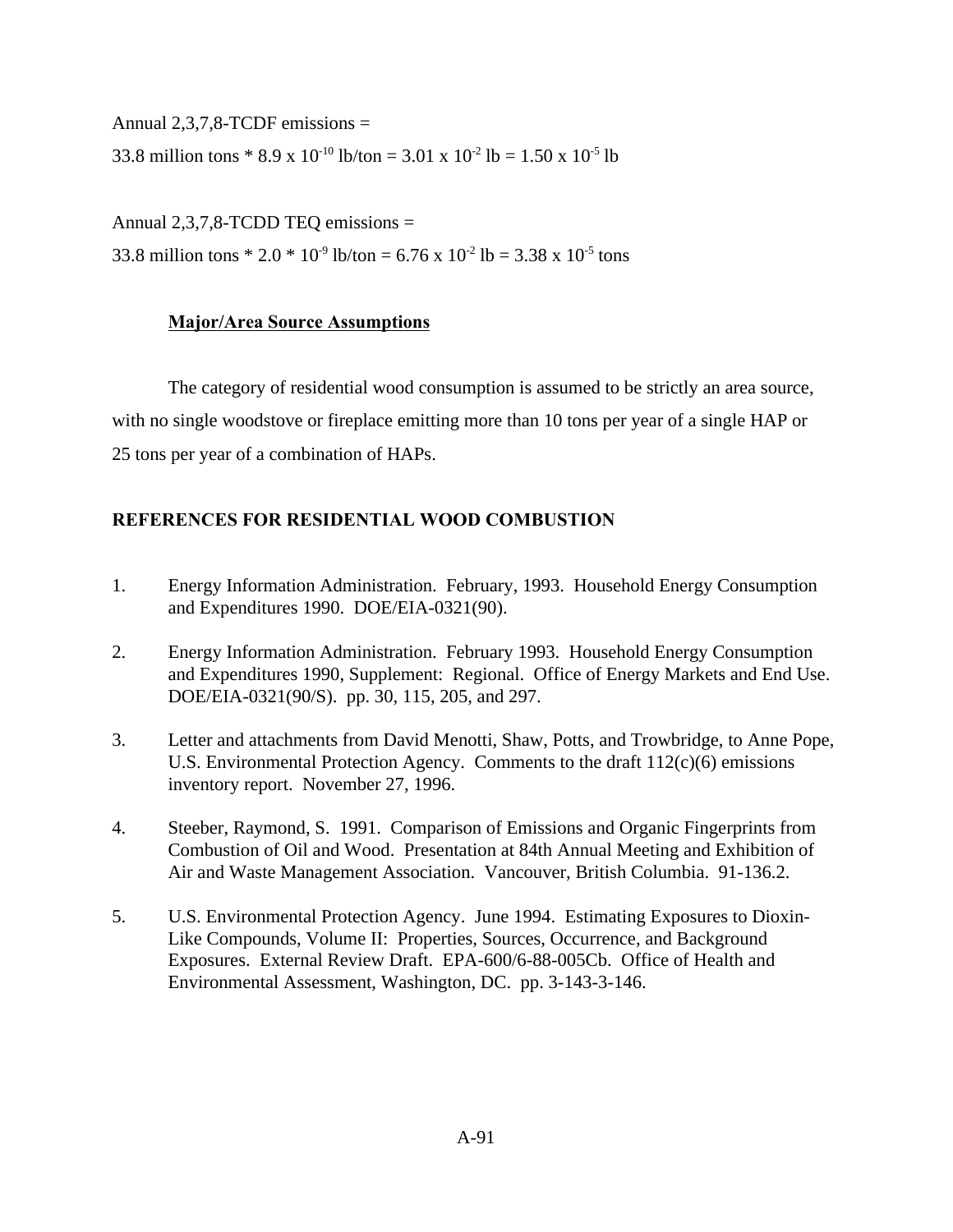### **A.25 Iron Foundries**

### **Pollutants Addressed**

- C 2,3,7,8-TCDD
- 2,3,7,8-TCDF
- $\bullet$  2,3,7,8-TCDD TEQ

### **National Activity Level/Emission Estimates**

The national activity level for iron foundries for the base year 1990 is 6,187,878 tons of iron casting.<sup>1</sup> The national activity level estimate is for iron castings produced by cupolas.<sup>1</sup> Emission factors will be used to estimate emissions associated with the national activity data.

### **Assumptions on Process and Control Levels**

The emission factors used to estimate emissions from cupola iron foundries were derived from one California Air Resources Board (CARB) AB-2588 facility test report.2 The test report quantified emissions from a batch-operated cupola furnace charged with pig iron, scrap iron, steel scrap, coke, and limestone. Emission control devices in operation during the test were an oil-fired afterburner and a baghouse.

### **Emission Factors**

Table A-17 lists the emission factors for each pollutant that were used to develop the national emissions estimate for iron foundries. The dioxin/furan emission factors were derived from one CARB AB-2588 facility test report.<sup>2</sup> Fully speciated dioxin/furan profiles were available to calculate 2,3,7,8-TCDD toxic equivalency under the U.S. EPA 1989 scheme.3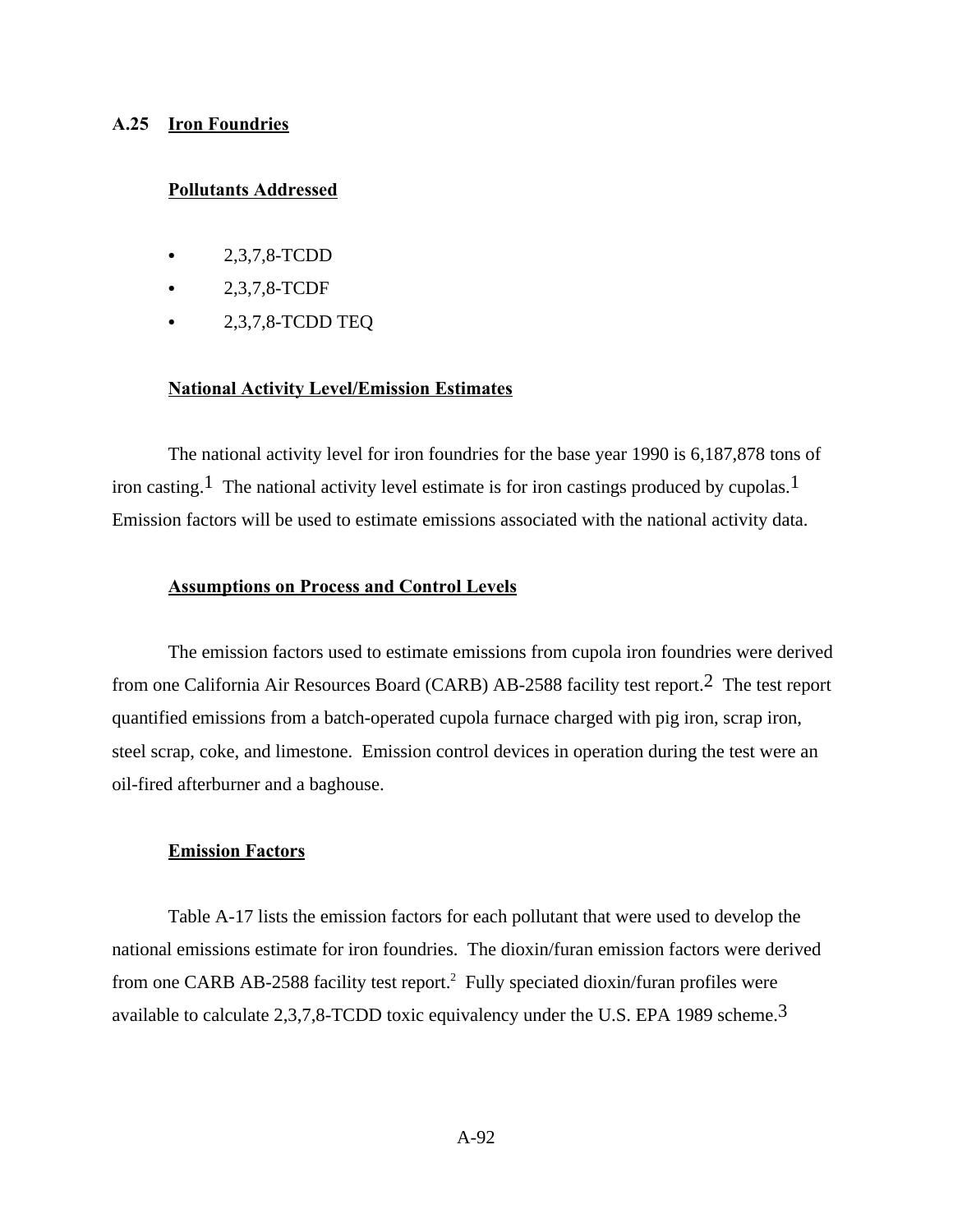| <b>Pollutant</b>             | <b>Emission Factor</b> | Units          |
|------------------------------|------------------------|----------------|
| $\parallel 2,3,7,8$ -TCDD    | $2.47 \times 10^{-10}$ | lb/ton product |
| $\parallel$ 2,3,7,8-TCDF     | $7.92 \times 10^{-9}$  | lb/ton product |
| $\parallel$ 2,3,7,8-TCDD TEQ | $3.68 \times 10^{-9}$  | lb/ton product |

## **TABLE A-17. IRON FOUNDRY EMISSION FACTORS**

## **Major/Area Source Assumptions**

Iron foundries are assumed to be major sources, with all facilities emitting more than 10 tons per year of a single HAP or 25 tons per year of a combination of HAPs.

# **REFERENCES FOR IRON AND STEEL FOUNDRIES**

- 1. Letter and attachments from Mosher, G.E., American Foundrymen's Society, Inc. to U.S. Environmental Protection Agency, Docket No. A-97-05. August 5, 1997.
- 2. Emissions Measurements of a Cupola Baghouse for AB-2588 Toxics. December 1990. Confidential Report No. ERC-61. California Air Resources Board, Sacramento, California.
- 3. U.S. Environmental Protection Agency. 1989. Interim Procedures for Estimating Risks Associated with Exposures to Mixtures of Chlorinated Dibenzo-p-dioxins and -Dibenzofurans (CDDs and CDFs) and 1989 Update. EPA-625/3-84-016. U.S. Environmental Protection Agency, Office of Health and Environmental Assessment, Washington, DC. 98 pp.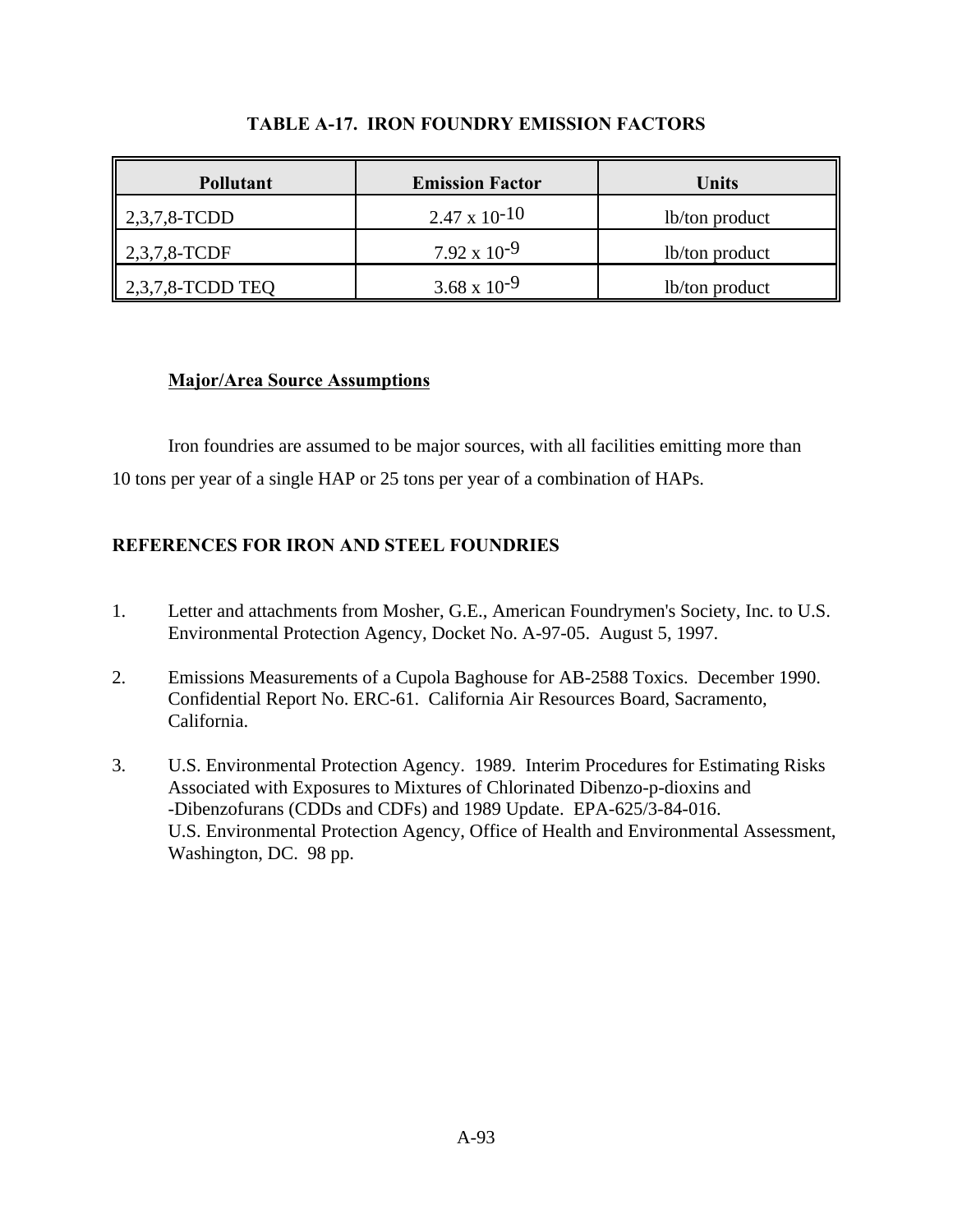### **A.26 Secondary Copper Smelters**

### **Pollutants Addressed**

- C 2,3,7,8-TCDD
- 2,3,7,8-TCDD TEQ

### **National Activity Level/Emission Estimates**

The activity data for secondary copper smelters for the base year 1990 is available only on a national level. Test data were available for 2,3,7,8-TCDD for one U.S. facility, and it was not possible to develop an emission factor from the test data. The 2,3,7,8-TCDD and 2,3,7,8-TCDD TEQ national emission estimates therefore represent only one facility.1

### **Assumptions on Process and Control Levels**

The emission factors that were used in the past to estimate emissions from secondary copper smelters were derived from test data from one U.S. facility, and it was determined that the facility is not representative of the industry.<sup>1,2</sup> The unit tested was a batch-fed cupola type blast furnace controlled by gas-fired afterburners and a fabric filter. The facility is not representative of the industry because at the time of testing wire burning rather than chopping was used to remove insulation.  $1$ 

### **Emission Factors**

Emission factors were not used to estimate emissions from this source. 2, 3, 7, 8-TCDD emissions data were used to calculate the 2, 3, 7, 8-TCDD TEQ values.<sup>3</sup>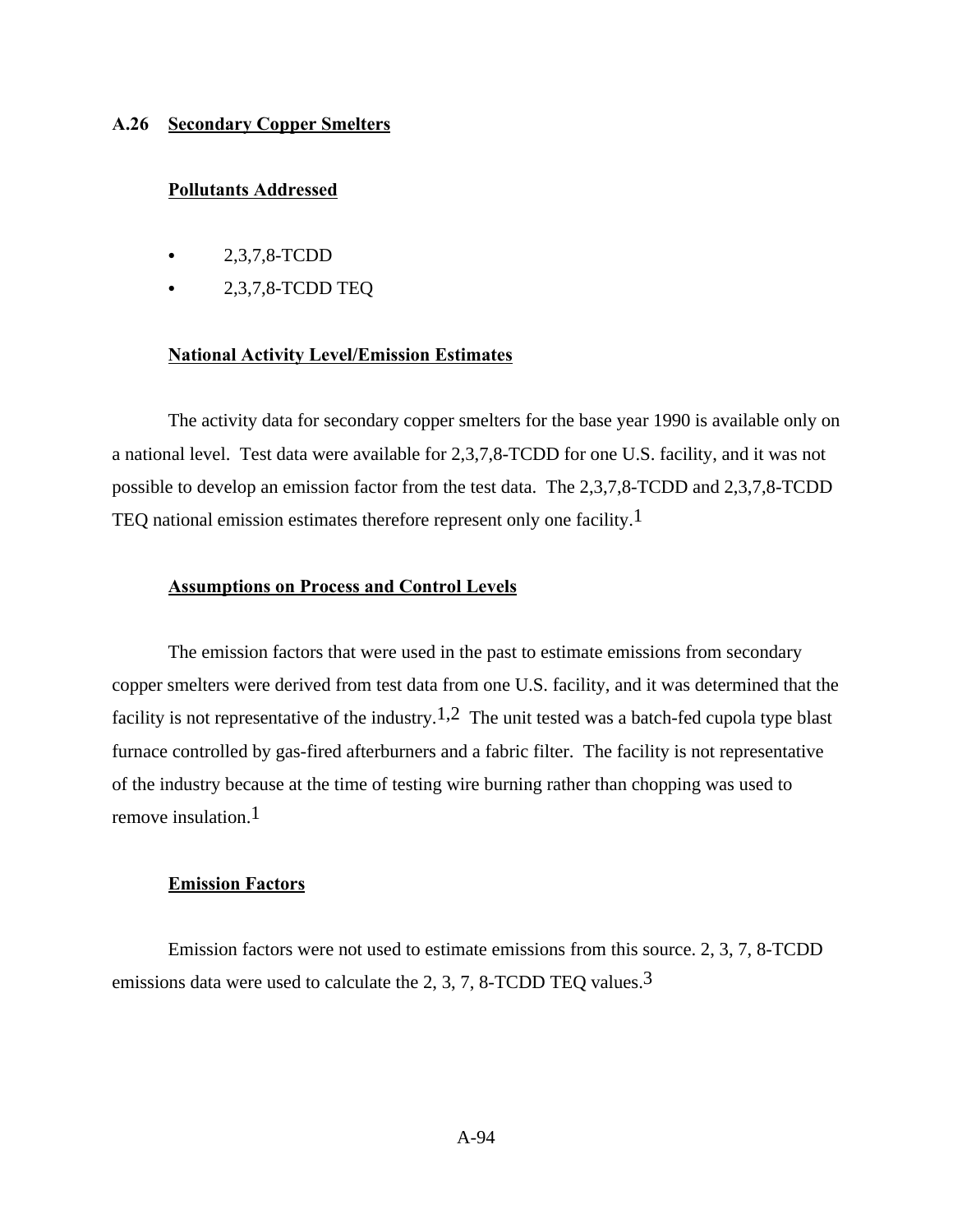## **Major/Area Source Assumptions**

The category of secondary copper smelting is assumed to be a 45 percent major/55 percent area source, with 45 percent of all secondary copper smelters emitting more than 10 tons per year of a single HAP or 25 tons per year of a combination of HAPs. The split is based on industry observations made by EPA during the MACT standards development process.

# **REFERENCES FOR SECONDARY COPPER SMELTERS**

- 1. Research Triangle Institute. 1994. Preliminary Source Assessment for the Secondary Copper Smelting Industry. Prepared for the U.S. Environmental Protection Agency, Research Triangle Park, North Carolina.
- 2. U.S. Environmental Protection Agency. 1987. National Dioxin Study Tier 4- Combustion Sources. Final Test Report-Site 10 Secondary Copper Recovery Cupola Furnace MET-A. EPA-450/4-87-014s. Research Triangle Park, North Carolina.
- 3. U.S. Environmental Protection Agency. 1986. Interim Procedures for Estimating Risks Associated with Exposures to Mixtures of Polychlorinated Dibenzo-p-dioxins and Dibenzofurans (CDDs and CDFs). EPA-625/3-87-012. Washington, DC. 59 pp.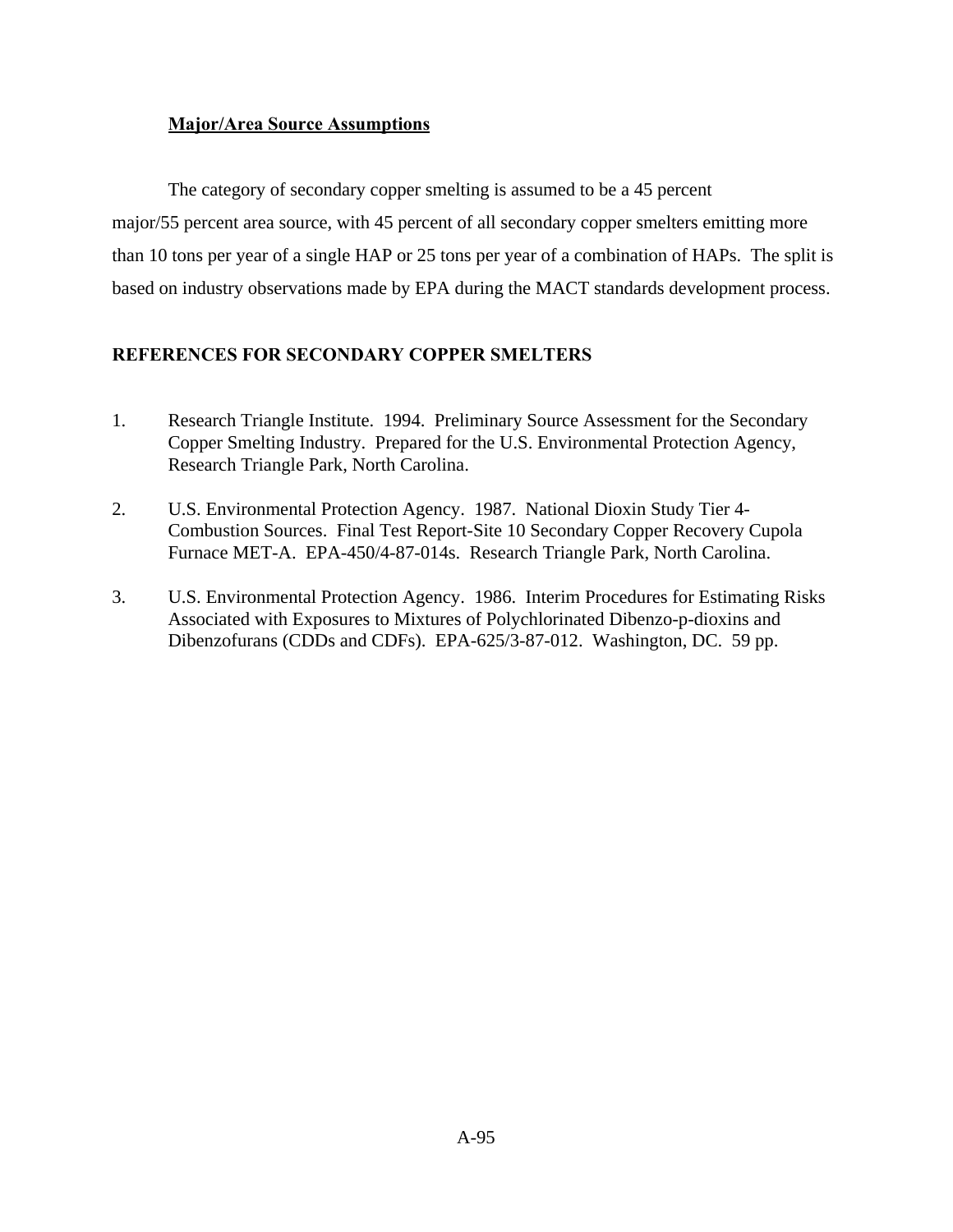# **A.27 Secondary Lead Smelters**

Secondary lead smelting involves the recovery of lead from scrap automobile batteries.

## **Pollutants Addressed**

- $2,3,7,8$ -TCDD
- $-2,3,7,8$ -TCDF
- $\bullet$  2,3,7,8-TCDD TEQ
- $\bullet$  CDD
- $\bullet$  CDF

## **National Emissions/Activity Levels**

The national activity level for secondary lead smelters for the base year 1990 is 948,000 tons lead produced.<sup>1</sup> National emission estimates were made using emission factors and facility specific process, control technology, and production data compiled under the Secondary Lead Smelting NESHAP program. The NESHAP estimates for dioxins/furans emissions are as follows:

- 2,3,7,8-TCDD 1.95 x  $10^{-3}$  lb/yr
- 2,3,7,8-TCDF 1.20 x  $10^{-2}$  lb/yr
- 2,3,7,8-TCDD TEQ 8.49 x  $10^{-3}$  lb/yr
- Total CDD  $1.27 \times 10^{-1}$  lb/yr
- Total CDF  $2.50 \times 10^{-1}$  lb/yr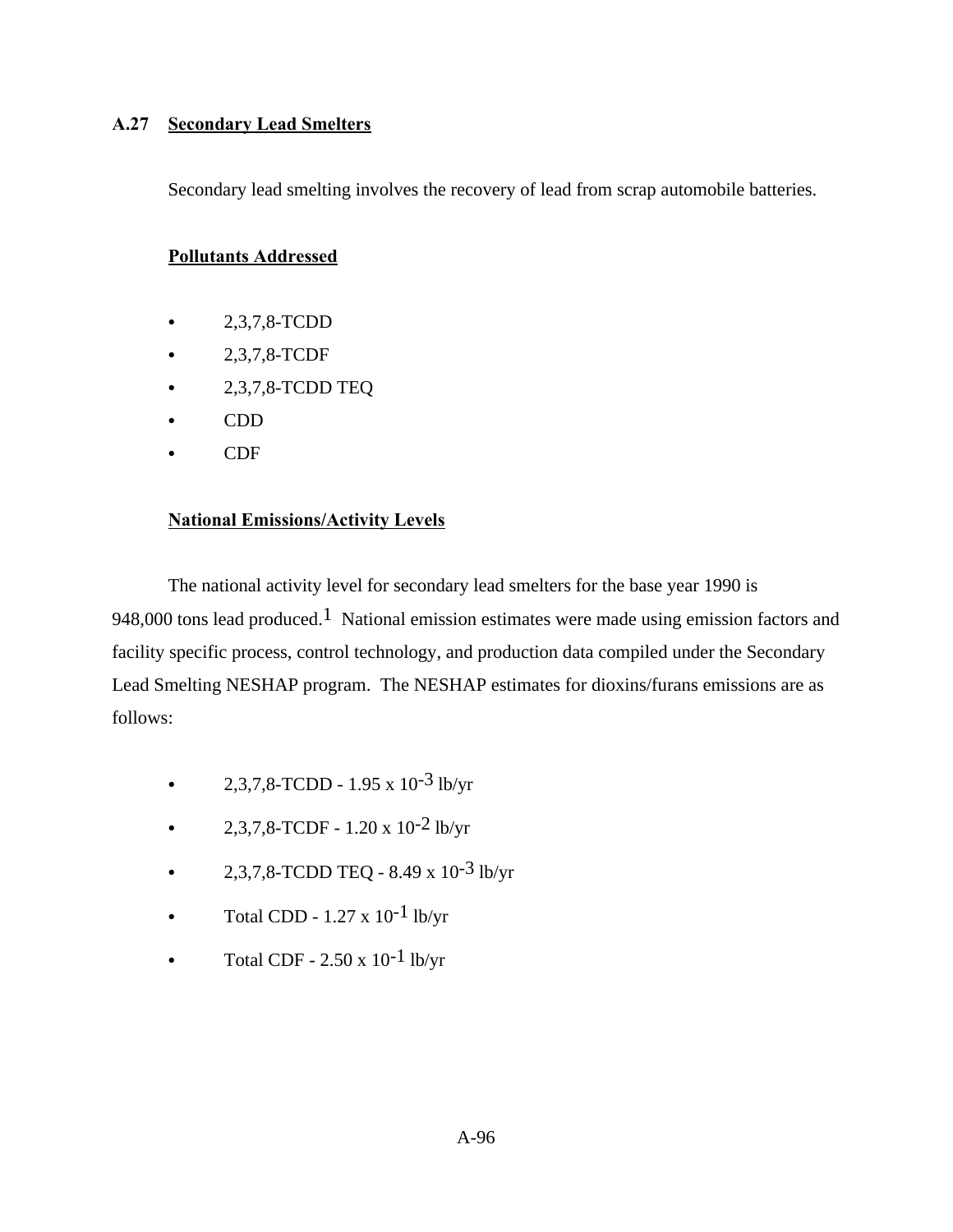### **Assumptions on Process and Control Levels**

There are three principal furnace types in operation at secondary lead smelting facilities in the U.S., the blast furnace, the rotary furnace and the reverberatory furnace. Emission control technologies used include baghouses or a baghouse with a scrubber.

### **Emission Factors**

Table A-19 lists the emission factors for each pollutant that were used to develop the national emissions estimate for secondary lead smelters. The dioxin/furan emission factors were derived from industry test reports of three facilities representing the three principal furnace types in use.<sup>2,3,4</sup> Controlled (baghouse and scrubber) and uncontrolled (baghouse only) emission factors for each furnace type were input into the NESHAP industry database to estimate State level emissions. Fully speciated dioxin/furan profiles were available to calculate 2,3,7,8-TCDD toxic equivalency.5

### **Major/Area Source Assumptions**

The category of secondary lead smelting is assumed to be a 52 percent major/48 percent area source, with 52 percent of all secondary lead smelters emitting more than 10 tons per year of a single HAP or 25 tons per year of a combination of  $HAPs$ .<sup>6</sup> This split is based on industry observations made by EPA during the MACT standards development process

| <b>Pollutant</b>          | <b>Baghouse Outlet</b> | <b>Scrubber Outlet</b> |  |
|---------------------------|------------------------|------------------------|--|
| <b>Rotary Furnace</b>     |                        |                        |  |
| $\parallel 2,3,7,8$ -TCDD | $3.16 \times 10^{-10}$ | $3.96 \times 10^{-10}$ |  |
| $\parallel$ 2,3,7,8-TCDF  | $2.00 \times 10^{-9}$  | $2.00 \times 10^{-9}$  |  |

## **TABLE A-19. SECONDARY LEAD SMELTING EMISSION FACTORS (LB/TON LEAD PRODUCED)**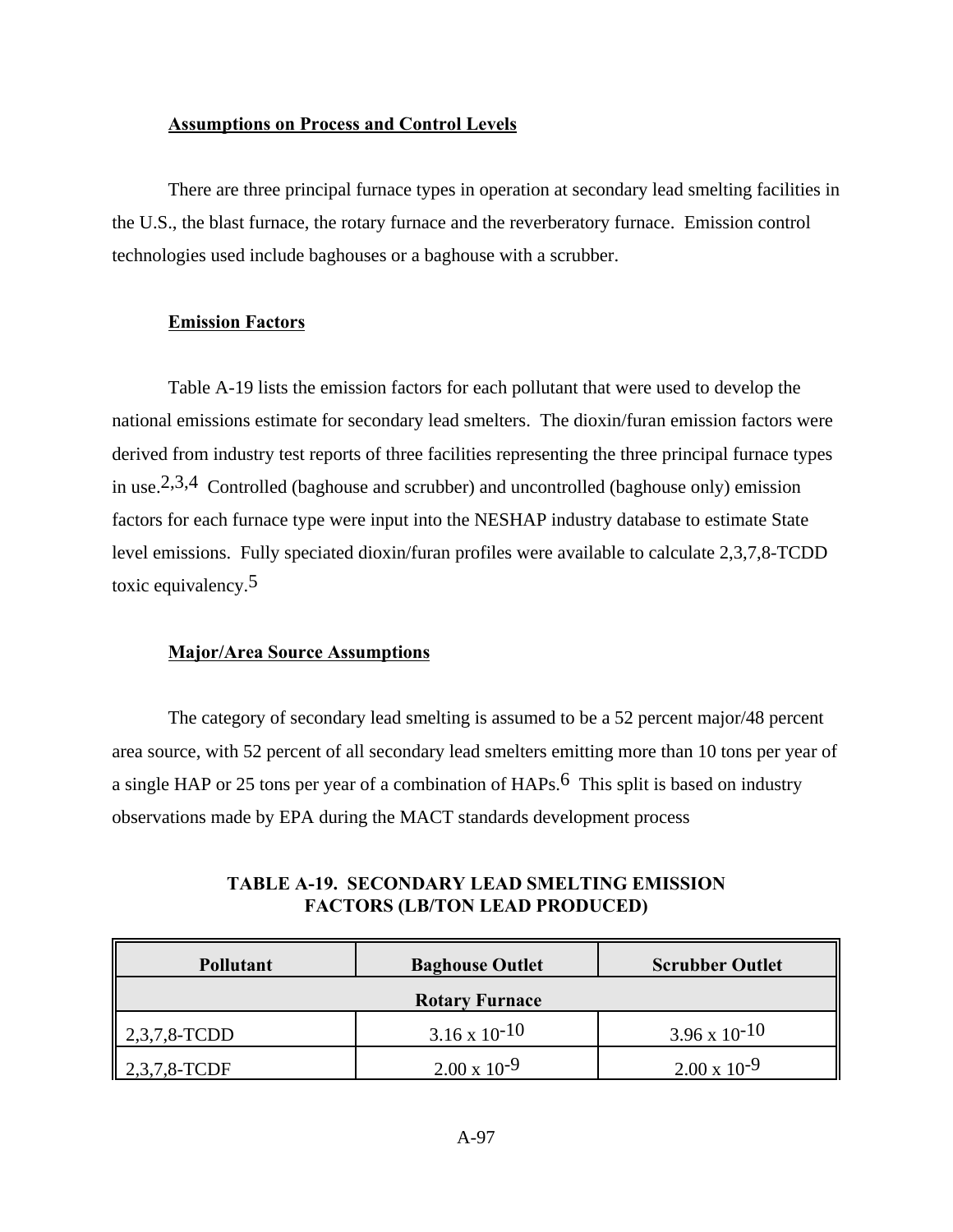# **TABLE A-19. SECONDARY LEAD SMELTING EMISSION FACTORS (LB/TON LEAD PRODUCED) (Continued)**

| Pollutant                   | <b>Baghouse Outlet</b> | <b>Scrubber Outlet</b> |  |
|-----------------------------|------------------------|------------------------|--|
| 2,3,7,8-TCDD TEQ            | $1.42 \times 10^{-9}$  | $1.21 \times 10^{-10}$ |  |
| <b>Total CDD</b>            | $1.49 \times 10^{-8}$  | $1.85 \times 10^{-9}$  |  |
| <b>Total CDF</b>            | $5.16 \times 10^{-8}$  | $5.16 \times 10^{-8}$  |  |
|                             | <b>Blast Furnace</b>   |                        |  |
| 2,3,7,8-TCDD                | $4.46 \times 10^{-9}$  | $5.38 \times 10^{-10}$ |  |
| 2,3,7,8-TCDF                | $1.85 \times 10^{-8}$  | $1.97 \times 10^{-9}$  |  |
| 2,3,7,8-TCDD TEQ            | $1.76 \times 10^{-8}$  | $1.68 \times 10^{-9}$  |  |
| <b>Total CDD</b>            | $2.94 \times 10^{-7}$  | $2.26 \times 10^{-8}$  |  |
| <b>Total CDF</b>            | $5.10 \times 10^{-7}$  | $4.74 \times 10^{-8}$  |  |
| <b>Blast/Reverb Furnace</b> |                        |                        |  |
| 2,3,7,8-TCDD                | $1.48 \times 10^{-10}$ | $1.75 \times 10^{-10}$ |  |
| 2,3,7,8-TCDF                | $8.34 \times 10^{-9}$  | $2.88 \times 10^{-9}$  |  |
| 2,3,7,8-TCDD TEQ            | $2.68 \times 10^{-9}$  | $8.14 \times 10^{-10}$ |  |
| <b>Total CDD</b>            | $1.12 \times 10^{-8}$  | $1.42 \times 10^{-8}$  |  |
| <b>Total CDF</b>            | $7.66 \times 10^{-8}$  | $3.16 \times 10^{-8}$  |  |

# **REFERENCES FOR SECONDARY LEAD SMELTERS**

- 1. Larrabee, D.A. Lead. 1991. In: U.S. Industrial Outlook 1991. U.S. Department of Commerce, International Trade Administration, Washington, DC.
- 2. U.S. Environmental Protection Agency. 1992. Draft Emission Test Report. HAP Emission Testing on Selected Sources at a Secondary Lead Smelter. Tejas Resources, Inc. Prepared by Roy F. Weston, Inc. Contract No. 68-D1-0104.
- 3. U.S. Environmental Protection Agency. 1993. Draft Emission Test Report. HAP Emission Testing on Selected Sources at a Secondary Lead Smelter. Schuylkill Metals Corporation. Prepared by Roy F. Weston, Inc. Contract No. 68-D1-0104.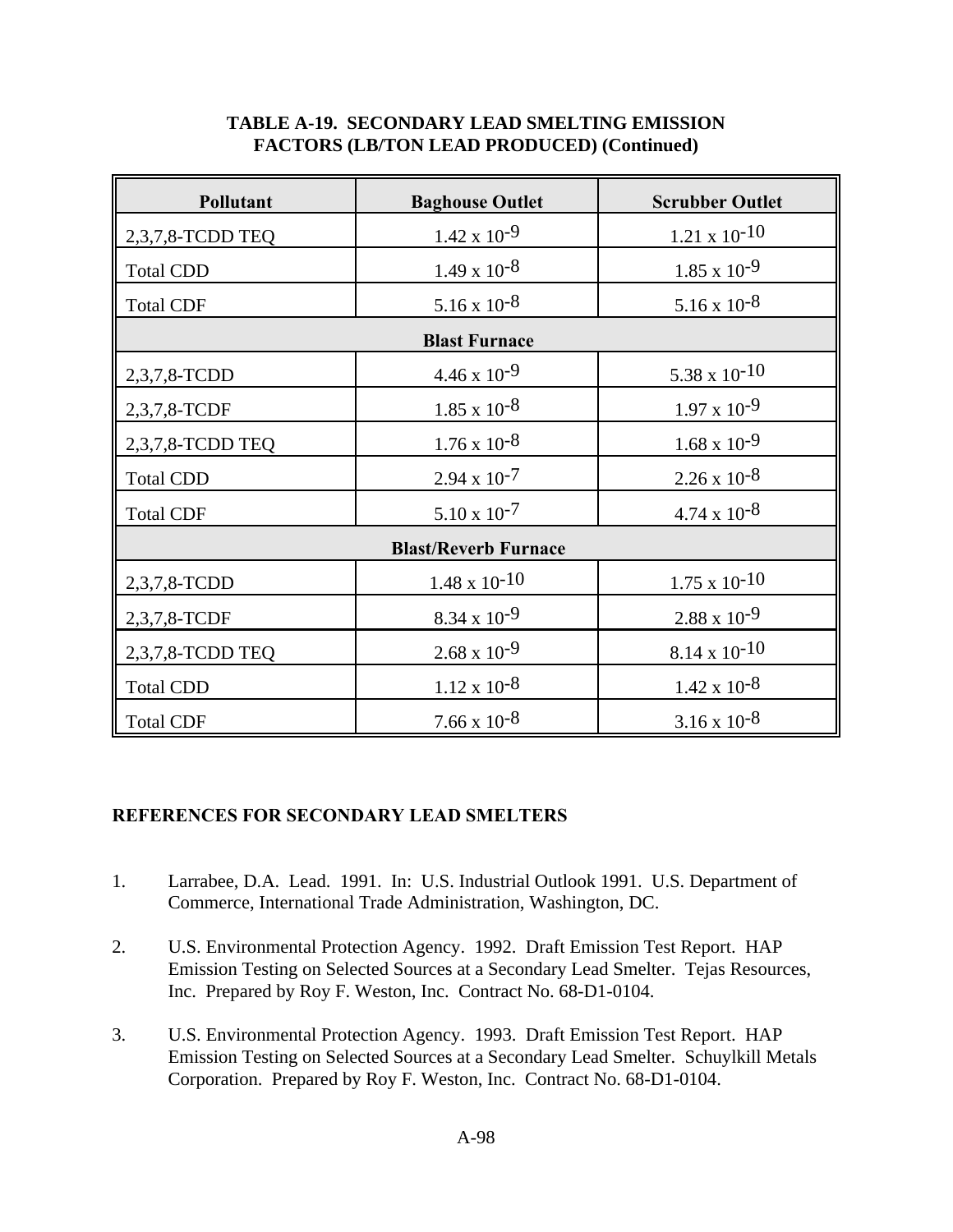- 4. U.S. Environmental Protection Agency. 1993. Draft Emission Test Report. HAP Emission Testing on Selected Sources at a Secondary Lead Smelter. East Penn Manufacturing Company. Prepared by Roy F. Weston, Inc. Contract No. 68-D1-0104.
- 5. U.S. Environmental Protection Agency. 1989. Interim Procedures for Estimating Risks Associated with Exposures to Mixtures of Chlorinated Dibenzo-p-dioxins and Dibenzofurans (CDDs and CDFs) and 1989 Update. EPA-625/3-84-016. Office of Health and Environmental Assessment, Washington, DC. 98 pp.
- 6. U.S. Environmental Protection Agency. 1995. Secondary Lead Smelting Background Information Document for Promulgated Standards. EPA-453/R-95-008b. Research Triangle Park, North Carolina.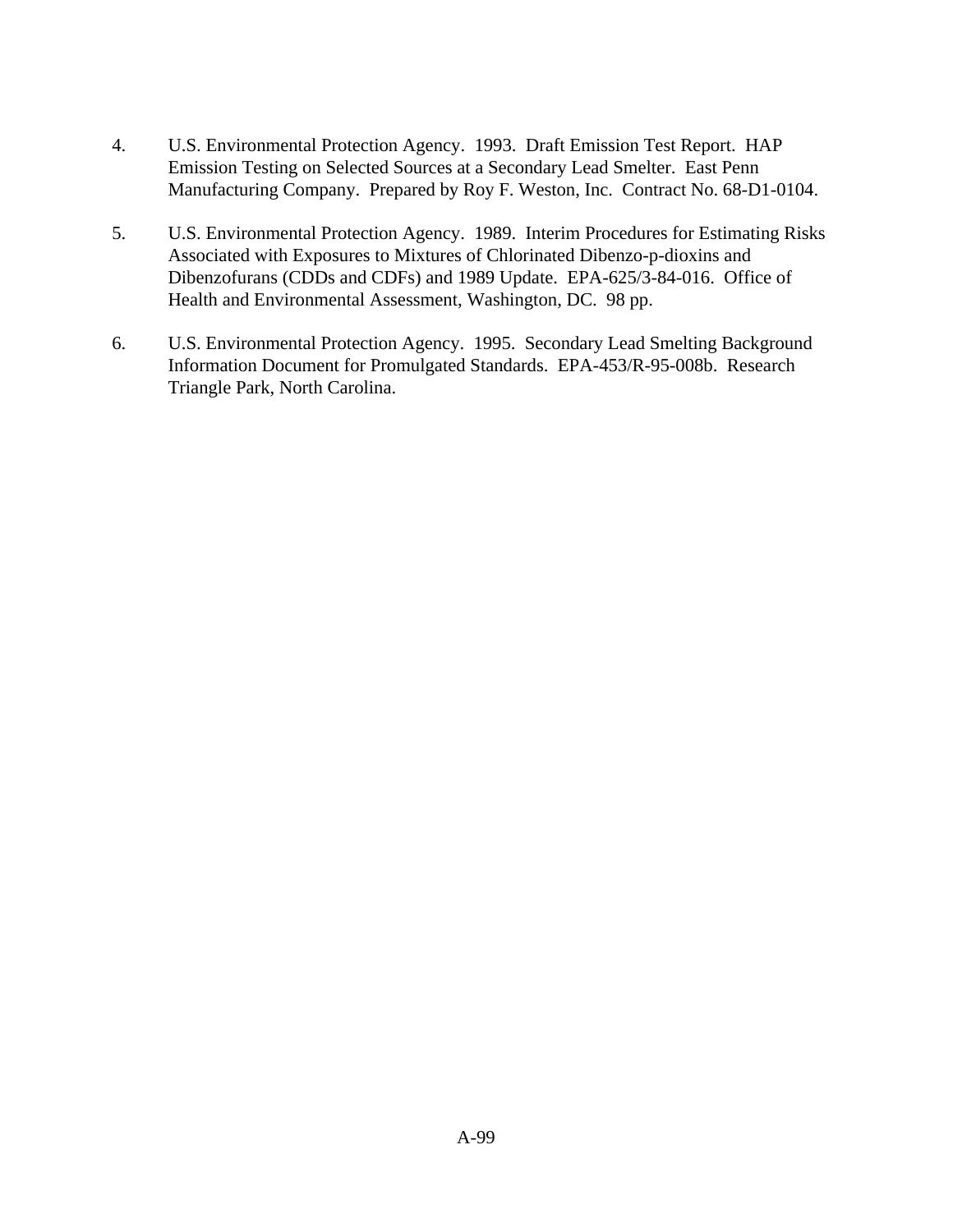### **A.28 Primary Aluminum Production**

### **Pollutants Addressed**

 $\bullet$  EOM

### **Emission Estimates**

The annual emissions estimate was developed from data presented in the background documentation for the development of the Primary Aluminum Industry MACT.<sup>1</sup> The document presents baseline emissions estimates which are representative of 1990 emissions.2

The baseline emission estimates are based on model processes. Data provided from industry information collection requests were used to develop model processes that represent the major production processes in the industry (aluminum production, paste production, and anode baking), and the annual production rates and emission factors for each process. The aluminum production process was divided into the four different types of potlines used in the industry: center-worked prebake; side-worked prebake; horizontal stud Soderberg; and, vertical stud Soderberg. EOM emissions for the individual processes were estimated using the appropriate activity data and emission factors. The individual estimates were summed to obtain an overall estimate for primary aluminum production. The activity data, emission factor, and emissions estimate for each process are presented in the following table.

1990 emissions will be reduced by 50 percent after the primary aluminum industry MACT is implemented.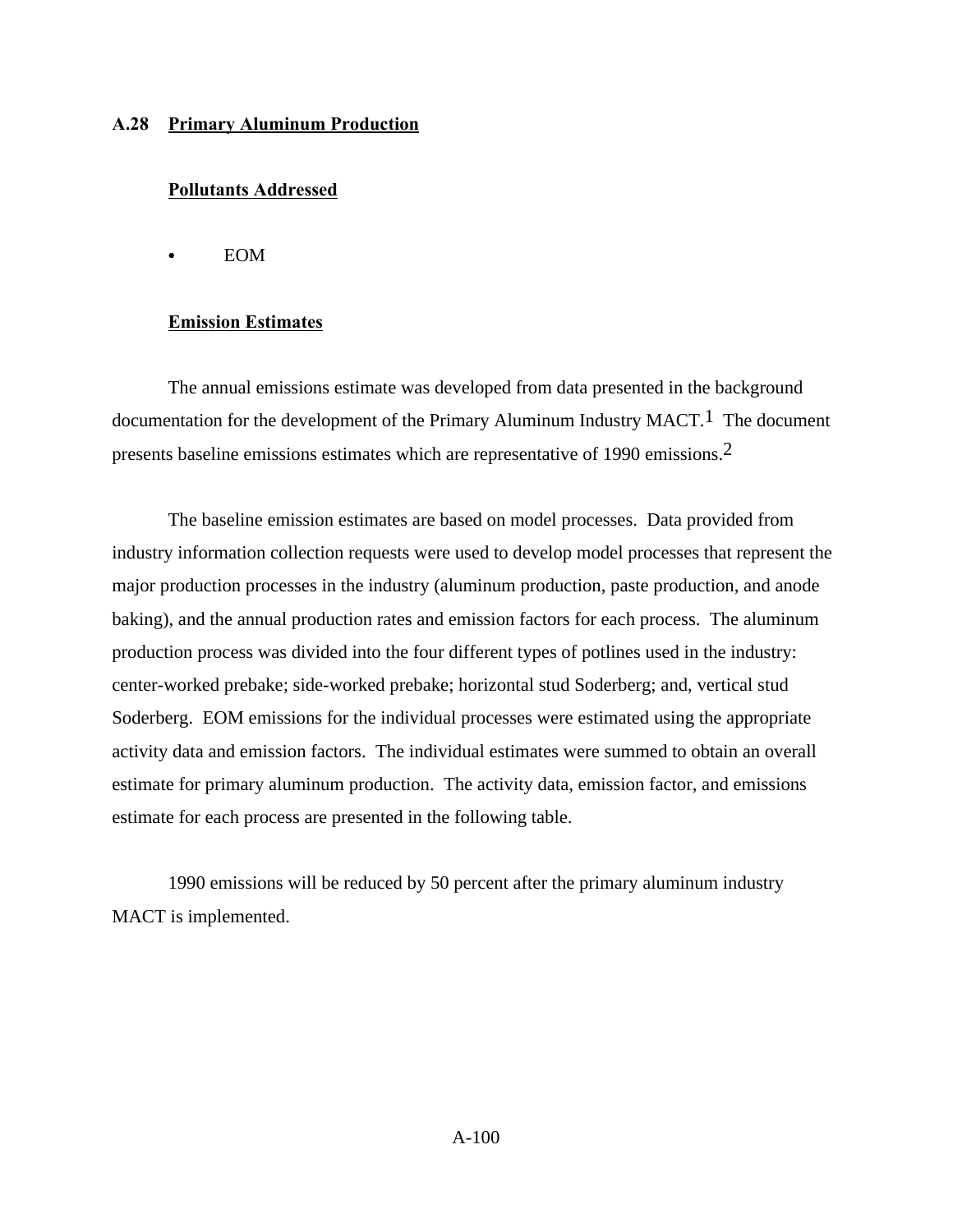# **Major/Area Source Assumptions**

The category of primary aluminum production is assumed to be 45 percent major sources, and 55 percent area sources. This split is based on industry observations made by EPA during the MACT standards development process.

| <b>Process</b>                    | <b>Activity Data</b>                | <b>Emission Factor</b>             | <b>EOM Emissions</b><br>(tons) |
|-----------------------------------|-------------------------------------|------------------------------------|--------------------------------|
| Aluminium Production <sup>a</sup> |                                     |                                    |                                |
| <b>CWPB</b>                       | 3,124,500 tons<br>aluminum produced | $1.38$ lb/ton<br>aluminum produced | 2,161                          |
| <b>SWPB</b>                       | 500,000 tons<br>aluminum produced   | $0.30$ lb/ton<br>aluminum produced | 75                             |
| <b>HSS</b>                        | 447,000 tons<br>aluminum produced   | $3.74$ lb/ton<br>aluminum produced | 835                            |
| <b>VSS</b>                        | 435,000 tons<br>aluminum produced   | 0.47 lb/ton produced               | 103                            |
| <b>Anode Bake Furnaces</b>        | 2,032,000 tons<br>anode produced    | $0.55$ lb/ton anode<br>produced    | 555                            |
| <b>Paste Production</b>           | 2,722,720 tons<br>paste produced    | 0.11 lb/ton paste<br>produced      | 147                            |
| Total EOM Emissions (tons)        |                                     |                                    | 3,876                          |

 $^{\text{a}}$  CWPB = Center-worked prebake

SWPB = Side-worked prebake

VSS = Vertical Stud Soderberg

HSS = Horizontal Stud Soderberg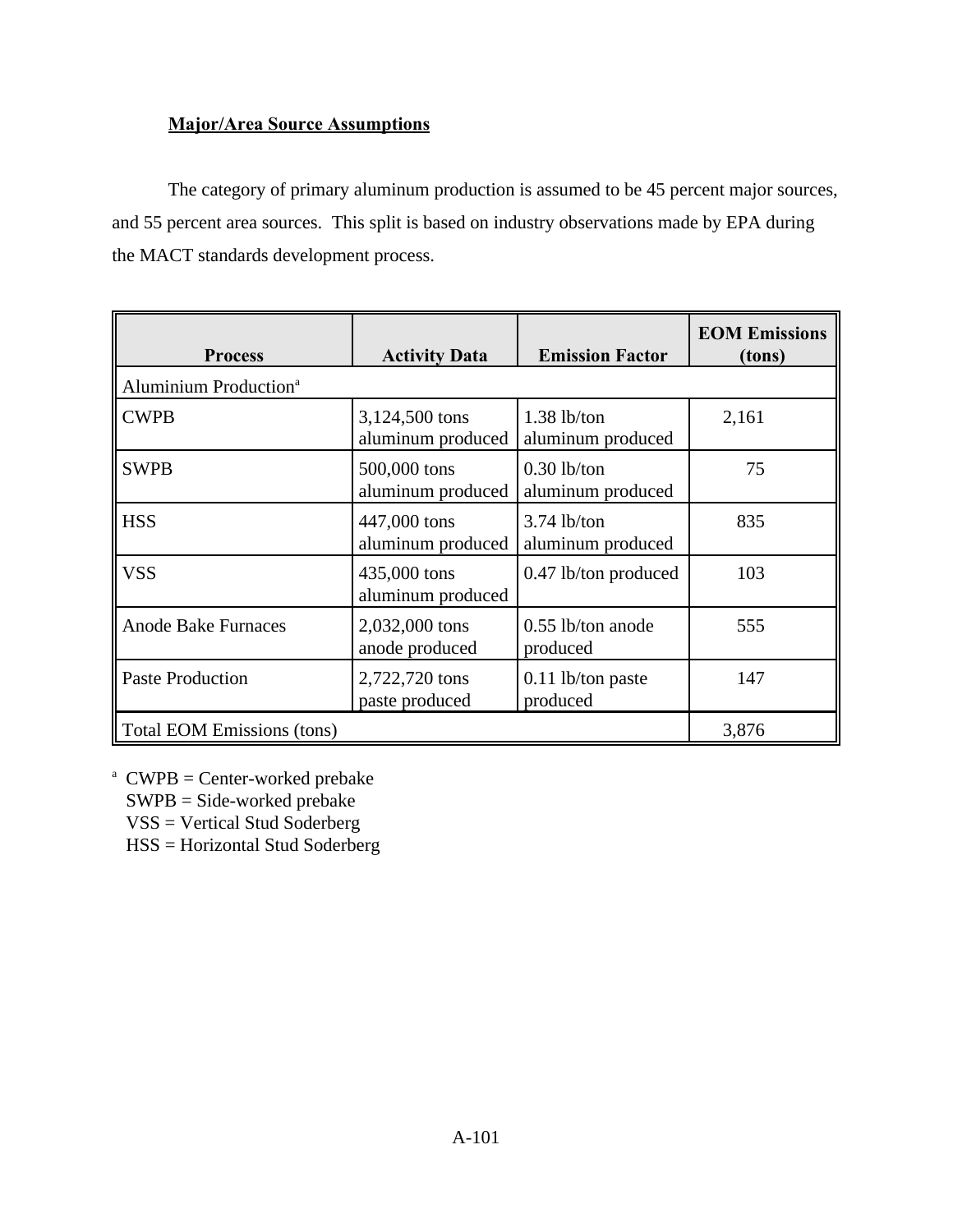# **REFERENCES FOR PRIMARY ALUMINUM PRODUCTION**

- 1. Primary Aluminum Industry: Technical Support Document for Proposal MACT Standards. U.S. Environmental Protection Agency, Office of Air Quality Planning and Standards, Research Triangle Park, North Carolina. July 1996.
- 2. Data provided by Steve Fruh, U.S. Environmental Protection Agency, to Jack Johnson, Eastern Research Group, Inc. on 1990 emissions from the Primary Aluminum Industry. January 7, 1996.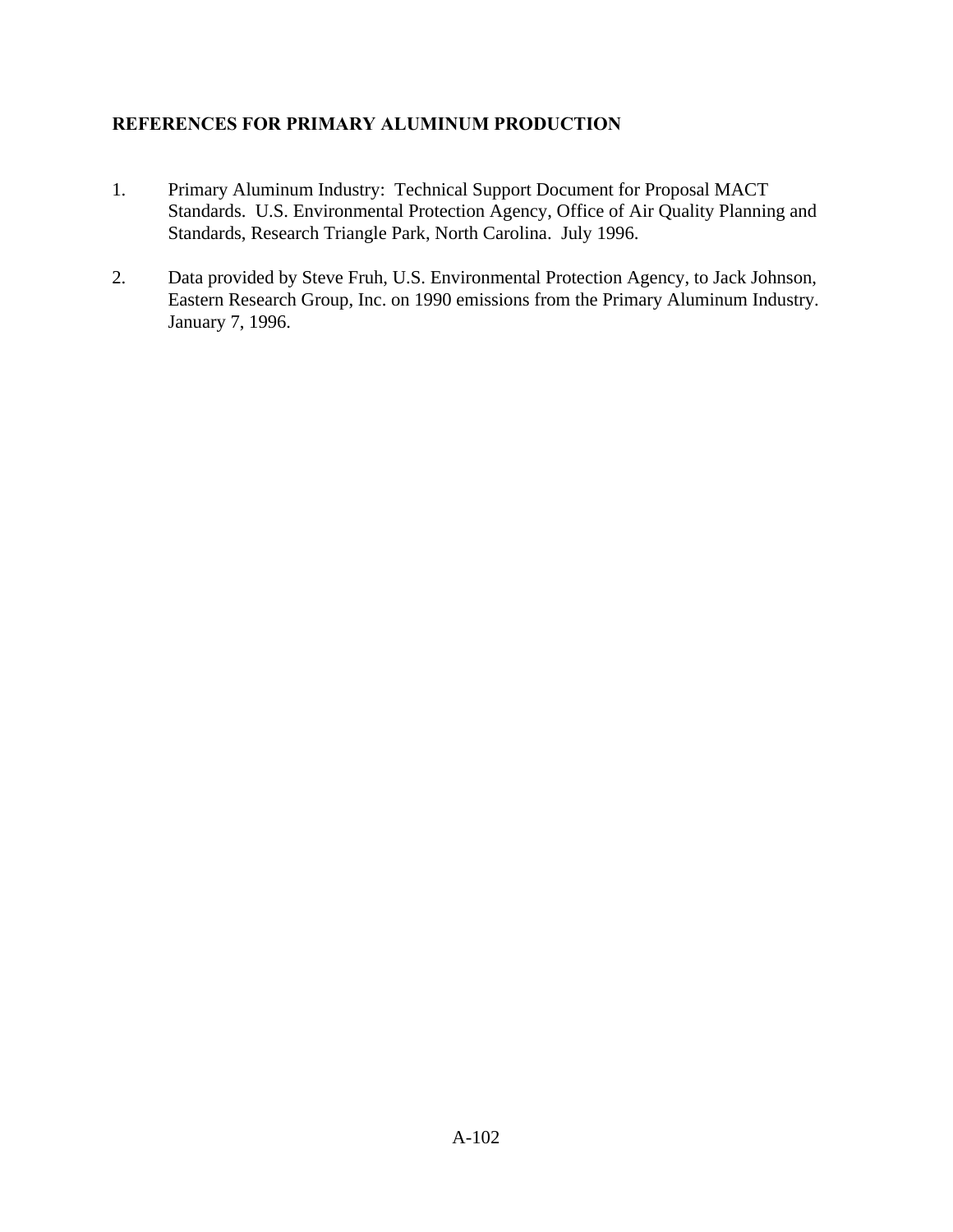### **A.29 Secondary Aluminum Production**

### **Pollutants Addressed**

 $\bullet$  2,3,7,8-TCDD TEQ

### **Emission Estimates**

A national 2,3,7,8-TCDD TEQ emissions estimate for secondary aluminum production was developed from data provided by The Aluminum Association to the U.S. EPA.<sup>1,2</sup> Data that could be used to develop mass emissions estimates of dioxins/furans were not available.

The emissions estimate is based on model processes that represent the main processes and emission controls used by the secondary aluminum industry. An annual 2,3,7,8-TCDD TEQ emission rate was developed for each process/control configuration, based on 8,760 hours of operation per year. In addition, a utilization factor (the percent of time that the process is actually in operation) was developed for each configuration and the number of process units for each configuration were identified. To estimate actual annual TEQ emissions from a process/control, the TEQ emission rate (lb/yr) was multiplied by the utilization factor (percent or fraction) and the number of process units in operation. The data used to develop the emissions estimates are presented in Table A-20.

### **Major/Area Source Assumptions**

The category of secondary aluminum smelting is assumed to be a 45 percent major/55 percent area source, with 45 percent of all secondary aluminum delaquering furnaces located at facilities emitting more than 10 tons per year of a single HAP or 25 tons per year of a combination of HAPs. This split is based on industry observations made by EPA during the MACT standards development process.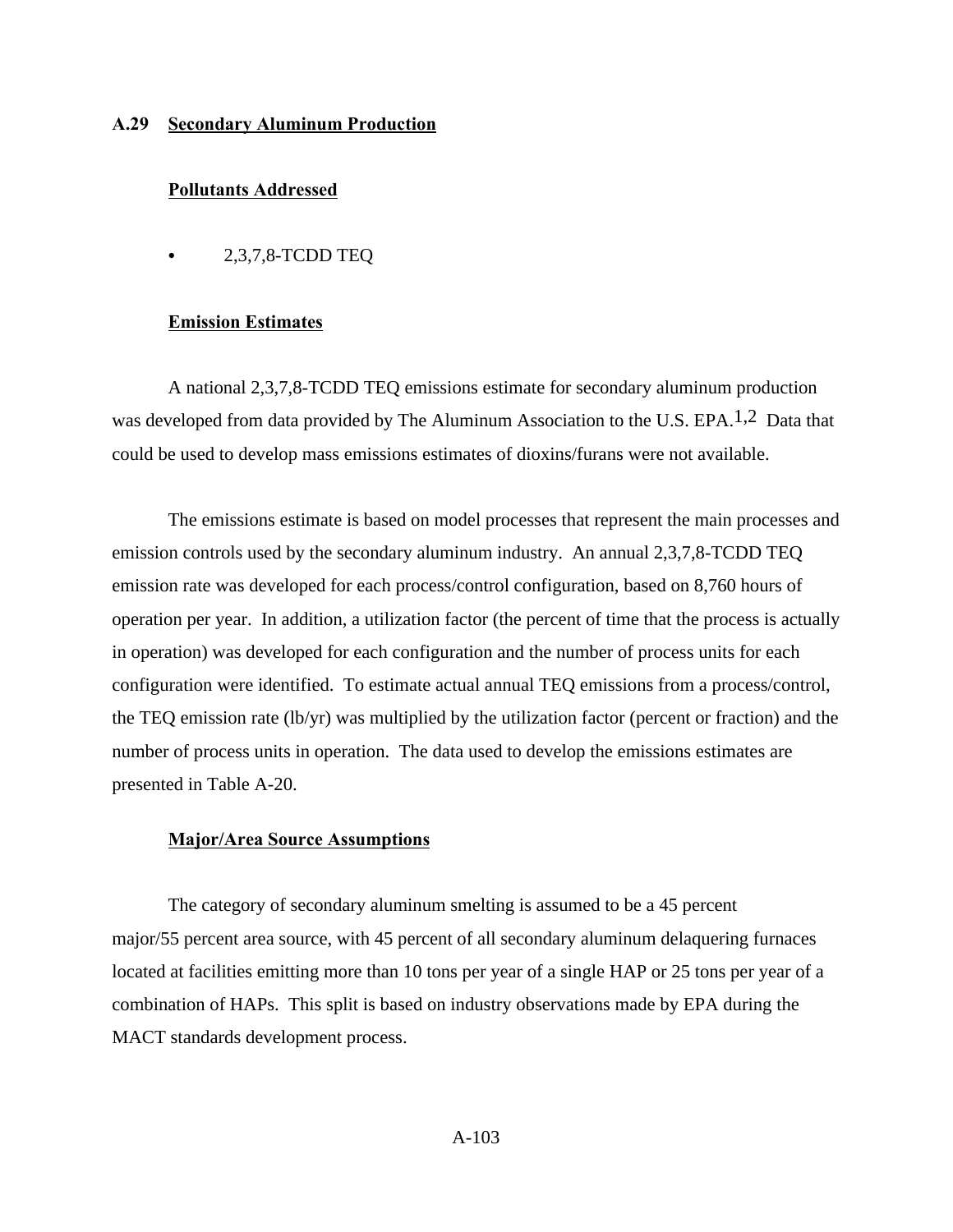| <b>Process</b>                                | <b>Controls</b>                 | <b>TEQ</b><br><b>Emission</b><br>Rate $(lb/yr)^a$ | <b>Utilization</b><br>Factor <sup>b</sup> | Number of<br><b>Units</b> | <b>TEO</b><br><b>Emissions</b><br>$(lbs)^c$ |
|-----------------------------------------------|---------------------------------|---------------------------------------------------|-------------------------------------------|---------------------------|---------------------------------------------|
| <b>Scrap Dryers</b>                           | Afterburner                     | 0.013                                             | 0.8                                       | 19                        | 0.1976                                      |
| <b>Scrap Dryers</b>                           | Afterburner/<br><b>Baghouse</b> | 0.0059                                            | 0.8                                       | 5                         | 0.0236                                      |
| <b>Delacquering Units</b>                     | Afterburner                     | 0.00015                                           | 0.8                                       | 21                        | 0.0025                                      |
| Foundry Side-wells                            | Baghouse                        | 0.00051                                           | 0.7                                       | 41                        | 0.0145                                      |
| Foundry Side-wells                            | Uncontrolled                    | 0.00425                                           | 0.7                                       | 39                        | 0.1161                                      |
| Nonfoundry Side-wells                         | Uncontrolled                    | 0.000056                                          | 0.8                                       | 8                         | 0.00036                                     |
| <b>Other Reverberatory</b><br><b>Furnaces</b> | Uncontrolled                    | 0.000056                                          | 0.8                                       | 564                       | 0.0253                                      |
| <b>Total Emissions</b>                        |                                 |                                                   |                                           | 0.38                      |                                             |

<sup>a</sup> Emission rate based on 8,760 hours/year of operation.

<sup>b</sup> Percent of time process is actually operating.

 $\epsilon$  Emission rate (lb/yr) \* Utilization factor (unitless) \* Number of units.

# **REFERENCES FOR SECONDARY ALUMINUM SMELTERS**

- 1. Memorandum from Bob Strieter, The Aluminum Association, to Juan Santiago, U.S. Environmental Protection Agency. Annual Dioxin Emissions for Secondary Aluminum Production. May 17, 1996.
- 2. Memorandum from Juan Santiago, U.S. Environmental Protection Agency, to Jack Johnson, Eastern Research Group, Inc. New Dioxin/Furan Emissions Data Received from The Aluminum Association. January 22, 1997.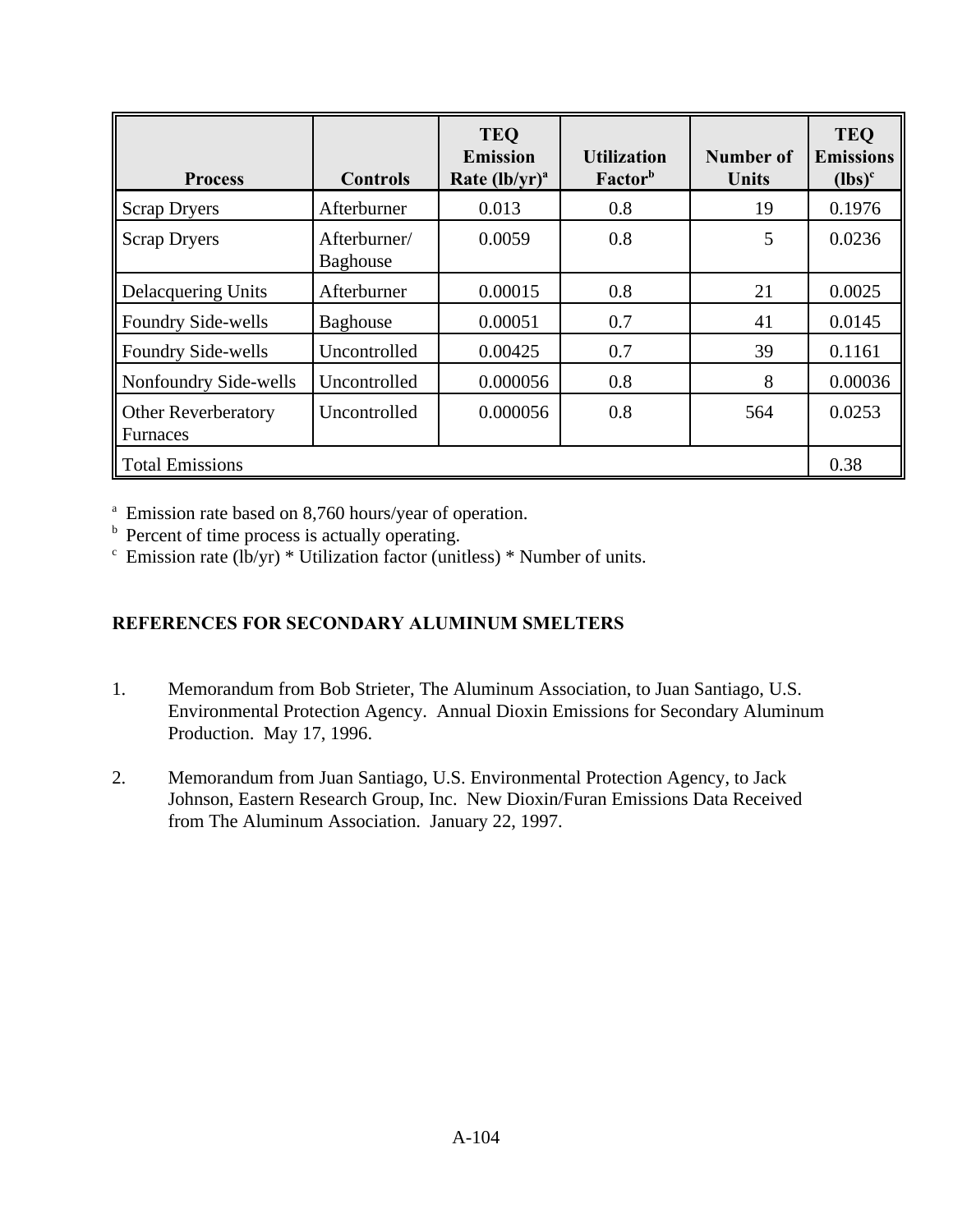### **A.30 Drum and Barrel Reclamation/Incineration**

### **Pollutants Addressed**

- $-2,3,7,8$ -TCDD
- C 2,3,7,8-TCDF
- $\bullet$  2,3,7,8-TCDD TEQ
- $\bullet$  CDD
- $\bullet$  CDF

### **National Activity Level/Emission Estimates**

The national activity level for drum and barrel reclamation/incineration for the base year 1990 is 4,600,000 drums (55-gallon) burned.<sup>1</sup> National emission estimates were made using emission factors and the reported total number of drums thermally reclaimed.

## **Assumptions on Process and Control Levels**

The emission factors used to estimate emissions from drum and barrel reclamation/incineration were derived from test data from one U.S. facility operating a tunnel furnace controlled by a high temperature afterburner.

### **Emission Factors**

Table A-21 lists the emission factors for each pollutant that were used to develop the national emissions estimate for drum and barrel reclamation/incineration.2 The dioxin/furan emission factors were derived from one facility test report conducted under the Tier 4 National Dioxin Survey. 2,3,7,8-TCDD/TCDF isomer specific emission factors and homologue totals were used in calculating 2,3,7,8-TCDD toxic equivalency under the U.S. EPA 1986 scheme.3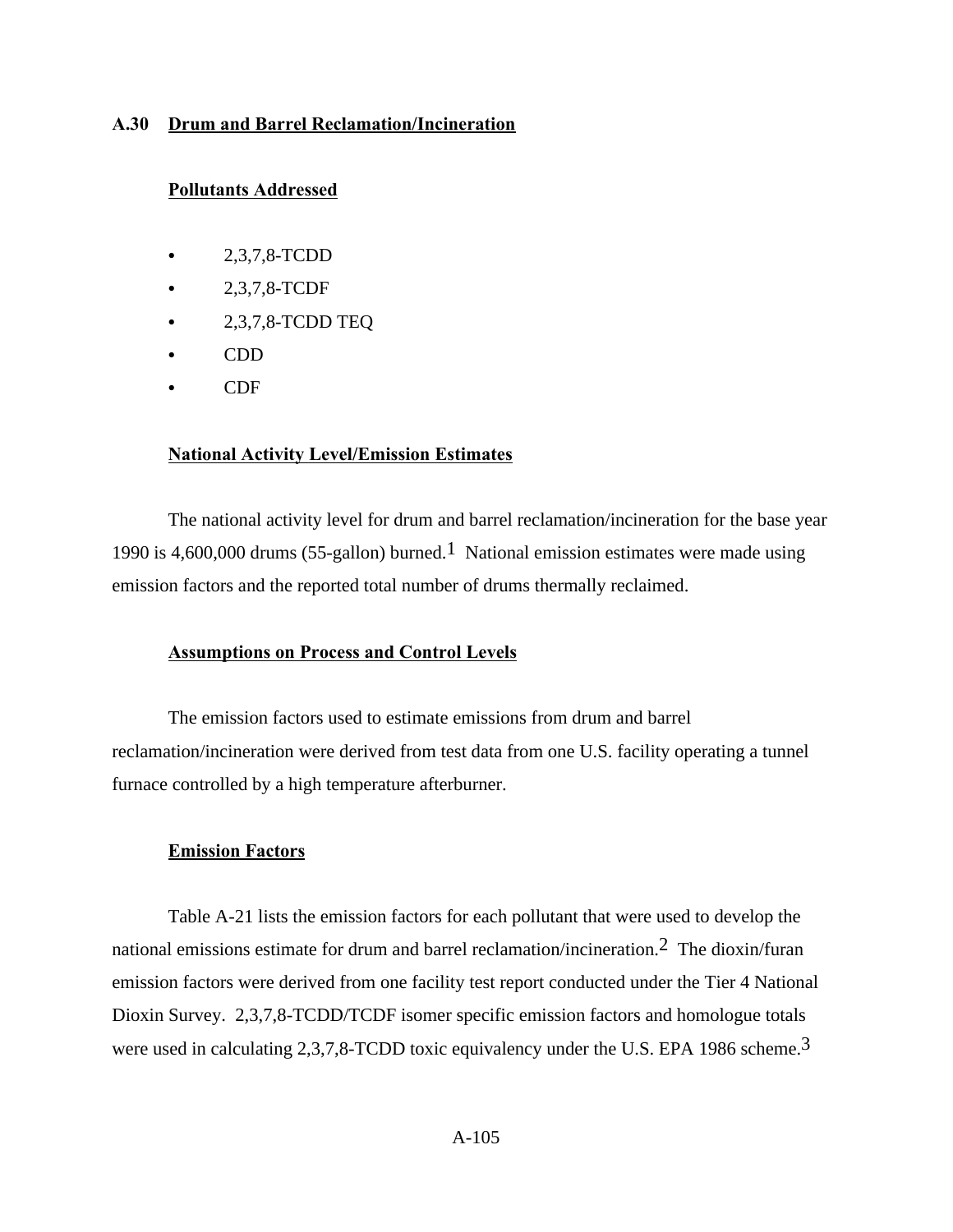| <b>Pollutant</b> | <b>Emission Factor</b> | <b>Units</b>  |
|------------------|------------------------|---------------|
| 2,3,7,8-TCDD     | $4.61 \times 10^{-9}$  | $1b/103$ drum |
| 2,3,7,8-TCDF     | $8.05 \times 10^{-8}$  | $1b/103$ drum |
| 2,3,7,8-TCDD TEQ | $1.09 \times 10^{-7}$  | $1b/103$ drum |
| <b>CDD</b>       | $4.48 \times 10^{-7}$  | $1b/103$ drum |
| <b>CDF</b>       | $2.43 \times 10^{-6}$  | $1b/103$ drum |

## **TABLE A-21. DRUM AND BARREL RECLAMATION EMISSION FACTORS**

# **Major/Area Source Assumptions**

The category of drum and barrel reclamation/incineration is assumed to be strictly an area source, with no drum and barrel reclamation/incineration facilities emitting more than 10 tons per year of a single HAP or 25 tons per year of a combination of HAPs.

# **REFERENCES FOR DRUM AND BARREL RECLAMATION/INCINERATION**

- 1. U.S. Environmental Protection Agency. June 1994. Estimating Exposures to Dioxin-Like Compounds, Volume II: Properties, Sources, Occurrence, and Background Exposures. External Review Draft. EPA-600/6-88-005Cb. Office of Health and Environmental Assessment, Washington, DC. p. 3-69.
- 2. U.S. Environmental Protection Agency. 1996. Locating and Estimating Air Emissions from Sources of Dioxins and Furans. Draft Report. Research Triangle Park, North Carolina.
- 3. U.S. Environmental Protection Agency. 1986. Interim Procedures for Estimating Risks Associated with Exposures to Mixtures of Polychlorinated Dibenzo-p-dioxins and Dibenzofurans (CDDs and CDFs). EPA-625/3-87-012. Washington, DC. 59 pp.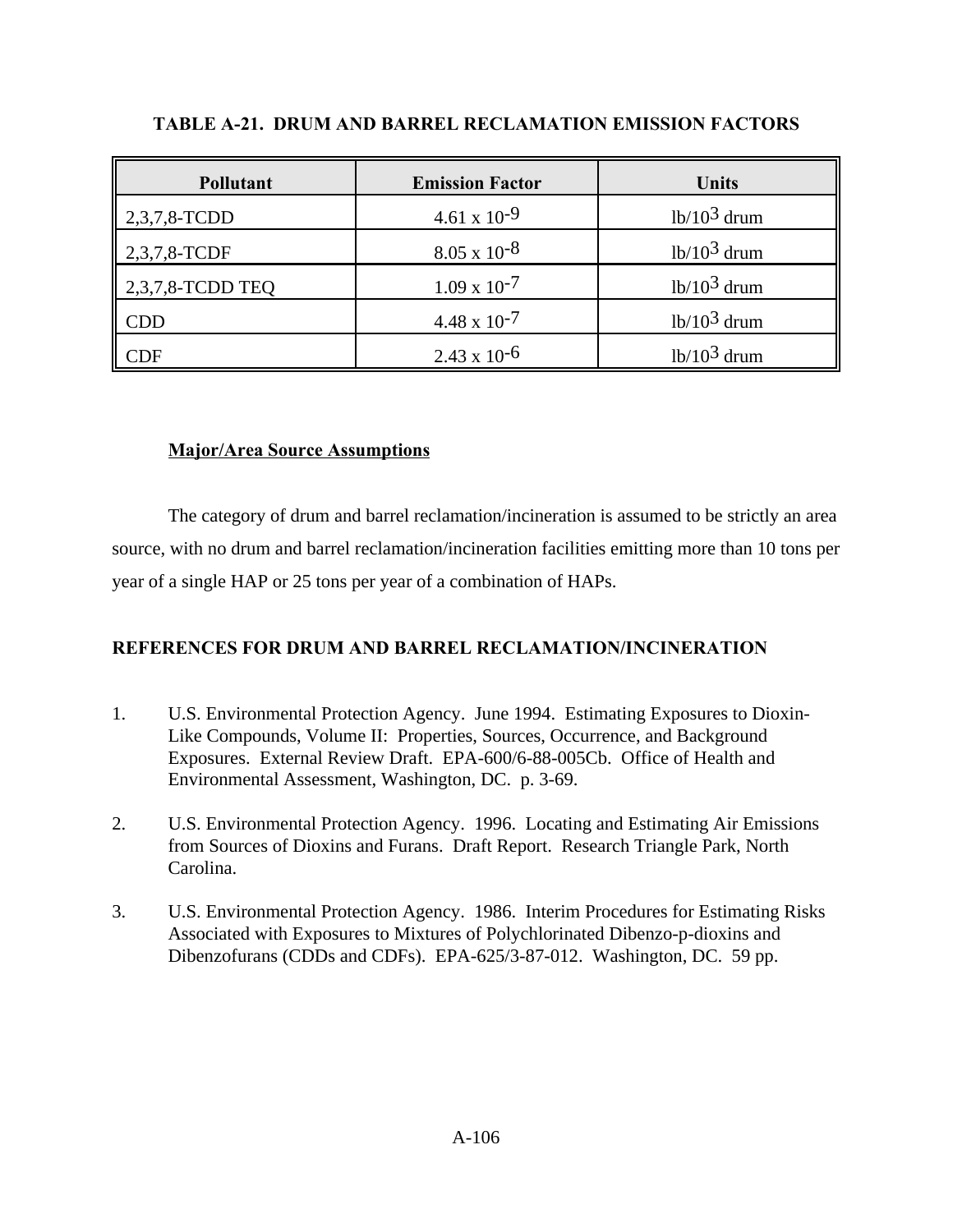### **A.31 Coke Ovens**

### **Pollutants Addressed**

**EOM** 

### **National Activity/Emission Levels**

The 1990 national activity level for the coke production category as reported by EIA is 28.9 million tons of coke produced.<sup>1</sup> The national activity level represents coke production from furnace coke plants (25.2 million tons of coke produced per year) and merchant coke plants (3.7 tons of coke produced per year). Furnace plants are owned by or affiliated with iron- and steel-producing companies that produce coke primarily for consumption in their own blast furnaces. Merchant plants produce coke for sale on the open market, selling most of their product to firms engaged in blast furnace, foundry, and nonferrous operations.

## **Assumptions on Processes and Control Levels**

The emission factor presented below represents emissions from charging operations, leaking doors, charging lids, and oven offtakes, all of which are emission points associated with the coking process. There are other potential EOM emission points within a coke oven byproduct plant (e.g., quenching, tar decanting and storage, and pushing operations), but there was not suitable emission factor data available to estimate emissions from these points.

The emissions from each of the points considered in this inventory are fugitive emissions and are highly dependent on the maintenance of the coke ovens and worker practice. The emission rates for doors are dependent on how well the seals around the doors are maintained. The rates of emissions for lids and offtakes are dependent on worker practice in applying sealants around the gaps, the size of the gaps, and pressure fluctuations around the coke oven. Charging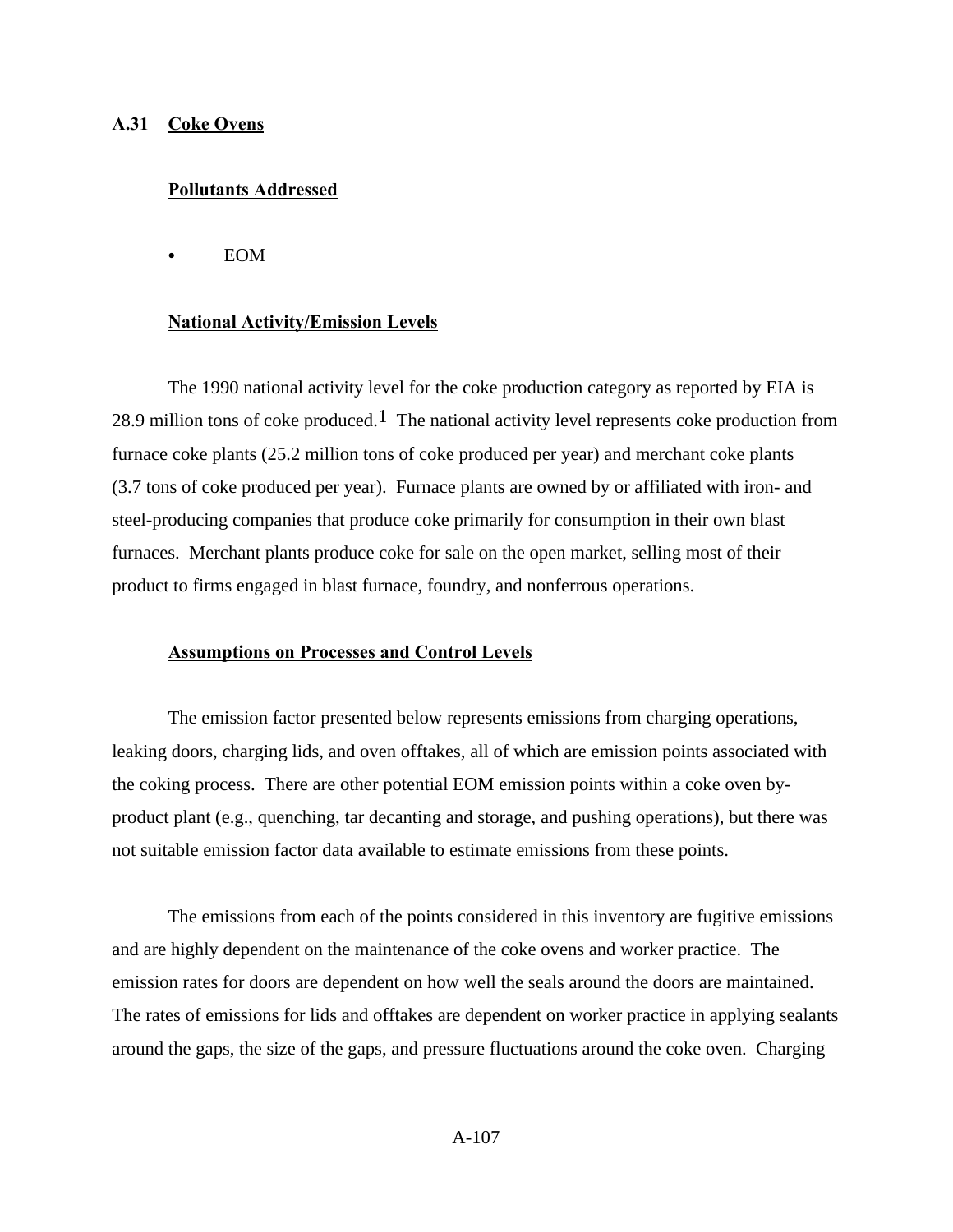emission rates are a function of the time over which the coal is loaded into the oven, the pressure fluctuations around the oven, and the gap size around the charging ports.

The emission factor used in this report reflects an average between well-controlled and poorly controlled coke ovens. The EPA report<sup>2</sup> from which this emission factor was developed created a set of three model coke oven batteries representing coke ovens that produce foundry coke, older coke ovens producing blast furnace coke built before 1972, and newer coke ovens producing blast furnace coke built between 1972 and 1987 (Model 1, Model 2, and Model 3, respectively). Associated operating parameters such as charging rate, percent leaking doors, percent leaking lids, and cycle times were built into the models. The database on which the models were built included 528 observations at 15 coke oven batteries.

#### **Emission Factors**

The emission factor for EOM that was used in this inventory is 0.047 lb EOM/ton of coke produced. This EOM factor represents topside emissions from coke ovens as described above. This emission factor represents emissions associated with charging operations, door leaks, leaks from charging lids, and from oven offtakes. As described above, this emission factor represents an average between a well-controlled and poorly controlled coke oven.

The EOM emission factor was developed from four separate emission factors presented in the EPA's coke ovens document.<sup>3</sup> The four emission factors (one for each of the four emission points included in this inventory) were presented in that document as emission rates of benzene soluble organics (BSO) for each of the three model coke oven batteries that were created. Though not chemically identical, for the purposes of this study, the BSO does not include the very polar material, but does include most of the POM fraction of the sample. BSO is considered equivalent to EOM. A single weighted EOM emission factor was developed by adding all four emission factors together within a model battery and then weighting the single model battery emission factors based on the percentage of national coke oven capacities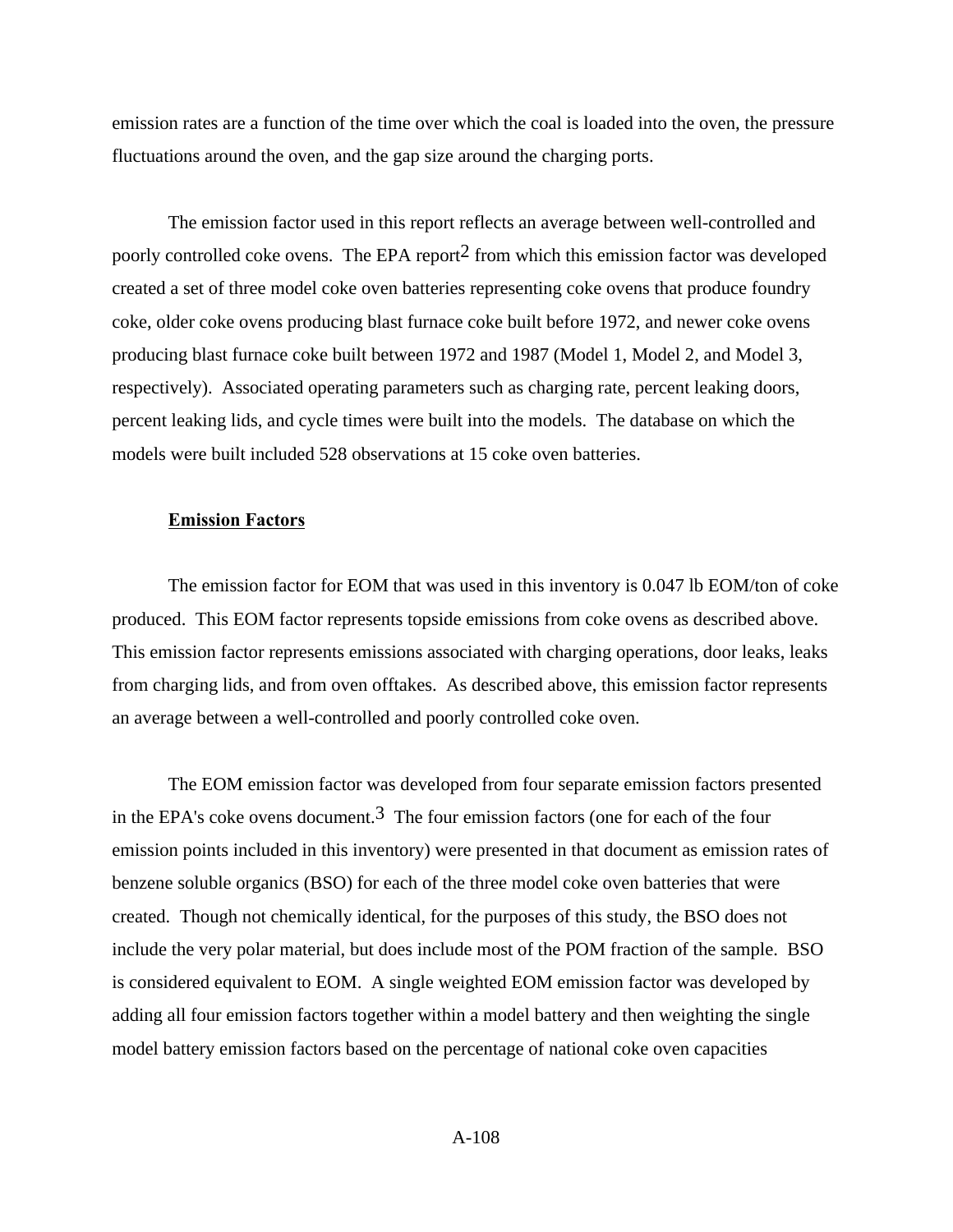associated with each model.<sup>4</sup> These percentages are: 54 percent Model 3, 39 percent Model 2, and 7 percent for Model 1.

# **Major/Area Source Assumptions**

The category of coke oven production is assumed to consist entirely of major sources, with each facility typically emitting more than 10 tons per year of a single HAP or 25 tons per year of a combination of HAPs. This is a reasonable assumption considering that the majority of the coke production facilities are associated with iron and steel producing plants and that "coke oven emissions" are identified as a specific HAP on the CAAA list of HAPs.

# **REFERENCES FOR COKE OVENS**

- 1. Energy Information Administration. Coke Plant Report Quarterly. Form EIA-5. Coke and Breeze Production at Coke Plants. 1990 Year End Estimate.
- 2. U.S. Environmental Protection Agency. April 1987. Coke Oven Emissions from Wet-Coal Charged By-product Coke Oven Batteries-Background Information for Proposed Standards. EPA-450/3-85-028a. Office of Air Quality Planning and Standards, Research Triangle Park, North Carolina. pp. 6-1 to 6-9.
- 3. U.S. Environmental Protection Agency. April 1987. Coke Oven Emissions from Wet-Coal Charged By-product Coke Oven Batteries-Background Information for Proposed Standards. EPA-450/3-85-028a. Office of Air Quality Planning and Standards, Research Triangle Park, North Carolina. p. 7-12.
- 4. U.S. Environmental Protection Agency. June 22, 1993. Personal communication between Joe Mangino, Radian, and Marvin Branscome, Research Triangle Institute. Coke Capacities.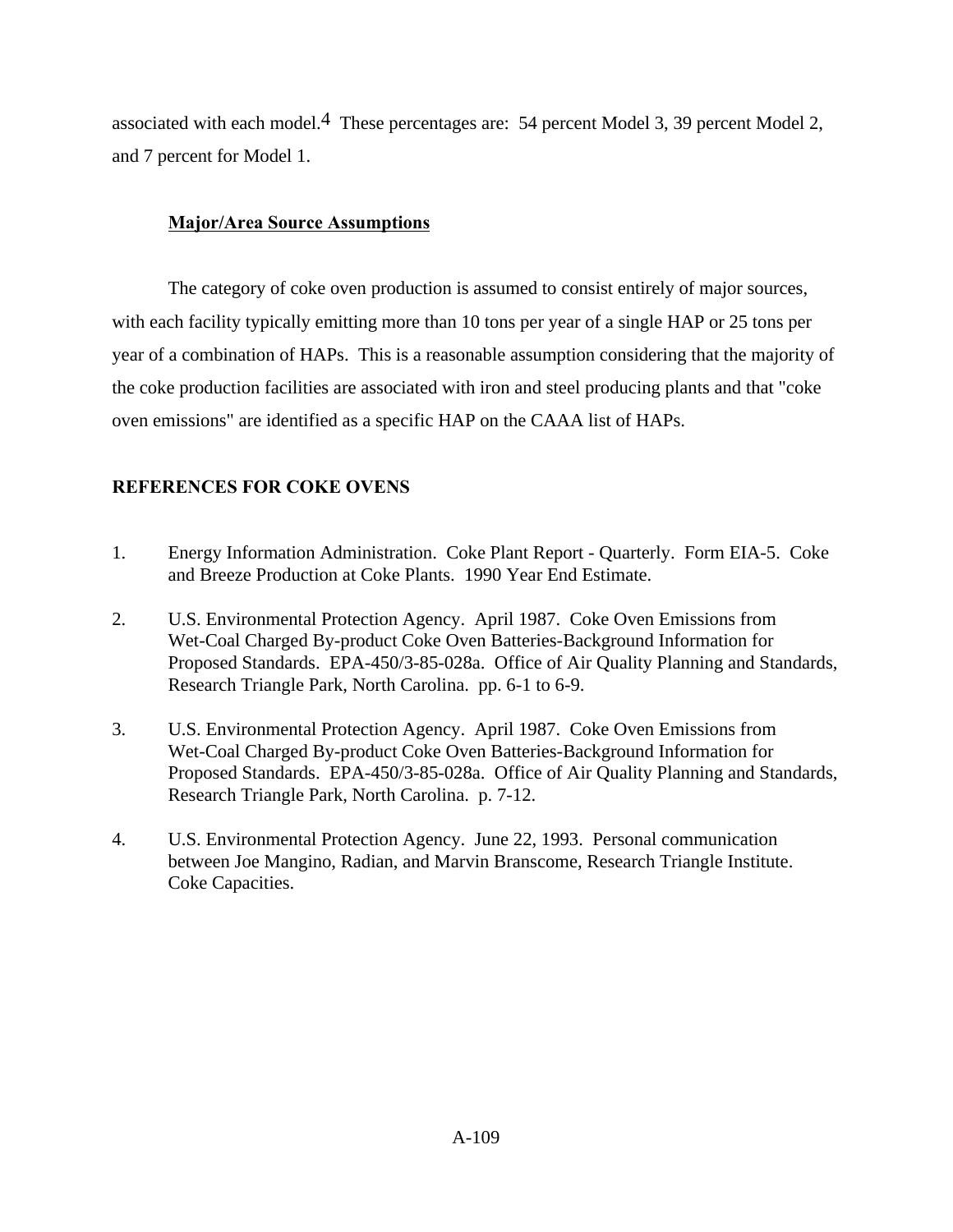### **A.32 Onroad Mobile Sources**

#### **Pollutants Addressed**

- $-2,3,7,8$ -TCDD
- 2,3,7,8-TCDF
- $\bullet$  2,3,7,8-TCDD TEQ
- $\bullet$  CDD
- $\bullet$  CDF
- **EOM**
- POM (7-PAH, 16-PAH)

#### **National Activity Levels**

The Federal Highway Administration's (FHWA) estimated 1990 national activity level for onroad mobile sources is 2,147 x 10<sup>9</sup> vehicle miles of travel (VMT).<sup>1</sup> This national activity level estimate was developed from the 1990 annual Highway Performance Monitoring System (HPMS) reports from each State in the nation; the HPMS reports are the standardized format for reporting vehicle activity levels expressed as VMT to the FHWA. The VMT estimates account for travel by passenger cars, trucks, and motorcycles on all urban and rural roadways within each State.

#### **Assumptions on Processes and Control Levels**

The emission factors developed for this category reflect the level of pollution control and the fuel type for the vehicles from which the emissions were originally sampled.

The EOM emission factor represents a composite, weighted emission factor: the emission rates from a light duty gasoline-powered vehicle with catalyst, three diesel-powered passenger vehicles, and two heavy-duty diesel vehicles (truck and bus) were combined using the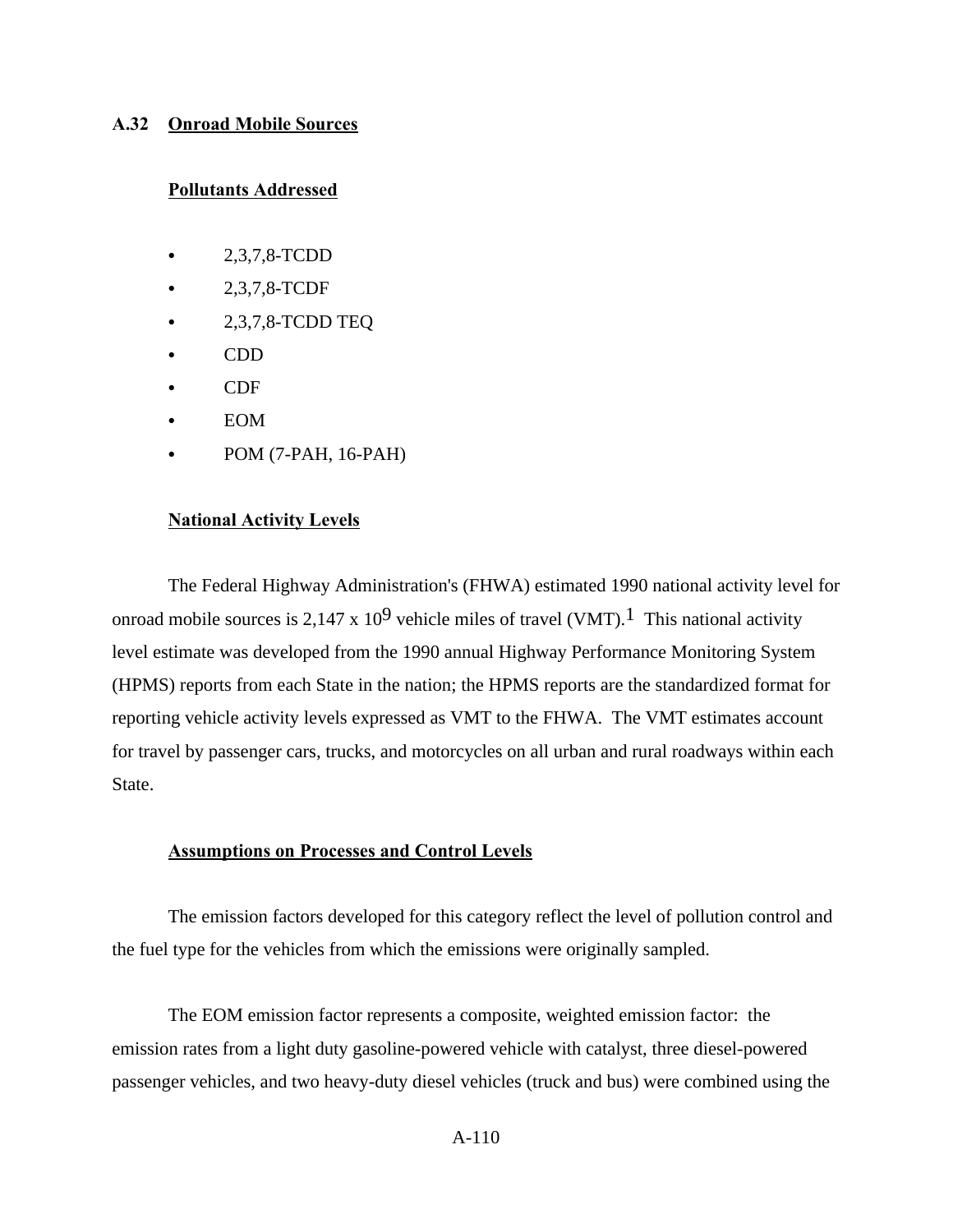weighting fractions based on the latest VMT mix distribution for these vehicles as calculated in EPA's MOBILE5a model.<sup>2,3,4</sup> Unleaded fuel was used in the light-duty gasoline-powered vehicle; the diesel vehicles used No. 2 diesel fuel. The vehicles were operated under simulated driving conditions on a chassis dynamometer.

The 7-PAH and 16-PAH emissions were estimated based on guidance received from EPA's Office of Mobile Sources  $(OMS)$ <sup>5</sup>. The OMS guidance directed that emissions should be estimated by speciating a MOBILE5 model total organic gases (TOG) output to produce a benzo(a)pyrene (BaP) emission factor. The BaP factor was then speciated to produce 7-PAH and 16-PAH emission factors. This process was performed separately for areas which have inspection/maintenance (I/M) programs and those that do not. The emission factors for each area were then combined to produce total fleet emission factors, which were in turn applied to 1990 national VMT data to estimate national emissions. The data used by OMS to produce the factors and national emissions are shown in Table A-22a.

Separate dioxin/furan emission factors were derived for unleaded gasoline powered vehicles, (0.36 pg TEQ/km, for a national annual emission range of 0.4 to 4.1 g TEQ/yr), leaded gasoline powered vehicles (range of 1.1 to 108 pg TEQ/km, for a national annual emission range of 0.2 to 19 g TEQ) and diesel powered vehicles. (0.5 ng TEQ/km, for a national annual emission range of 27 to 270 g TEQ/yr).<sup>7</sup>

The VMT mix distribution in MOBILE5a represents the national average distribution of VMT amongst eight gasoline and diesel vehicle classes. The combined fraction for gasoline vehicles in the MOBILE5a distribution is 94 percent; for diesel vehicles it is 6 percent. According to EIA, leaded gasoline accounted for only 1.5 percent of total gasoline supplies in 1992.8 Since there are separate EOM emission factors for light-duty and heavy-duty diesel vehicles, the specific MOBILE5a distributions of 5 percent heavy-duty diesel and 1 percent light-duty diesel vehicles are used in addition to the gasoline vehicle fraction to calculate a weighted emission factor for EOM.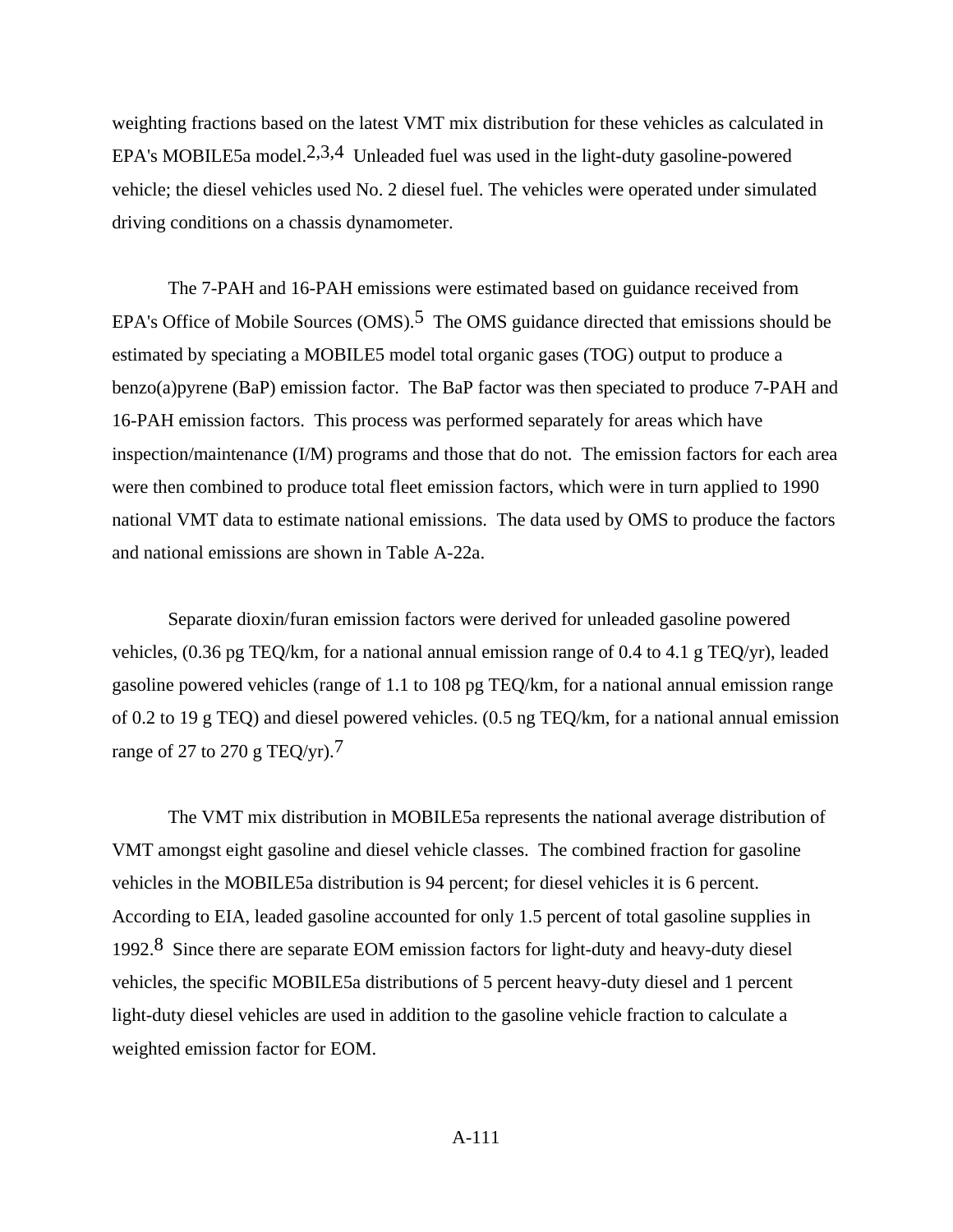|                                        |                     | THC/TOG              |                   |                                   | Weighted       | $B(a)$ P/THC       |                    | Speciation          |              | Speciation          | $16$ -PAH          |
|----------------------------------------|---------------------|----------------------|-------------------|-----------------------------------|----------------|--------------------|--------------------|---------------------|--------------|---------------------|--------------------|
|                                        | TOG EF <sup>a</sup> | Conversion           | THC EF            | <b>VMT</b>                        | <b>THC EF</b>  | Ratio <sup>c</sup> | B(a)P EF           | Factor <sup>d</sup> | 7-PAH EF     | Factor <sup>d</sup> | EF                 |
| Areas w/no I/M                         | (g/mile)            | Factors <sup>b</sup> | (g/mile)          | mix <sup>a</sup>                  | (g/mile)       | (ug/g)             | (ug/mile)          | $7-PAH/B(a)P$       | (ug/mile)    | $16-PAH/B(a)P$      | (ug/mile)          |
|                                        | A                   | B                    | $\mathbf C$       | D                                 | E              | $\mathbf F$        | G                  | H                   | $\mathbf{I}$ | J                   | $\mathbf K$        |
|                                        |                     |                      | $(A * B)$         |                                   |                |                    | $(E * F)$          |                     |              |                     | $(G * J)$          |
| LDGV                                   | 2.39                | 0.981                | 2.34              | 0.655                             | 1.54           | 0.50               | 0.768              | 6.8                 | 5.221        | 12.3                | 9.445              |
| LDGT1                                  | 3.19                | 0.979                | 3.12              | 0.161                             | 0.50           | 0.60               | 0.302              | 6.8                 | 2.051        | 12.2                | 3.681              |
| LDGT <sub>2</sub>                      | 4.65                | 0.975                | 4.53              | 0.082                             | 0.37           | 0.96               | 0.357              | 6.5                 | 2.320        | 12                  | 4.283              |
| <b>HDGV</b>                            | 8.68                | 0.969                | 8.41              | 0.031                             | 0.26           | 1.42               | 0.370              | 6.2                 | 2.296        | 11.8                | 4.369              |
| LDDV                                   | 0.73                | 0.953                | 0.70              | 0.009                             | 0.01           | 1.12               | 0.007              | 15.7                | 0.110        | 54.92               | 0.385              |
| LDDT                                   | 1.05                | 0.953                | 1.00              | 0.002                             | 0.00           | 1.12               | 0.002              | 15.7                | 0.035        | 54.92               | 0.123              |
| <b>HDDV</b>                            | 3.54                | 0.967                | 3.42              | 0.052                             | 0.18           | 1.12               | 0.199              | 15.7                | 3.130        | 54.92               | 10.948             |
| MC                                     | 2.65                | 0.969                | 2.57              | 0.008                             | 0.02           | 1.47               | 0.030              | 6.1                 | 0.184        | 11.8                | 0.356              |
| Total                                  |                     |                      |                   |                                   |                |                    |                    |                     | 15.347       |                     | 33.589             |
|                                        |                     |                      |                   |                                   |                |                    |                    |                     |              |                     |                    |
|                                        |                     | THC/TOG              |                   |                                   | Weighted       | B(a)P/THC          |                    | Speciation          |              | Speciation          | $16$ -PAH          |
| Areas w/Basic                          | TOG EF <sup>a</sup> | Conversion           | THC EF            | <b>VMT</b>                        | THC EF         | Ratio <sup>c</sup> | B(a)P E F          | Factor <sup>d</sup> | 7-PAH EF     | Factor <sup>d</sup> | EF                 |
| $VM$                                   | (g/mile)            | Factors <sup>b</sup> | (g/mile)          | mix <sup>a</sup>                  | (g/mile)       | (ug/g)             | (ug/mile)          | $7-PAH/B(a)P$       | (ug/mile)    | $16-PAH/B(a)P$      | (ug/mile)          |
|                                        | A                   | $\mathbf{B}$         | $\mathcal{C}$     | D                                 | E              | F                  | G                  | H                   | $\mathbf{I}$ | $\mathbf{I}$        | $\mathbf K$        |
| <b>LDGV</b>                            | 1.83                | 0.981                | $(A * B)$<br>1.80 | 0.655                             | 1.18           | 0.50               | $(E * F)$<br>0.588 | 6.8                 | 3.998        | 12.3                | $(G * J)$<br>7.232 |
|                                        |                     |                      |                   |                                   |                |                    |                    |                     |              |                     |                    |
| LDGT1                                  | 3.19                | 0.979                | 3.12              | 0.161                             | 0.50           | 0.60               | 0.302              | 6.8                 | 2.051        | 12.2                | 3.681              |
| LDGT <sub>2</sub>                      | 4.65                | 0.975                | 4.53              | 0.082                             | 0.37           | 0.96               | 0.357              | 6.5                 | 2.320        | 12                  | 4.283              |
| <b>HDGV</b>                            | 8.68                | 0.969                | 8.41              | 0.031                             | 0.26           | 1.42               | 0.370              | 6.2                 | 2.296        | 11.8                | 4.369              |
| <b>LDDV</b>                            | 0.73                | 0.953                | 0.70              | 0.009                             | 0.01           | 1.12               | 0.007              | 15.7                | 0.110        | 54.92               | 0.385              |
| LDDT                                   | 1.05                | 0.953                | 1.00              | 0.002                             | 0.00           | 1.12               | 0.002              | 15.7                | 0.035        | 54.92               | 0.123              |
| <b>HDDV</b>                            | 3.54                | 0.967                | 3.42              | 0.052                             | 0.18           | 1.12               | 0.199              | 15.7                | 3.130        | 54.92               | 10.948             |
| МC                                     | 2.65                | 0.969                | 2.57              | 0.008                             | 0.02           | 1.47               | 0.030              | 6.1                 | 0.184        | 11.8                | 0.356              |
|                                        | Total               |                      |                   | 1                                 |                |                    |                    |                     | 14.124       |                     | 31.376             |
|                                        |                     |                      |                   |                                   |                |                    |                    |                     |              |                     |                    |
|                                        |                     |                      |                   |                                   | 7-PAH<br>14.52 |                    | 16-PAH<br>32.085   |                     |              |                     |                    |
| Fleet EF for all areas $(ug/mile)^e$ : |                     |                      |                   |                                   |                |                    |                    |                     |              |                     |                    |
| 1990 National VMT <sup>f</sup> :       |                     |                      |                   |                                   | $2.147E+12$    |                    |                    |                     |              |                     |                    |
|                                        |                     |                      |                   |                                   |                |                    |                    |                     |              |                     |                    |
|                                        |                     |                      |                   |                                   |                |                    | $7-PAH$            |                     | $16-PAH$     |                     |                    |
|                                        |                     |                      |                   | <b>National Emission Estimate</b> |                | 34.35              |                    | 75.93               |              |                     |                    |
|                                        |                     |                      |                   | (tons/year)                       |                |                    |                    |                     |              |                     |                    |
|                                        |                     |                      |                   |                                   |                |                    |                    |                     |              |                     |                    |
|                                        |                     |                      |                   |                                   |                |                    |                    |                     |              |                     |                    |

# **TABLE A-22a. ONROAD VEHICLE 7-PAH AND 16-PAH EMISSION ESTIMATES**

<sup>a</sup> Reference 6.

<sup>b</sup> Reference 9.

<sup>c</sup> Reference 5.

<sup>d</sup> Reference 10. e

The fleet EF for all areas is a composite weighting base on percentage of total fuel use ( 32% for areas with no I/M and 68% for areas with I/M)

<sup>f</sup> Reference 1.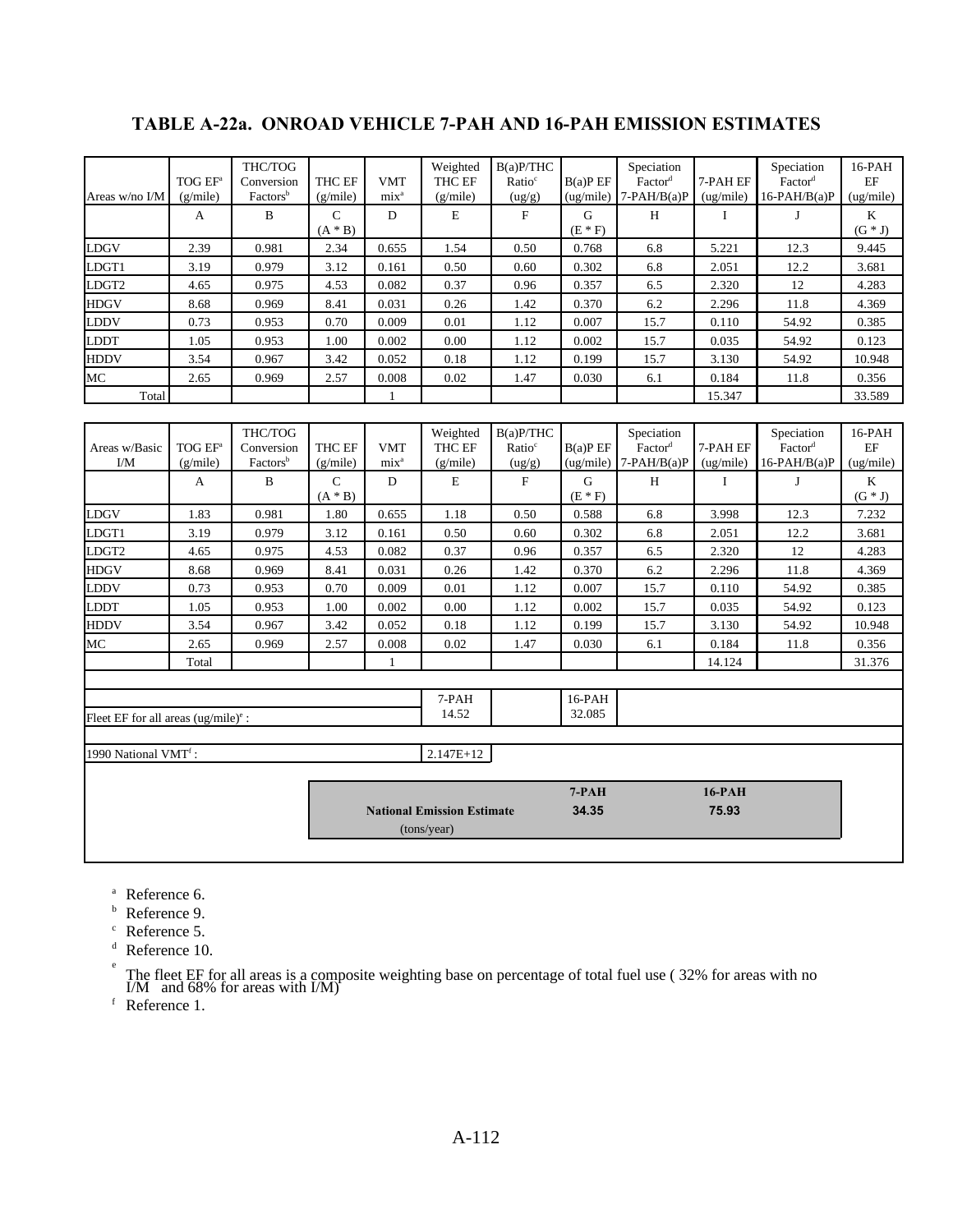### **Emission Factors**

Table A-22b lists the emission factors for EOM and dioxins/furans that will be used in the inventory. Weighted EOM emission factors were calculated based on the distribution of vehicle types described above. One composite EOM emission factor will be used to represent a fleet-wide average emission factor. It should be noted that this emission factor is derived from a limited number of older vehicles, which is not representative of the current vehicle fleet.

| <b>Pollutant</b>    | <b>Emission Factor</b> | <b>Units</b>              |
|---------------------|------------------------|---------------------------|
| 7-PAH               | $3.201 \times 10^{-5}$ | lb/thousand vehicle miles |
| 16-PAH              | $7.074 \times 10^{-5}$ | lb/thousand vehicle miles |
| <b>EOM</b>          | $5.20 \times 10^{-2}$  | lb/thousand vehicle miles |
| 2,3,7,8-TCDD        | 3.60 x $10^{-12}$      | lb/thousand vehicle miles |
| 2,3,7,8-TCDF        | 5.65 x $10^{-11}$      | lb/thousand vehicle miles |
| $2,3,7,8$ -TCDD TEQ | $8.85 \times 10^{-11}$ | lb/thousand vehicle miles |

## **TABLE A-22b. ONROAD MOBILE SOURCE EMISSION FACTORS**

## **Major/Area Source Assumptions**

The category of onroad mobile source is assumed to be entirely an area source category since there is no single point source emissions associated with this category.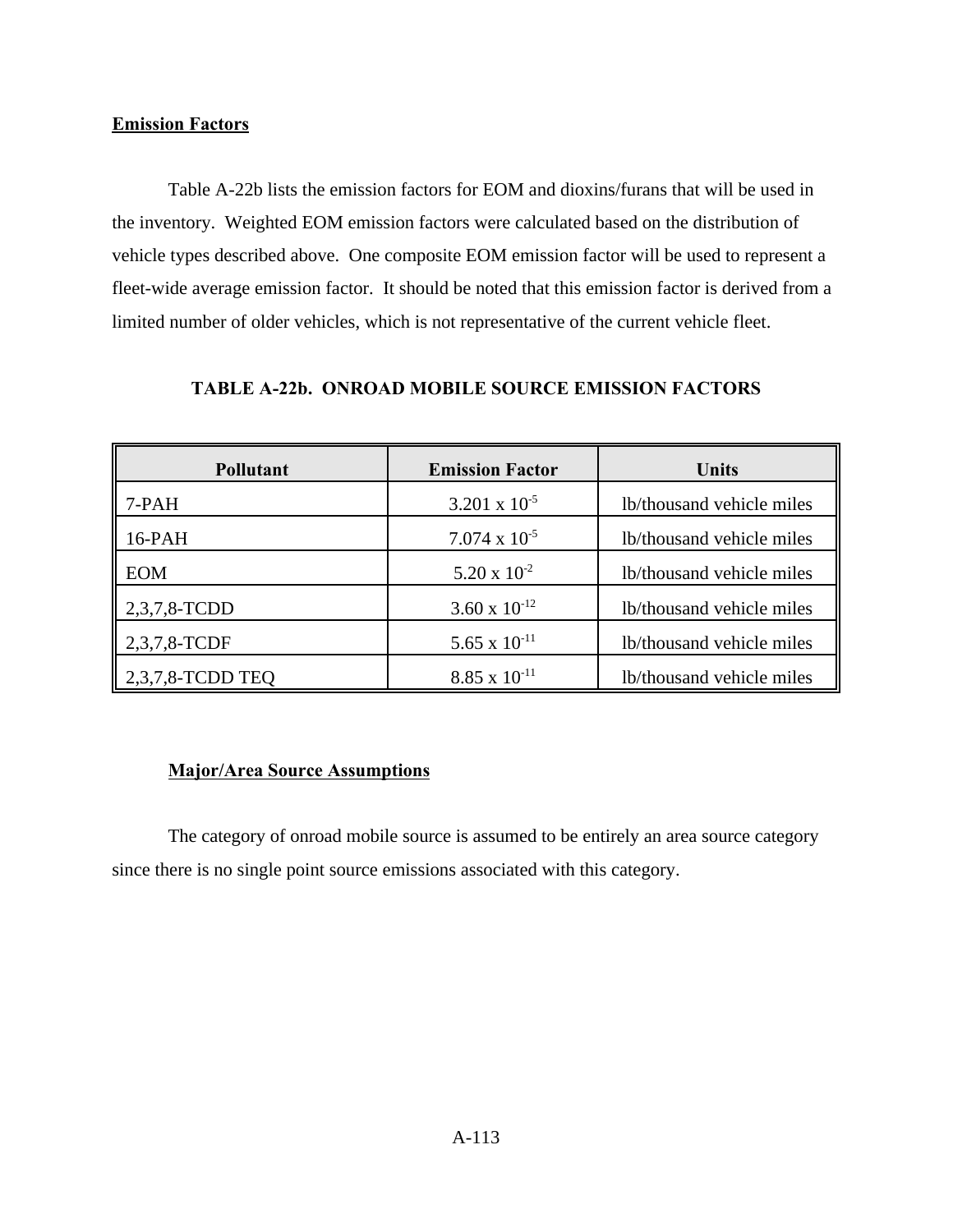# **REFERENCES FOR ONROAD MOBILE SOURCES**

- 1. U.S. Department of Transportation. Highway Statistics 1990. Federal Highway Administration. FHWA-PL-91-003.
- 2. Albert, Roy E., et. al. 1983. Comparative Potency Method for Cancer Risk Assessment: Application to Diesel Particulate Emissions. Risk Analysis, Volume 3, No. 2. p. 105.
- 3. Lewtas, Joellen. 1989. Carcinogens and Mutagens in the Environment. Chapter 4, Combustion Emissions: Characterization and Comparison of Their Mutagenic and Carcinogenic Activity, Volume V. p. 68.
- 4. U.S. Environmental Protection Agency. March 26, 1993. MOBILE5a Emission Factor Model. U.S. Environmental Protection Agency, Office of Mobile Sources. Ann Arbor, Michigan.
- 5. Memorandum from Pam Brodowicz, U.S. Environmental Protection Agency, Office of Mobile Sources (OMS) to Eric Ginsburg and David Mobley, U.S. Environmental Protection Agency, Office of Air Quality Planning and Standards. "Determining POM/PAH Emission Factors for Mobile Sources." December 19, 1996.
- 6. U.S. Environmental Protection Agency. 1993. Motor Vehicle-Related Air Toxics Study. EPA-420-R-93-005. Office of Mobile Sources. Ann Arbor, Michigan.
- 7. U.S. Environmental Protection Agency. June 1994. Estimating Exposures to Dioxin-Like Compounds, Volume II: Properties, Sources, Occurrence, and Background Exposures. External Review Draft. EPA-600/6-88-005Cb. Office of Health and Environmental Assessment, Washington, DC. pp. 3-134 - 3-142.
- 8. Energy Information Agency. 1993. Monthly Energy Review January 1993. DOE/EIA-0035(93/01). U.S. Department of Energy, Office of Energy Markets and End Use, Washington, DC.
- 9. E-Mail from Rich Cook, U.S. Environmental Protection Agency, Office of Mobile Sources, to Richard Billings, Eastern Research Group, Inc. "TOG/THC conversion factors." January 1997.
- 10. E-Mail from Rich Cook, U.S. Environmental Protection Agency, Office of Mobile Sources, to Richard Billings, Eastern Research Group, Inc. "FYI Minor Error in PAH Estimates." March 21, 1997.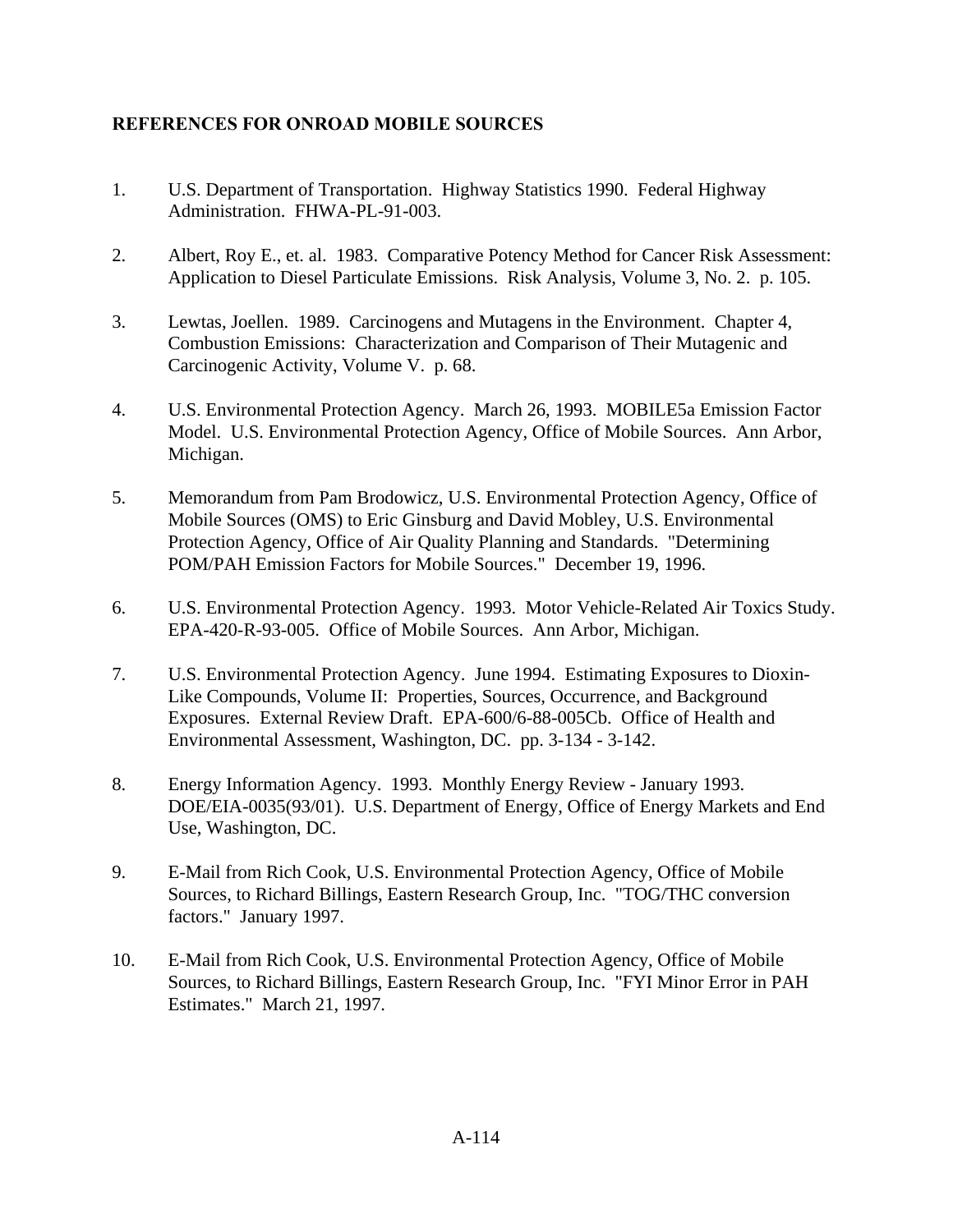### **A.33 Non-road Motor Vehicles and Equipment - Other**

#### **Pollutants Addressed**

An emission estimate for EOM will be included in the inventory for non-road mobile sources.

#### **National Activity Levels**

The estimated 1990 national activity level for non-road mobile sources is 5.98 x 10<sup>9</sup> gallons of diesel fuel.<sup>1</sup> This national activity level estimate was developed from the EPA Office of Mobile Sources' (OMS) 1990 annual estimates of non-road source activity reported for ozone nonattainment areas. The national activity level presented above represents the two equipment class categories of agricultural and construction diesel-powered equipment. In order to develop a national activity level estimate for these categories, the EPA estimates for 24 ozone nonattainment areas were extrapolated to the nationwide level using a population adjustment factor. This is the standard procedure described in EPA guidance2 for the development of non-road mobile source inventories for the 1990 State Implementation Plans (SIPs).

#### **Assumptions on Processes and Control Levels**

The activity levels calculated for the EPA non-road inventories for the 24 ozone nonattainment areas reflect national average use parameters for such parameters as equipment type, horsepower rating, and the hours of usage throughout the year. Seasonal adjustment factors were used in deriving these activity levels; for example, activity for the agricultural equipment category is not assumed to be consistent throughout the year, but rather is higher during the spring, summer, and fall relative to the winter. The annual activity level is the sum of all the seasonal activity levels.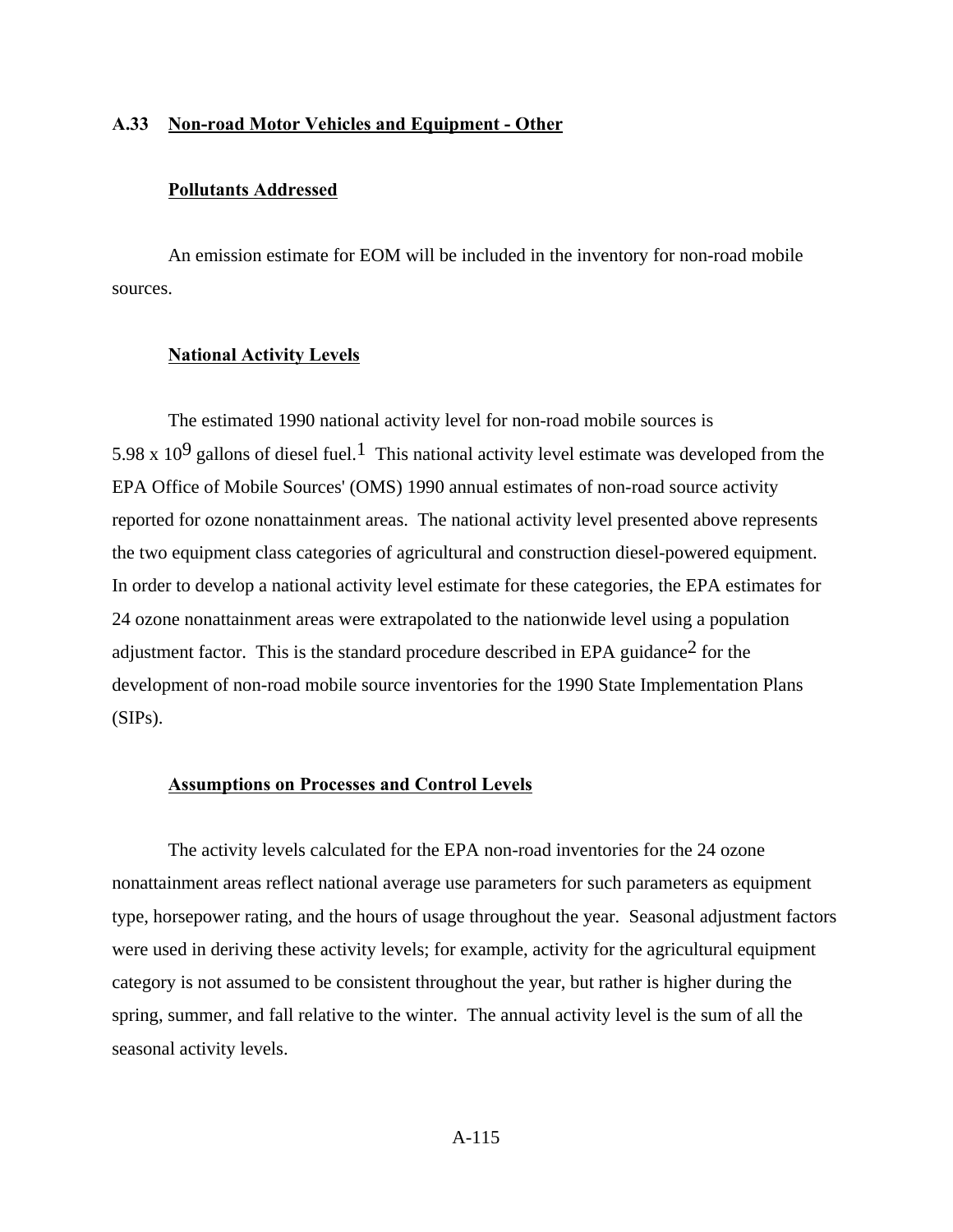All the activity levels are for diesel-powered engines in each of the equipment classes. The agricultural equipment class includes equipment such as tractors, combines, tillers, and balers; the construction equipment category includes equipment such as pavers, rollers, dozers, and loaders. While there are gasoline-powered non-road equipment within these classes, these are not part of this current inventory due to the lack of suitable emission factor data. However, approximately 70 percent of the fuel consumed by agricultural equipment and 85 percent of the fuel consumed by construction equipment is diesel. $3$ 

The EOM emission factor is based on emission sampling  $4$  of the exhaust of a heavy-duty diesel engine from a Caterpillar tractor. It should be noted that this emission factor which is for agricultural and construction equipment is based on a single engine test which limit the accuracy of the emission estimates.

#### **Emission Factors**

The EOM emission factor that was used in the inventory is  $8.4 \times 10^{-3}$  lb EOM/gallon of diesel fuel consumed. This emission factor was developed from the emission factor listed for soluble organic fraction (SOF) for a Caterpillar 320B engine.<sup>4</sup> The emission factor for SOF in that study that was reported in units of mg per mile (475 mg SOF/mile). For the purpose of this inventory, it was assumed that diesel engine tested had fuel efficiency rate of 8 miles per gallon of diesel fuel consumed. This translates into an emission factor of 3.8 g, or 8.4 x  $10^{-3}$  lb, SOF per gallon of diesel fuel consumed. The SOF is equivalent to EOM.5

#### **Major/Area Source Assumptions**

The category of non-road mobile sources is assumed to be entirely an area source category since there is no single point of emissions associated with this category that results in emissions greater than 10 tons per year of one HAP or 25 tons per year of a combination of HAPs.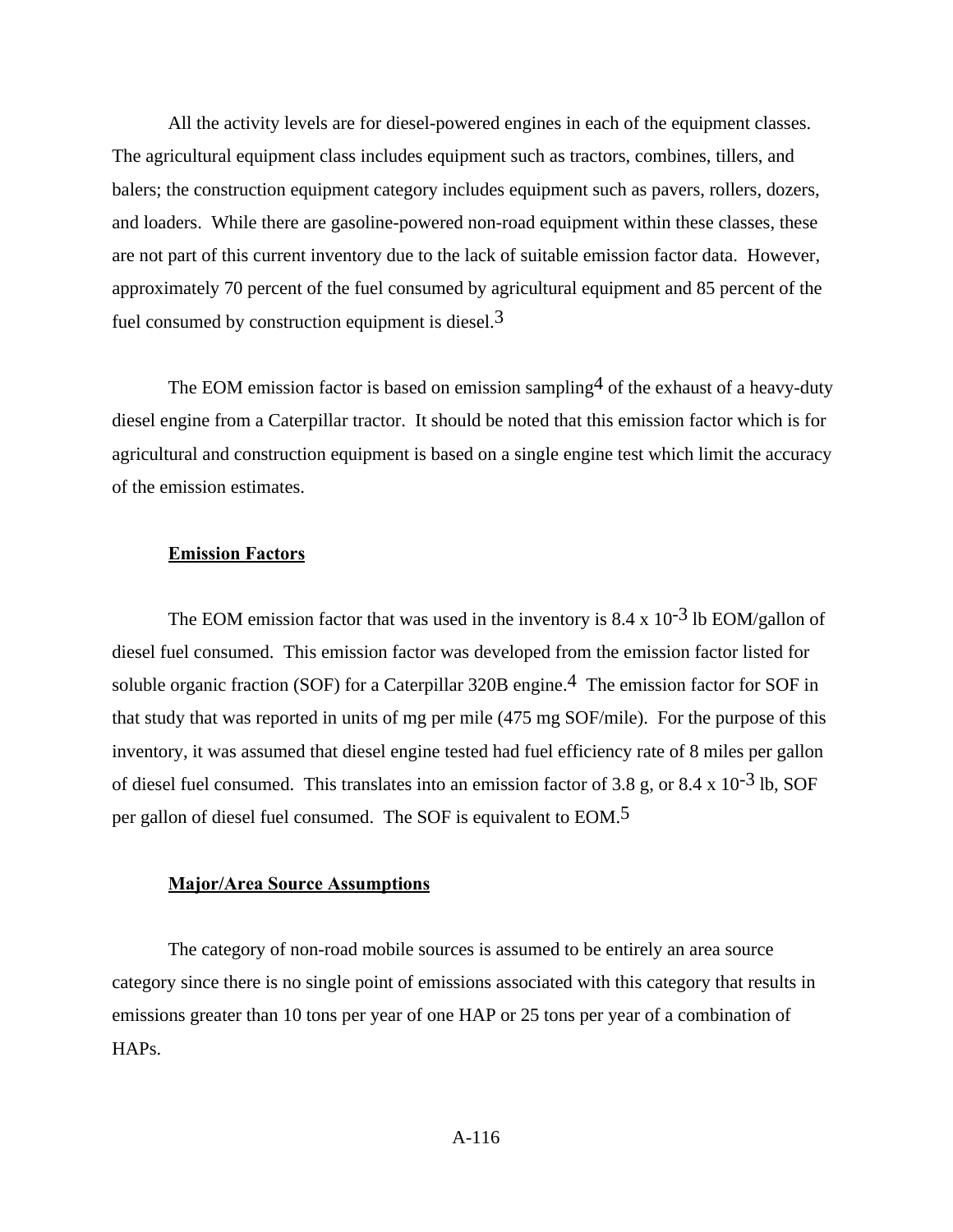# **REFERENCES FOR NON-ROAD MOBILE VEHICLES AND EQUIPMENT - OTHER**

- 1. U.S. Environmental Protection Agency. November 1991. Non-road Engine and Vehicle Emission Study (associated spreadsheet emissions data updated and revised in October 1992). 21A-2001. Office of Air and Radiation, Washington, DC.
- 2. U.S. Environmental Protection Agency. 1992. Procedures for Emission Inventory Preparation, Volume IV: Mobile Sources. EPA-450/4-81-026d (revised). Office of Mobile Sources, Anne Arbor, Michigan. pp. 98 - 115.
- 3. U.S. Environmental Protection Agency. July 1989. Procedures for Emission Inventory Preparation, Volume IV: Mobile Sources. EPA-450/4-81-026d (revised). Office of Mobile Sources, Anne Arbor, Michigan. pp. 3-3 and 3-5.
- 4. Zweidinger, Roy B. 1982. Emission Factors from Diesel and Gasoline Powered Vehicles: Correlation with the Ames Test. U.S. Environmental Protection Agency, Mobile Source Emissions Research Branch, Research Triangle Park, North Carolina. pp. 90 - 92.
- 5. Personal communication between Joe Mangino, Radian, and Joellen Lewtas, U.S. Environmental Protection Agency, Health Effects Research Laboratory. August 4, 1993. EOM Emission Factors for Diesel Engines.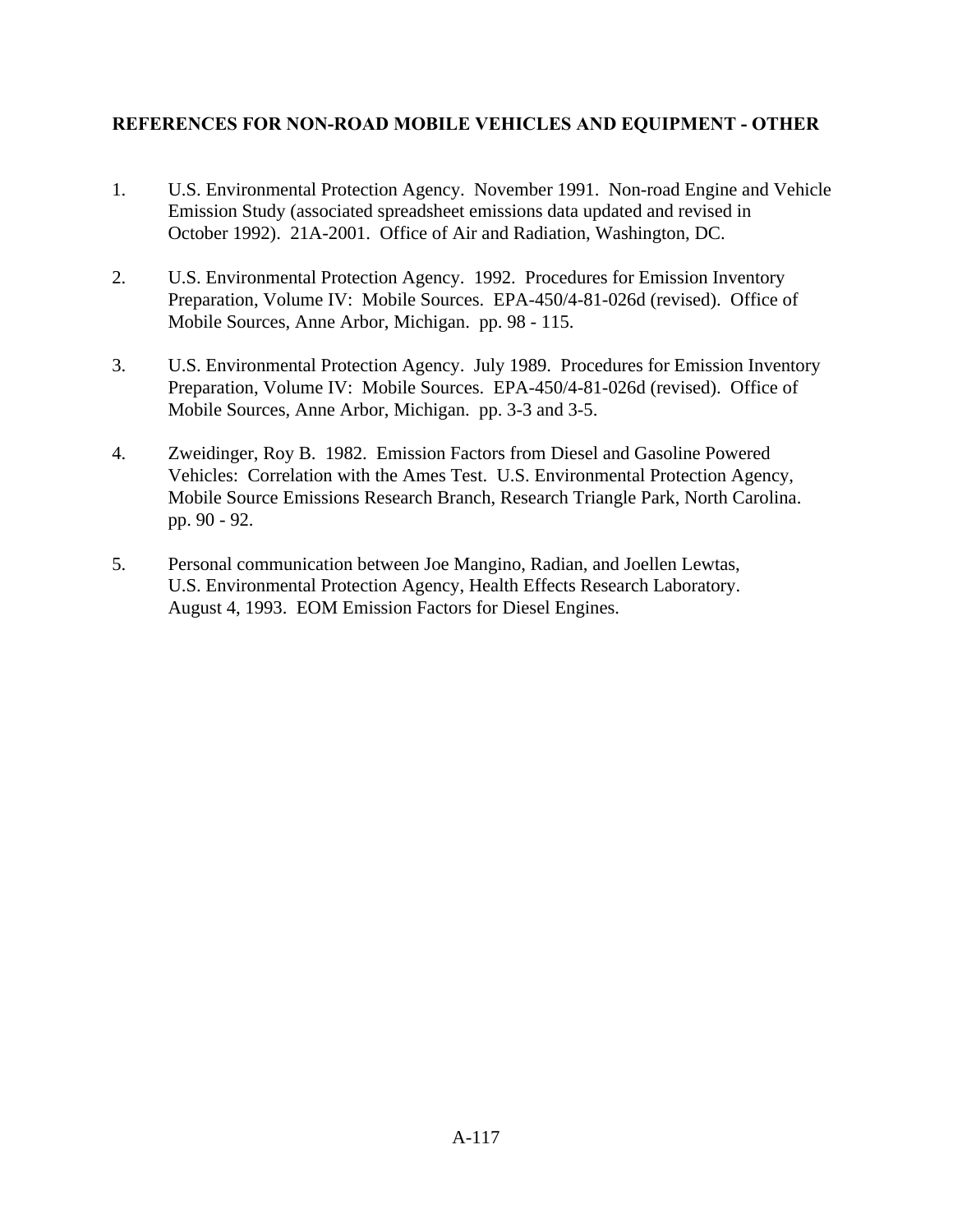#### **A.34 Turbines and Engines - Distillate Oil Internal Combustion**

#### **Pollutants Addressed**

 $\bullet$  EOM

#### **National Activity Levels**

The national activity level for distillate fuel oil consumption for stationary internal combustion in the base year 1990 is 56,224,000 barrels of distillate fuel oil.<sup>1</sup> The national activity level reported for distillate fuel includes petroleum products known as No. 1, No. 2, and No.4 fuel oils and No. 1, No. 2, and No. 4 diesel fuels. These fuels are consumed in diesel-fueled engines and turbines. The national estimate of distillate fuel consumption for stationary internal combustion sources provided above represents the national estimate of distillate fuel consumption as reported by EIA, excluding the diesel fuel consumption associated with external combustion sources (i.e., residential furnaces, commercial and industrial boilers) and transportation sources (i.e., onroad and non-road mobile sources). Sales data reported by the EIA in its 1990 annual of Fuel Oil and Kerosene Sales<sup>2</sup> were used to divide the distillate fuel consumption amongst the stationary internal, external, and transportation sources.

#### **Assumptions on Process and Control Levels**

The engines and turbines that were part of the EPA's emissions sampling program<sup>3</sup> from which the emission factors used in this inventory were developed are all uncontrolled sources. Therefore, there are no assumptions regarding control levels for this source category, and the final emission estimates reflect uncontrolled emission rates.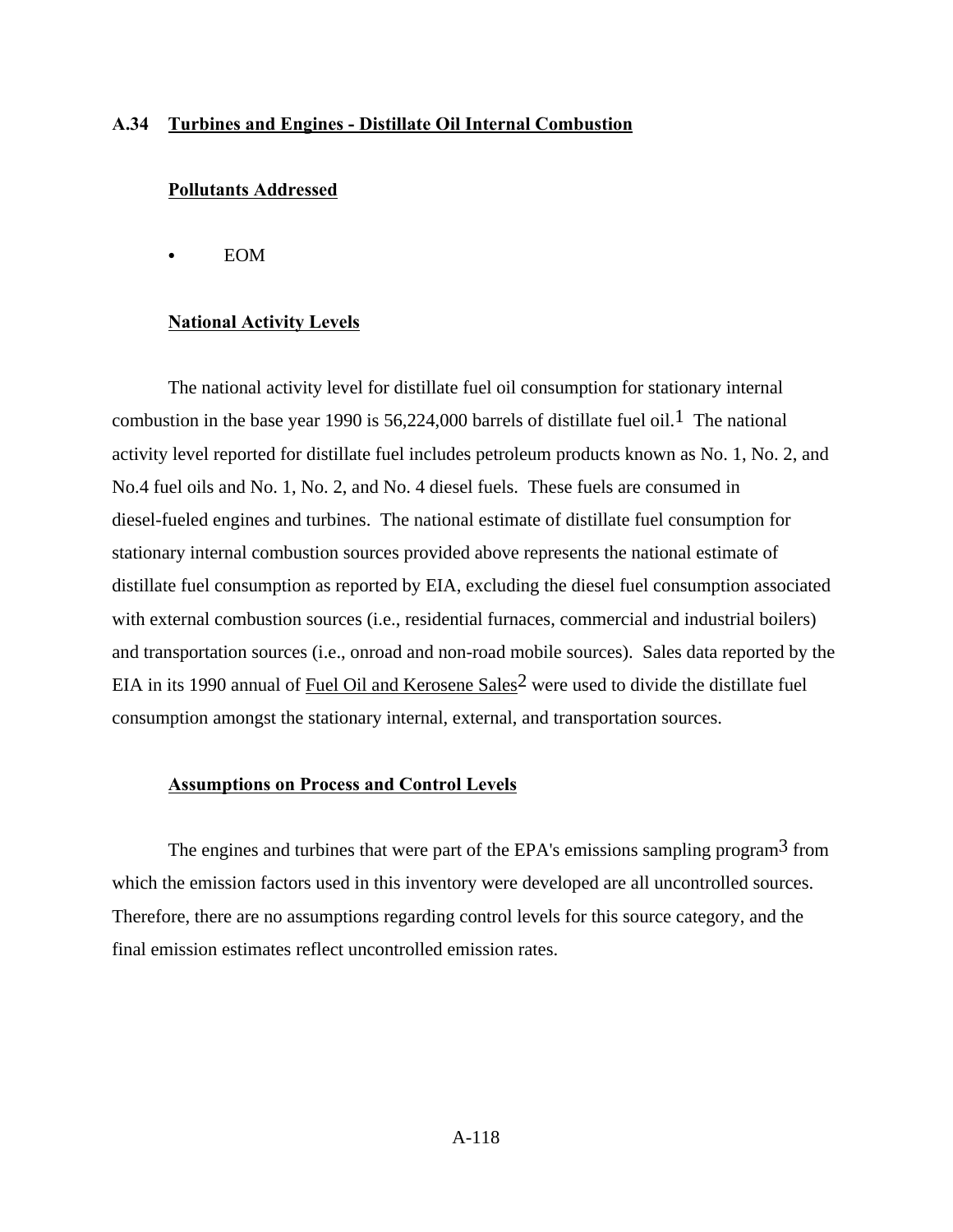### **Emission Factors**

The emission factor for EOM from distillate oil-fired engines and turbines that was used in this inventory is 130.2 lb  $EOM/10<sup>3</sup>$  barrels of distillate fuel consumed. The emission factor data were compiled from the EPA's emissions sampling program for internal combustion sources  $(5.4 \text{ ng/Joule of thermal input for turbins and } 34 \text{ ng/Joule of thermal input for engines})$ .<sup>3</sup> The EOM factor presented here is a weighted emission factor which represents both engine and turbine use. The engine and turbine weighting factors were based on the relative distillate fuel consumption of these two types of internal combustion sources as reported in the EPA's Environmental Assessment of Stationary Internal Combustion Systems.4 Based on 1985 nationwide distillate consumption estimates reported in this assessment, the relative consumption for stationary internal combustion sources is 85 percent turbines and 15 percent engines. Turbines typically are designed to produce larger amounts of energy than engines and therefore are expected to account for a larger proportion of the distillate consumption for this category.

#### **Major/Area Source Assumptions**

The category of distillate-fueled stationary internal combustion sources is assumed to consist of 70 percent major sources and 30 percent area sources. While most single engines or turbines do not emit more than 10 tons per year of a single HAP or 25 tons per year of a combination of HAPs, these units are often co-located at industrial facilities and electric utility plants that are major sources. The 70 percent major/30 percent area split was made considering that the majority of the turbines are associated with power generating plants that are primarily classified as major sources (see Sections A.6 through A.8), and assuming that approximately 50 percent of the industrial sector consists of major sources.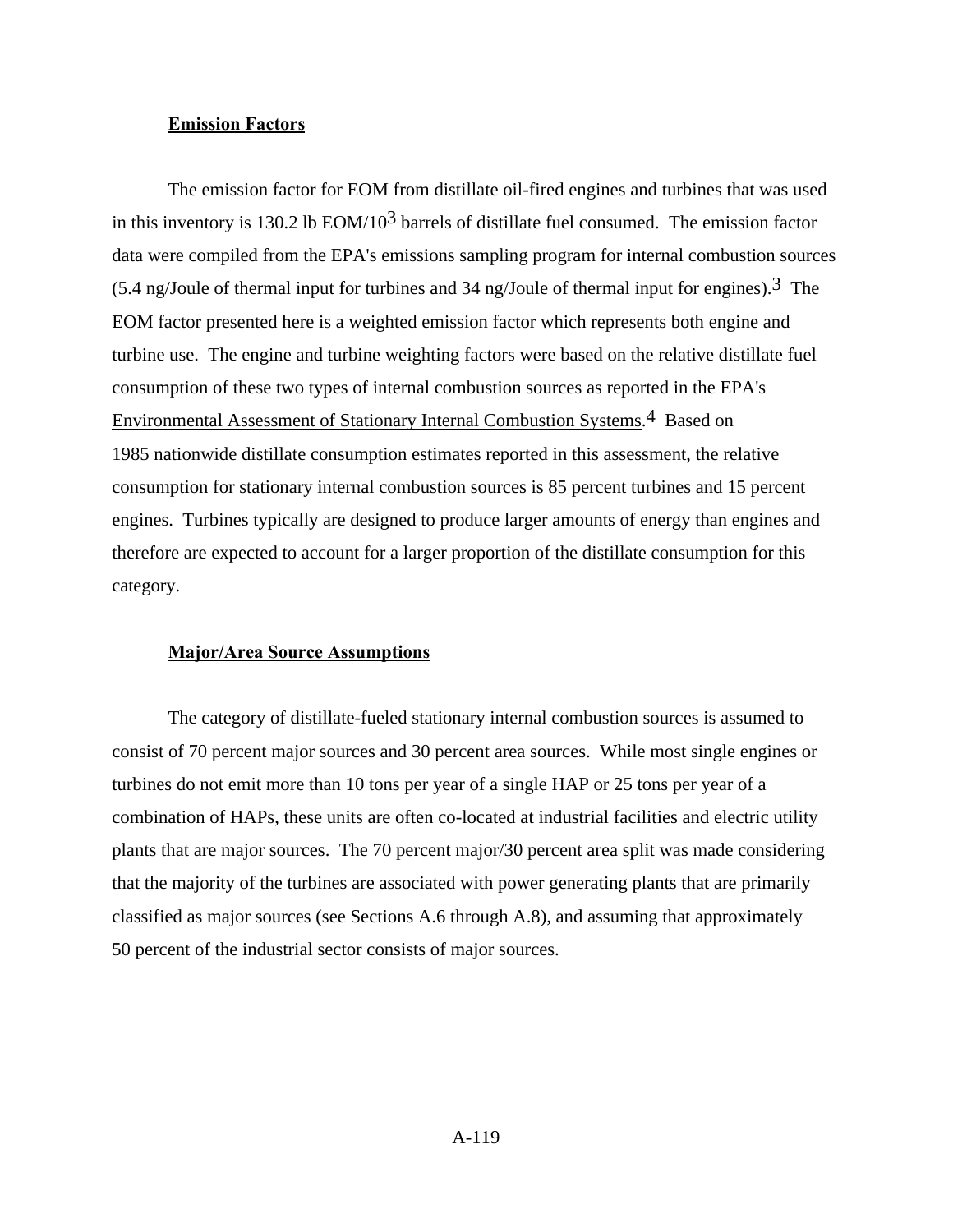# **REFERENCES FOR TURBINES AND ENGINES - DISTILLATE OIL INTERNAL COMBUSTION**

- 1. Energy Information Administration. May 1992. State Energy Data Report, Consumption Estimates 1960-1990. DOE/EIA-0214(90). Office of Energy Markets and End Use, Washington, DC. pp. 22, 478.
- 2. Energy Information Administration. October 1991. Fuel Oil and Kerosene Sales 1990. DOE/EIA-0535(90). Office of Energy Markets and End Use, Washington, DC. p. 9.
- 3. U.S. Environmental Protection Agency. Emissions Assessment of Conventional Stationary Combustion Systems, Volume II. Industrial Environmental Research Laboratory, Research Triangle Park, North Carolina. pp. 143 - 146.
- 4. U.S. Environmental Protection Agency. September 1991. Emissions Assessment of Conventional Stationary Combustion Systems: Summary Report. PB82-109414. Industrial Environmental Research Laboratory, Research Triangle Park, North Carolina. p. 34.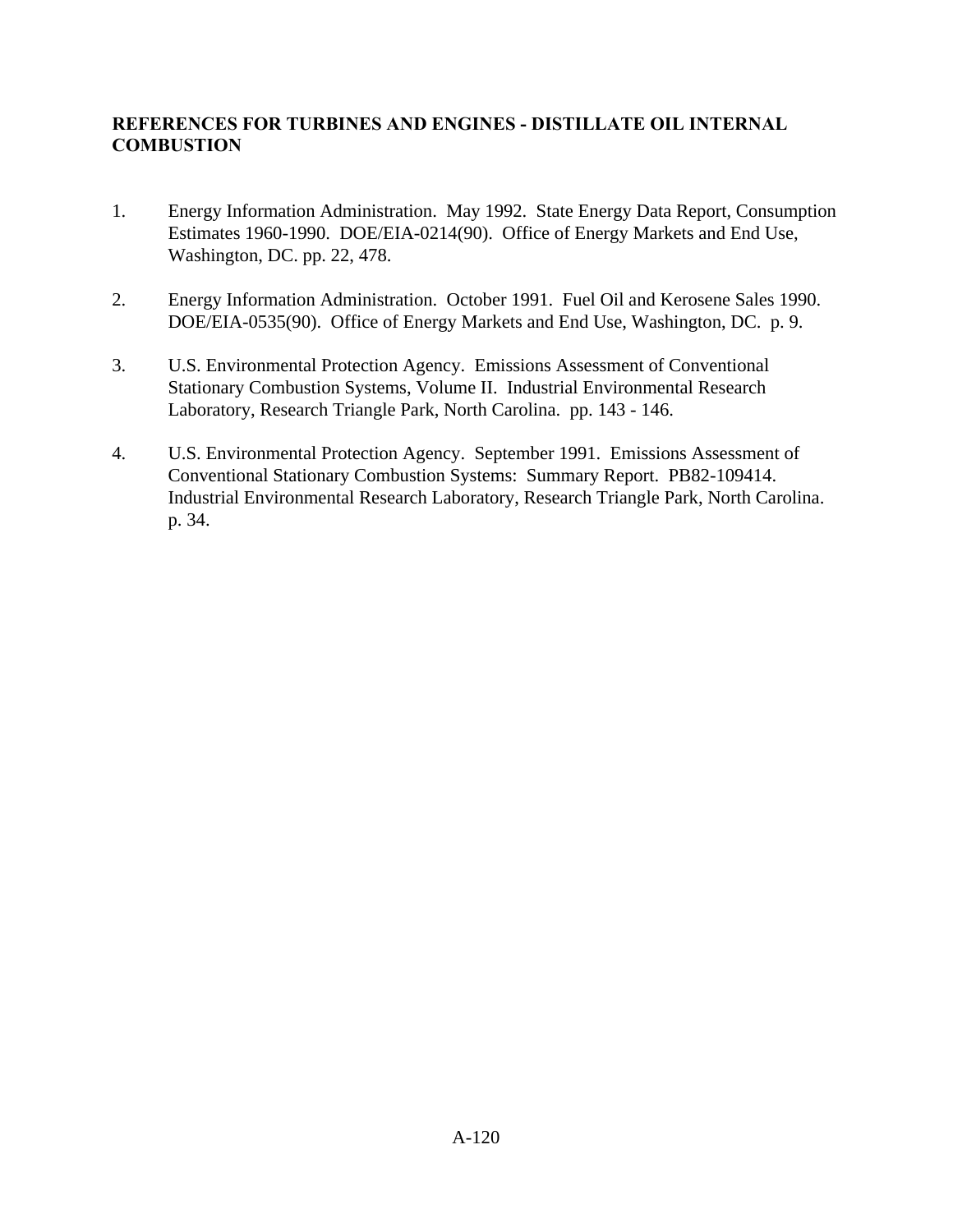## **A.35 Turbines - Natural Gas Internal Combustion**

#### **Pollutants Addressed**

**EOM** 

### **National Activity Levels**

The national activity level for natural gas-fired turbines within the stationary internal combustion source category in the base year 1990 is  $562 \times 10^9$  cubic feet of natural gas.<sup>1</sup> This national activity level includes natural gas consumed by gas-fired turbines in the industrial and electric utility sectors and is derived from the total national consumption of natural gas as reported by EIA for 1990. Based on information from the EPA's Environmental Assessment of Stationary Internal Combustion Systems2 approximately 3 percent of the total national natural gas consumption in 1985 was associated with gas-fired turbines; this percentage was used to calculate the fraction of the 1990 natural gas consumption for gas-fired turbines.

## **Assumptions on Processes and Control Levels**

The turbines that were part of the emissions sampling program from which the emission factors used in this inventory were developed are all uncontrolled sources. Therefore, there are no assumptions regarding control levels for this source category, and the final emission estimates reflect uncontrolled emission rates.

Emission factor data were available for two types of turbines; industrial and electric utility. In order to develop a weighted emission factor for this category, the 1985 relative consumption of natural gas for industrial and electric utility turbines from the EPA's Environmental Assessment of Stationary Internal Combustion Systems<sup>3</sup> was used. Based on this consumption data, approximately 84 percent of natural gas consumption for gas-fired turbines occurs in the industrial sector, while 16 percent occurs in the electric utility sector. These

A-121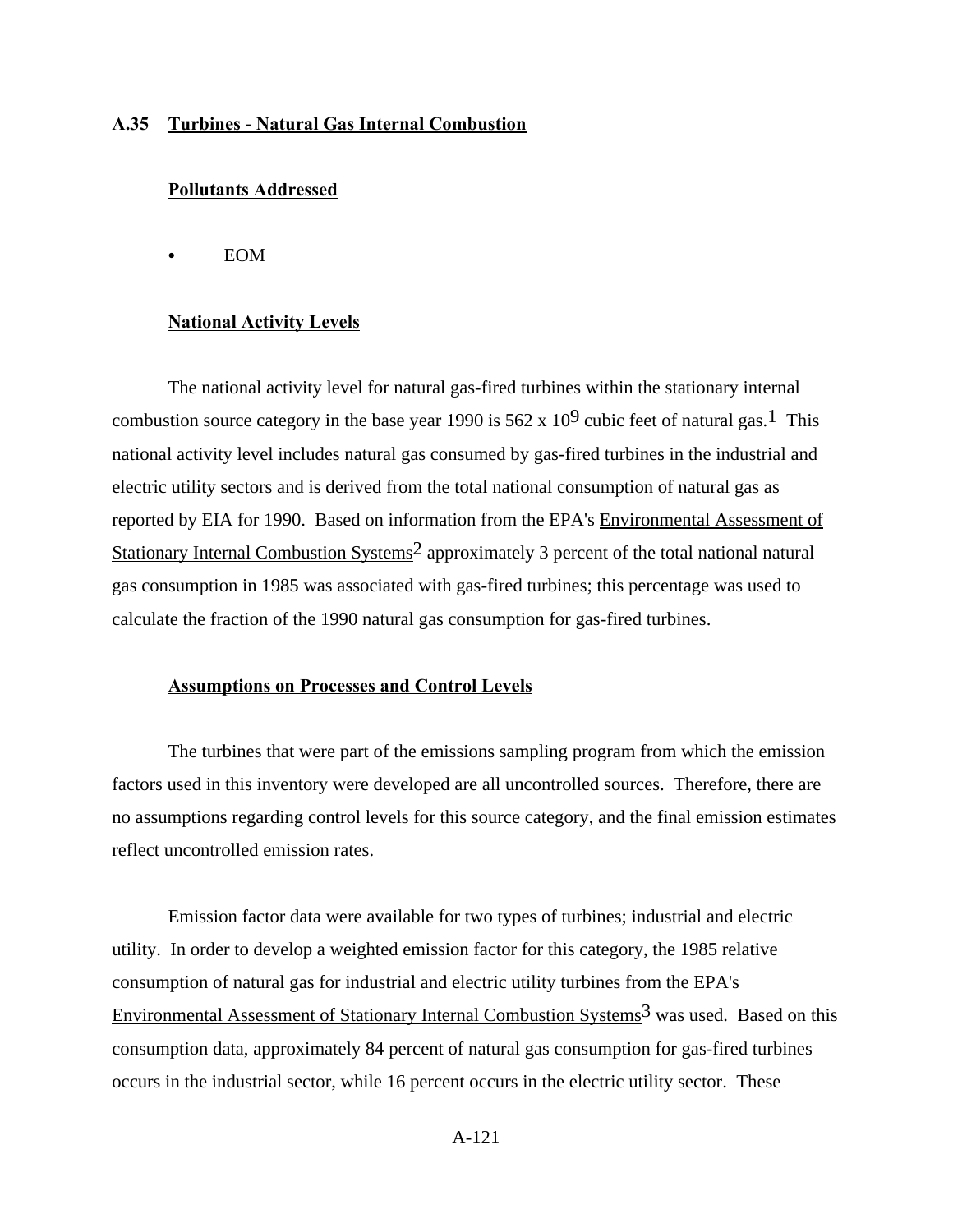percentages reflect the general tendency for the electric utility industry to use gas turbines primarily for peaking power than continuous power. These percentages were used to derive the weighted emission factor presented below.

#### **Emission Factors**

The emission factor for EOM that was used for natural gas-fired turbines in the inventory is 2.63 x 10<sup>-3</sup> lb EOM/10<sup>3</sup> cubic feet of natural gas consumed. The EOM factor is a weighted emission factor based on the relative industrial and electrical utility sector use described above. The emission factors from the EPA's assessment of this category (2.30 ng/Joule of thermal input for electric utility turbines and 0.86 ng/Joule of thermal input for industrial turbines)<sup>4</sup> were converted to units of lb EOM per  $10<sup>3</sup>$  cubic feet of natural gas consumed by using the thermal conversion factor of  $1.03 \times 10^3$  Btu per cubic foot of natural gas.<sup>5</sup>

#### **Major/Area Source Assumptions**

The category of natural gas-fired stationary internal combustion sources is assumed to consist of 60 percent major sources and 40 percent area sources. While no single turbine emits more than 10 tons per year of a single HAP or 25 tons per year of a combination of HAPs, these units are co-located at industrial facilities and electric utility plants that are major sources. Assuming that 50 percent of the industrial sector consists of major sources and 100 percent of the electric utilities are major sources, then based on the relative consumption of natural gas for these two sectors as described above, the estimate of 60 percent major sources and 40 percent area sources was derived.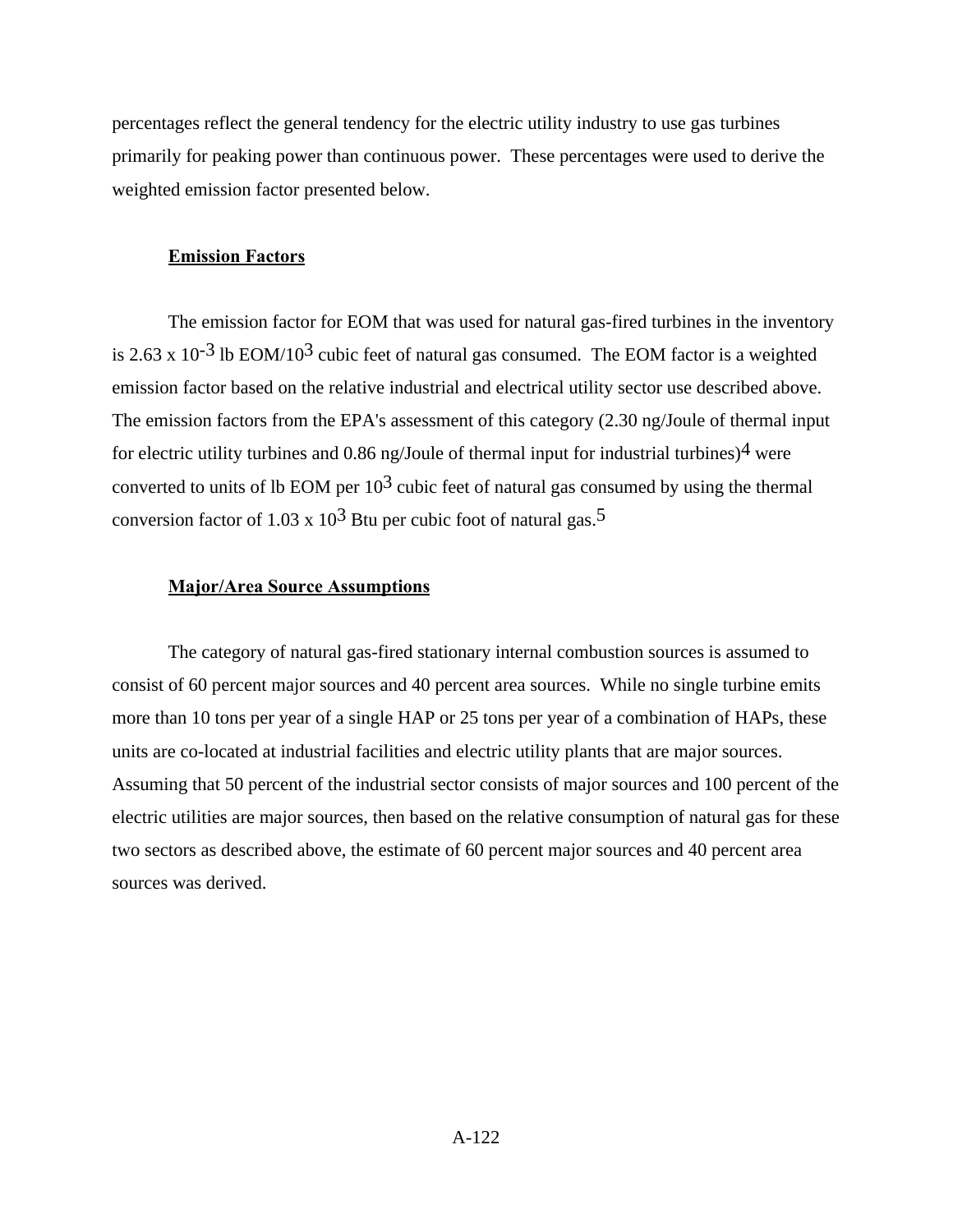# **REFERENCES FOR TURBINES - NATURAL GAS INTERNAL COMBUSTION**

- 1. Energy Information Administration. May 1992. State Energy Data Report, Consumption Estimates 1960-1990. DOE/EIA-0214(90). Office of Energy Markets and End Use, Washington, DC. p. 22.
- 2. U.S. Environmental Protection Agency. February 1979. Emissions Assessment of Conventional Stationary Combustion Systems, Volume II: Internal Combustion Sources. EPA-600/7-79-029C. Industrial Environmental Research Laboratory, Research Triangle Park, North Carolina. pp. 143 - 146.
- 3. U.S. Environmental Protection Agency. February 1979. Emissions Assessment of Conventional Stationary Combustion Systems, Volume II: Internal Combustion Sources. EPA-600/7-79-029C. Industrial Environmental Research Laboratory, Research Triangle Park, North Carolina. pp. 143 - 146.
- 4. U.S. Environmental Protection Agency. September 1991. Emissions Assessment of Conventional Stationary Combustion Systems: Summary Report. PB82-109414. U.S. Environmental Protection Agency, Industrial Environmental Research Laboratory, Research Triangle Park, North Carolina. p. 33.
- 5. Energy Information Administration. May 1992. State Energy Data Report, Consumption Estimates 1960-1990. DOE/EIA-0214(90). Office of Energy Markets and End Use, Washington, DC. p. 471.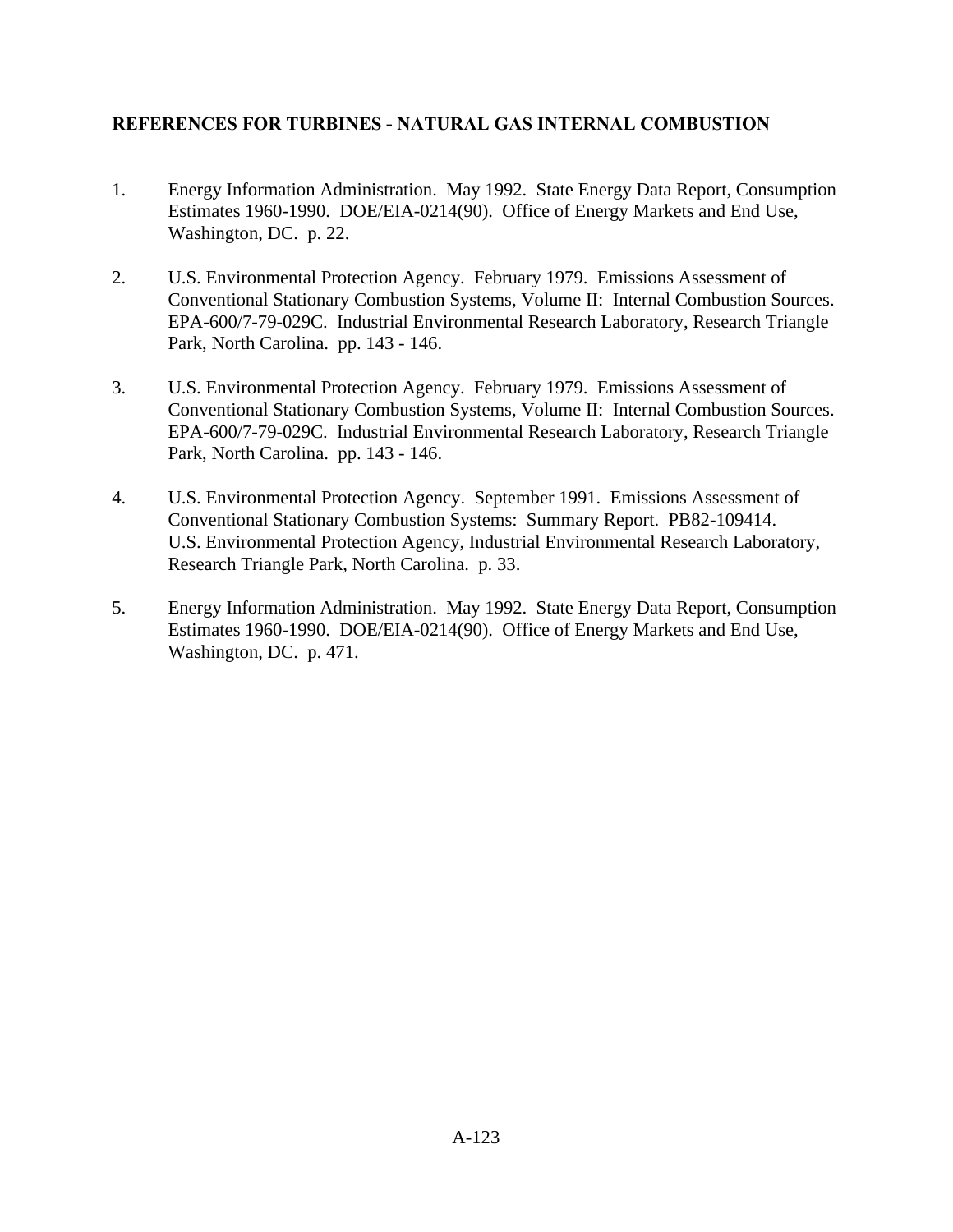### **A.36 Pulp and Paper - Kraft Recovery Boilers**

In the Kraft pulping process, recovery boilers are used to recover chemicals used to digest wood chips. Black liquor, or spent cooking liquor, is reduced to approximately 65 percent solids in multiple effect evaporators and then combusted to recover chemicals and heat value.

### **Pollutants Addressed**

- $\bullet$  2,3,7,8-TCDD
- $-2,3,7,8$ -TCDF
- $\bullet$  2,3,7,8-TCDD TEQ
- $\bullet$  CDD
- $\bullet$  CDF

#### **National Activity Levels/Emission Estimates**

The national activity level for pulp and paper industry - black liquor combustion for the base year 1990 is 31,080,000 tons black liquor solids burned.<sup>1</sup> Emission factors will be used to estimate emissions associated with the national activity data.

### **Assumptions on Process and Control Levels**

Pulp mills are required to control particulate emissions from recovery boilers according to standards in 40 CFR 60. Most commonly ESPs are employed, with few units equipped with scrubbers. The process configurations and control equipment at the six mills whose data were used to derive the average 2,3,7,8-TCDD TEQ emission factor used for this inventory were:

- 3 mills with nondirect contact evaporator (NDCE) furnace with ESP;
- 1 mill with NDCE furnace with ESP and scrubber;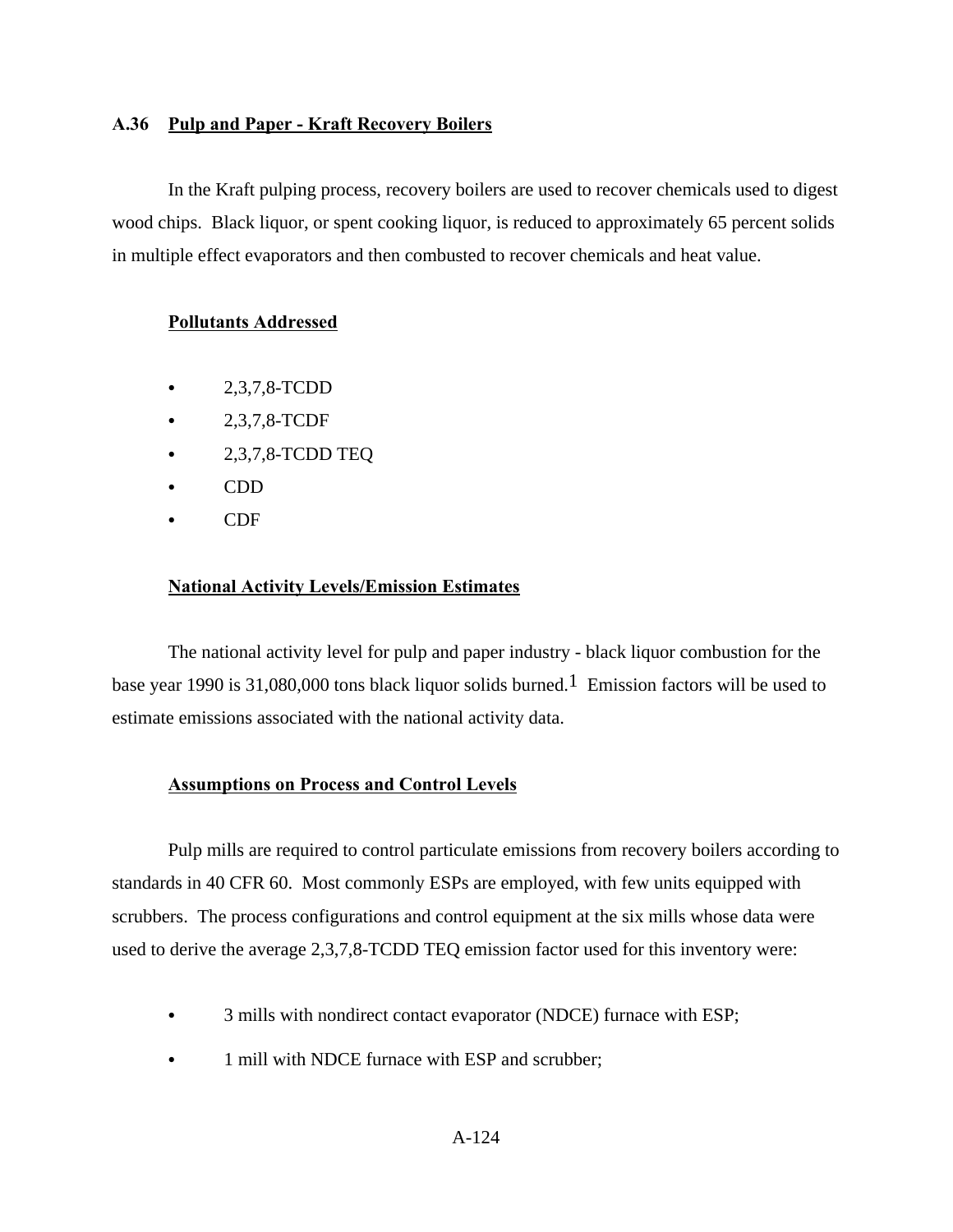- 1 mill with direct contact evaporator (DCE) furnace with ESP and scrubber; and
- 1 mill with DCE furnace with wet bottom ESP.

## **Emission Factors**

The emission factor for 2,3,7,8-TCDD TEQ, as calculated from data collected by the National Council of the Paper Industry for Air and Stream Improvement (NCASI), is presented in Table A-23 for the pulp and paper industry - black liquor combustion.2

**TABLE A-23. BLACK LIQUOR COMBUSTION EMISSION FACTOR**

| <b>Pollutant</b>    | <b>Emission Factor</b> | Units                      |  |  |
|---------------------|------------------------|----------------------------|--|--|
| $2,3,7,8$ -TCDD TEO | $2.2 \times 10^{-11}$  | lb/ton black liquor solids |  |  |

# **Major/Area Source Assumptions**

The category of pulp and paper industry - black liquor combustion is assumed to be strictly a major source, with all Kraft pulp and paper mills emitting more than 10 tons per year of a single HAP or 25 tons per year of a combination of HAPs.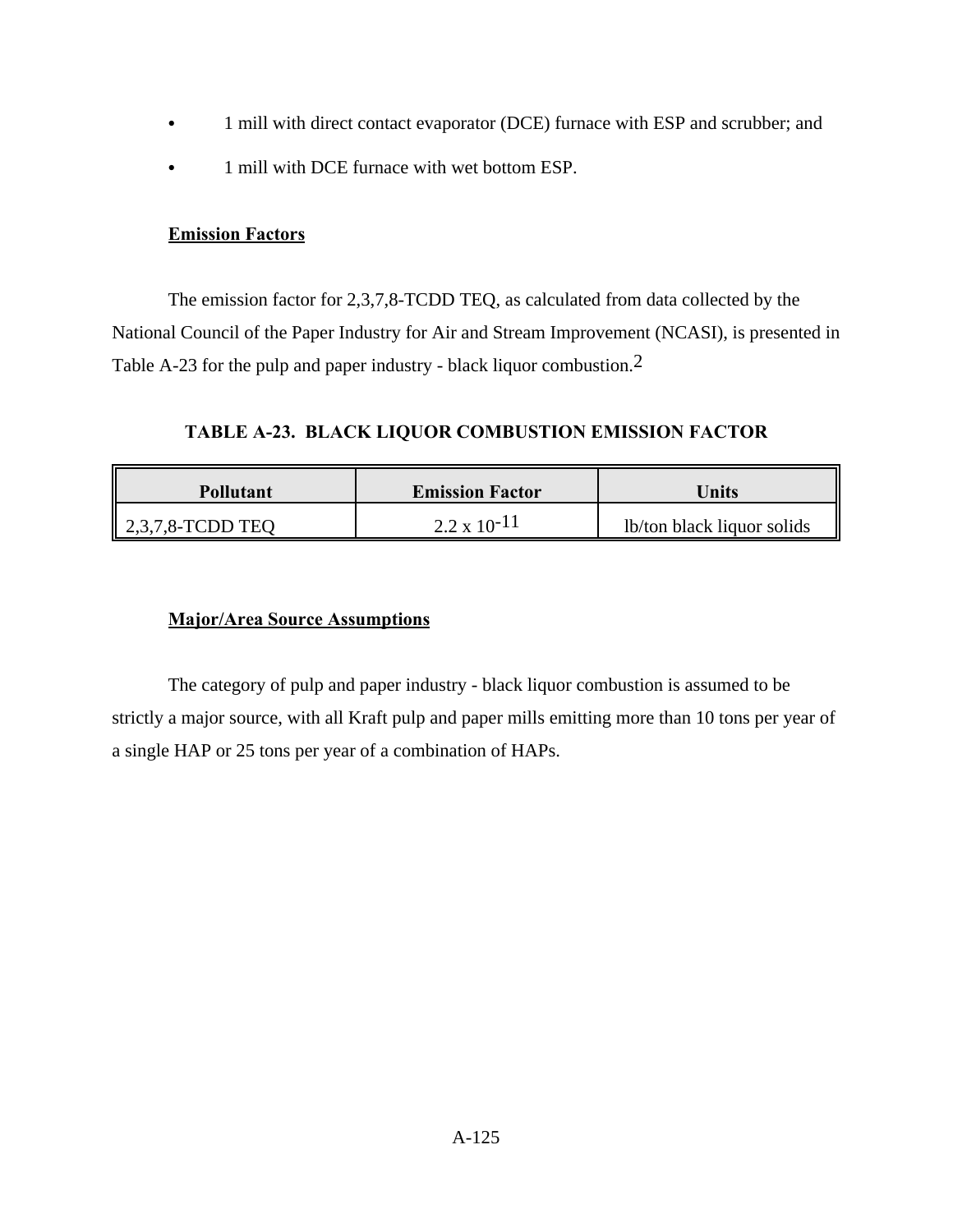# **REFERENCES FOR PULP AND PAPER - KRAFT RECOVERY BOILERS**

- 1. U.S. Environmental Protection Agency. 1992. 1990 Census of Pulp, Paper and Paperboard Manufacturing Facilities. Response to 308 Questionnaire. Part A: Technical Information. U.S. Environmental Protection Agency, Office of Water, Washington, DC.
- 2. Someshwar, A.V. January 23, 1995. Summary Results of Mill Test Reports in NCASI File, Confidential. National Council of the Paper Industry for Air and Stream Improvement. Gainesville, Florida.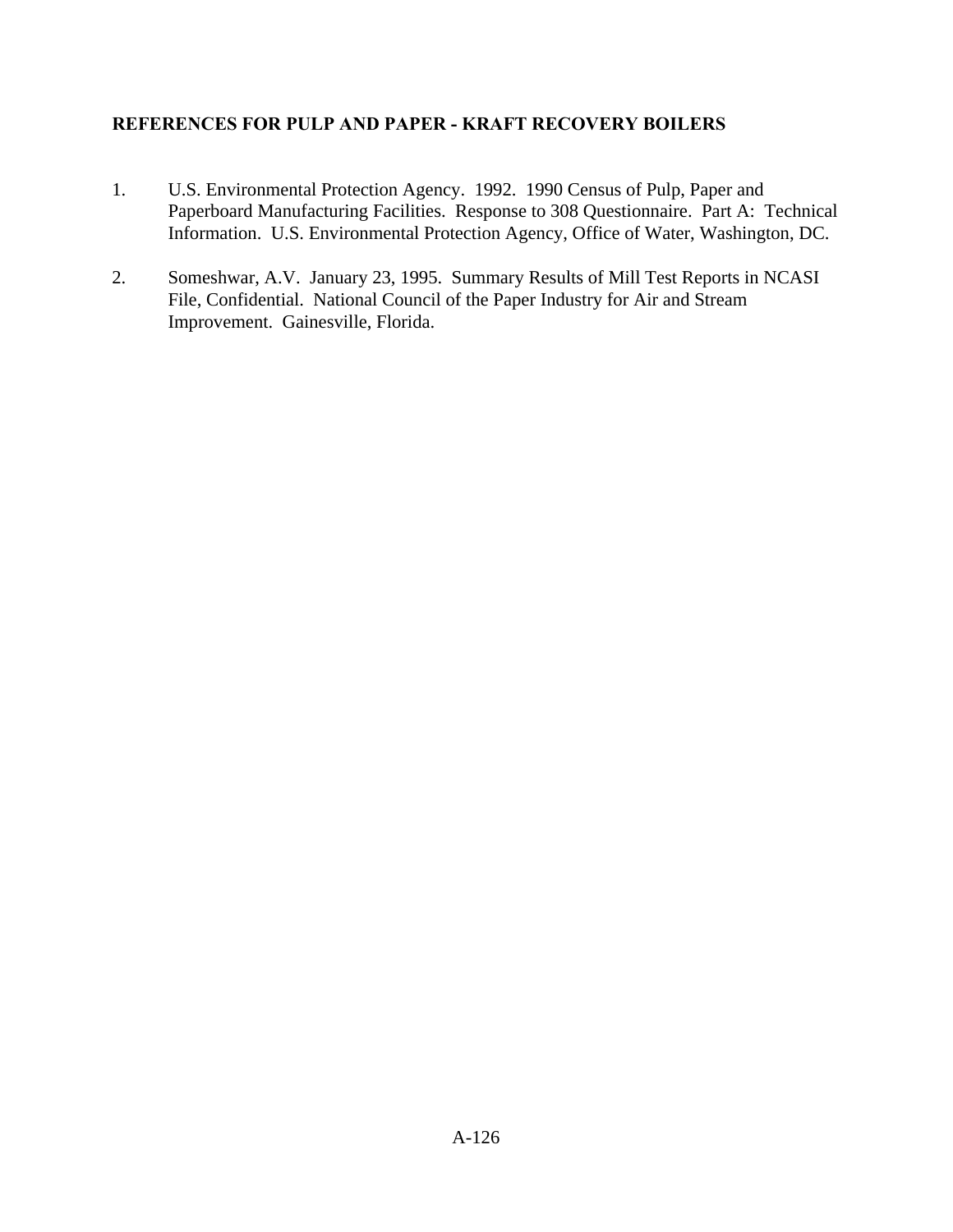## **A.37 Pentachlorophenol (PCP) Wood Treatment**

### **Pollutants Addressed**

- $\bullet$  2,3,7,8-TCDD
- C 2,3,7,8-TCDF
- $\bullet$  2,3,7,8-TCDD TEQ
- C CDD
- CDF

### **National Activity Levels/Emission Estimates**

The national activity level for PCP wood treatment for the base year 1988 is 21.6 million pounds PCP used in wood treatment operations.1 It is assumed that 1988 activity levels accurately represent 1990 levels. An dioxin/furan emissions inventory conducted on the chlorophenol wood treatment industry in California will be used to develop emission factors and estimate national emissions associated with the national activity level.<sup>2</sup>

## **Assumptions on Process and Control Levels**

Pressure treatment processes account for greater than 95 percent of the existing U.S. wood treatment facilities.<sup>1</sup> In PCP pressure treatment, emissions of dioxin/furan may occur by one or more of three mechanisms, in which PCP is potentially emitted. These mechanisms are:

- Emission with steam when opening the treatment cylinder;
- Evaporative losses from hot wood surfaces; and
- Fugitive emissions from pipes and fittings.  $3$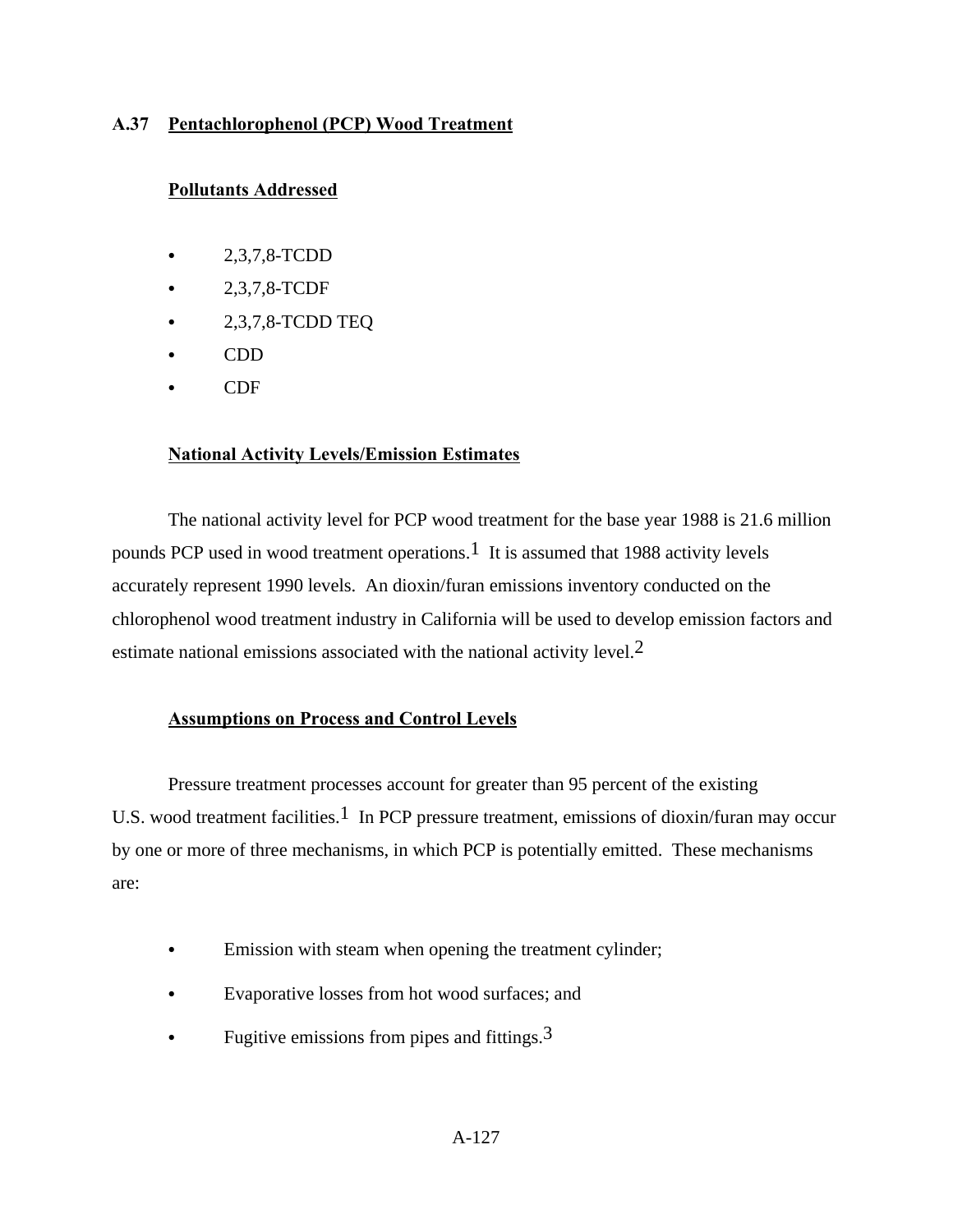Calculated emission rates from the three potential dioxin/furan emission mechanisms were included in national emissions estimate.

### **Emission Factors**

Table A-24 lists the emission factors for each pollutant that were used to develop the national emissions estimate for PCP wood treatment. The dioxin/furan emission factors were derived using reported average emissions of five pressure treatment facilities in California and their average associated PCP consumption.<sup>3</sup> The emissions data used in factor development were derived using known concentrations of dioxin/furan species in PCP and calculated fugitive emission rates. Homologue totals were used in calculating 2,3,7,8-TCDD toxic equivalency under the U.S. EPA 1986 scheme.<sup>4</sup> It was assumed that because no 2,3,7,8-tetra congener contamination was detected in commercial PCP after dilution and mixture with co-solvents,  $3$ 2,3,7,8-TCDD would not be emitted to the atmosphere from the PCP wood treatment process.3

### **Major/Area Source Assumptions**

The category of PCP wood treatment is assumed to be an area source, with no single PCP wood treatment facility emitting more than 10 tons per year of a single HAP or 25 tons per year of a combination of HAPs.

| <b>Pollutant</b>         | <b>Emission Factor</b> | <b>Units</b> |
|--------------------------|------------------------|--------------|
| $  2,3,7,8$ -TCDD        | ND                     |              |
| $\parallel$ 2,3,7,8-TCDF | NA                     |              |
| $\vert$ 2,3,7,8-TCDD TEQ | $7.06 \times 10^{-6}$  | lb/ton PCP   |
|                          | $1.93 \times 10^{-3}$  | lb/ton PCP   |

## **TABLE A-24. PENTACHLOROPHENOL (PCP) WOOD TREATMENT EMISSION FACTORS**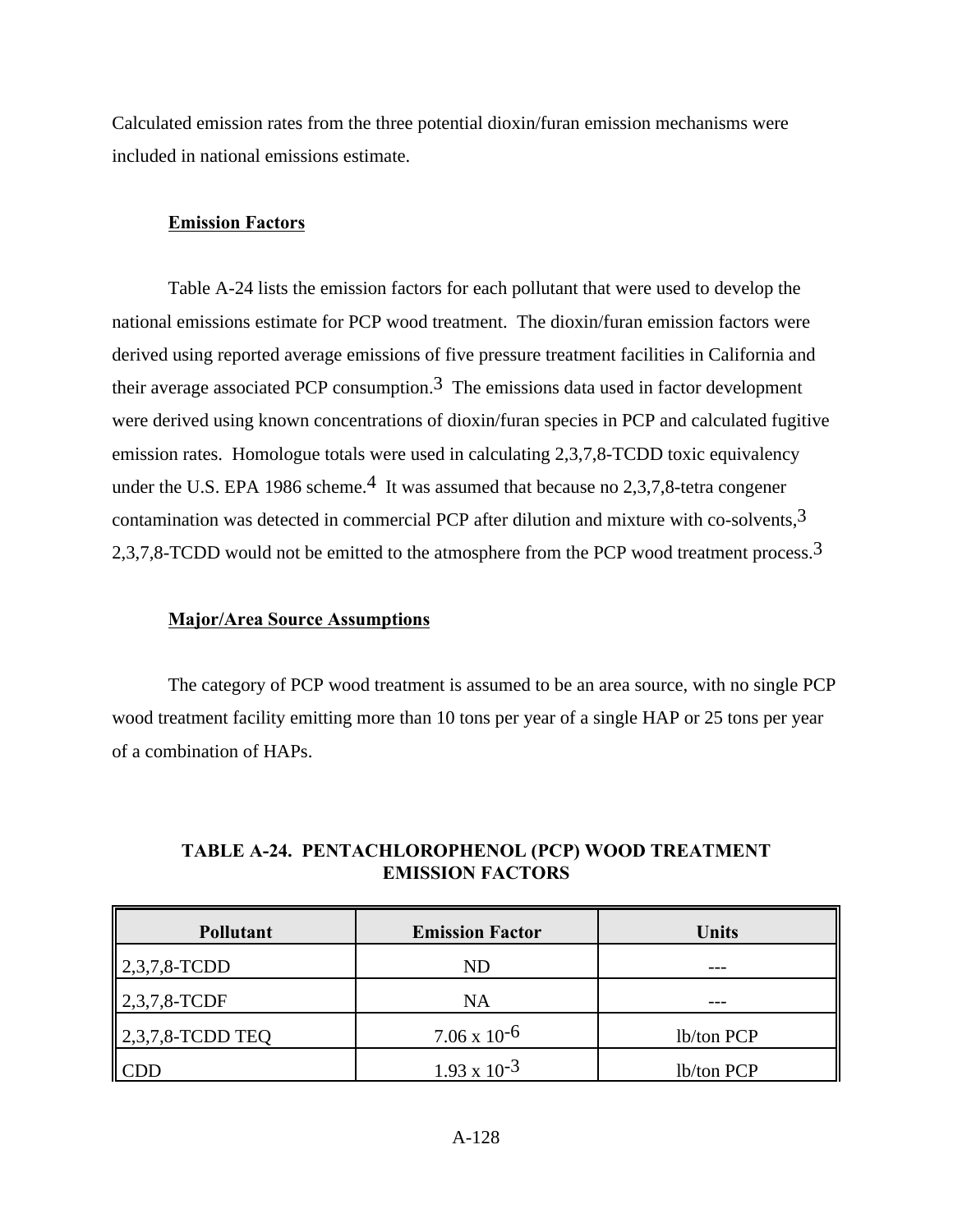# **TABLE A-24. PENTACHLOROPHENOL (PCP) WOOD TREATMENT EMISSION FACTORS (Continued)**

| <b>Pollutant</b> | <b>Emission Factor</b> | Units      |
|------------------|------------------------|------------|
| ICDF             | $.46 \times 10^{-4}$   | lb/ton PCP |

ND - Non detect.

NA - Not available.

# **REFERENCES FOR PENTACHLOROPHENOL (PCP) WOOD TREATMENT**

- 1. American Wood Preservers' Association. Proceedings: Eighty-Sixth Annual Meeting. April 30-31 and May 1-2, 1990. Nashville, TN.
- 2. California Air Resources Board. May 15, 1987. Inventory of Chlorophenol Use in the Forest Products Industry and Investigation of Related Emissions of Chlorinated Dibenzodioxins and Dibenzofurans. Final Report. Sacramento, CA.
- 3. U.S. Environmental Protection Agency. 1996. Locating and Estimating Air Emissions from Sources of Dioxins and Furans. Draft Report. Research Triangle Park, North Carolina.
- 4. U.S. Environmental Protection Agency. 1986. Interim Procedures for Estimating Risks Associated with Exposures to Mixtures of Polychlorinated Dibenzo-p-dioxins and Dibenzofurans (CDDs and CDFs). EPA-625/3-87-012. Washington, DC. 59 pp.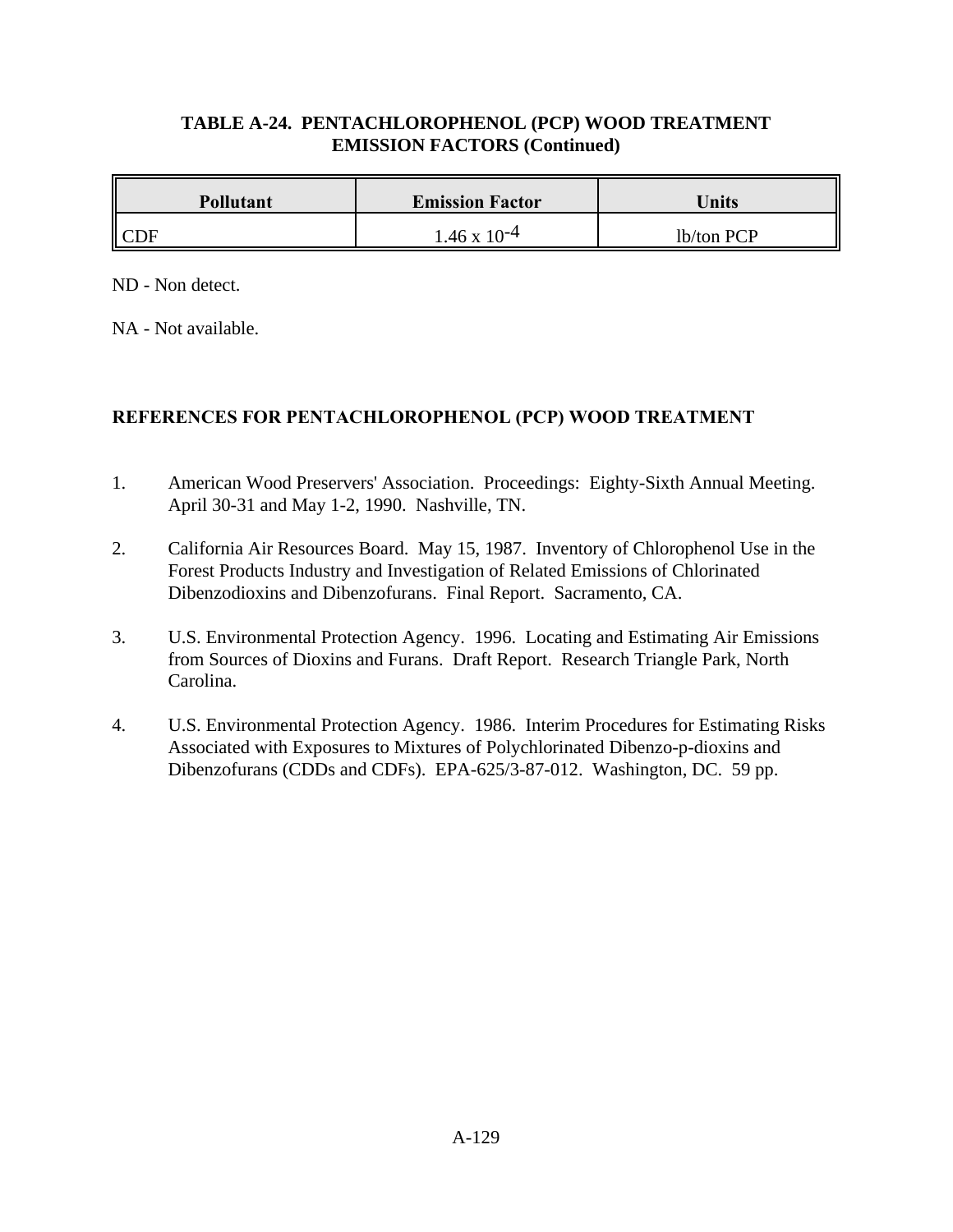## **A.38 Carbon Reactivation Furnaces**

## **Pollutants Addressed**

- $\bullet$  2,3,7,8-TCDD
- 2,3,7,8-TCDF
- $\bullet$  2,3,7,8-TCDD TEQ
- C CDD
- C<sub>DF</sub>

### **National Activity Levels/Emission Estimates**

The national activity level for activated carbon consumption in water and wastewater treatment for the base year 1990 is 71,900 tons activated carbon consumed in water and wastewater treatment operations.<sup>1</sup> It is assumed that all activated carbon used in water and wastewater treatment operations is regenerated. Emission factors will be used to estimate emissions associated with the national level activity data.

### **Assumptions on Process and Control Levels**

Seven carbon reactivation furnace types are in operation in the U.S. Of these, the multiple-hearth furnace is the most prevalent, with over 100 units in operation. The others, in order of descending number of units, include direct and indirect fired rotary kilns, vertical tube-type furnaces, fluidized bed furnaces, and vertical and horizontal infrared furnaces.<sup>2</sup> Emission control devices typically used are afterburners and water scrubbers.<sup>3</sup> The test reports that will be used in the inventory represent the following process configurations:

A multiple-hearth furnace reactivating carbon used for industrial wastewater treatment, controlled by an afterburner, a sodium carbonate spray cooler, and a baghouse: $3$  and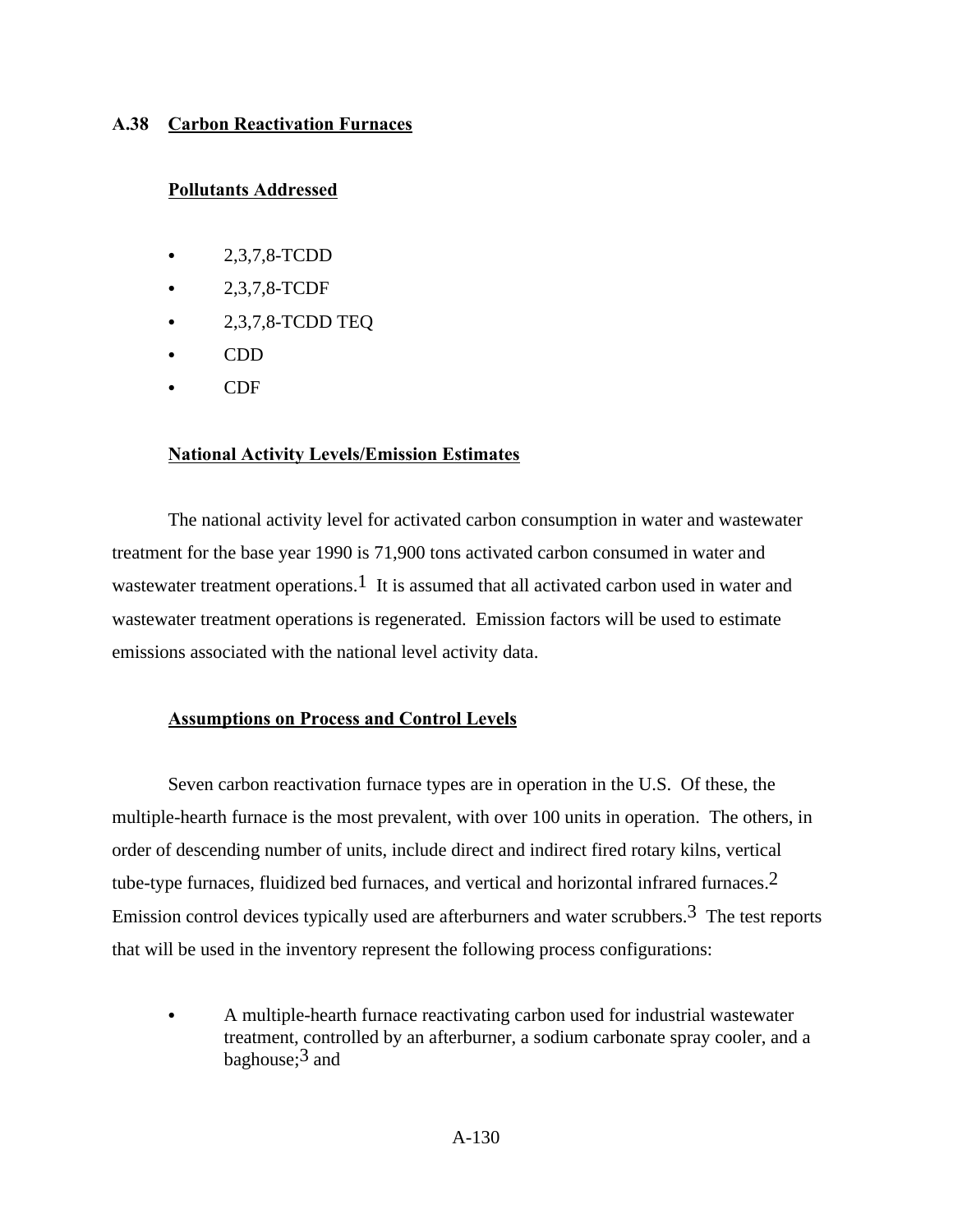A furnace of unknown configuration reactivating carbon used for municipal [Publicly Owned Treatment Works (POTW's)] wastewater treatment controlled by an afterburner and a scrubber.4

## **Emission Factors**

Table A-25 lists the emission factors for each pollutant that were used to develop the national emissions estimate for carbon reactivation furnaces. The dioxin/furan emission factors were derived by a weighted average of emission factors from the above referenced test reports. The weighted emission factors reflect the following assumptions: 50 percent of the total amount of activated carbon thermally reactivated is from industrial uses and occurs in large multiple-hearth or similar furnace types (test 1 above); 50 percent of the total is used for municipal wastewater/potable water treatment applications and is reactivated by a processes similar to that tested in report 2 above. 2,3,7,8-TCDD/TCDF isomer specific emission factors and homologue totals were used in calculating 2,3,7,8-TCDD toxic equivalency under the U.S. EPA 1986 scheme.5

### **Major/Area Source Assumptions**

The category of carbon reactivation furnaces is assumed to be a 75 percent area/25 percent major source, with 75 percent of U.S. carbon reactivation capacity located at primary carbon production facilities or chemical plants which emit more than 10 tons per year of a single HAP or 25 tons per year of a combination of HAPs. A trend towards on-site reactivation for industries such as POTW's has been reported.<sup>1</sup>

| <b>Pollutant</b> | <b>Emission Factor</b> | <b>Units</b>              |
|------------------|------------------------|---------------------------|
| 2,3,7,8-TCDD     | $2.10 \times 10^{-10}$ | lb/ton carbon reactivated |
| 2,3,7,8-TCDF     | $1.36 \times 10^{-9}$  | lb/ton carbon reactivated |
| 2,3,7,8-TCDD TEQ | $3.46 \times 10^{-9}$  | lb/ton carbon reactivated |
| CDD              | $4.64 \times 10^{-8}$  | lb/ton carbon reactivated |
| `DF              | $4.76 \times 10^{-8}$  | lb/ton carbon reactivated |

**TABLE A-25. CARBON REACTIVATION FURNACE EMISSION FACTORS**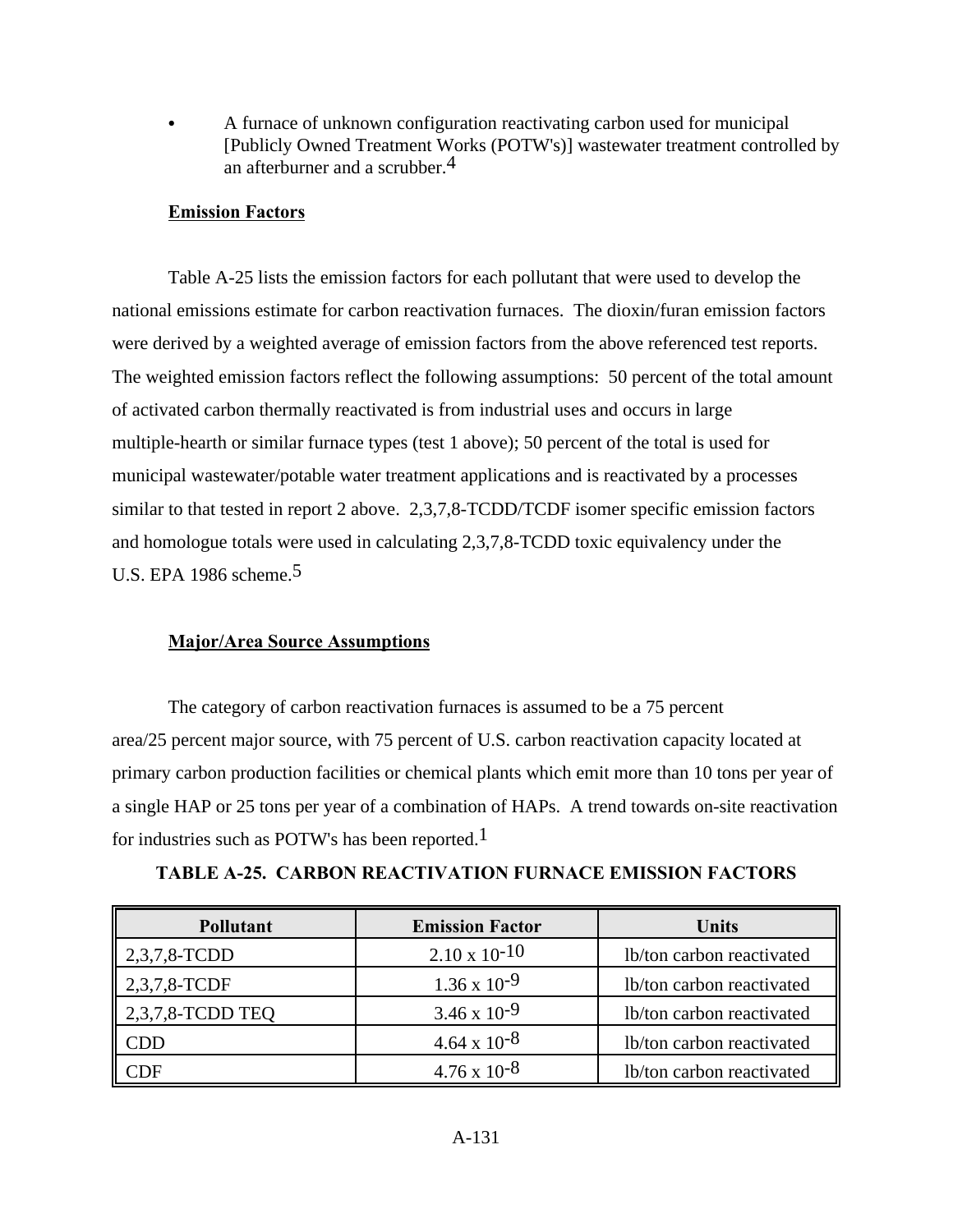# **REFERENCES FOR CARBON REACTIVATION FURNACES**

- 1. Humer, C. June 8, 1992. Activated Carbon Plant Starts for American Norit. Chemical Marketing Reporter. p. 2.
- 2. Byers, W.D. 1991. Charcoal/Activated Carbon. Air Pollution Engineering Manual, A.J. Buonicore and W.J. Davis, eds., van Nostrand Reinhold, New York, New York. pp. 413 - 416.
- 3. U.S. Environmental Protection Agency. 1996. Locating and Estimating Air Emissions from Sources of Dioxins and Furans. Draft Report. Research Triangle Park, North Carolina.
- 4. Emissions Measurements at Wastewater Treatment Plants for AB-2588 Toxics. April 29-May 8, 1991. Confidential Report No. 23. California Air Resources Board, Sacramento, California.
- 5. U.S. Environmental Protection Agency. 1986. Interim Procedures for Estimating Risks Associated with Exposures to Mixtures of Polychlorinated Dibenzo-p-dioxins and Dibenzofurans (CDDs and CDFs). EPA-625/3-87-012. Washington, DC. 59 pp.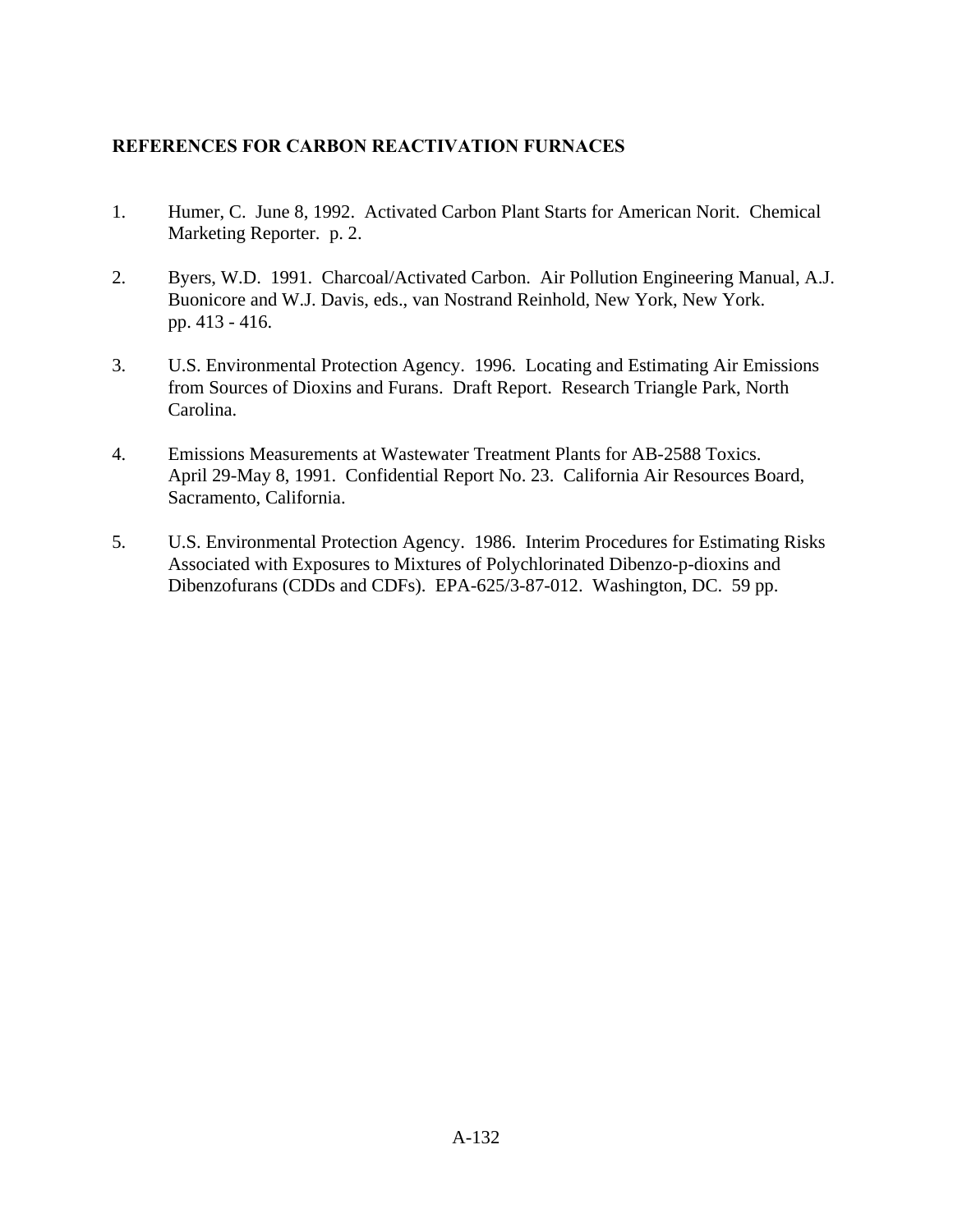#### **A.39 Wildfires and Prescribed Burning**

#### **Pollutants Addressed**

 $\bullet$  2,3,7,8-TCDD TEQ

#### **National Activity Levels/Emission Estimates**

Dioxin/furan emission estimates attributed to forest fires were based on a methodology developed by EPA's Office of Health Exposure and Assessment, which is summarized in this section.<sup>1</sup> An average of 5.1 million acres of biomass are burned in wildfires each year in the U.S., based on 40 years of USDA Forest Service data. In 1989, 5.1 million acres were burned as a result of prescribed burning. Biomass consumption rates were estimated at 10.4 tons/acre for wildfires, and 8.2 tons/acre for prescribed fires. From these estimates, the national activity level for wildfires was estimated at 53 million tons of biomass consumed and for prescribed fires was estimated at 42 million tons, for a total of 95 million tons.

Applying the emission factor developed for combustion in a wood stove [which is 2.0 x  $10<sup>-9</sup>$  lb TEQ/ton biomass burned as described in Section A.24], annual TEQ emissions from forest fires were estimated at 0.19 lb (86 g), with projected range from 0.06 lb (27 g) to 0.6 lb (270 g) TEQ/yr.

#### **Assumptions and Control Levels**

No controls are used to reduce emissions from forest fires.

#### **Major/Area Source Assumptions**

Forest fires are assumed to be exclusively an area source.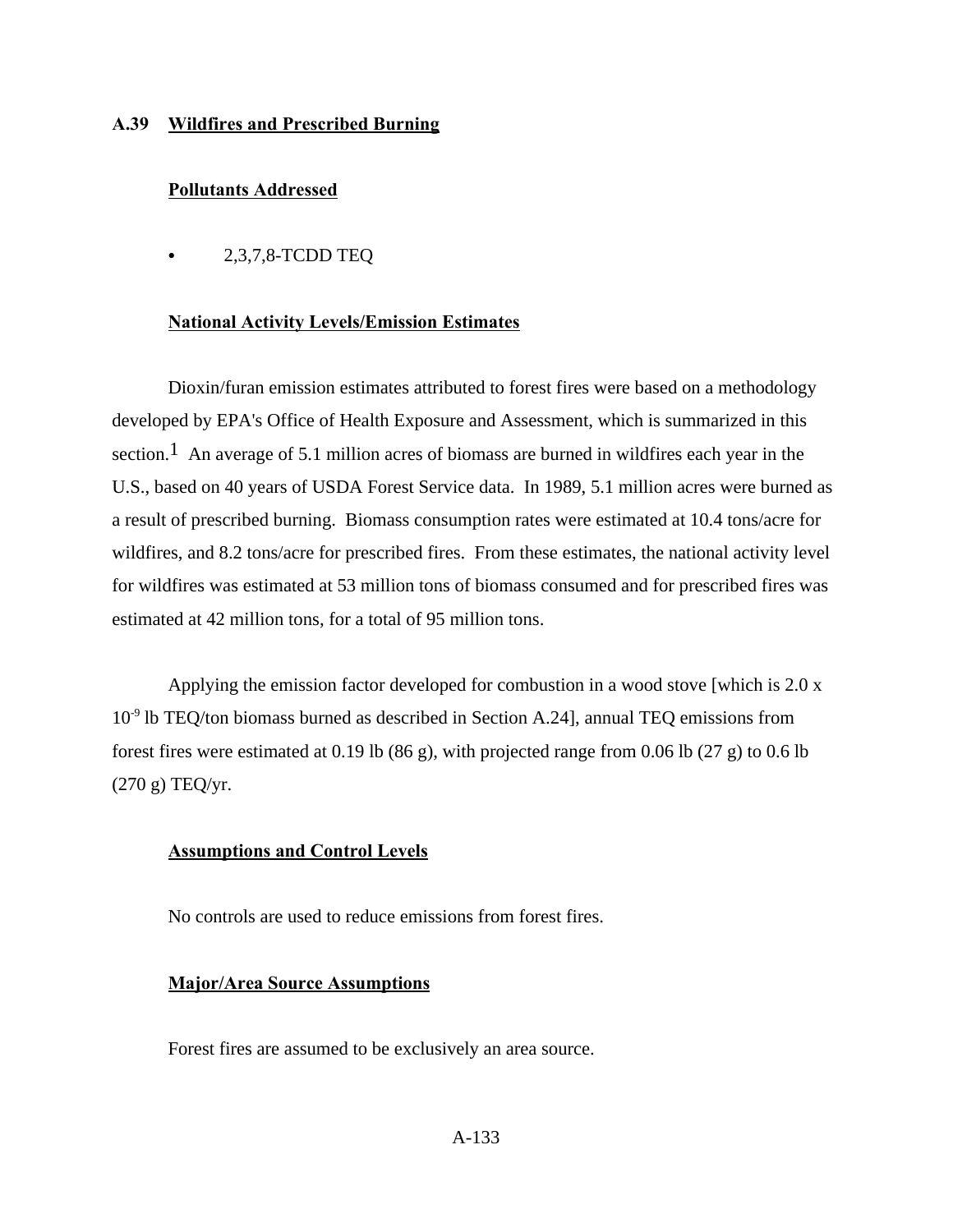# **REFERENCES FOR WILDFIRES AND PRESCRIBED BURNING**

1. U.S. Environmental Protection Agency. June 1994. Estimating Exposures to Dioxin-Like Compounds, Volume II: Properties, Sources, Occurrence, and Background Exposures. External Review Draft. EPA-600/6-88-005Cb. Office of Health and Environmental Assessment, Washington, DC. pp. 3-156 - 3-165.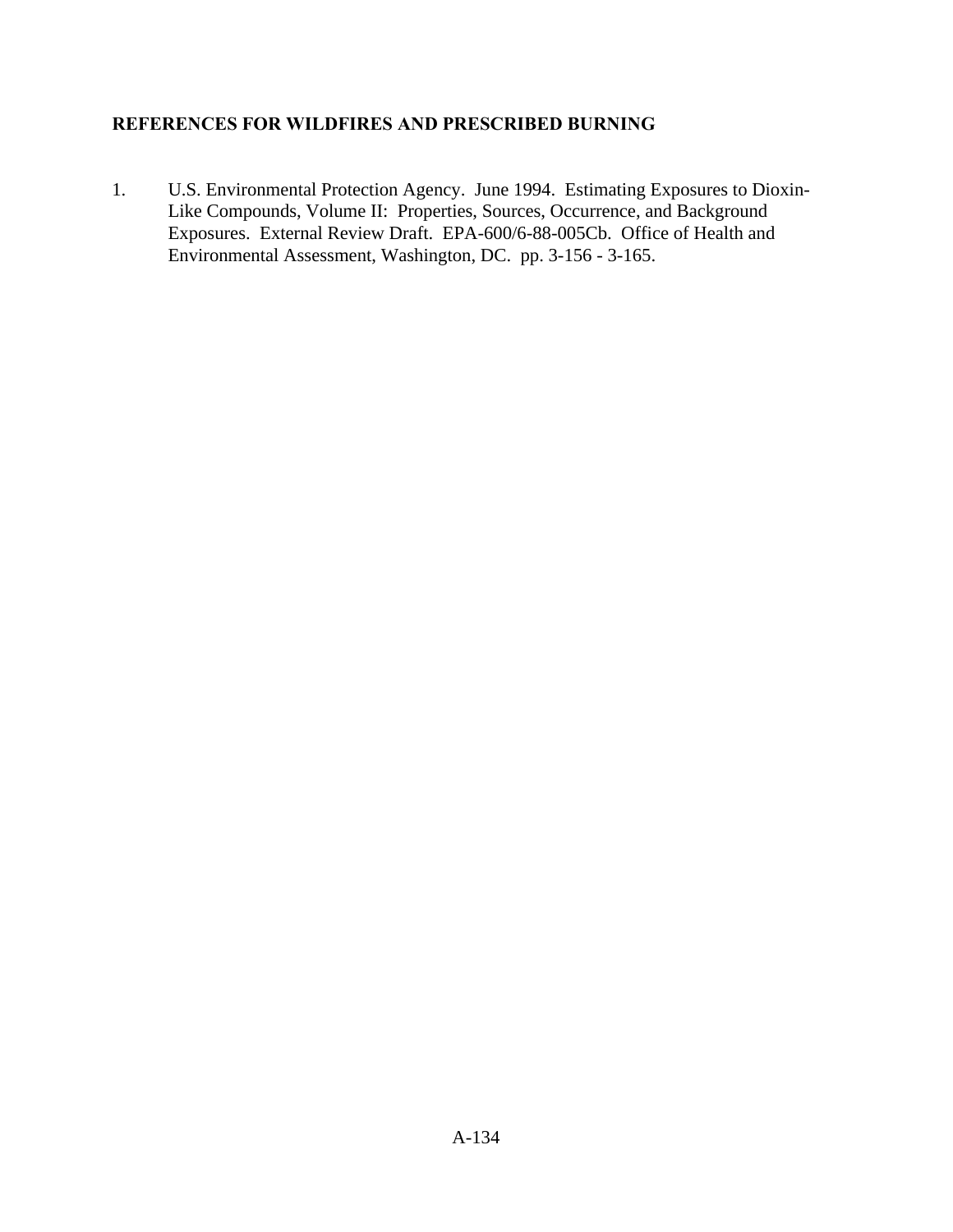## **A.40 Landfills**

## **Pollutants Addressed**

- C 2,3,7,8-TCDD
- 2,3,7,8-TCDF

### **National Activity Level/Emission Estimates**

Approximately 67 percent of solid waste generated in the United States is landfilled, 16 percent is incinerated, and 17 percent is recycled or composted. There were an estimated 5,345 active MSW landfills in the United States in 1992. In 1990, active landfills were receiving an estimated 130 million tons (118 million Mg) of waste annually, with 55 to 60 percent reported as household waste and 35 to 45 percent reported as commercial waste.1

### **Assumptions on Processes and Control Levels**

Data were obtained from one test reporting CDD/CDF emissions from a landfill equipped with waste gas flares. Although this control technique does not recover energy, it is frequently used to control emissions of landfill gas. Emission factors developed from this data are presented in Table A-26.<sup>1</sup>

| Pollutant             | <b>Emission Factor</b> | Units    |
|-----------------------|------------------------|----------|
| $\vert 2,3,7,8$ -TCDD | $2.3 \times 10^{-12}$  | 1b/MMBtu |
| 2,3,7,8-TCDF          | $1.76 \times 10^{-9}$  | lb/MMBtu |

|  |  |  | TABLE A-26. LANDFILLS EMISSION FACTORS |  |  |  |  |  |
|--|--|--|----------------------------------------|--|--|--|--|--|
|--|--|--|----------------------------------------|--|--|--|--|--|